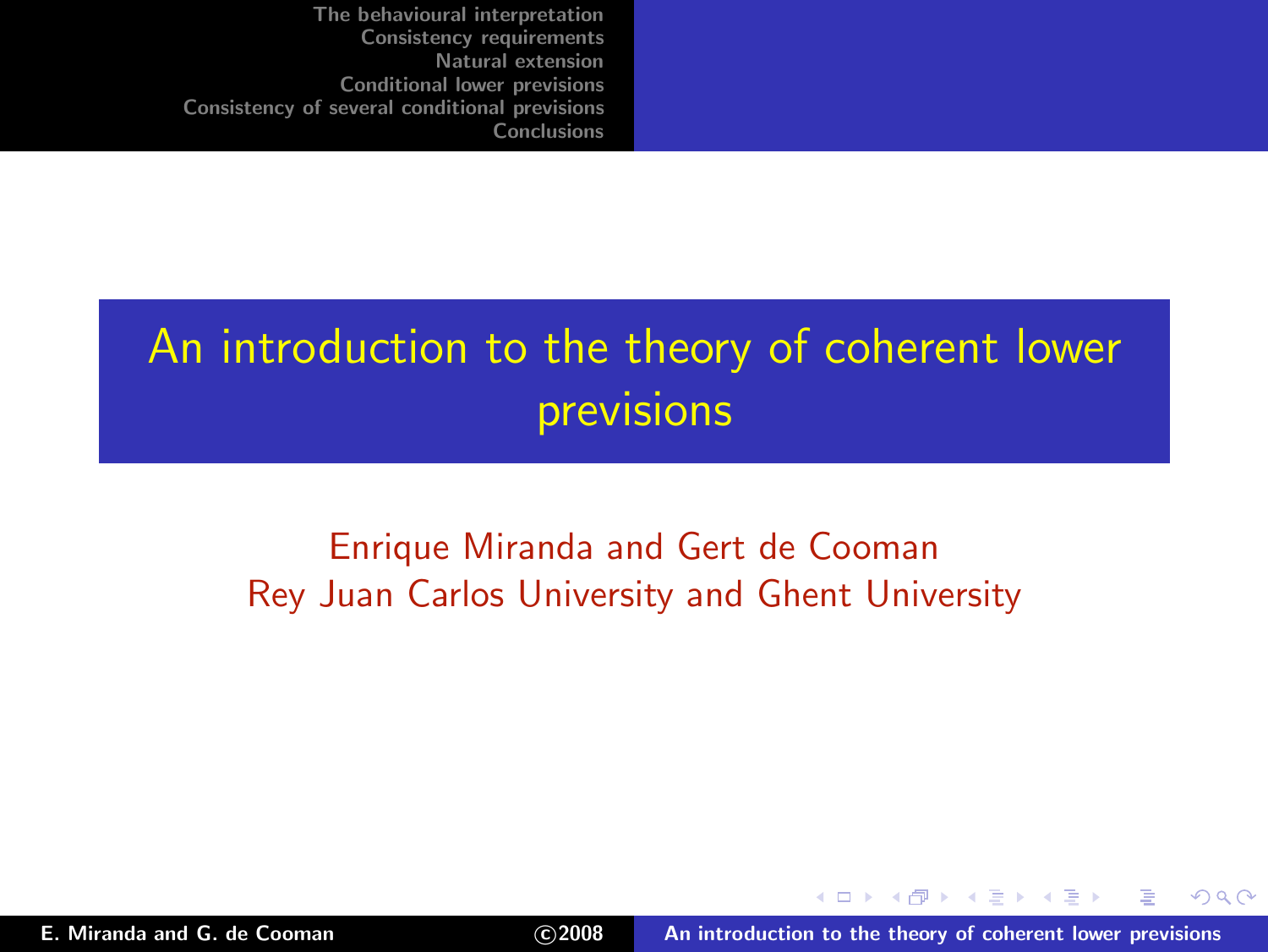## Overview, Part I

- $\triangleright$  Some considerations about probability.
- Coherent previsions and probabilities.
- $\triangleright$  Coherent lower and upper previsions.
- $\triangleright$  Sets of desirable gambles and linear previsions.
- $\blacktriangleright$  Natural extension.

**ALCOHOL:** 

 $4.17 \times$ 

 $2Q$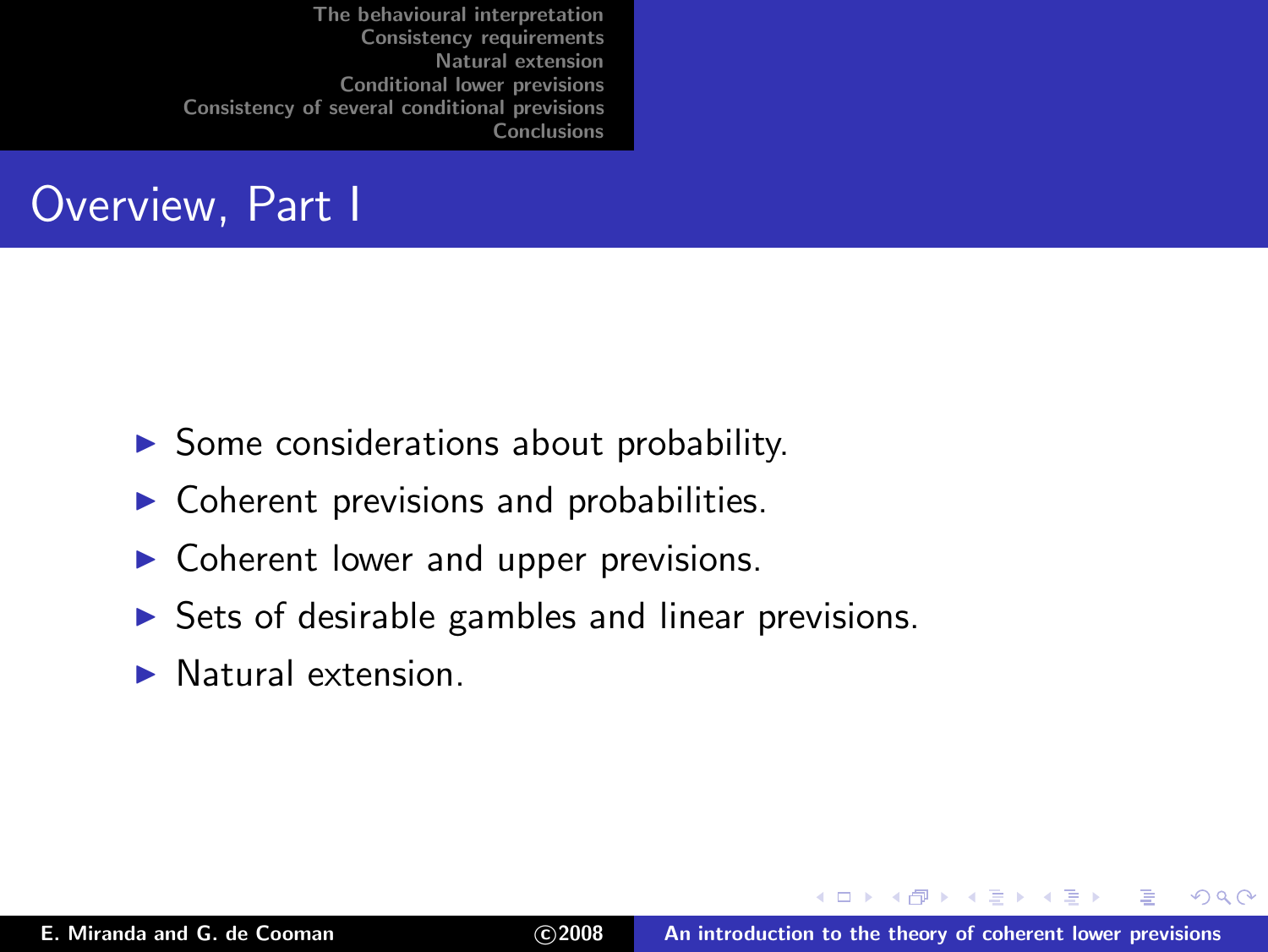# Which is the goal of probability?

Probability seeks to determine the plausibility of the different outcomes of an experiment when these cannot be predicted beforehand.

- $\triangleright$  What is the probability of guessing the 6 winning numbers in the lottery?
- $\triangleright$  What is the probability of arriving in 30' from the airport to the center of Montpellier by car?
- ▶ What is the probability of having a sunny day tomorrow?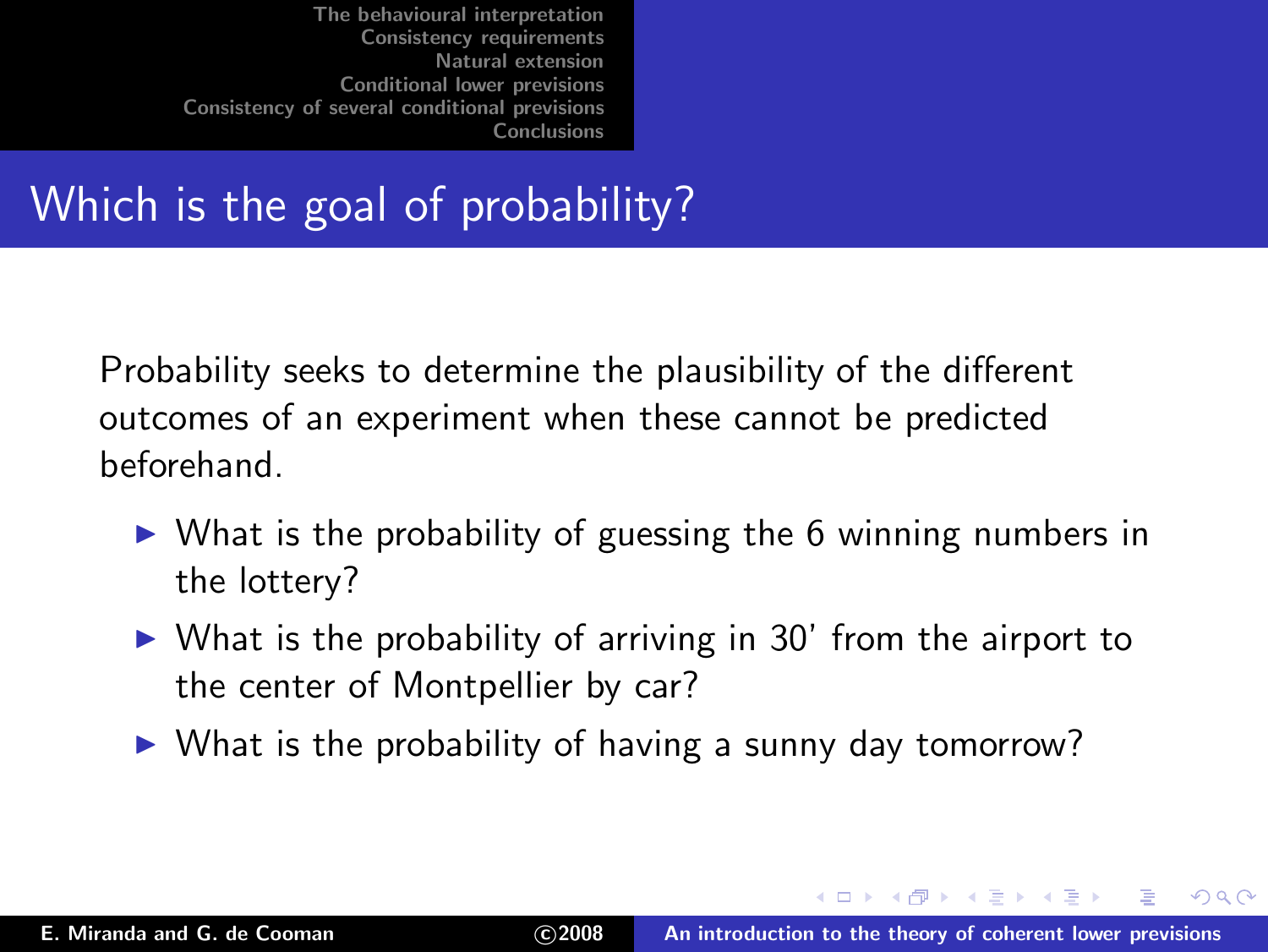A probability is a functional  $P$  on the set of outcomes of the experiment satisfying:

$$
\blacktriangleright P(\emptyset) = 0, P(\mathcal{X}) = 1.
$$

$$
\blacktriangleright A \subseteq B \Rightarrow P(A) \leq P(B).
$$

• 
$$
(A_i)_{i \in I}
$$
 pairwise disjoint  $\Rightarrow P(\cup_i A_i) = \sum_i P(A_i)$ .

If it satisfies the third property for finite I, it is called a finitely additive probability, and if it satisfies it for countable I, it is called a  $\sigma$ -additive probability.

- イター・イミー・イミ

 $4.17 \times$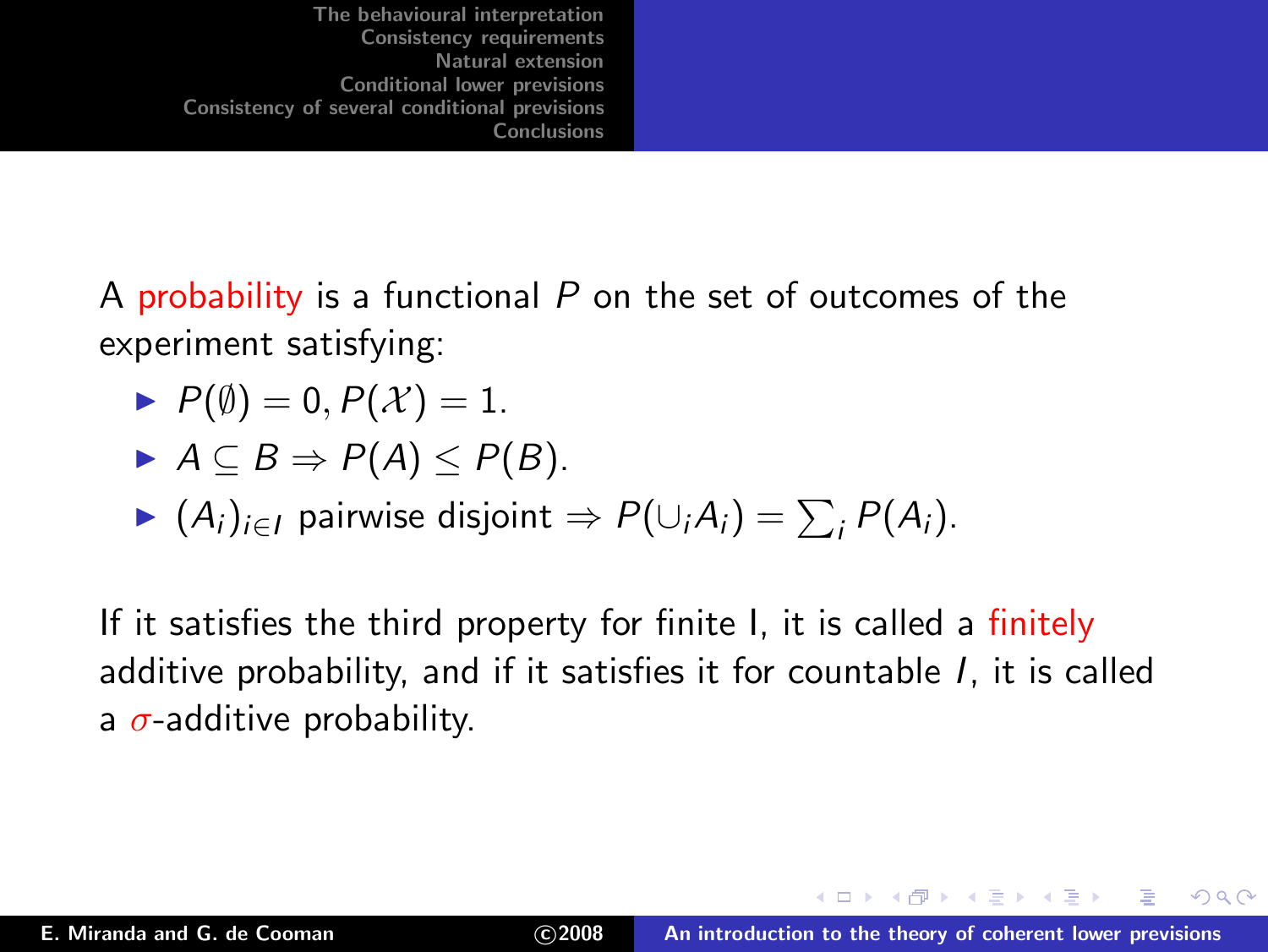## Aleatory vs. epistemic probabilities

In some cases, the probability of an event  $\overline{A}$  is a property of the event, meaning that it does not depend on the subject making the assessment. We talk then of aleatory probabilities.

However, and specially in the framework of decision making, we may need to assess probabilities that represent our beliefs. Hence, these may vary depending on the subject or on the amount of information he possesses at the time. We talk then of subjective probabilities.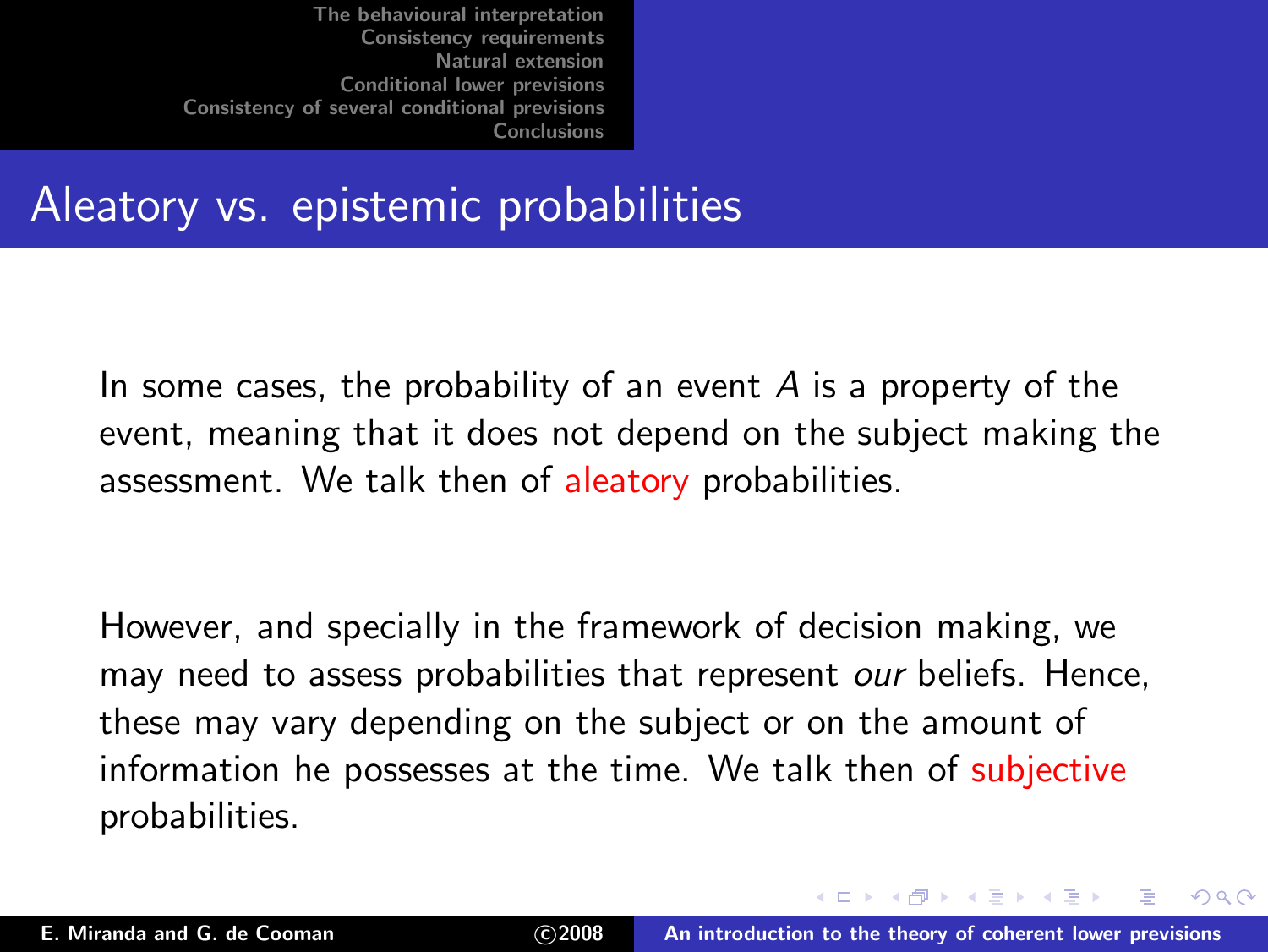[Consistency requirements](#page-21-0) [Natural extension](#page-41-0) [Conditional lower previsions](#page-52-0) [Consistency of several conditional previsions](#page-83-0) **[Conclusions](#page-101-0)** 

[Lower and upper previsions](#page-11-0) [Lower and upper probabilities](#page-16-0)

### The behavioural interpretation

One of the possible interpretations of subjective probability is the behavioural interpretation. We interpret the probability of an event A in terms of our betting behaviour: we are disposed to bet at most  $P(A)$  on the event A.

If we consider the gamble  $I_A$  where we win 1 if A happens and 0 if it doesn't happen, then we accept the transaction  $I_A - P(A)$ , because the expected gain is

<span id="page-5-0"></span>
$$
(1 - P(A)) * P(A) + (0 - P(A))(1 - P(A)) = 0.
$$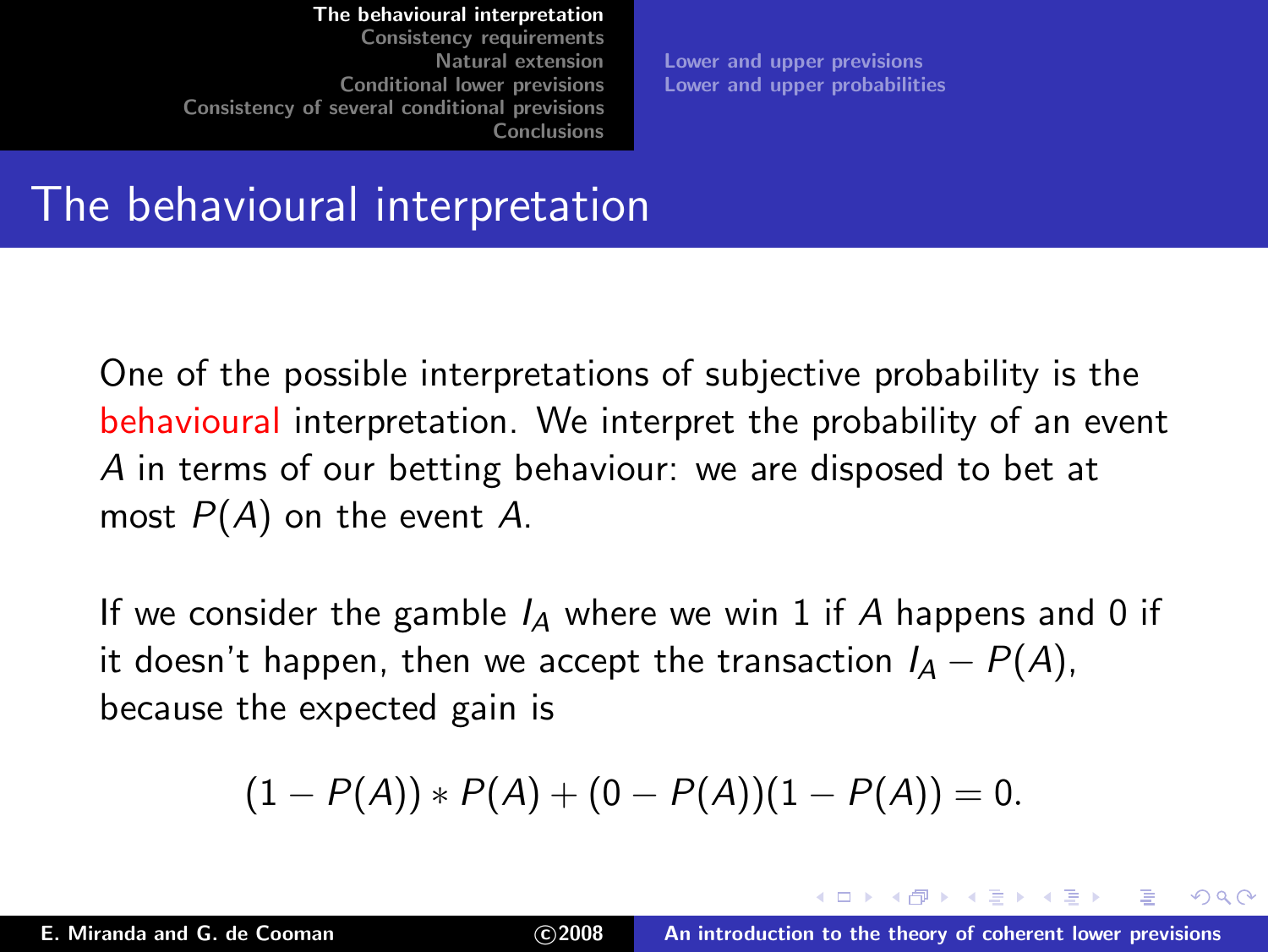[Consistency requirements](#page-21-0) [Natural extension](#page-41-0) [Conditional lower previsions](#page-52-0) [Consistency of several conditional previsions](#page-83-0) [Conclusions](#page-101-0)

[Lower and upper previsions](#page-11-0) [Lower and upper probabilities](#page-16-0)

### **Gambles**

More generally, we can consider our betting behaviour on gambles.

A gamble is a bounded real-valued variable on  $\mathcal{X}$ ,  $f : \mathcal{X} \to \mathbb{R}$ .

It represents a reward that depends on the outcome of the experiment modelled by  $X$ .

We shall denote the set of all gambles by  $\mathcal{L}(\mathcal{X})$ .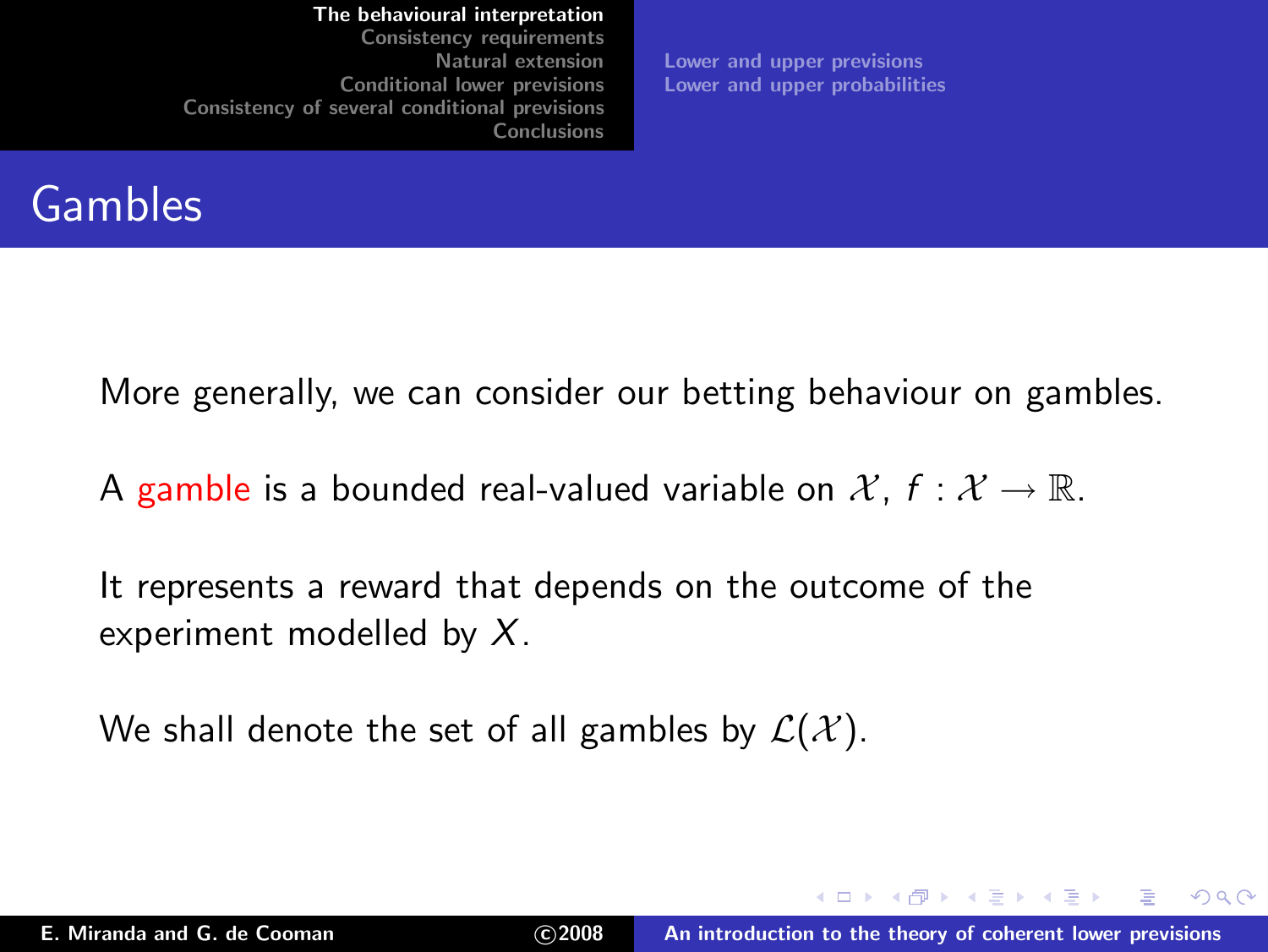[Consistency requirements](#page-21-0) [Natural extension](#page-41-0) [Conditional lower previsions](#page-52-0) [Consistency of several conditional previsions](#page-83-0) [Conclusions](#page-101-0)

[Lower and upper previsions](#page-11-0) [Lower and upper probabilities](#page-16-0)

## Example

Who shall win the next Wimbledon?

Consider the outcomes  $a =$ Federer, b $=$ Nadal, c $=$ Djokovic,  $d$ = $O$ ther.

 $\mathcal{X} = \{a, b, c, d\}.$ 

Consider the gamble  $f(a) = 3, f(b) = -2, f(c) = 5, f(d) = 10$ .

Depending on how likely I consider each of the outcomes I will accept the gamble or not.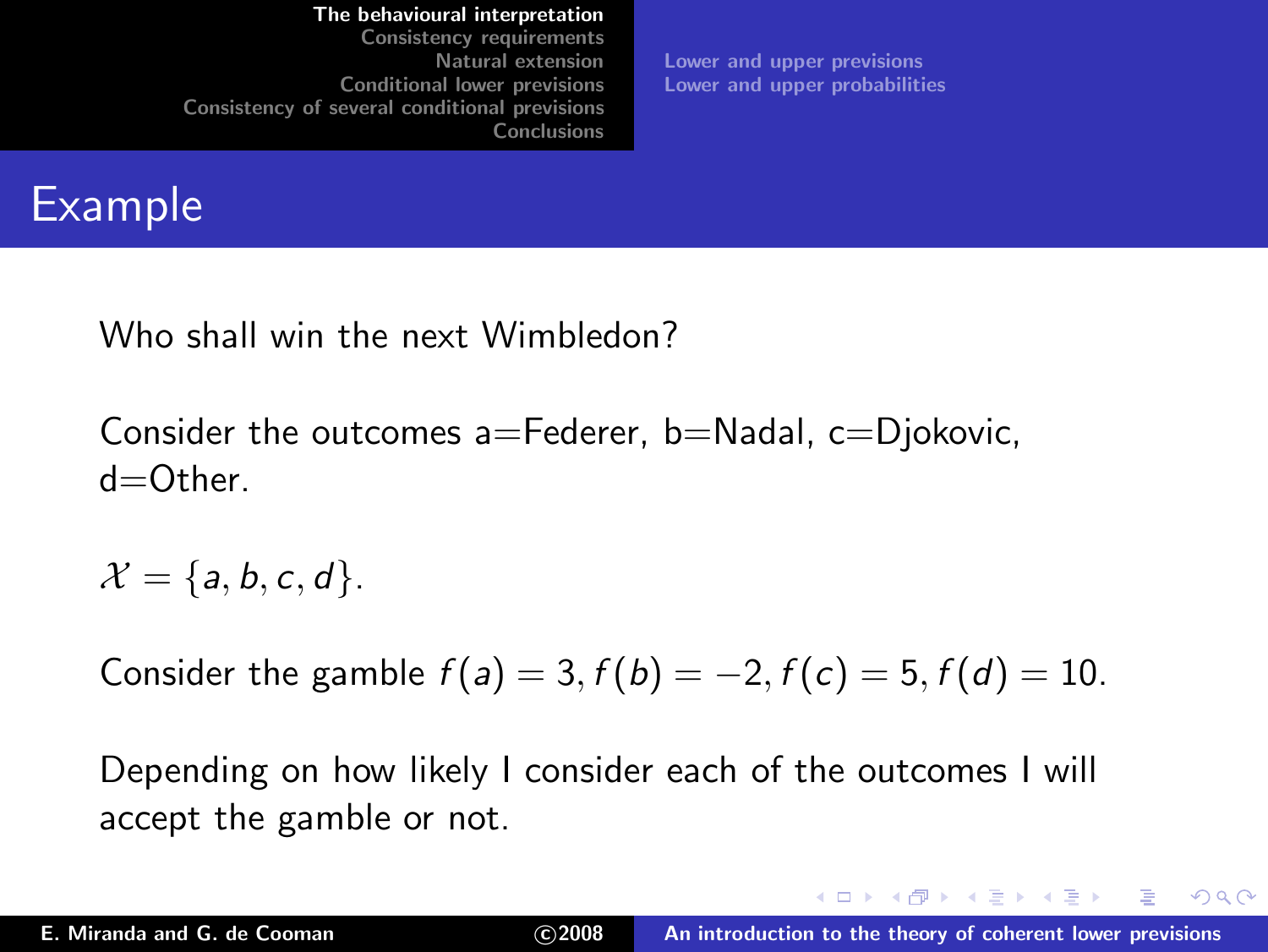[Consistency requirements](#page-21-0) [Natural extension](#page-41-0) [Conditional lower previsions](#page-52-0) [Consistency of several conditional previsions](#page-83-0) [Conclusions](#page-101-0)

[Lower and upper previsions](#page-11-0) [Lower and upper probabilities](#page-16-0)

## Betting on gambles

Consider now a gamble f on  $\mathcal{X}$ . We may consider the supremum value  $\mu$  such that we are disposed to pay  $\mu$  for f, i.e., such that the reward  $f - \mu$  is desirable: it will be the expectation  $E(f)$ .

- $\blacktriangleright$  For any  $\mu < E(f)$ , we expect to have a gain.
- ► For any  $\mu > E(f)$ , we expect to have a loss.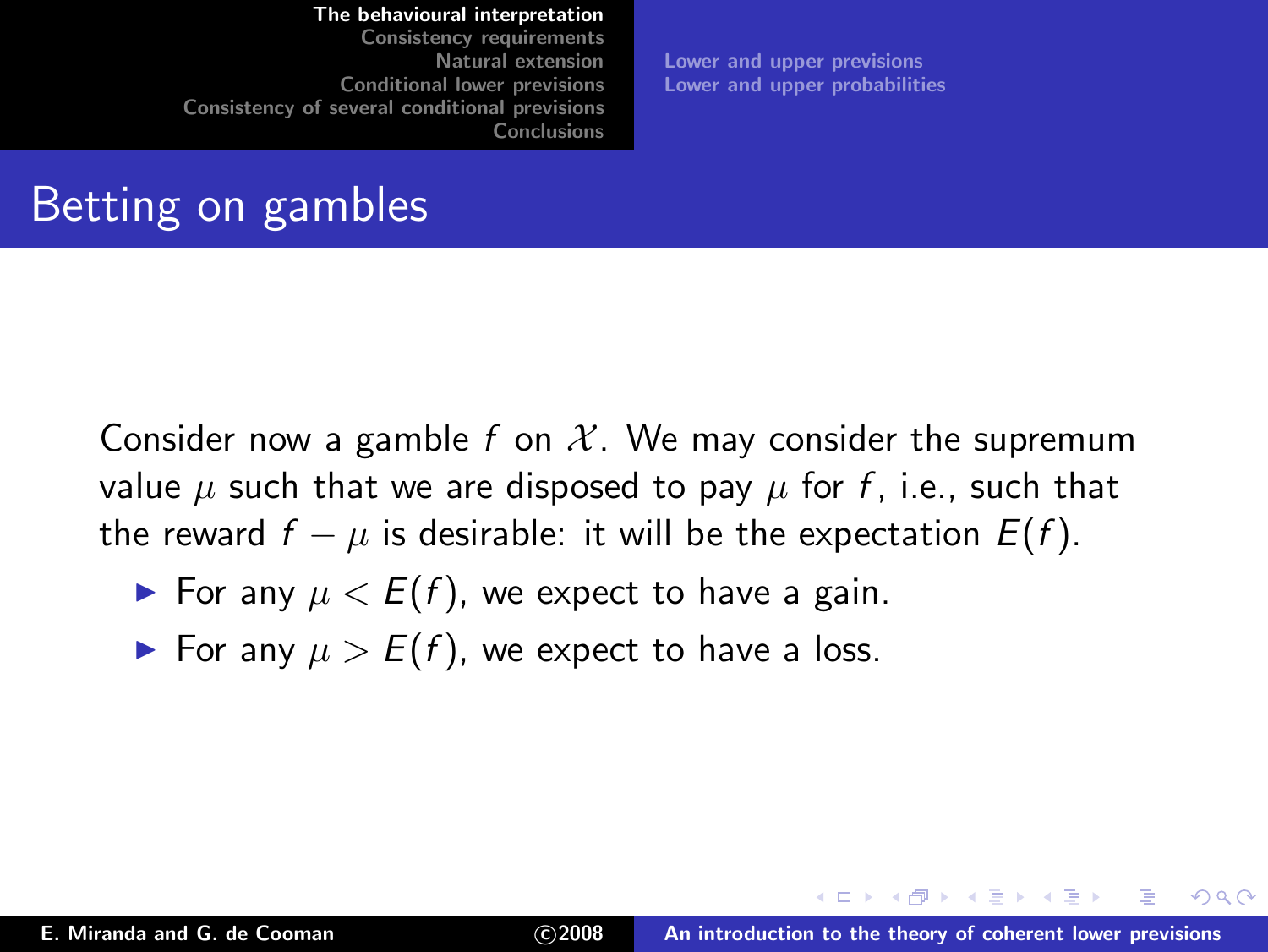[Consistency requirements](#page-21-0) [Natural extension](#page-41-0) [Conditional lower previsions](#page-52-0) [Consistency of several conditional previsions](#page-83-0) [Conclusions](#page-101-0)

[Lower and upper previsions](#page-11-0) [Lower and upper probabilities](#page-16-0)

### Buying and selling prices

I may also give money in order to get the reward: if I am disposed to pay x for the gamble f, then the gamble  $f - x$  is desirable to me.

I may also sell a gamble  $f$ , meaning that if I am disposed to sell it at a price x then the gamble  $x - f$  is desirable to me.

In the case of probabilities, the supremum buying price for a gamble  $f$  coincides with the infimum selling price, and we have a fair price for  $f$ .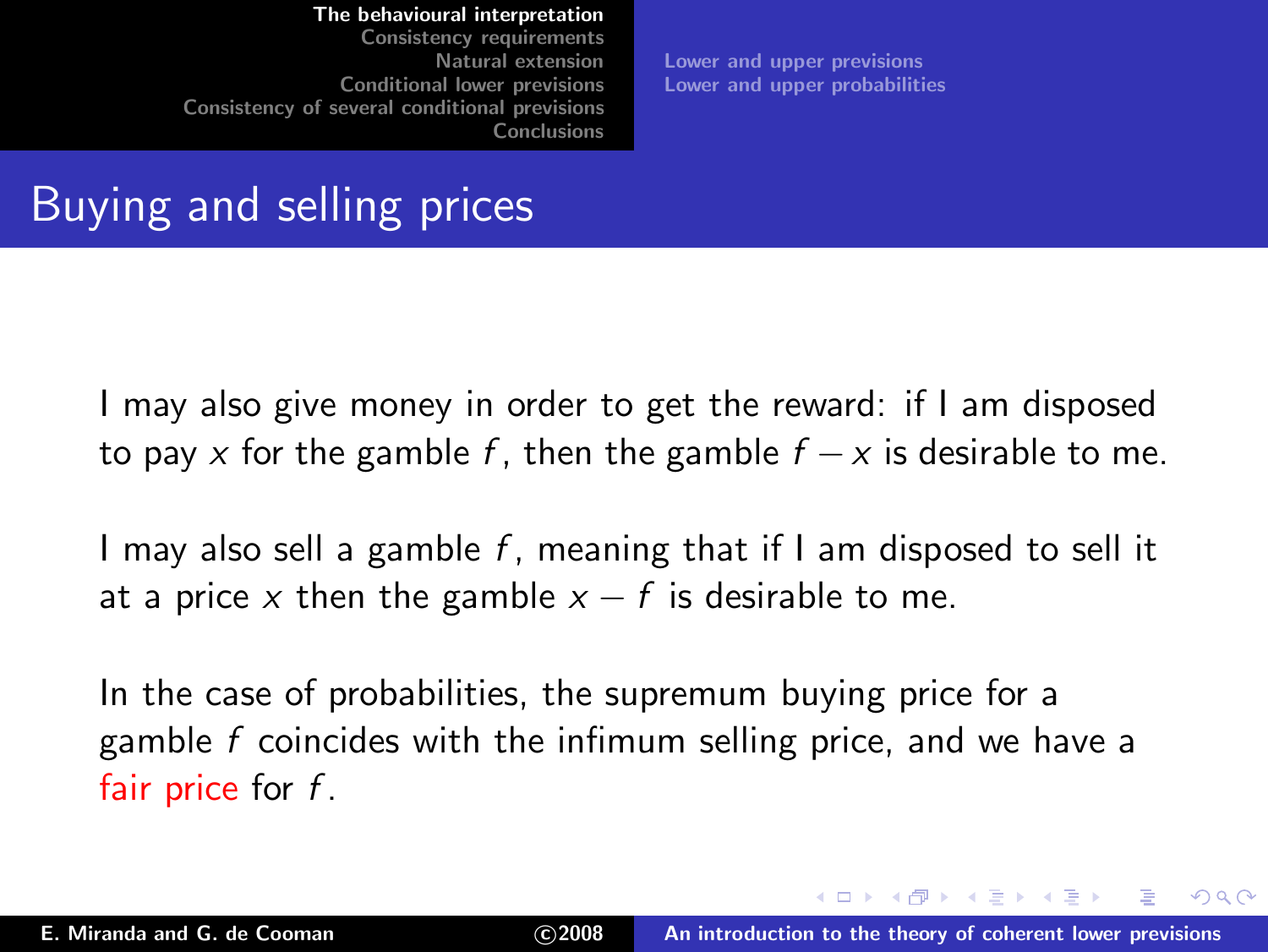[Consistency requirements](#page-21-0) [Natural extension](#page-41-0) [Conditional lower previsions](#page-52-0) [Consistency of several conditional previsions](#page-83-0) [Conclusions](#page-101-0)

[Lower and upper previsions](#page-11-0) [Lower and upper probabilities](#page-16-0)

### Existence of indecision

When we don't have much information, it may be difficult (and unreasonable) to give a fair price  $P(f)$ : there may be some prices  $\mu$  for which we would not be disposed to buy or sell the gamble f.

In terms of desirable gambles, this means that we would be undecided between two gambles.

It is sometimes considered preferable to give different values  $P(f) < \overline{P}(f)$  than to give a precise (and possibly wrong) value.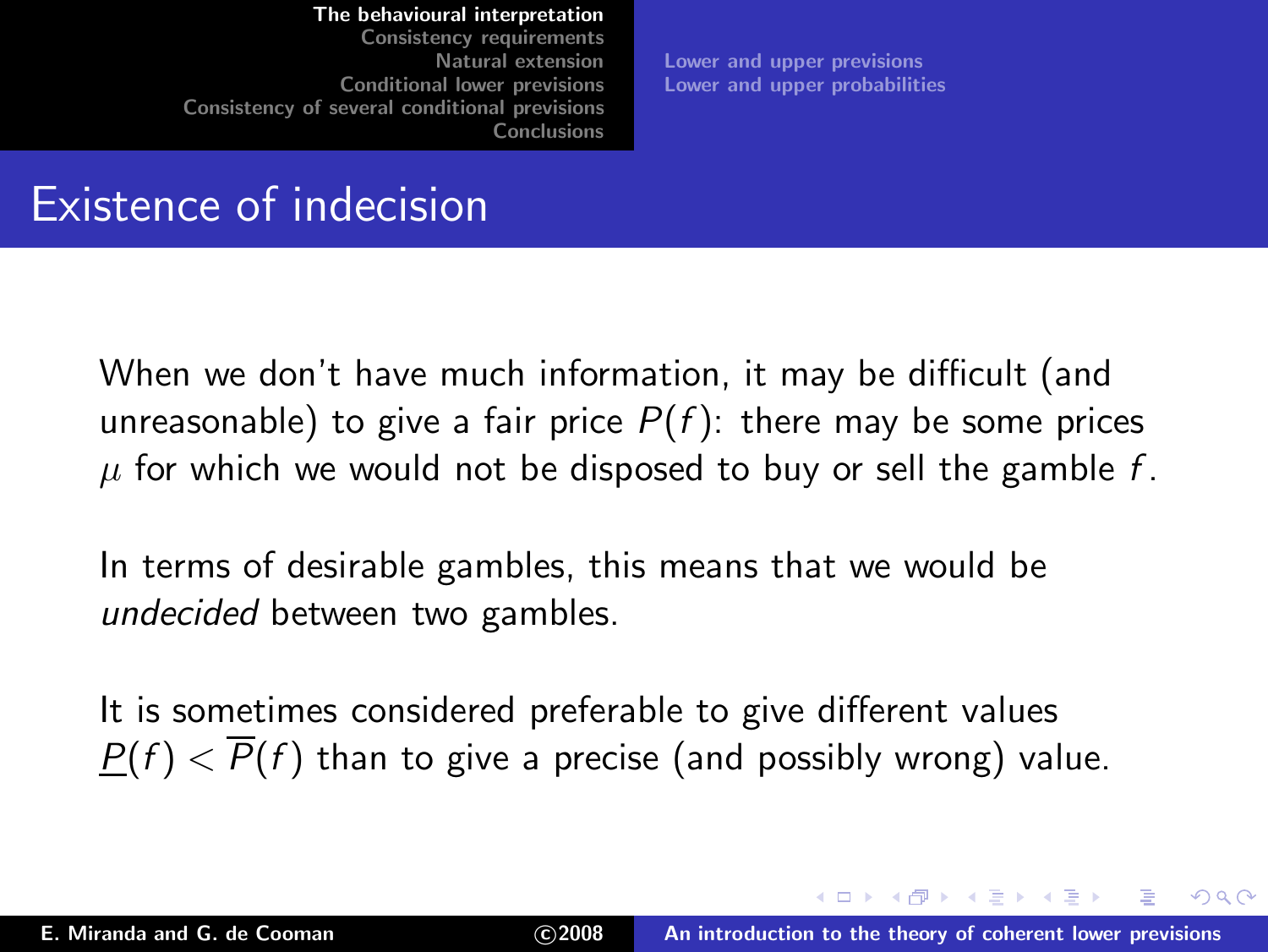[Consistency requirements](#page-21-0) [Natural extension](#page-41-0) [Conditional lower previsions](#page-52-0) [Consistency of several conditional previsions](#page-83-0) [Conclusions](#page-101-0)

<span id="page-11-0"></span>[Lower and upper previsions](#page-11-0) [Lower and upper probabilities](#page-16-0)

### Lower and upper previsions

The lower prevision for a gamble  $f$ ,  $P(f)$ , is my supremum acceptable buying price for f, meaning that I am disposed to buy it for  $P(f) - \epsilon$  (or to accept the reward  $f - (P(f) - \epsilon)$ ) for any  $\epsilon > 0$ .

The upper prevision for a gamble f,  $\overline{P}(f)$ , is my infimum acceptable selling price for  $f$ , meaning that I am disposed to sell  $f$ for  $\overline{P}(f) + \epsilon$  (or to accept the reward  $\overline{P}(f) + \epsilon - f$ ) for any  $\epsilon > 0$ .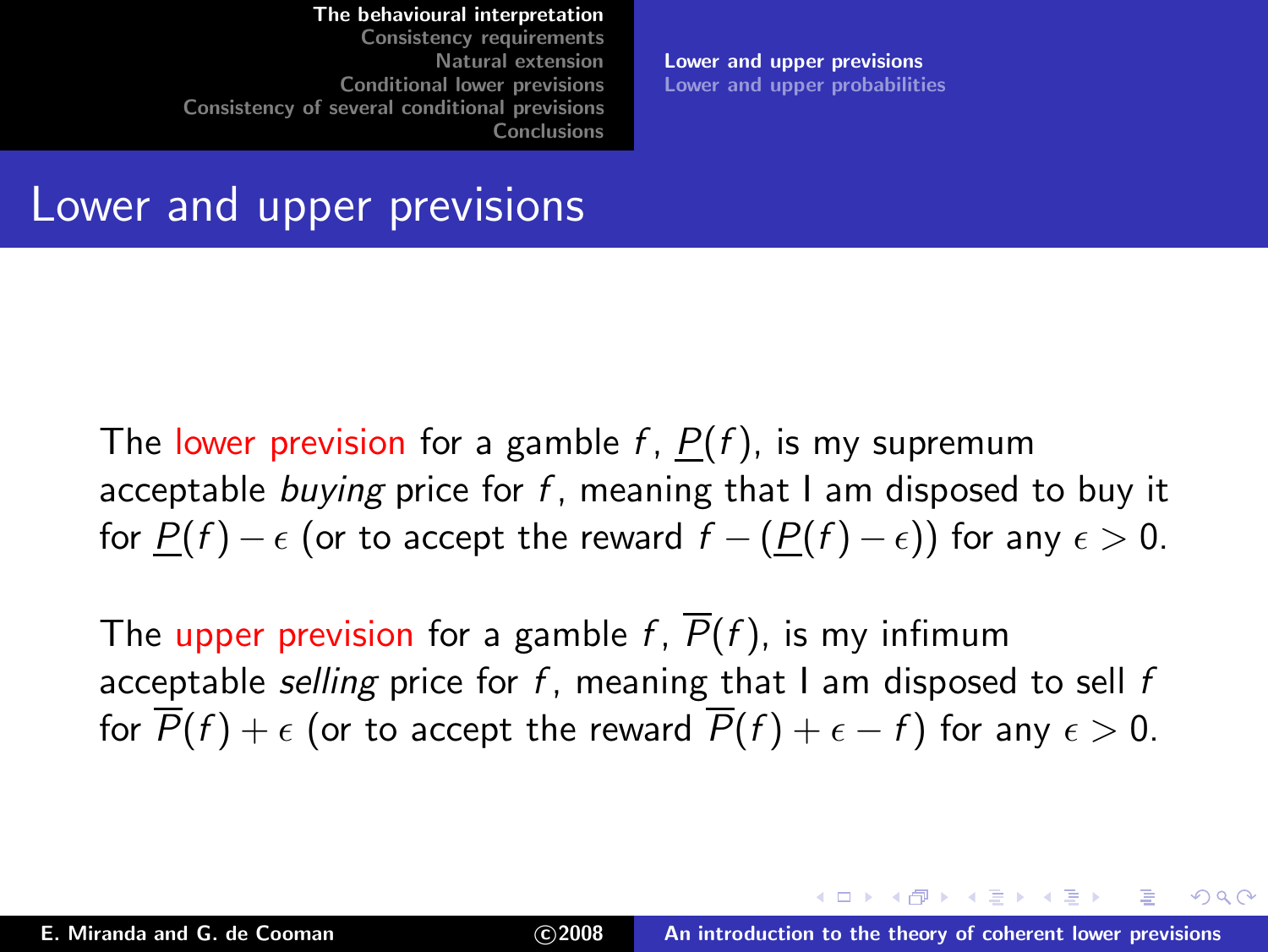[Consistency requirements](#page-21-0) [Natural extension](#page-41-0) [Conditional lower previsions](#page-52-0) [Consistency of several conditional previsions](#page-83-0) [Conclusions](#page-101-0)

[Lower and upper previsions](#page-11-0) [Lower and upper probabilities](#page-16-0)

# Example (cont.)

### Consider the previous gamble  $f(a) = 3, f(b) = -2, f(c) = 5, f(d) = 10.$

- ► If I am certain that Nadal is not going to win Wimbledon, I should be disposed to accept this gamble, and even to pay as much as 3 for it. Hence, I would have  $P(f) > 3$ .
- $\triangleright$  For the infimum selling price, if I think that the winner will be either Nadal or Federer, I should sell  $f$  for anything greater than 3, because for such prices I will always win money with the transaction. Hence, I would have  $\overline{P}(f) \leq 3$ .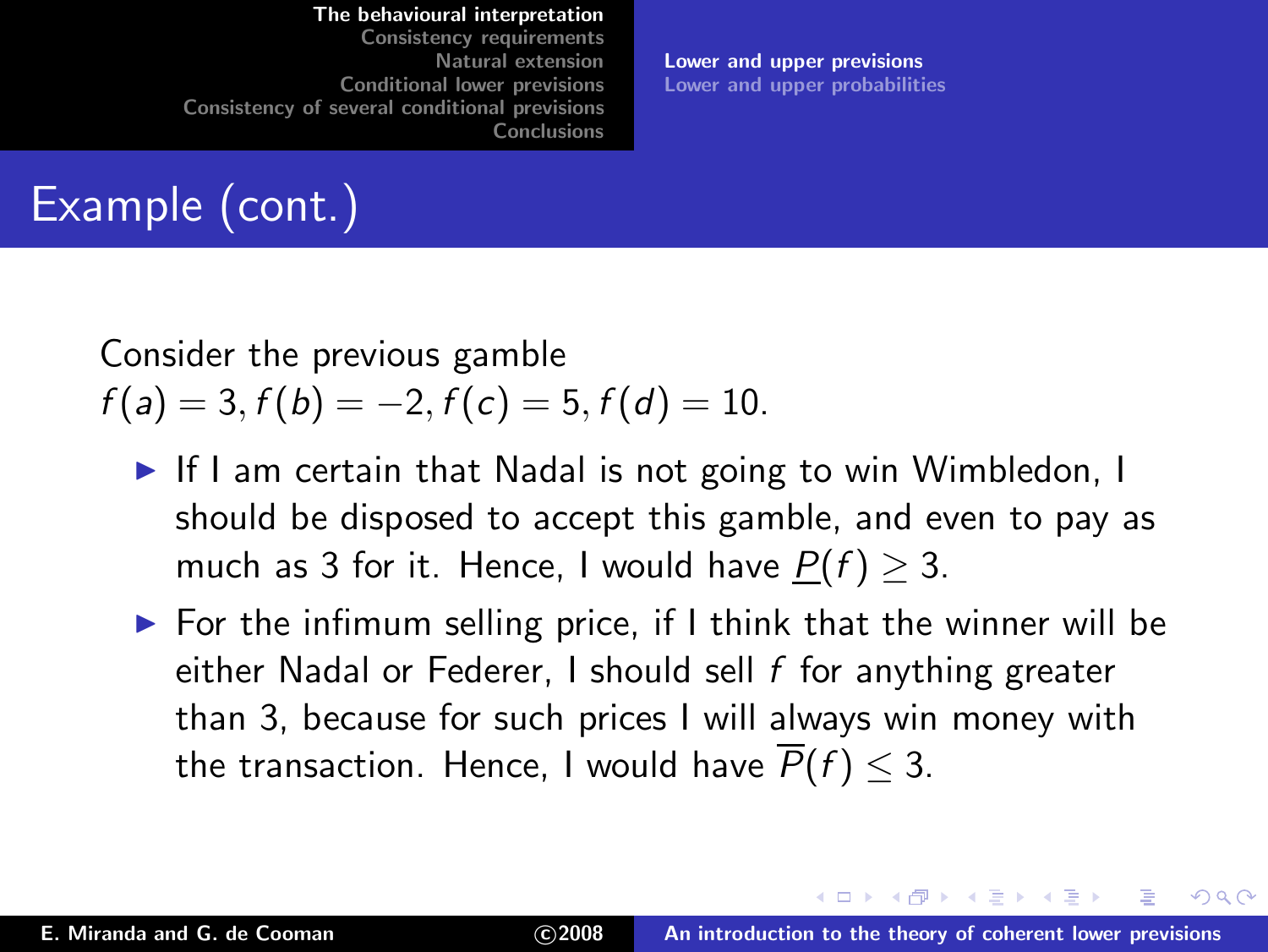[Consistency requirements](#page-21-0) [Natural extension](#page-41-0) [Conditional lower previsions](#page-52-0) [Consistency of several conditional previsions](#page-83-0) [Conclusions](#page-101-0)

[Lower and upper previsions](#page-11-0) [Lower and upper probabilities](#page-16-0)



In the precise case we have  $P(f) = \overline{P}(f)$ .

E

 $2Q$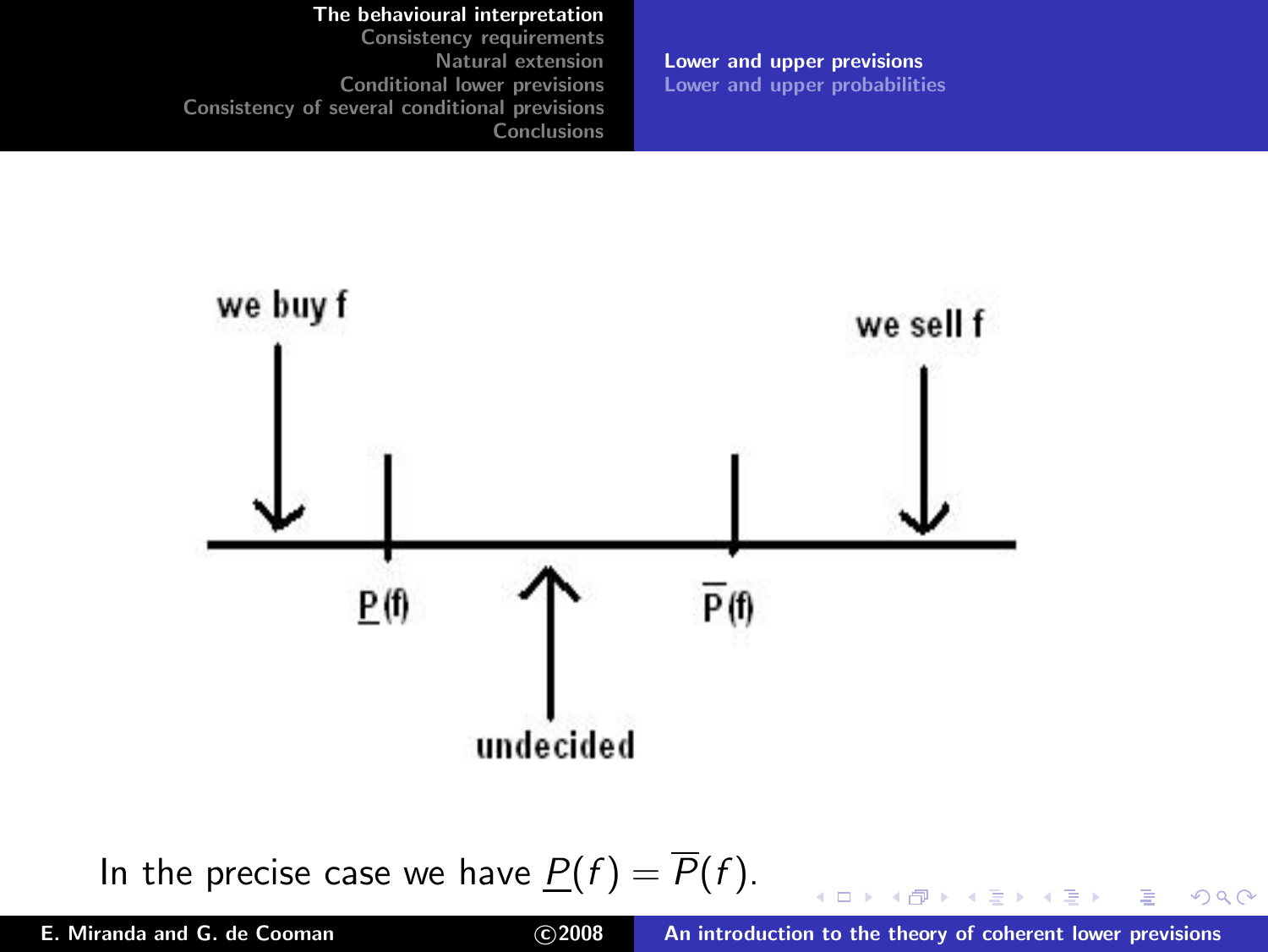[Consistency requirements](#page-21-0) [Natural extension](#page-41-0) [Conditional lower previsions](#page-52-0) [Consistency of several conditional previsions](#page-83-0) [Conclusions](#page-101-0)

Conjugacy of  $P, \overline{P}$ 

[Lower and upper previsions](#page-11-0) [Lower and upper probabilities](#page-16-0)

Under this interpretation,

$$
\underline{P}(-f) = \sup\{x : -f - x \text{ acceptable }\}
$$
  
=  $-\inf\{-x : -f - x \text{ acceptable }\}$   
=  $-\inf\{y : -f + y \text{ acceptable }\}$   
=  $-\overline{P}(f)$ 

Hence, it suffices to work with one of these two functions.

 $2Q$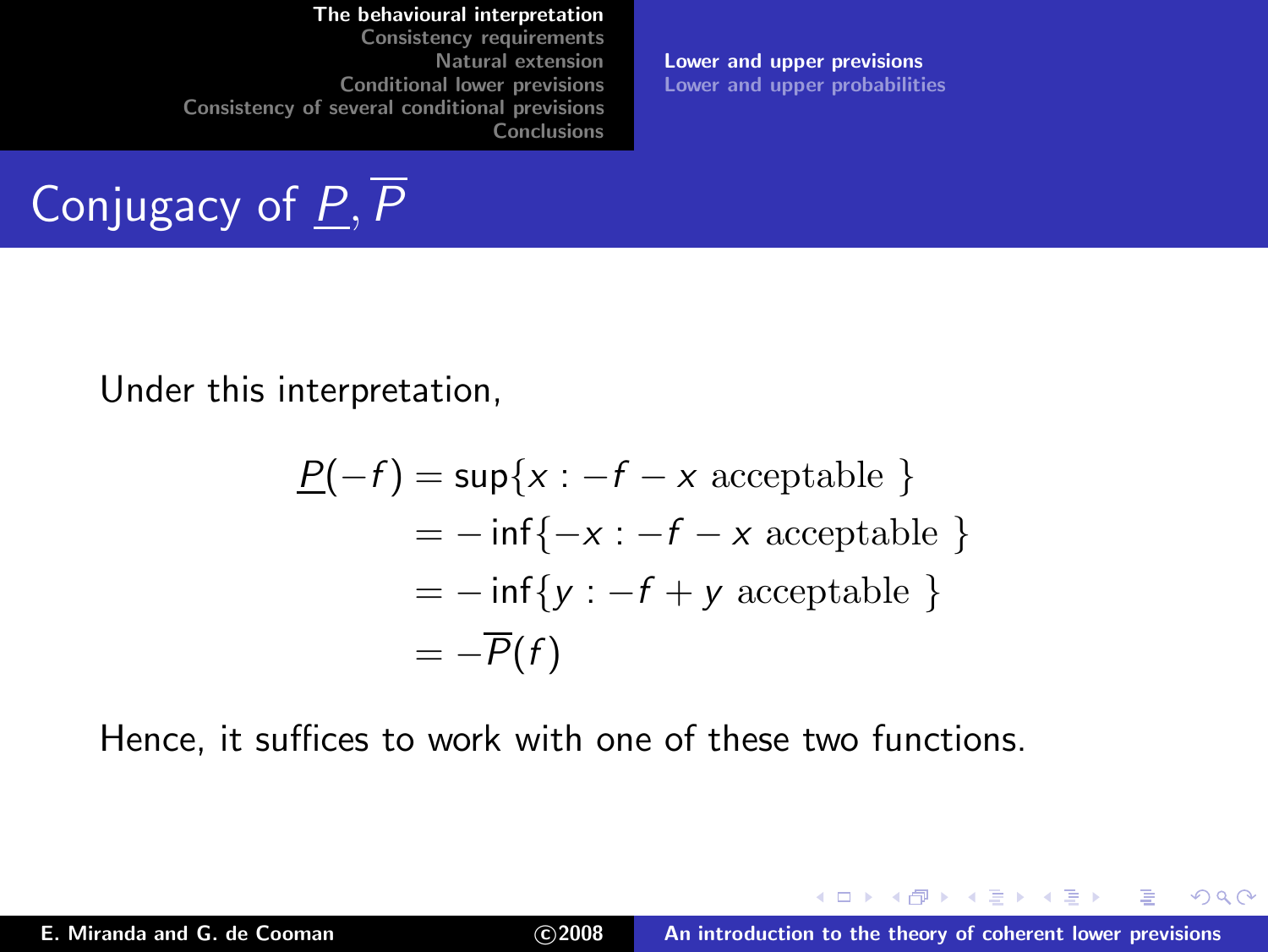[Consistency requirements](#page-21-0) [Natural extension](#page-41-0) [Conditional lower previsions](#page-52-0) [Consistency of several conditional previsions](#page-83-0) [Conclusions](#page-101-0)

[Lower and upper previsions](#page-11-0) [Lower and upper probabilities](#page-16-0)

### Important remark

Using this reasoning, I can determine the supremum acceptable buying prices for all gambles f in some set  $\mathcal{K} \subseteq \mathcal{L}(\mathcal{X})$ .

### The domain  $K$  of  $P$ :

- $\blacktriangleright$  need not have any predefined structure.
- $\blacktriangleright$  may contain indicators of events.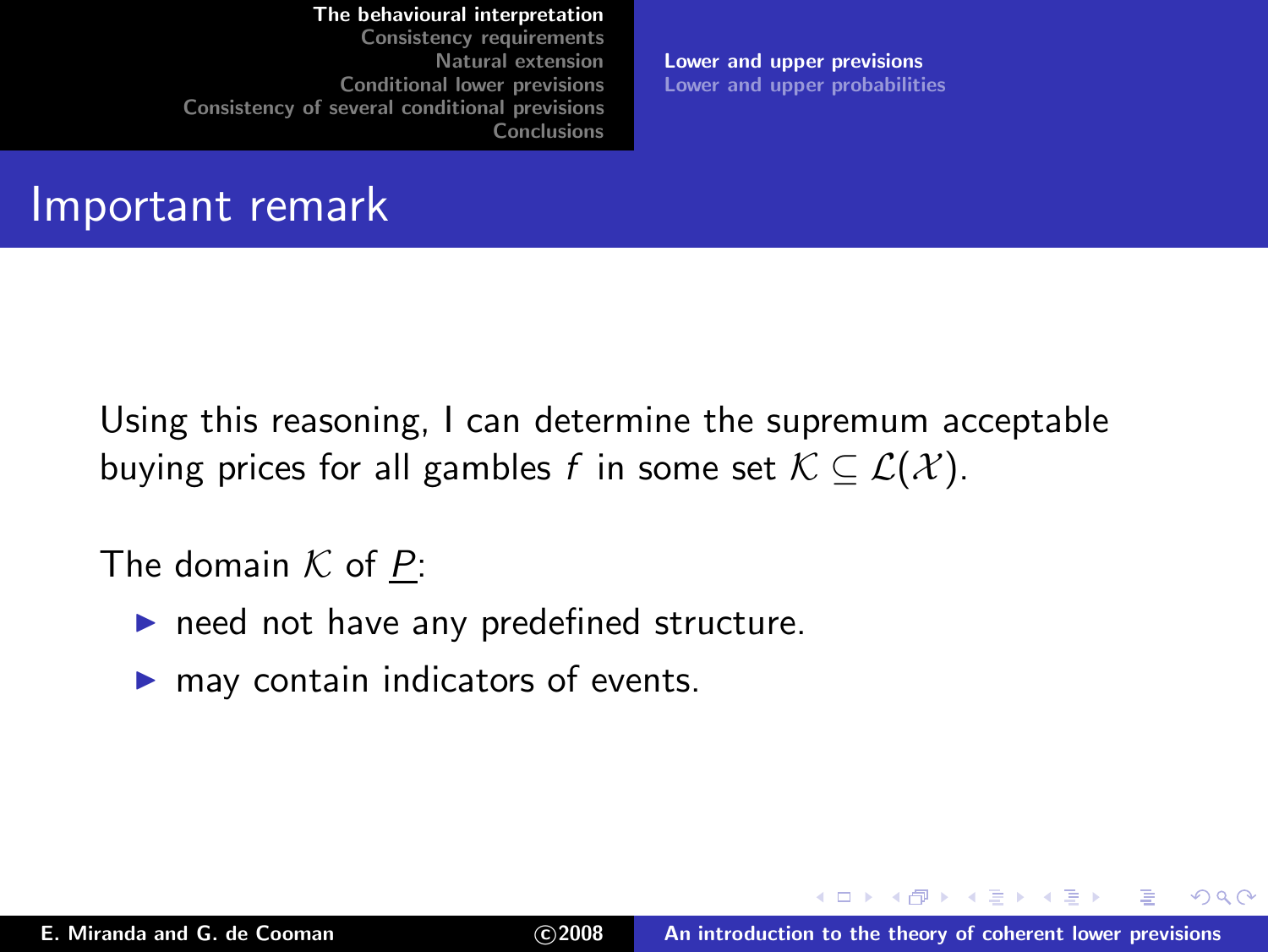[Consistency requirements](#page-21-0) [Natural extension](#page-41-0) [Conditional lower previsions](#page-52-0) [Consistency of several conditional previsions](#page-83-0) [Conclusions](#page-101-0)

<span id="page-16-0"></span>[Lower and upper previsions](#page-11-0) [Lower and upper probabilities](#page-16-0)

### Lower probabilities of events

The lower probability of A,  $P(A)$ 

- = lower prevision  $P(I_A)$  of the indicator of A.
- $=$  supremum betting rate on A.
- $=$  measure of the evidence supporting A.
- $=$  measure of the strength of our belief in A.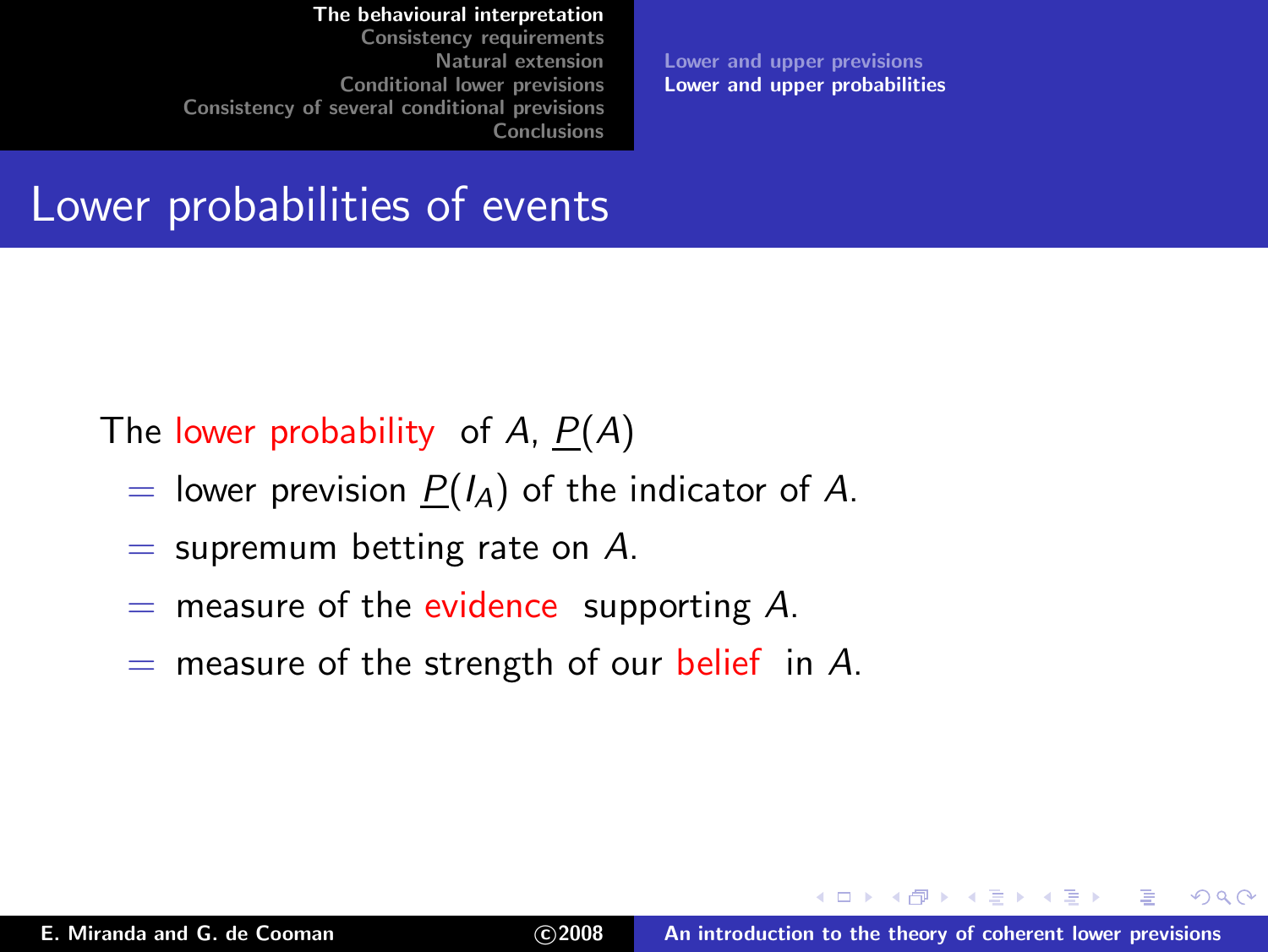[Consistency requirements](#page-21-0) [Natural extension](#page-41-0) [Conditional lower previsions](#page-52-0) [Consistency of several conditional previsions](#page-83-0) [Conclusions](#page-101-0)

[Lower and upper previsions](#page-11-0) [Lower and upper probabilities](#page-16-0)

### Upper probabilities of events

- $\blacktriangleright$  The upper probability of A,  $\overline{P}(A)$ 
	- = upper prevision  $\overline{P}(I_A)$  of the indicator of A.
	- $=$  measure of the lack of evidence against A.
	- $=$  measure of the plausibility of A.
- ► We have then a behavioural interpretation of upper and lower probabilities:

evidence in favour of 
$$
A \uparrow \Rightarrow P(A) \uparrow
$$

\nevidence against  $A \uparrow \Rightarrow \overline{P}(A) \downarrow$ 

4 m k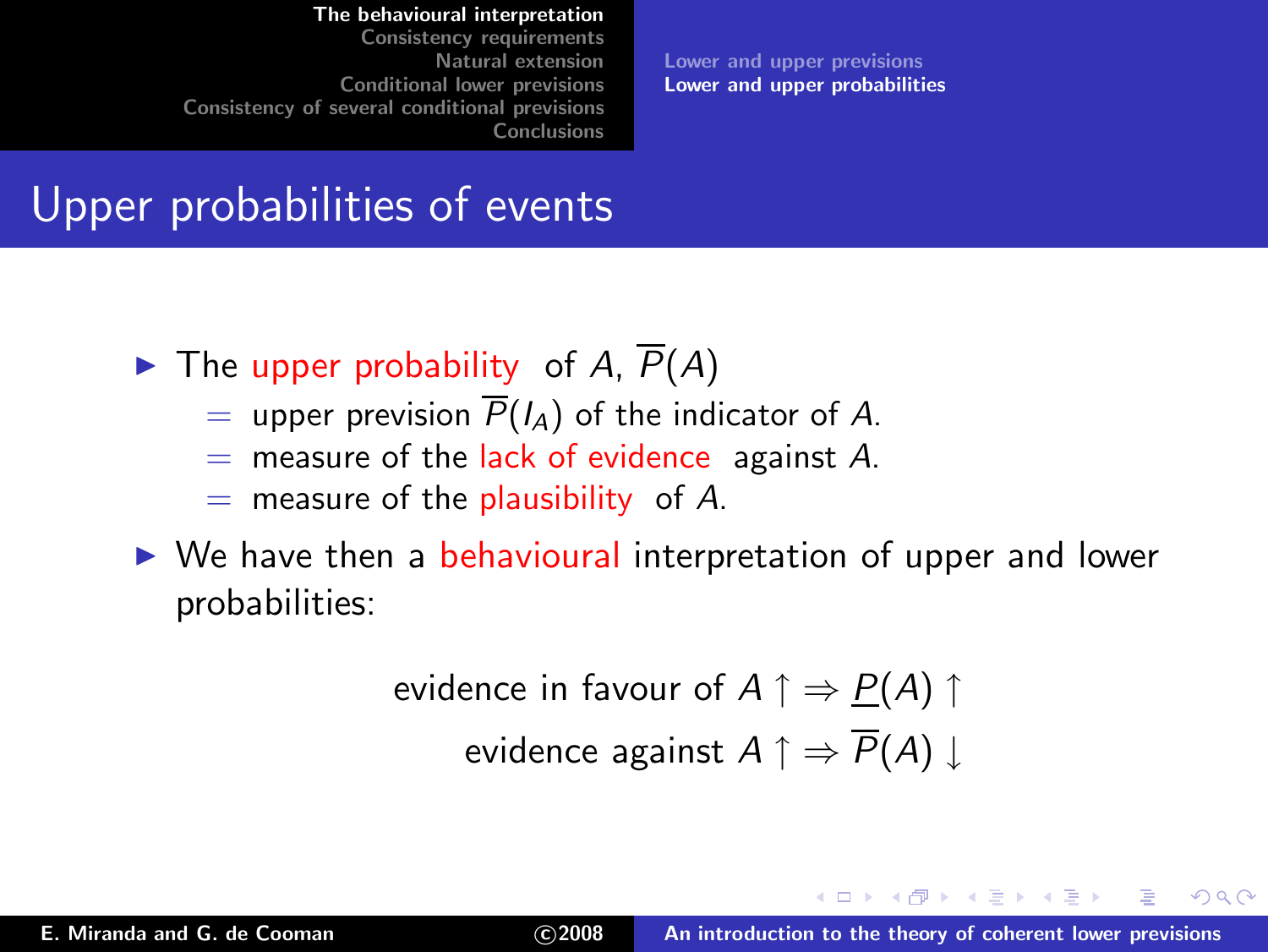[The behavioural interpretation](#page-5-0) [Consistency requirements](#page-21-0) [Natural extension](#page-41-0) [Conditional lower previsions](#page-52-0) [Consistency of several conditional previsions](#page-83-0) **[Conclusions](#page-101-0)** [Lower and upper previsions](#page-11-0) [Lower and upper probabilities](#page-16-0)



イロト イ母ト イヨト イヨト

重

 $299$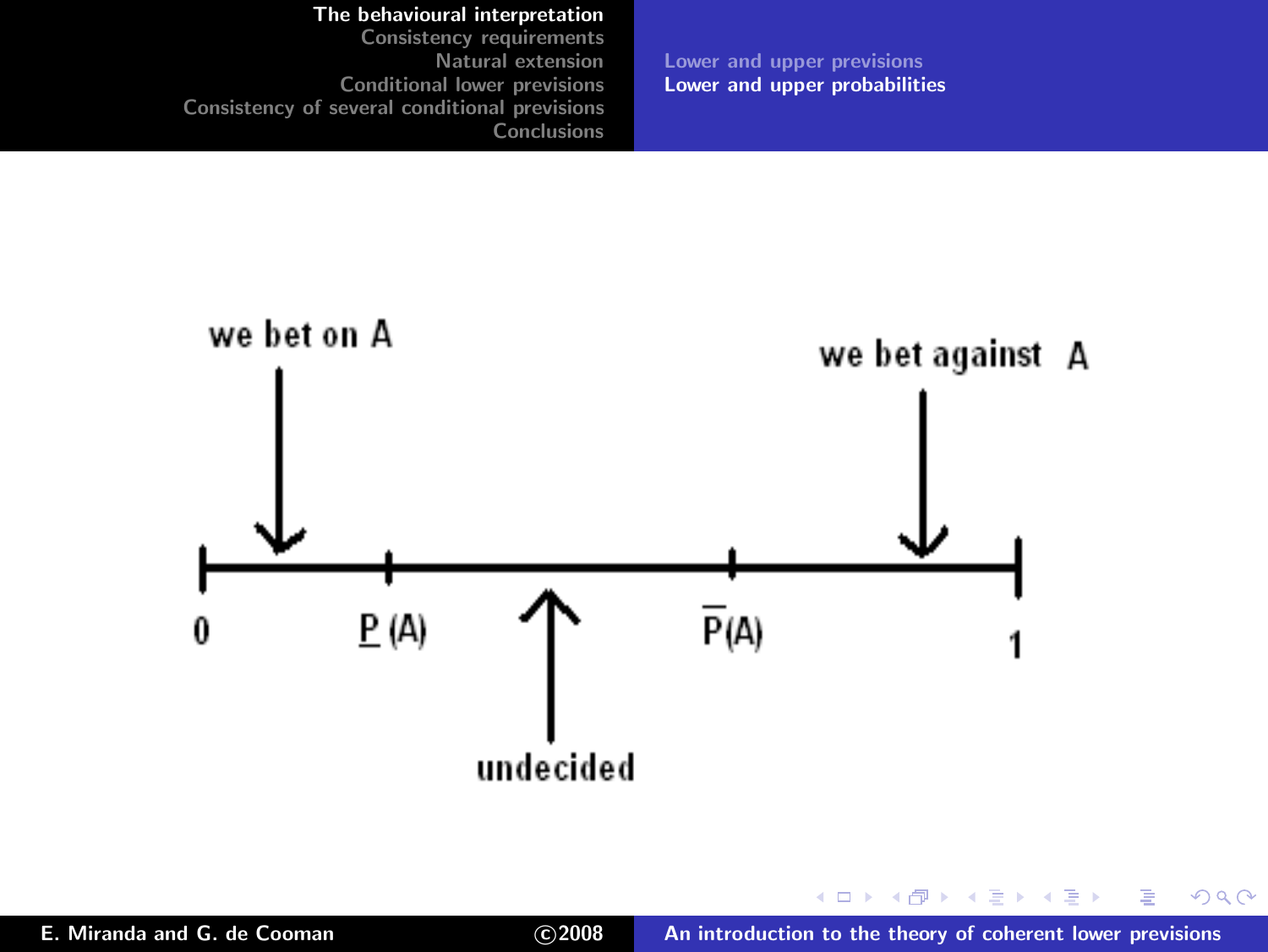[Consistency requirements](#page-21-0) [Natural extension](#page-41-0) [Conditional lower previsions](#page-52-0) [Consistency of several conditional previsions](#page-83-0) [Conclusions](#page-101-0)

[Lower and upper previsions](#page-11-0) [Lower and upper probabilities](#page-16-0)

# Example(cont.)

▶ The lower probability we give to Nadal being the winner would be the lower prevision of  $I<sub>b</sub>$ , where we get a reward of 1 if Spain wins and 0 if it doesn't.

▶ The upper probability of Federer or Djokovic winning would be the upper probability of  $I_{\{a,c\}}$ , or, equivalently,  $1$  minus the lower probability of Federer and Djokovic not winning.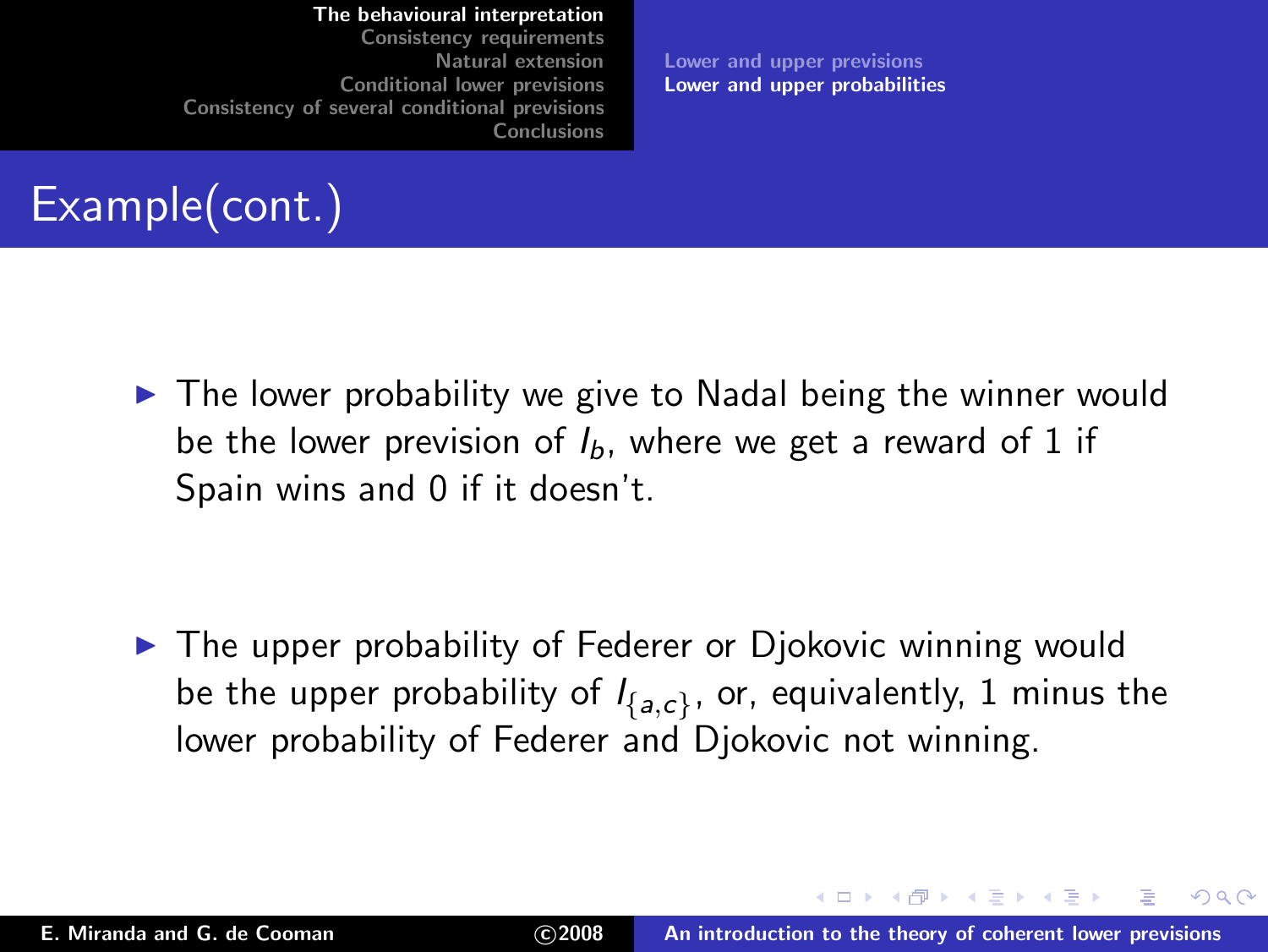[Consistency requirements](#page-21-0) [Natural extension](#page-41-0) [Conditional lower previsions](#page-52-0) [Consistency of several conditional previsions](#page-83-0) [Conclusions](#page-101-0)

<span id="page-20-0"></span>[Lower and upper previsions](#page-11-0) [Lower and upper probabilities](#page-16-0)

### Events or gambles?

In the case of probabilities, we are indifferent between betting on events or on gambles: our betting rates on events (a probability) determine our betting rates on gambles (its expectation).

However, in the imprecise case, the lower and upper previsions for events do not determine the lower and upper previsions for gambles uniquely.

Hence, lower and upper previsions are more informative than lower and upper probabilities.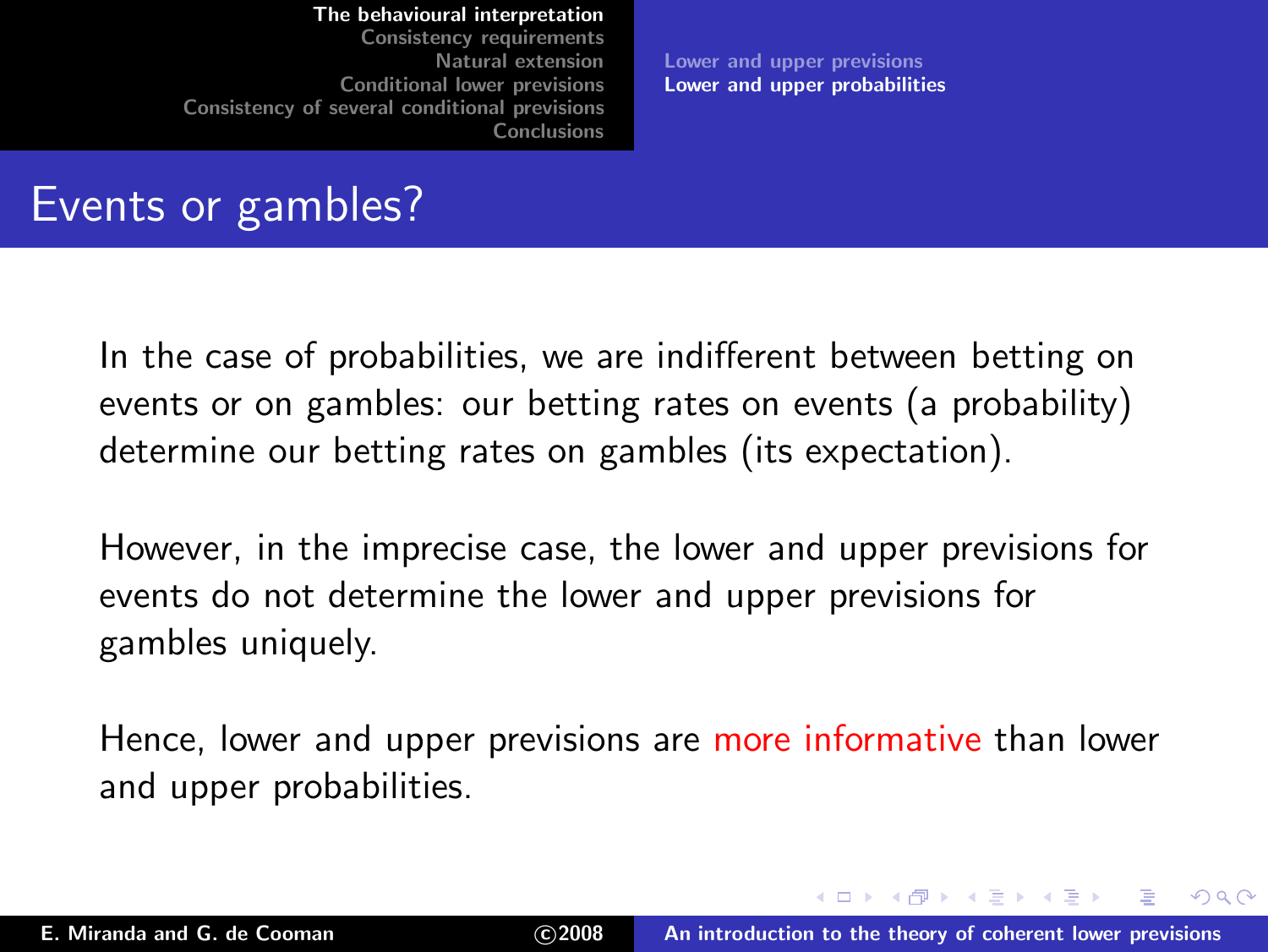<span id="page-21-0"></span>[Avoiding sure loss](#page-22-0) **[Coherence](#page-25-0)** [Equivalent representations](#page-32-0)

### Consistency requirements

The assessments made by a lower prevision on a set of gambles should satisfy a number of consistency requirements:

- ▶ A combination of the assessments should not produce a net loss, no matter the outcome: avoiding sure loss.
- $\triangleright$  Our supremum buying price for a gamble f should not depend on our assessments for other gambles: coherence.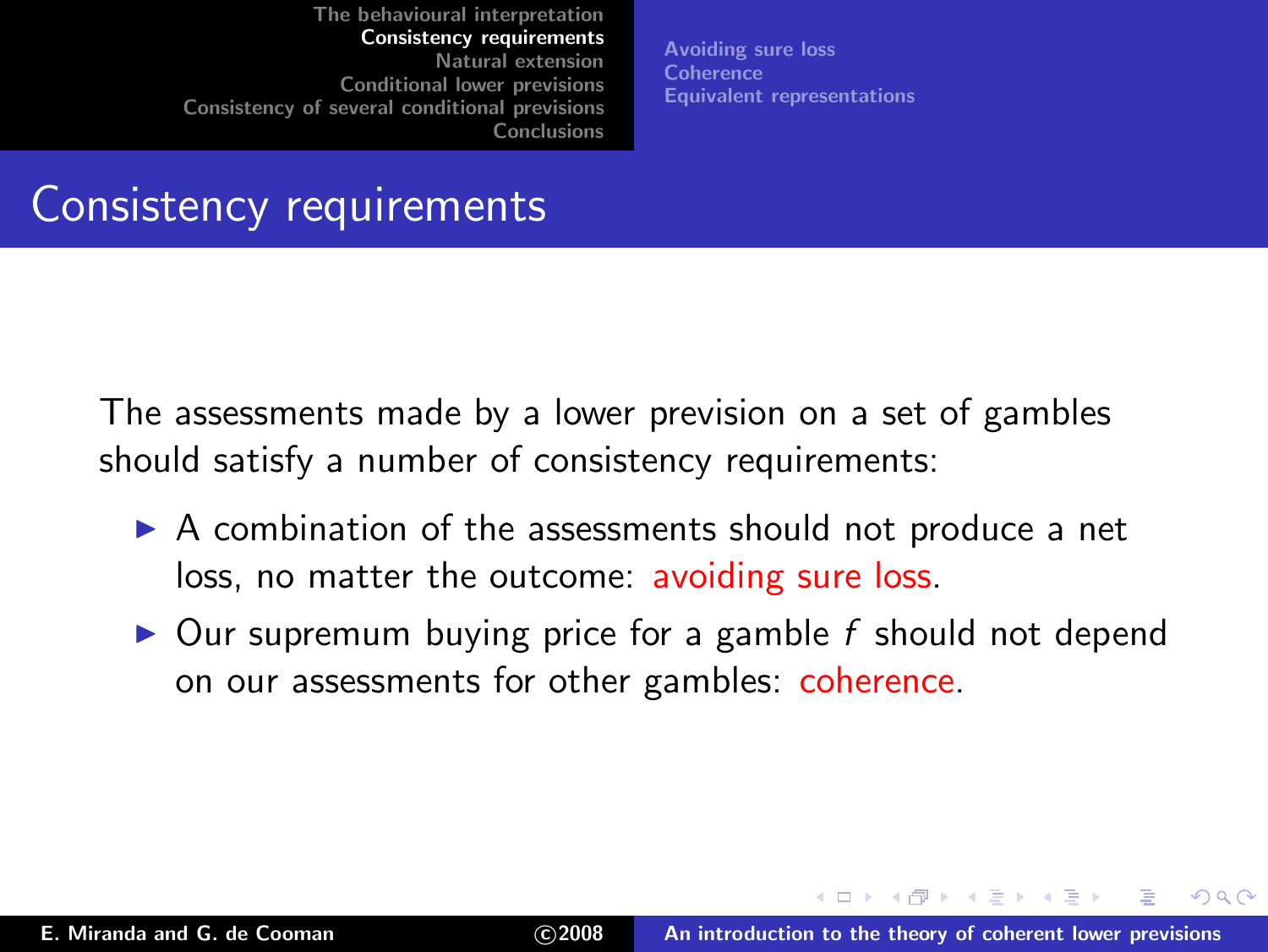[Avoiding sure loss](#page-22-0) [Coherence](#page-25-0) [Equivalent representations](#page-32-0)

### Avoiding sure loss

I represent my beliefs about the possible winner of Wimbledon saying that

$$
\overline{P}(a) = 0.55, \overline{P}(b) = 0.25, \overline{P}(c) = 0.4, \overline{P}(d) = 0.1
$$
  

$$
\underline{P}(a) = 0.45, \underline{P}(b) = 0.2, \underline{P}(c) = 0.35, \underline{P}(d) = 0.05
$$

where  $\{a, b, c, d\} = \{Federer, Nadal, Diokovic, Other\}$ .

This means that the gambles  $I_a - 0.44$ ,  $I_b - 0.19$ ,  $I_c - 0.34$  and  $I_d$  − 0.04 are desirable for me. But if I accept all of them I get the sum

<span id="page-22-0"></span>
$$
[l_a + l_b + l_c + l_d] - 1.01 = -0.01
$$

which produces a net loss of 0.01, no matte[r w](#page-21-0)[ho](#page-23-0) [wi](#page-22-0)[n](#page-23-0)[s.](#page-21-0)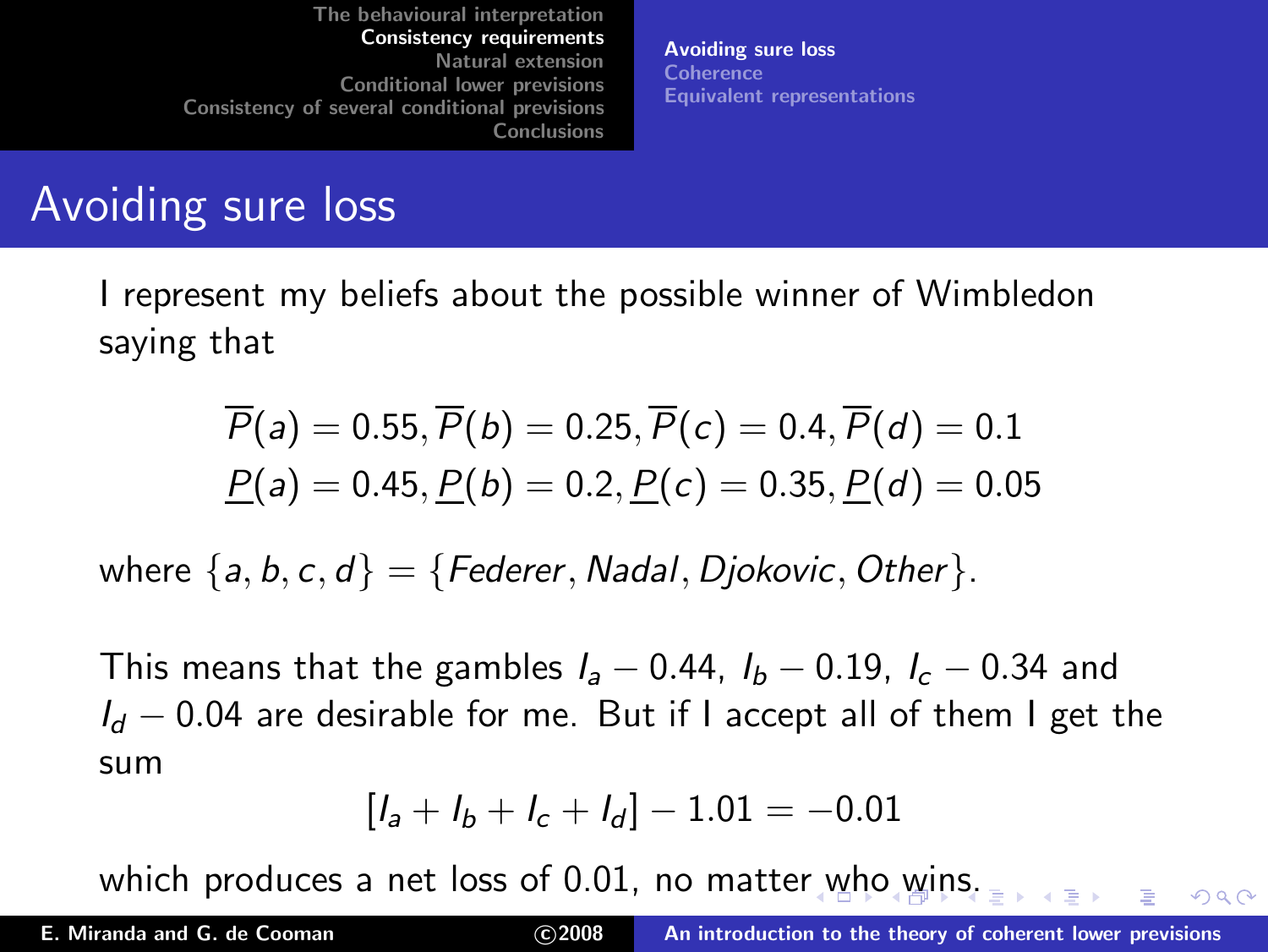[Avoiding sure loss](#page-22-0) [Coherence](#page-25-0) [Equivalent representations](#page-32-0)

### Avoiding sure loss: general definition

Let P be a lower prevision defined on a set of gambles  $K$ . It avoids sure loss iff

$$
\sup_{\omega \in \mathcal{X}} \sum_{i=1}^n f_k(\omega) - \underline{P}(f_k) \geq 0
$$

for any  $f_1, \ldots, f_n \in \mathcal{K}$ . Otherwise, there is some  $\epsilon > 0$  such that

<span id="page-23-0"></span>
$$
\sum_{i=1}^n f_k - (\underline{P}(f_k) - \epsilon) < -\epsilon
$$

no matter the outcome.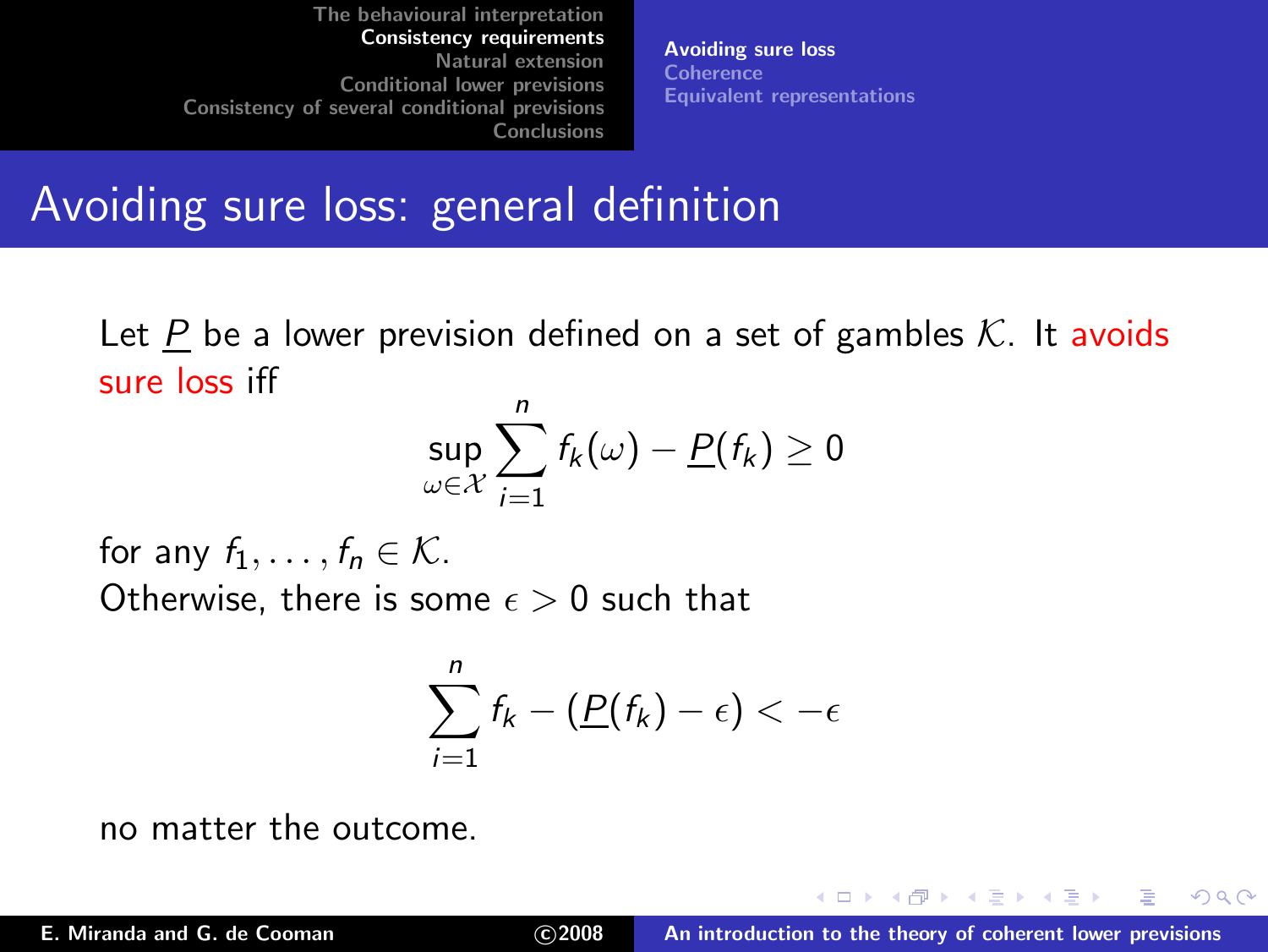[Avoiding sure loss](#page-22-0) [Coherence](#page-25-0) [Equivalent representations](#page-32-0)

### Consequences of avoiding sure loss

$$
\blacktriangleright \underline{P}(f) \leq \sup f.
$$

$$
\blacktriangleright \underline{P(\mu)} \leq \mu \leq \overline{P}(\mu) \ \forall \mu \in \mathbb{R}.
$$

• If 
$$
f \geq g + \mu
$$
, then  $\overline{P}(f) \geq \underline{P}(g) + \mu$ .

$$
\blacktriangleright \underline{P(\lambda f + (1-\lambda)g)} \leq \lambda \overline{P}(f) + (1-\lambda)\overline{P}(g).
$$

$$
\blacktriangleright \underline{P}(f+g) \leq \overline{P}(f) + \overline{P}(g).
$$

 $2Q$ 

<span id="page-24-0"></span>в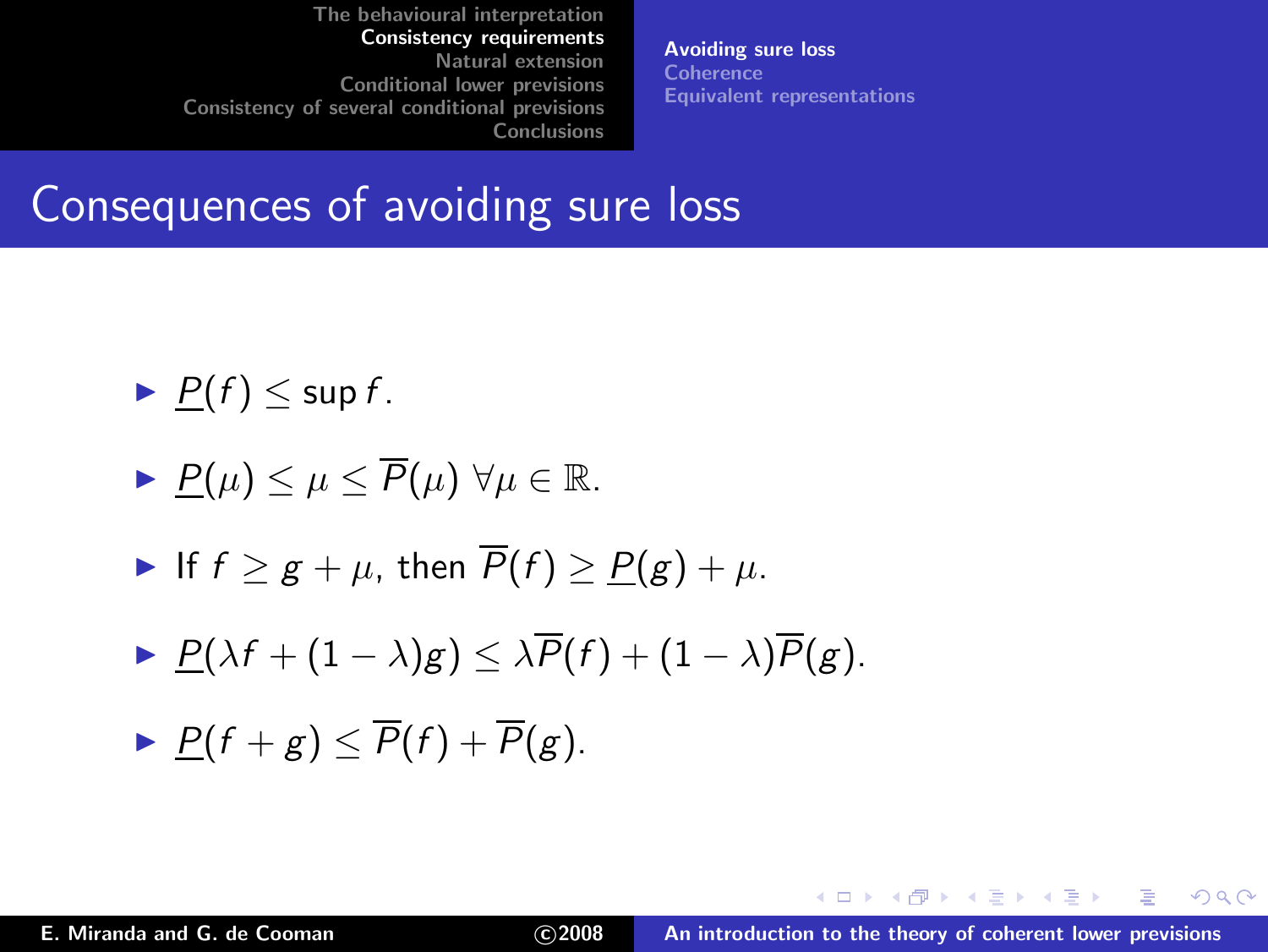[Avoiding sure loss](#page-22-0) **[Coherence](#page-25-0)** [Equivalent representations](#page-32-0)

### **Coherence**

After reflecting a bit, I come up with the assessments:

$$
\overline{P}(a) = 0.55, \overline{P}(b) = 0.25, \overline{P}(c) = 0.4, \overline{P}(d) = 0.1
$$
  

$$
\underline{P}(a) = 0.45, \underline{P}(b) = 0.15, \underline{P}(c) = 0.30, \underline{P}(d) = 0.05
$$

These assessments avoid sure loss. However, they imply that the transaction

<span id="page-25-0"></span>
$$
I_a - 0.44 + I_c - 0.29 + I_d - 0.04 = 0.23 - I_b
$$

is acceptable for me, which means that I am disposed to bet against Nadal at a rate 0.23, smaller that  $\overline{P}(b)$ . This indicates that  $\overline{P}(b)$  is too large.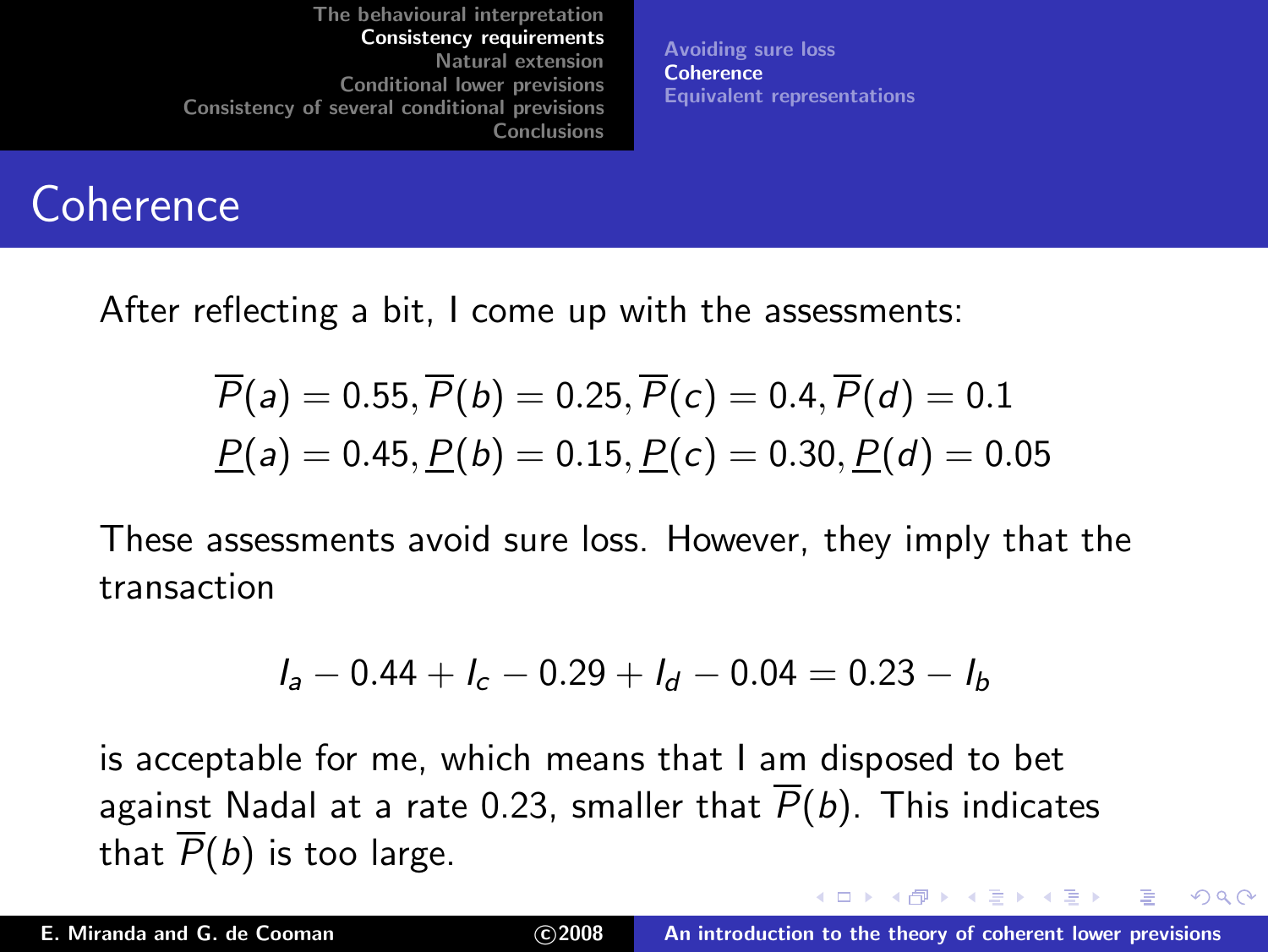[Avoiding sure loss](#page-22-0) **[Coherence](#page-25-0)** [Equivalent representations](#page-32-0)

### Coherence: general definition

A lower prevision  $\underline{P}$  is called coherent when given gambles  $f_0, f_1, \ldots, f_n$  in its domain and  $m \in \mathbb{N}$ ,

$$
\sum_{i=1}^n [f_i(\omega) - \underline{P}(f_i)] \geq m[f_0(\omega) - \underline{P}(f_0)]
$$

for some  $\omega \in \mathcal{X}$ 

Otherwise, there is some  $\epsilon > 0$  such that

<span id="page-26-0"></span>
$$
\sum_{i=1}^n f_i - (\underline{P}(f_i) - \epsilon) < m(f_0 - \underline{P}(f_0) - \epsilon),
$$

and  $\underline{P}(f_0) + \epsilon$  $\underline{P}(f_0) + \epsilon$  $\underline{P}(f_0) + \epsilon$  $\underline{P}(f_0) + \epsilon$  $\underline{P}(f_0) + \epsilon$  would be an acceptable buyin[g p](#page-25-0)[ric](#page-27-0)e [f](#page-26-0)[or](#page-27-0)  $f_0$ [.](#page-31-0)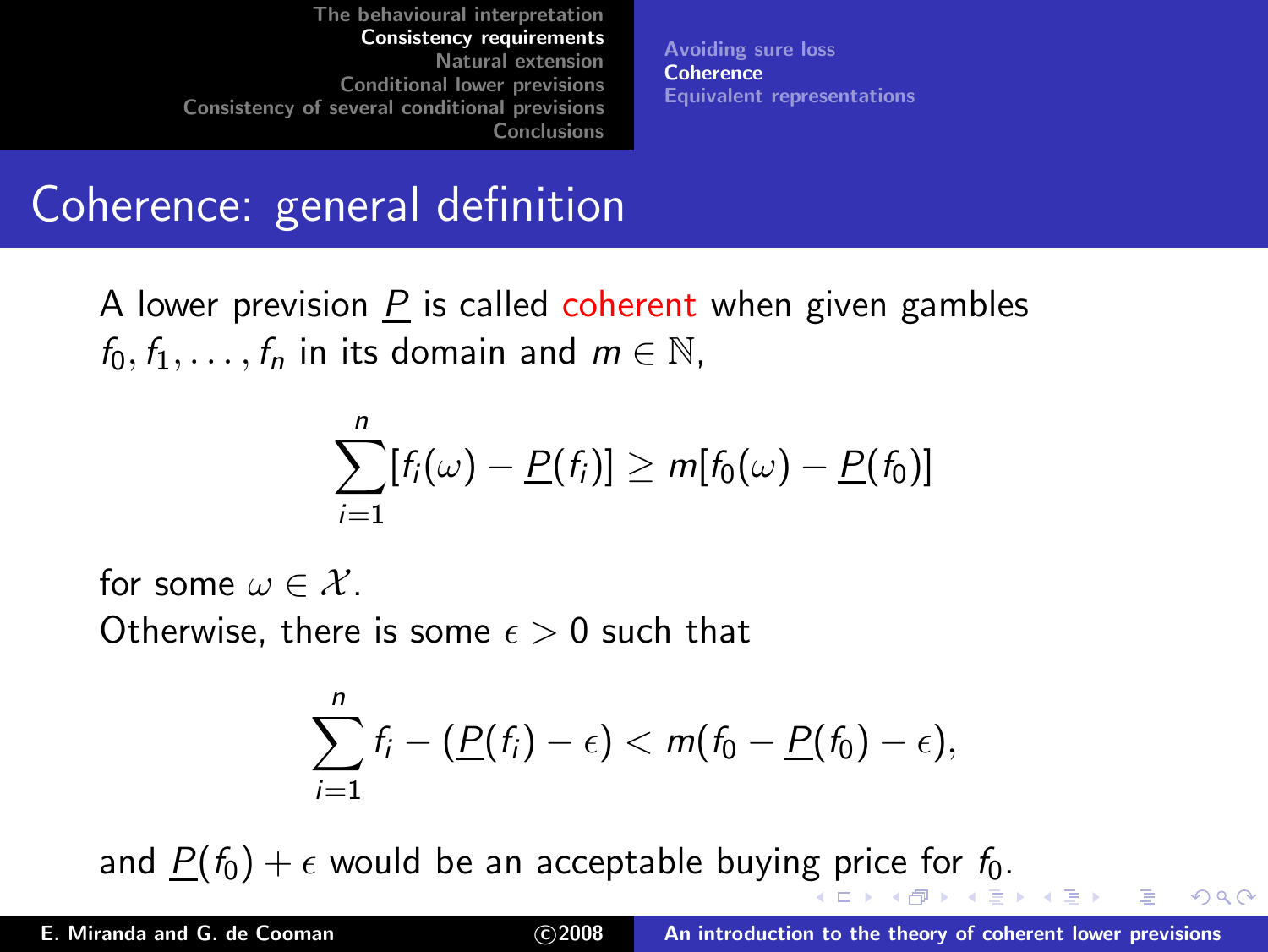[Avoiding sure loss](#page-22-0) **[Coherence](#page-25-0)** [Equivalent representations](#page-32-0)

### Coherence on linear spaces

Suppose the domain K is a linear space of gambles:

If 
$$
f, g \in \mathcal{K}
$$
, then  $f + g \in \mathcal{K}$ .

If 
$$
f \in \mathcal{K}, \lambda \in \mathbb{R}
$$
, then  $\lambda f \in \mathcal{K}$ .

Then, P is coherent if and only if for any  $f, g \in \mathcal{K}, \lambda > 0$ ,

$$
\blacktriangleright \underline{P}(f) \geq \inf f.
$$

$$
\blacktriangleright \underline{P(\lambda f)} = \lambda \underline{P(f)}.
$$

$$
\blacktriangleright \underline{P}(f+g) \geq \underline{P}(f) + \underline{P}(g).
$$

<span id="page-27-0"></span> $2Q$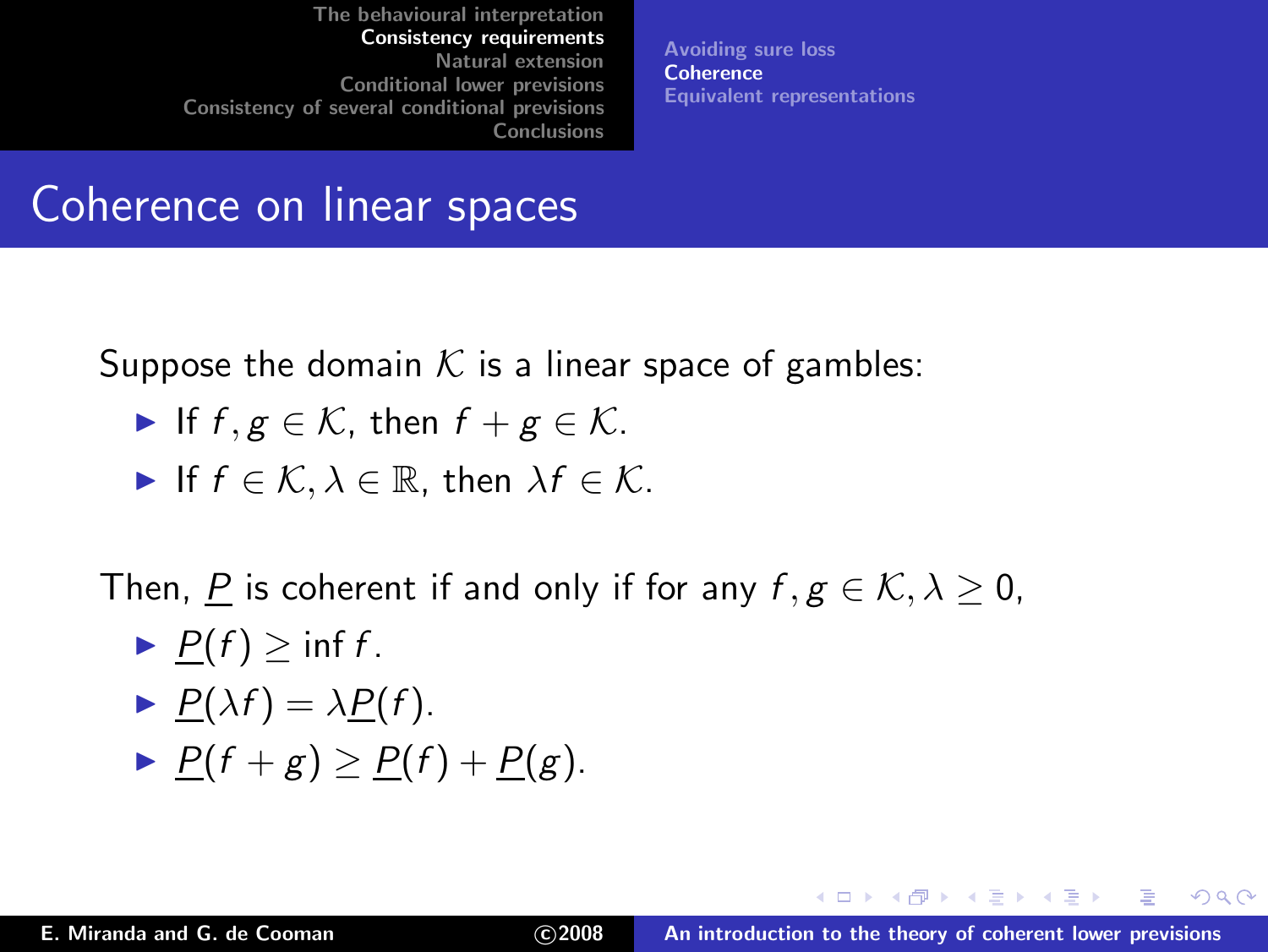[Avoiding sure loss](#page-22-0) **[Coherence](#page-25-0)** [Equivalent representations](#page-32-0)

### Consequences of coherence

Whenever the gambles belong to the domain of  $P, P$ :

- $P(\emptyset) = \overline{P}(\emptyset) = 0, P(\mathcal{X}) = \overline{P}(\mathcal{X}) = 1.$
- $\blacktriangleright$   $A \subseteq B \Rightarrow P(A) \leq P(B), \overline{P}(A) \leq \overline{P}(B).$
- $\blacktriangleright$   $\underline{P}(f) + \underline{P}(g) \le \underline{P}(f + g) \le \underline{P}(f) + P(g) \le P(f + g) \le$  $P(f) + P(g)$ .
- $P(\lambda f) = \lambda P(f), \overline{P}(\lambda f) = \lambda \overline{P}(f)$  for  $\lambda > 0$ .
- If  $f_n \to f$  uniformly, then  $\underline{P}(f_n) \to \underline{P}(f)$  and  $\overline{P}(f_n) \to \overline{P}(f)$ .

イロメ イ押 トイラメ イラメー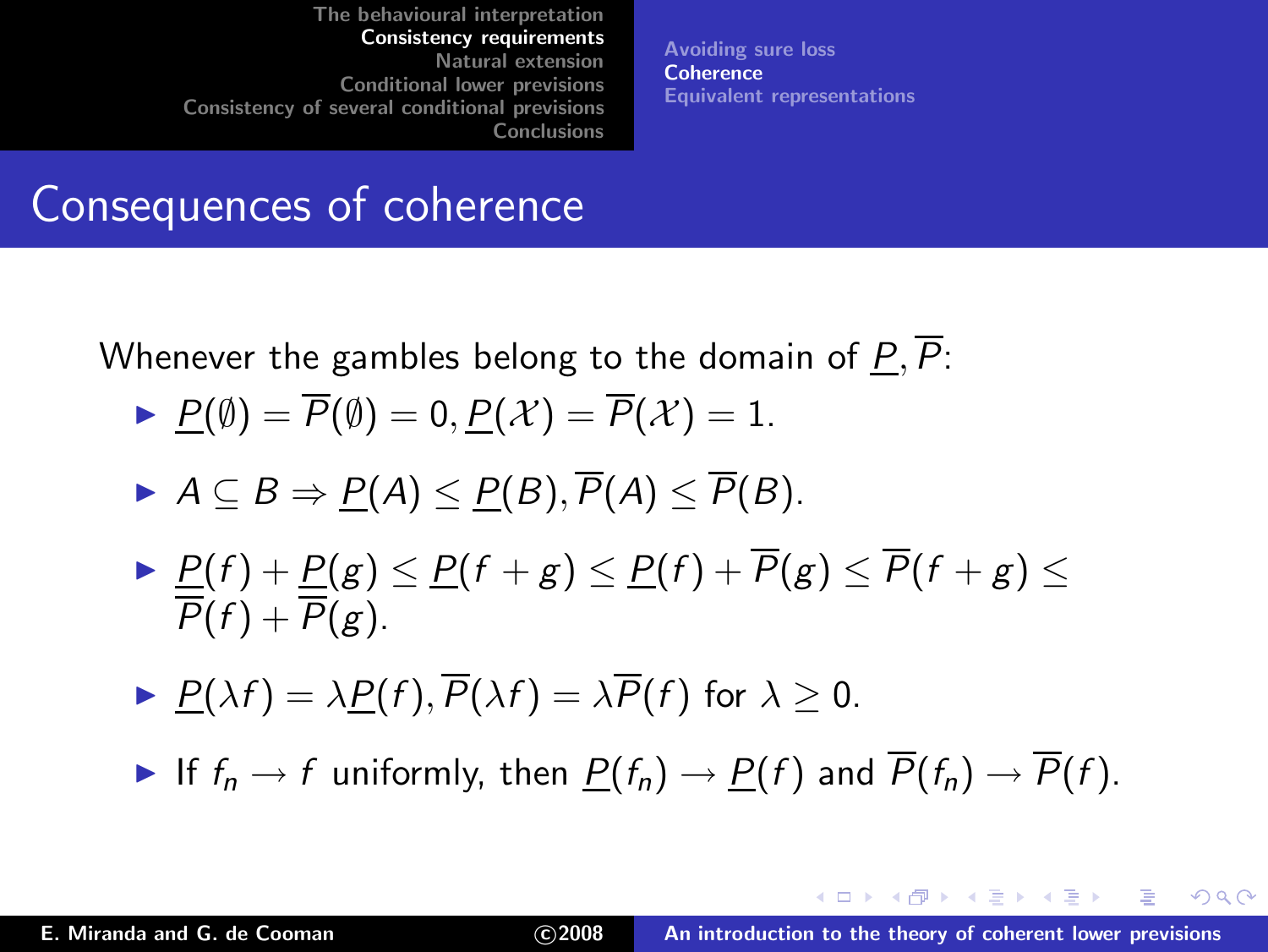[Avoiding sure loss](#page-22-0) **[Coherence](#page-25-0)** [Equivalent representations](#page-32-0)

## Consequences of coherence (II)

 $\rightarrow \lambda P(f) + (1 - \lambda) P(g) \leq P(\lambda f + (1 - \lambda) g) \ \forall \lambda \in [0, 1].$ 

$$
\blacktriangleright \underline{P}(f + \mu) = \underline{P}(f) + \mu \ \forall \mu \in \mathbb{R}.
$$

- $\triangleright$  The lower envelope of a set of coherent lower previsions is coherent.
- ▶ A convex combination of coherent lower previsions (with the same domain) is coherent.
- $\triangleright$  The point-wise limit (inferior) of coherent lower previsions is coherent.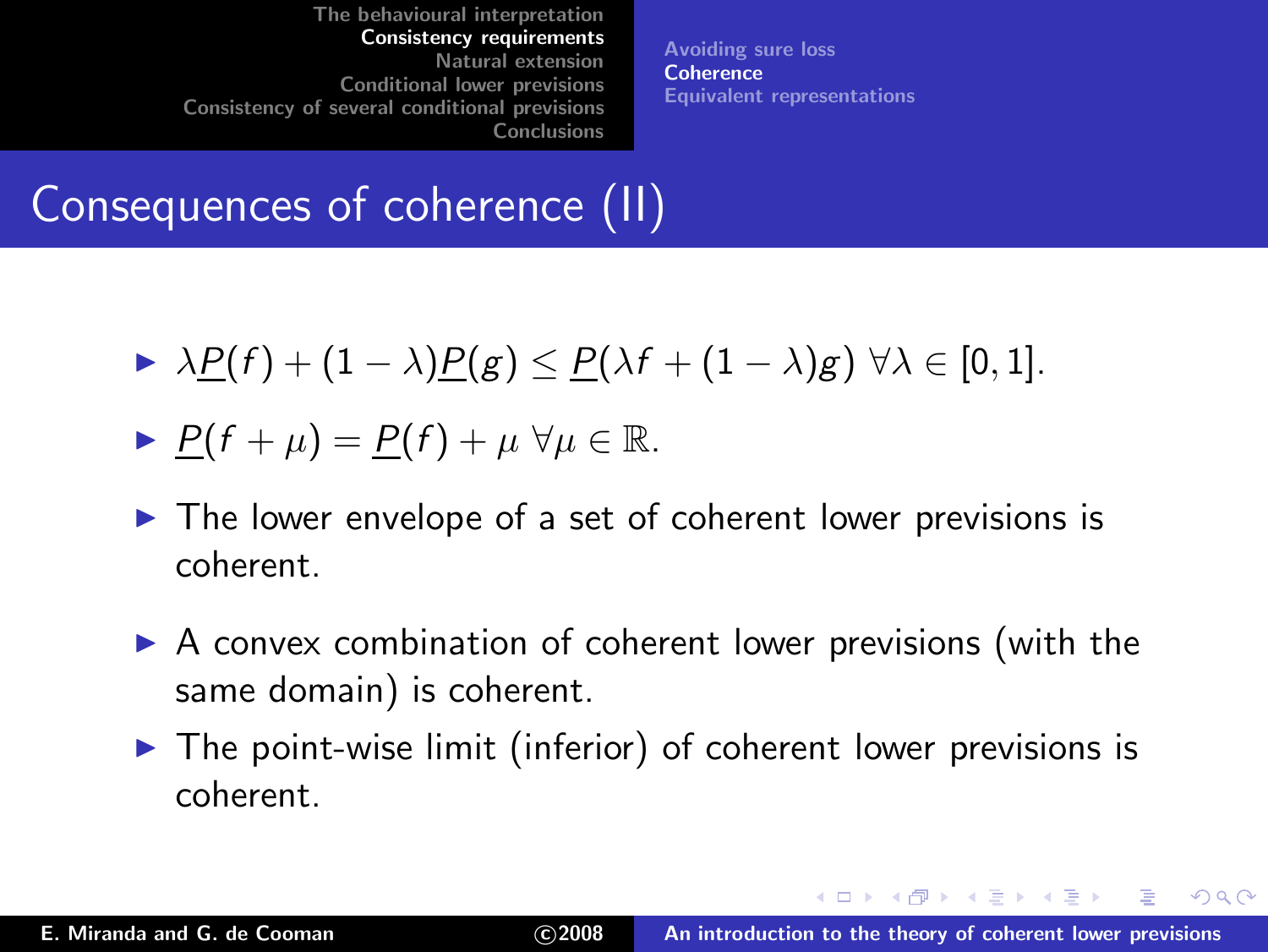[Avoiding sure loss](#page-22-0) **[Coherence](#page-25-0)** [Equivalent representations](#page-32-0)

### Linear previsions

When  $\mathcal{K} = -\mathcal{K} := \{-f : f \in \mathcal{K}\}\$ and  $\underline{P}(f) = \overline{P}(f)$  for all  $f \in \mathcal{K}$ , then  $P = P = \overline{P}$  is a called a linear or precise prevision on K. If K is a linear space, this is equivalent to

$$
\blacktriangleright P(f) \geq \inf f.
$$

$$
\blacktriangleright P(f+g)=P(f)+P(g),
$$

for all  $f, g \in \mathcal{K}$ .

These are the previsions considered by de Finetti. We shall denote by  $\mathbb{P}(\mathcal{X})$  the set of all linear previsions on  $\mathcal{X}$ .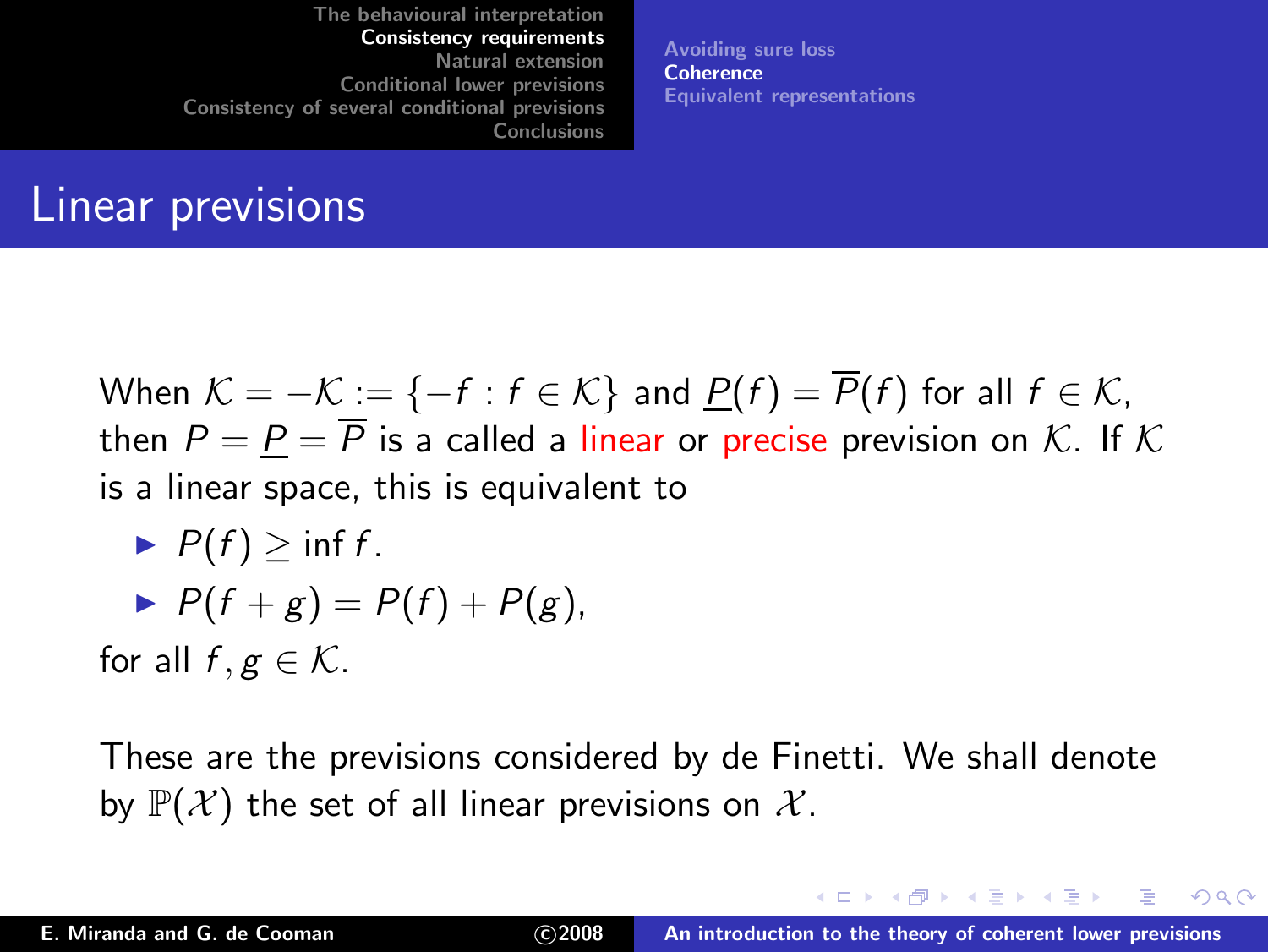<span id="page-31-0"></span>[Avoiding sure loss](#page-22-0) **[Coherence](#page-25-0)** [Equivalent representations](#page-32-0)

### Linear previsions and probabilities

A linear prevision P defined on indicators of events only is a finitely additive probability.

Conversely, a linear prevision P defined on the set  $\mathcal{L}(\mathcal{X})$  of all gambles is characterised by its restriction to the set of events, which is a finitely additive probability on  $\mathcal{P}(\mathcal{X})$ , through the expectation operator.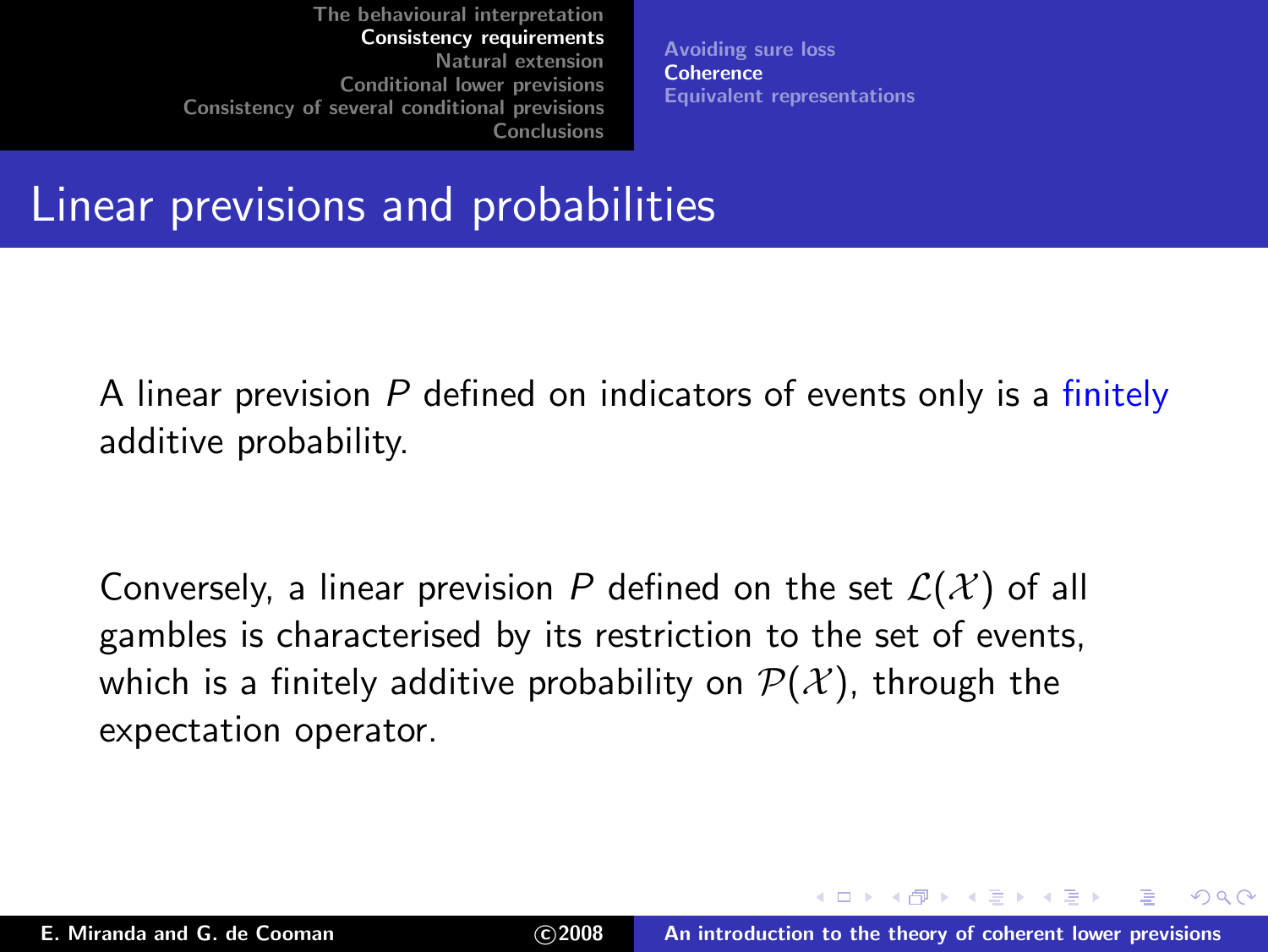<span id="page-32-0"></span>[Avoiding sure loss](#page-22-0) **[Coherence](#page-25-0)** [Equivalent representations](#page-32-0)

### Coherence and precise previsions

Given a lower prevision P on  $K$ , we can consider

 $\mathcal{M}(\underline{P}) := \{ P \in \mathbb{P}(\mathcal{X}) : P(f) \geq \underline{P}(f) \ \forall f \in \mathcal{K}_k \}.$ 

- ▶ P avoids sure loss  $\iff \mathcal{M}(P) \neq \emptyset$ .
- ▶ P coherent  $\iff$  P = min  $\mathcal{M}(P)$ .

There is a 1-to-1 correspondence between coherent lower previsions and (closed and convex) sets of linear previsions.

This correspondence establishes a sensitivity analysis interpretation to coherent lower previsions.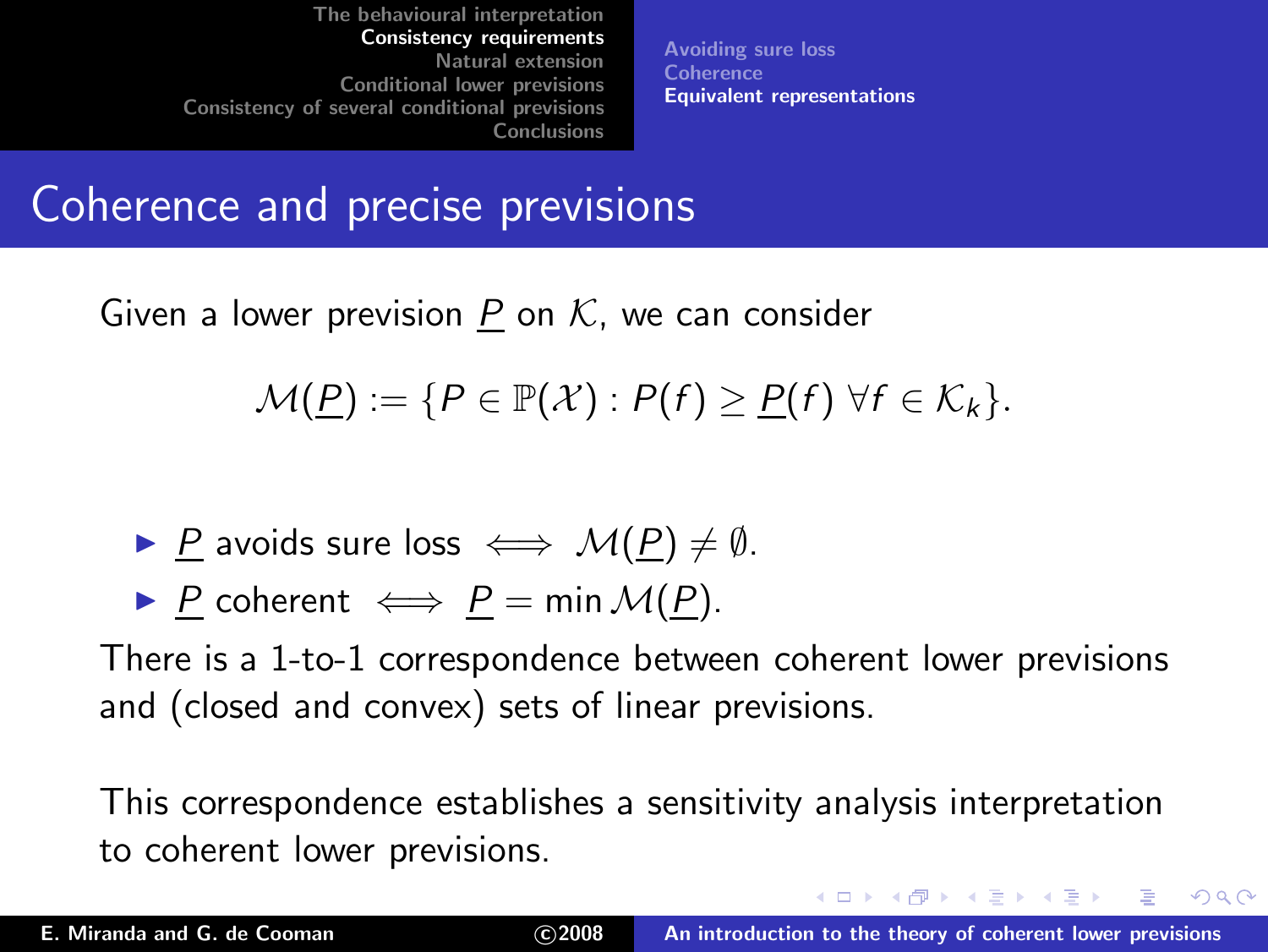[Avoiding sure loss](#page-22-0) **[Coherence](#page-25-0)** [Equivalent representations](#page-32-0)

# Example (cont.)

Consider the coherent assessments:

$$
\overline{P}(a) = 0.5, \overline{P}(b) = 0.2, \overline{P}(c) = 0.35, \overline{P}(d) = 0.1
$$
  

$$
\underline{P}(a) = 0.45, \underline{P}(b) = 0.15, \underline{P}(c) = 0.30, \underline{P}(d) = 0.05
$$

The equivalent set of coherent previsions represents the possible models for the probabilities of each team being the winner:

$$
\mathcal{M}(\underline{P}) := \{ (p_a, p_b, p_c, p_d) : p_a + p_b + p_c + p_d = 1, p_a \in [0.45, 0.5],
$$
  

$$
p_b \in [0.15, 0.2], p_c \in [0.3, 0.35], p_d \in [0.05, 0.1] \}
$$

To see that the bounds are attained, it suffices to consider the following elements of  $M(P)$ : (0.45, 0.15, 0.3, 0.1),  $(0.45, 0.2, 0.3, 0.05), (0.5, 0.15, 0.3, 0.05), (0.45, 0.15, 0.35, 0.05).$  $(0.45, 0.2, 0.3, 0.05), (0.5, 0.15, 0.3, 0.05), (0.45, 0.15, 0.35, 0.05).$  $(0.45, 0.2, 0.3, 0.05), (0.5, 0.15, 0.3, 0.05), (0.45, 0.15, 0.35, 0.05).$  $(0.45, 0.2, 0.3, 0.05), (0.5, 0.15, 0.3, 0.05), (0.45, 0.15, 0.35, 0.05).$  $(0.45, 0.2, 0.3, 0.05), (0.5, 0.15, 0.3, 0.05), (0.45, 0.15, 0.35, 0.05).$  $(0.45, 0.2, 0.3, 0.05), (0.5, 0.15, 0.3, 0.05), (0.45, 0.15, 0.35, 0.05).$  $(0.45, 0.2, 0.3, 0.05), (0.5, 0.15, 0.3, 0.05), (0.45, 0.15, 0.35, 0.05).$  $(0.45, 0.2, 0.3, 0.05), (0.5, 0.15, 0.3, 0.05), (0.45, 0.15, 0.35, 0.05).$  $(0.45, 0.2, 0.3, 0.05), (0.5, 0.15, 0.3, 0.05), (0.45, 0.15, 0.35, 0.05).$  $(0.45, 0.2, 0.3, 0.05), (0.5, 0.15, 0.3, 0.05), (0.45, 0.15, 0.35, 0.05).$  $(0.45, 0.2, 0.3, 0.05), (0.5, 0.15, 0.3, 0.05), (0.45, 0.15, 0.35, 0.05).$  $(0.45, 0.2, 0.3, 0.05), (0.5, 0.15, 0.3, 0.05), (0.45, 0.15, 0.35, 0.05).$  $(0.45, 0.2, 0.3, 0.05), (0.5, 0.15, 0.3, 0.05), (0.45, 0.15, 0.35, 0.05).$  $(0.45, 0.2, 0.3, 0.05), (0.5, 0.15, 0.3, 0.05), (0.45, 0.15, 0.35, 0.05).$  $(0.45, 0.2, 0.3, 0.05), (0.5, 0.15, 0.3, 0.05), (0.45, 0.15, 0.35, 0.05).$ 

<span id="page-33-0"></span>

E. Miranda and G. de Cooman c 2008 [An introduction to the theory of coherent lower previsions](#page-0-0)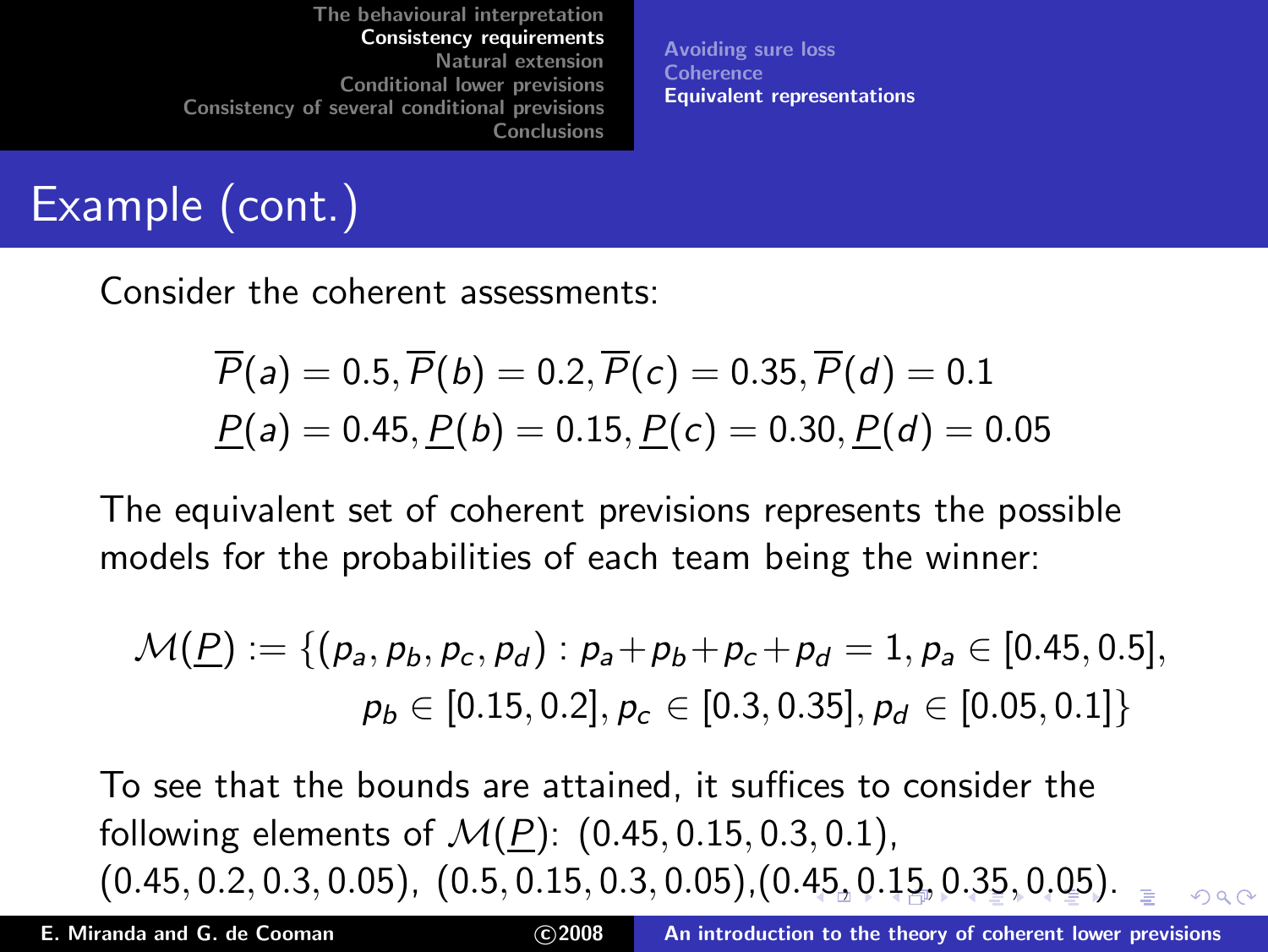[Avoiding sure loss](#page-22-0) **[Coherence](#page-25-0)** [Equivalent representations](#page-32-0)

### Sets of desirable gambles

Given a lower prevision  $P$ , we can consider the set of gambles

$$
\mathcal{D} := \{f \in \mathcal{K} : \underline{P}(f) \geq 0\},\
$$

the set of associated desirable gambles. Conversely, given a set of gambles  $D$  we can define

$$
\underline{P}(f) := \sup\{\mu : f - \mu \in \mathcal{D}\}
$$

<span id="page-34-0"></span> $2Q$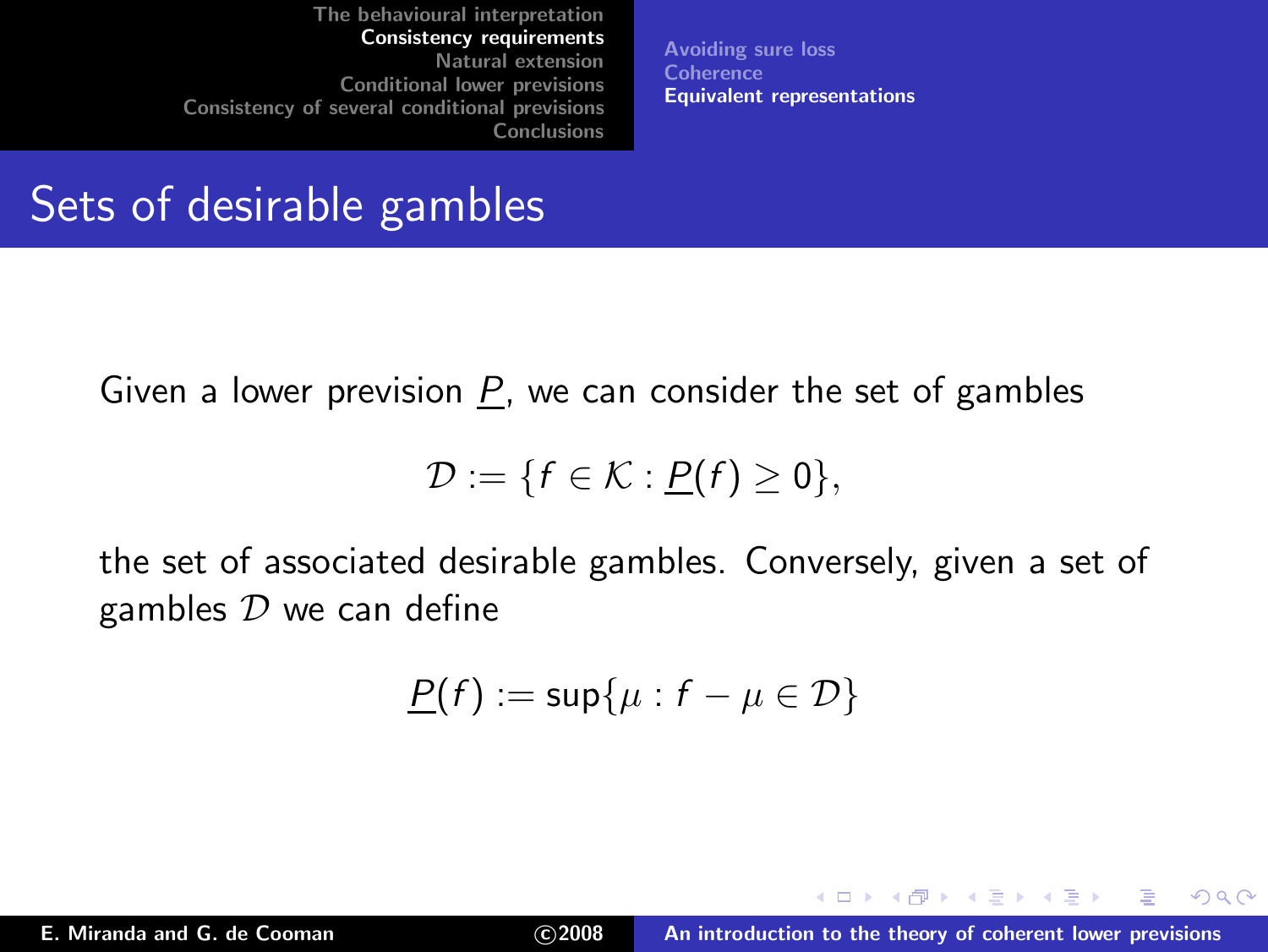[Avoiding sure loss](#page-22-0) **[Coherence](#page-25-0)** [Equivalent representations](#page-32-0)

### Rationality axioms for sets of desirable gambles

If we consider a set of gambles that we find desirable, there are a number of rationality requirements we can consider:

- $\triangleright$  A gamble that makes us lose money, no matter the outcome, should not be desirable, and a gamble which never makes us lose money should be desirable.
- $\triangleright$  A change of utility scale should not affect our desirability.
- $\blacktriangleright$  If two transactions are desirable, so should be their sum.

These ideas define the notion of coherence for sets of gambles.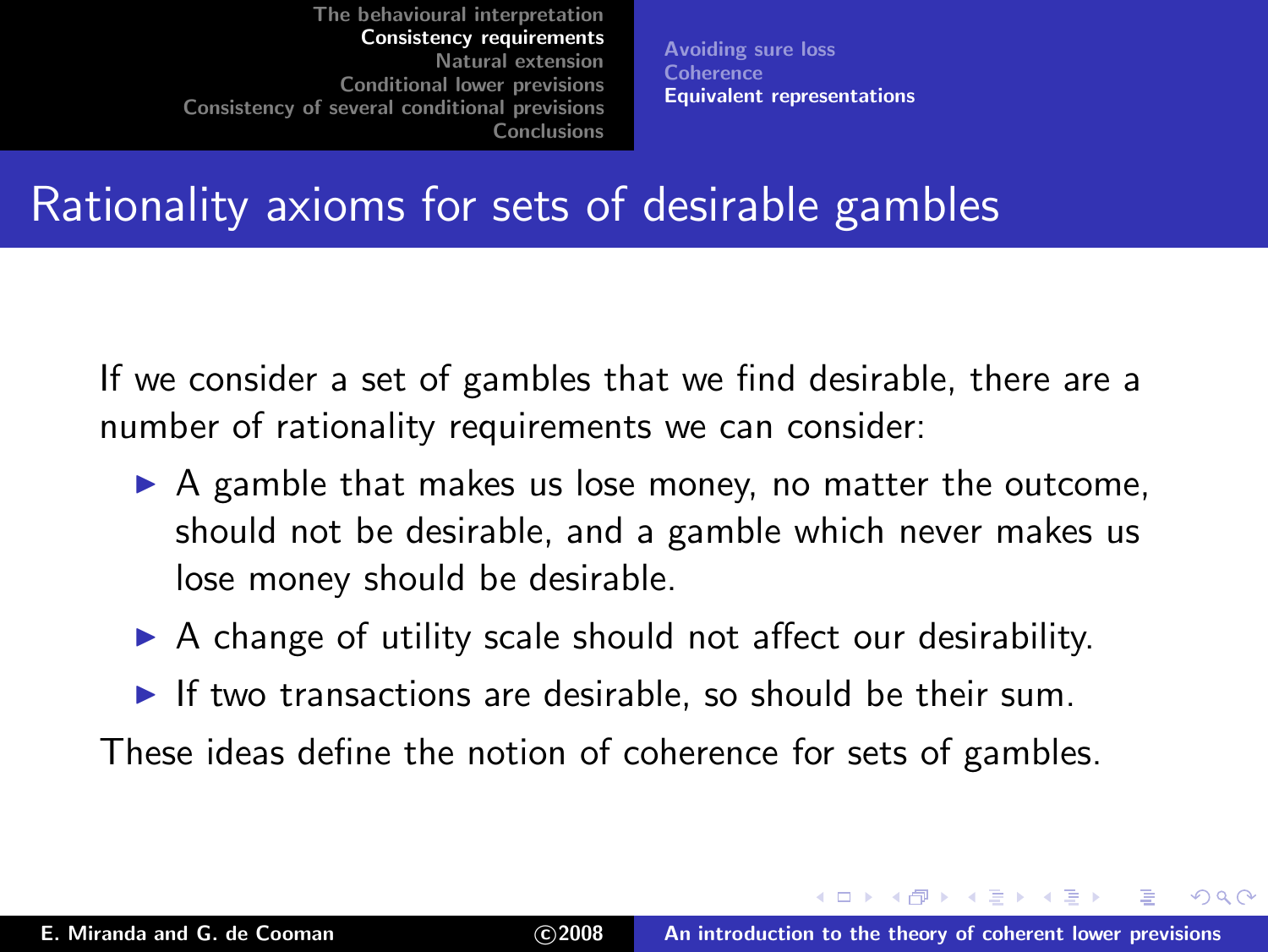[Avoiding sure loss](#page-22-0) **[Coherence](#page-25-0)** [Equivalent representations](#page-32-0)

## Coherence of sets of desirable gambles

A set of desirable gambles is coherent if and only if

- If sup  $f < 0$ , then  $f \notin \mathcal{D}$ .
- If  $f > 0$ , then  $f \in \mathcal{D}$ .
- If  $f, g \in \mathcal{D}$ , then  $f + g \in \mathcal{D}$ .
- If  $f \in \mathcal{D}, \lambda > 0$ , then  $\lambda f \in \mathcal{D}$ .
- If f  $+ \epsilon \in \mathcal{D}$  for all  $\epsilon > 0$ , then  $f \in \mathcal{D}$ .
- If D is a coherent set of gambles, then the lower prevision it induces is coherent.
- $\triangleright$  Conversely, a coherent lower prevision P determines a coherent set of desirable gambles through the previous formula.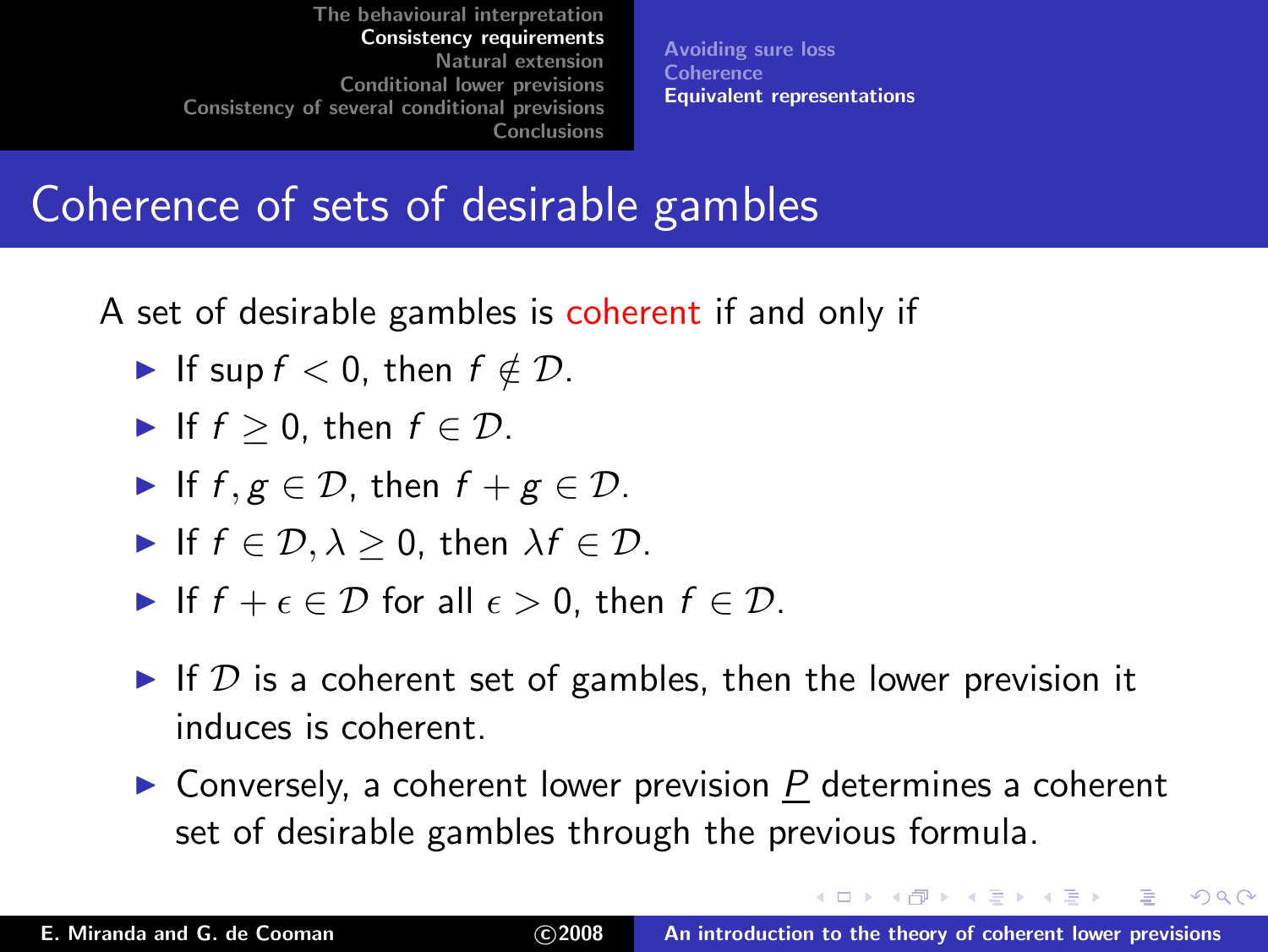[Avoiding sure loss](#page-22-0) **[Coherence](#page-25-0)** [Equivalent representations](#page-32-0)

### Desirable gambles an linear previsions

Let  $D$  be a coherent set of desirable gambles. Then the set

$$
\mathcal{M}_{\mathcal{D}} := \{ P \in \mathbb{P}(\mathcal{X}) : P(f) \ge 0 \ \forall f \in \mathcal{D} \}
$$

is a closed and convex set of linear previsions. Conversely, given a closed a convex set  $M$  of linear prevision, the set

$$
\mathcal{D}_{\mathcal{M}} := \{ f \in \mathcal{L}(\mathcal{X}) : P(f) \ge 0 \; \forall P \in \mathcal{M} \}
$$

is a coherent set of desirable gambles.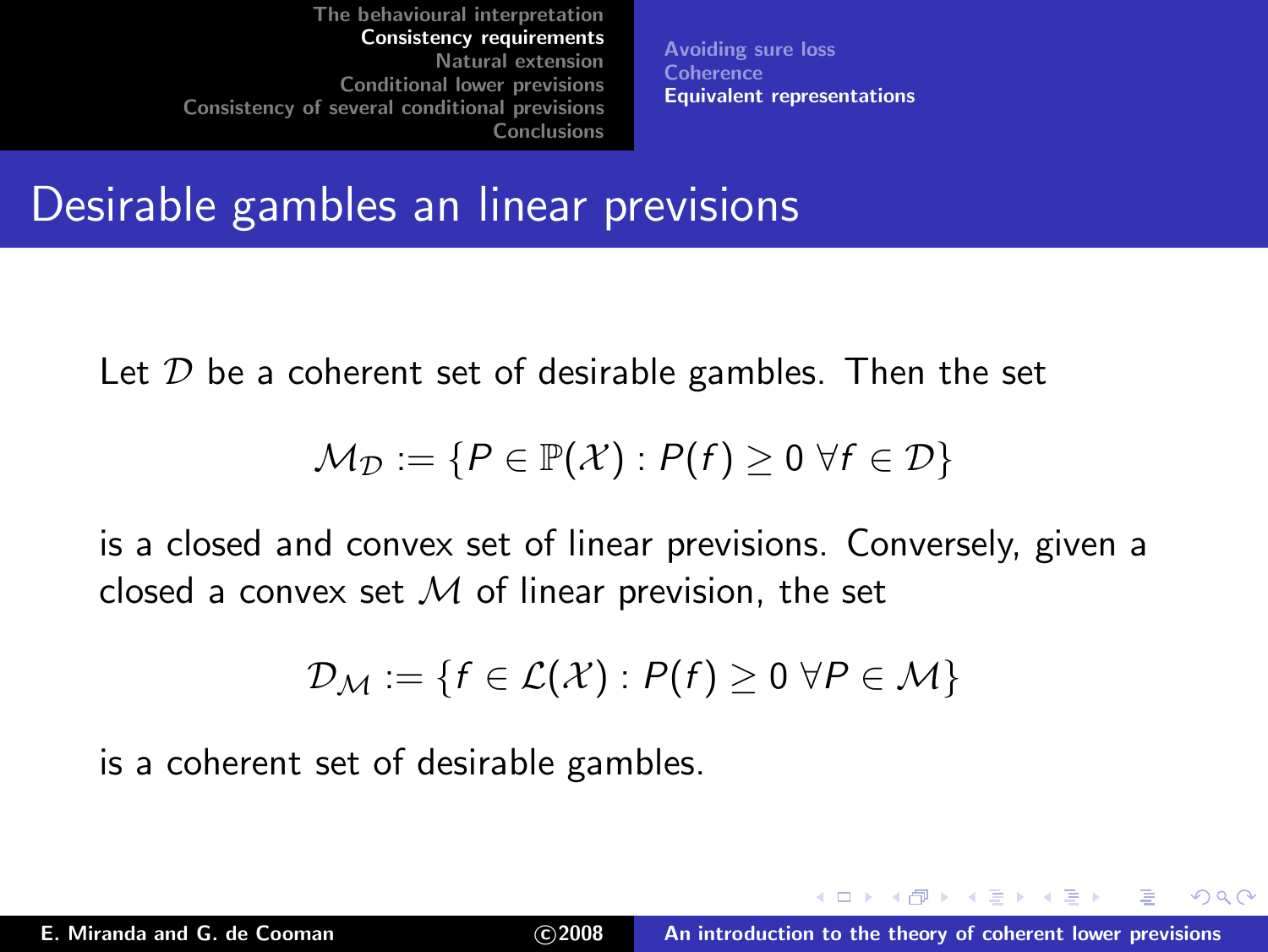[Avoiding sure loss](#page-22-0) **[Coherence](#page-25-0)** [Equivalent representations](#page-32-0)

Hence, we have three equivalent representations of our beliefs:

- $\triangleright$  Coherent lower and upper previsions.
- $\triangleright$  Closed and convex sets of linear previsions.
- $\triangleright$  Coherent sets of desirable gambles,

and we can easily go from any of these formulations to the others.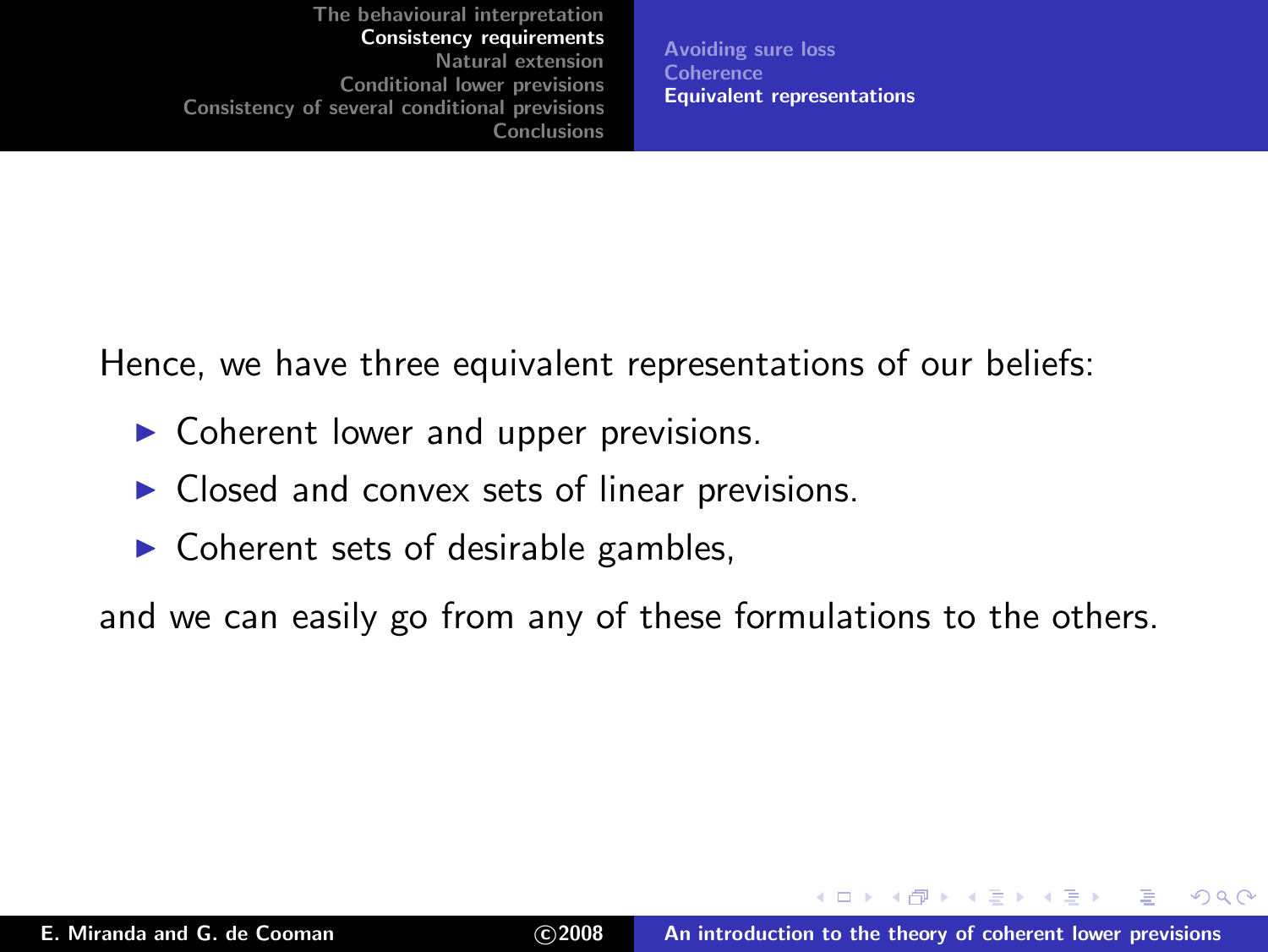[Avoiding sure loss](#page-22-0) **[Coherence](#page-25-0)** [Equivalent representations](#page-32-0)

## Is coherence too strong?

Some critics to the property of coherence are:

- ▶ Descriptive decision theory shows that sometimes beliefs violate the notion of coherence.
- ▶ Coherent lower previsions may be difficult to assign for people not familiar with the behavioural theory of imprecise probabilities.
- $\triangleright$  Other rationality criteria may be also interesting.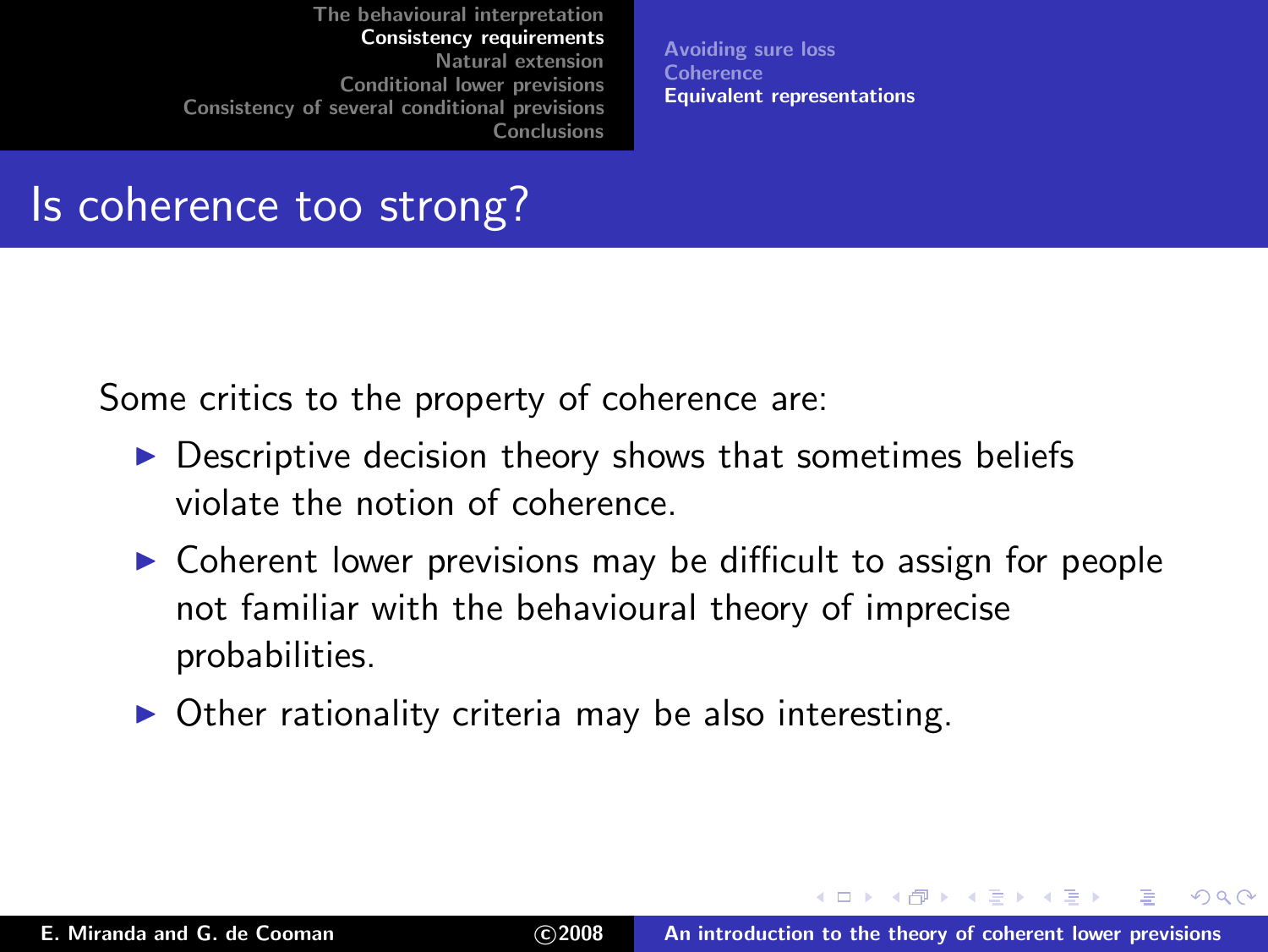[Avoiding sure loss](#page-22-0) **[Coherence](#page-25-0)** [Equivalent representations](#page-32-0)

### Particular cases

As particular cases of coherent lower and upper previsions we have the following models:

- $\blacktriangleright$  Probability measures.
- $n$ -monotone and  $n$ -alternating capacities.
- $\blacktriangleright$  Belief and plausibility measures.
- $\blacktriangleright$  Possibility and necessity measures.

 $2Q$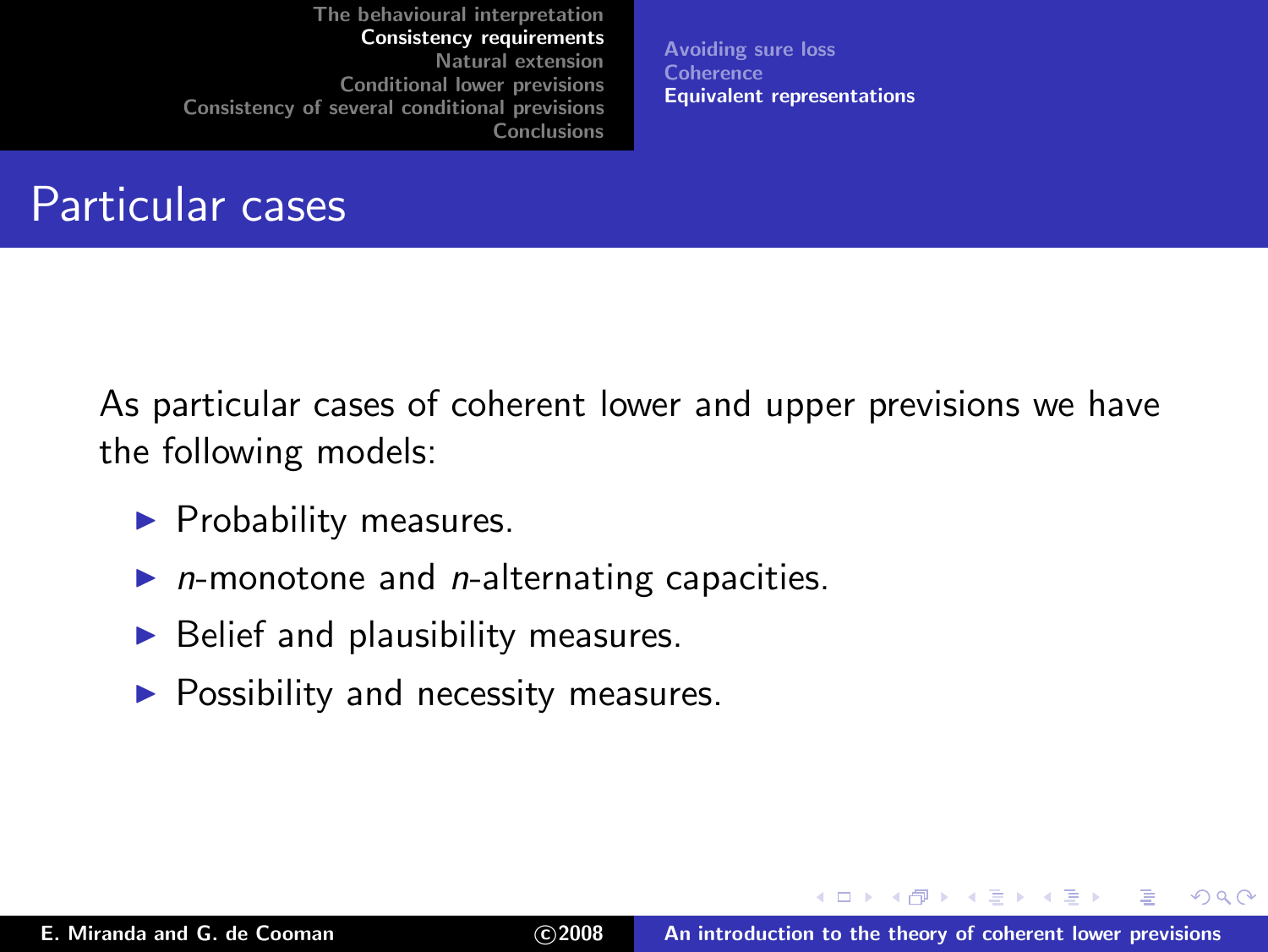**[Definition](#page-41-0)** [Equivalent representations](#page-45-0) [Particular cases](#page-48-0)

#### Inference: natural extension

Consider the following gambles:

$$
f(a) = 5, f(b) = 2, f(c) = -5, f(d) = -10
$$
  

$$
g(a) = 2, g(b) = -2, g(c) = 0, g(d) = 5,
$$

and assume we make the assessments  $P(f) = 2, P(g) = 0$ . Can we deduce anything about how much should we pay for the gamble

<span id="page-41-0"></span>
$$
h(a) = 7, h(b) = 4, h(c) = -5, h(d) = 0?
$$

For instance, since  $h \ge f + g$ , we should be disposed to pay at least  $P(f) + P(g) = 2$ . But can we be more specific?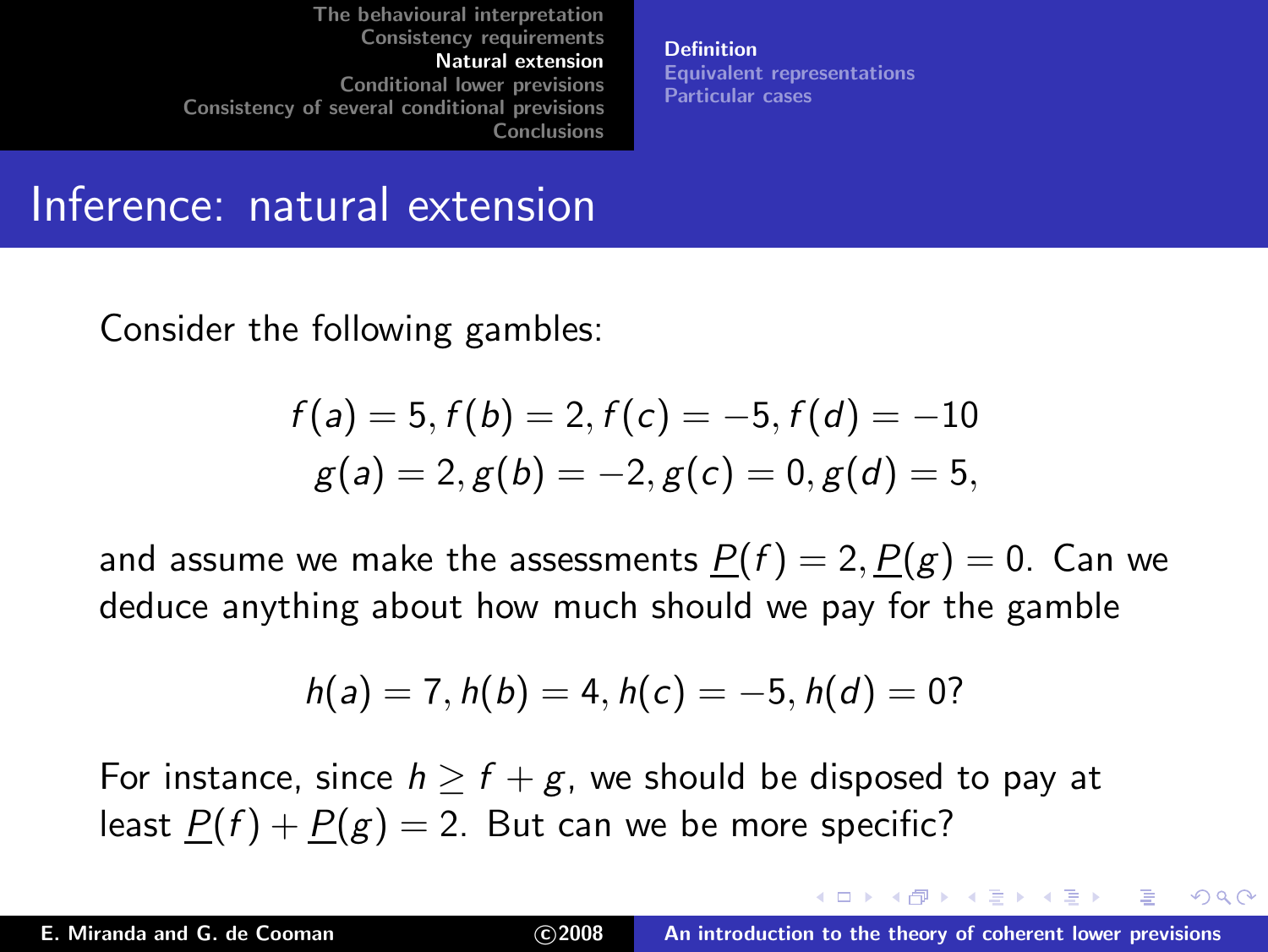**[Definition](#page-41-0)** [Equivalent representations](#page-45-0) [Particular cases](#page-48-0)

# Definition

Consider a coherent lower prevision P with domain  $K$ , we seek to determine the consequences of the assessments in  $K$  on gambles outside the domain.

The natural extension of  $P$  to all gambles is given by

$$
\underline{F}(f) := \sup \{ \mu : \exists f_k \in \mathcal{K}, \lambda_k \ge 0, k = 1, \dots, n :
$$

$$
f - \mu \ge \sum_{i=1}^n \lambda_k (f_k(\omega) - \underline{P}(f_k)) \}
$$

 $E(f)$  is the supremum acceptable buying price for f that can derived from the assessments on the gambles in the domain.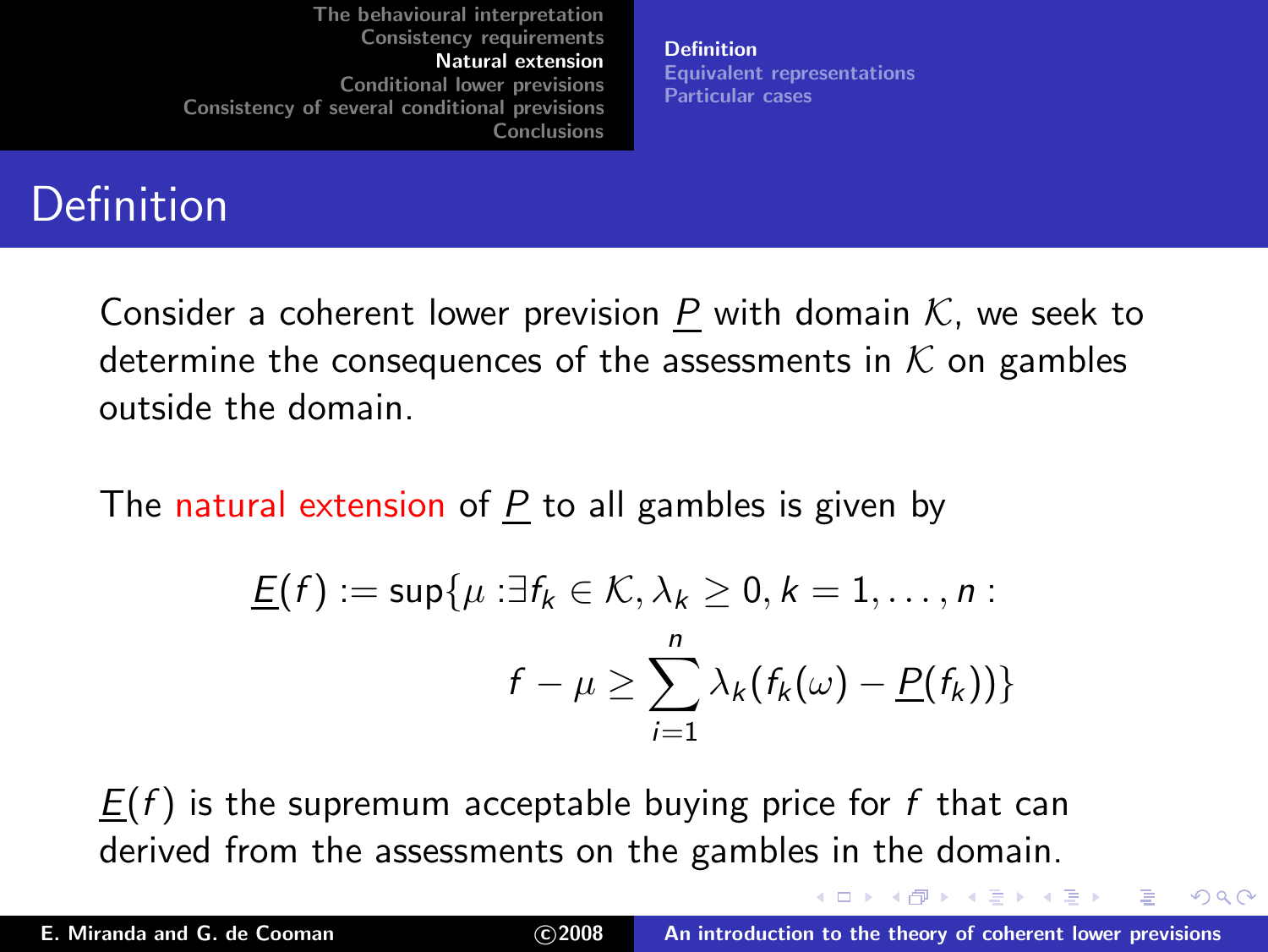**[Definition](#page-41-0)** [Equivalent representations](#page-45-0) [Particular cases](#page-48-0)

## Example

Applying this definition, we obtain that  $\underline{F}(h) = 3.4$ , by considering

$$
h-3.4\geq 1.2(f-\underline{P}(f)).
$$

Hence, the coherent assessments  $P(f) = 2$ ,  $P(g) = 0$  imply that we should pay at least 3.4 for the gamble  $h$ , but not more.

 $2Q$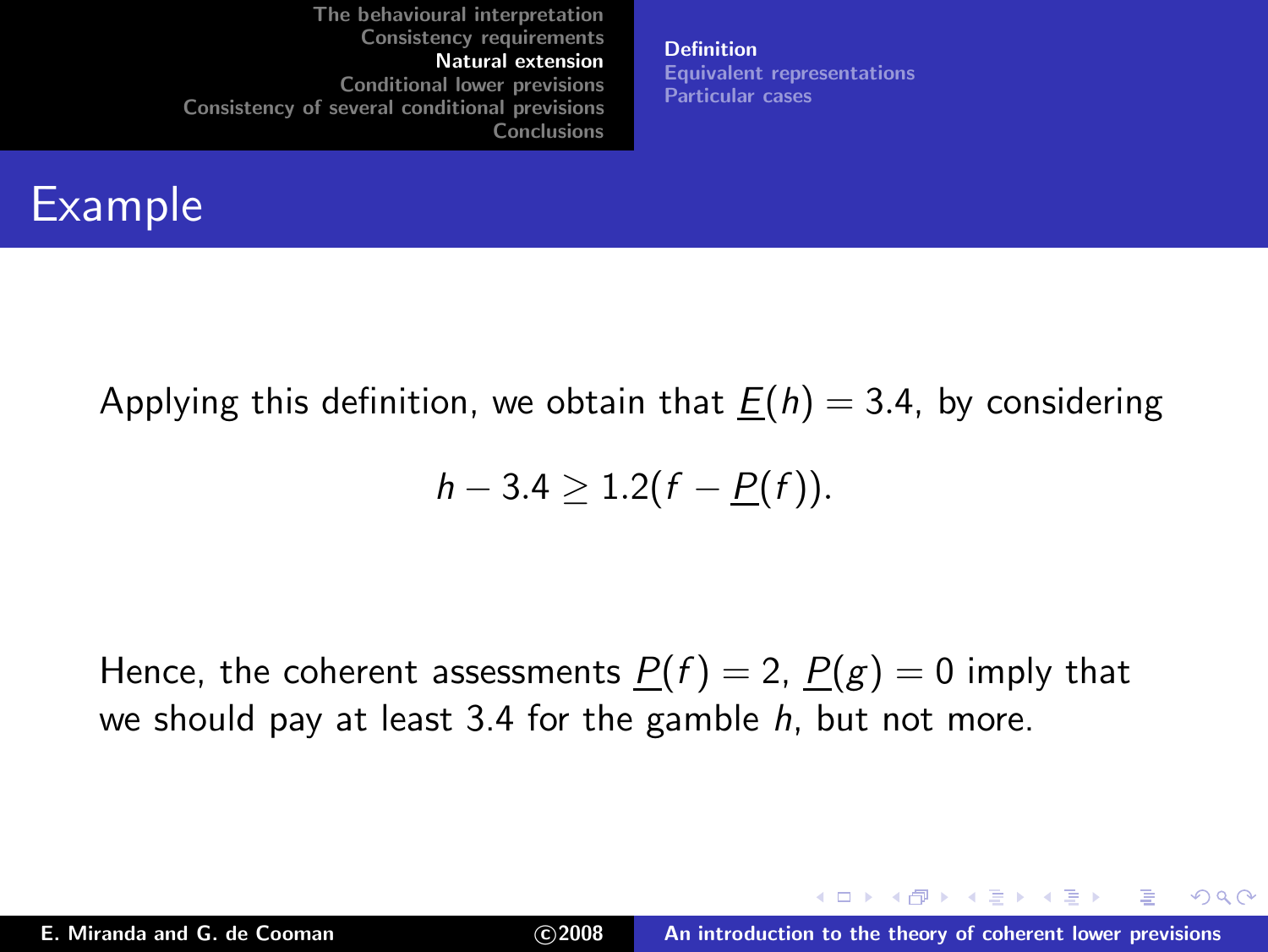**[Definition](#page-41-0)** [Equivalent representations](#page-45-0) [Particular cases](#page-48-0)

### Natural extension: properties

- If P does not avoid sure loss, then  $E(f) = +\infty$  for any gamble f .
- If P avoids sure loss, then E is the smallest coherent lower prevision on  $\mathcal{L}(\mathcal{X})$  that dominates P on K.
- $\triangleright$  P is coherent if and only if E coincides with P on K.
- $\triangleright$  E is then the least-committal extension of P: if there are other extensions, they reflect stronger assessments than those in P.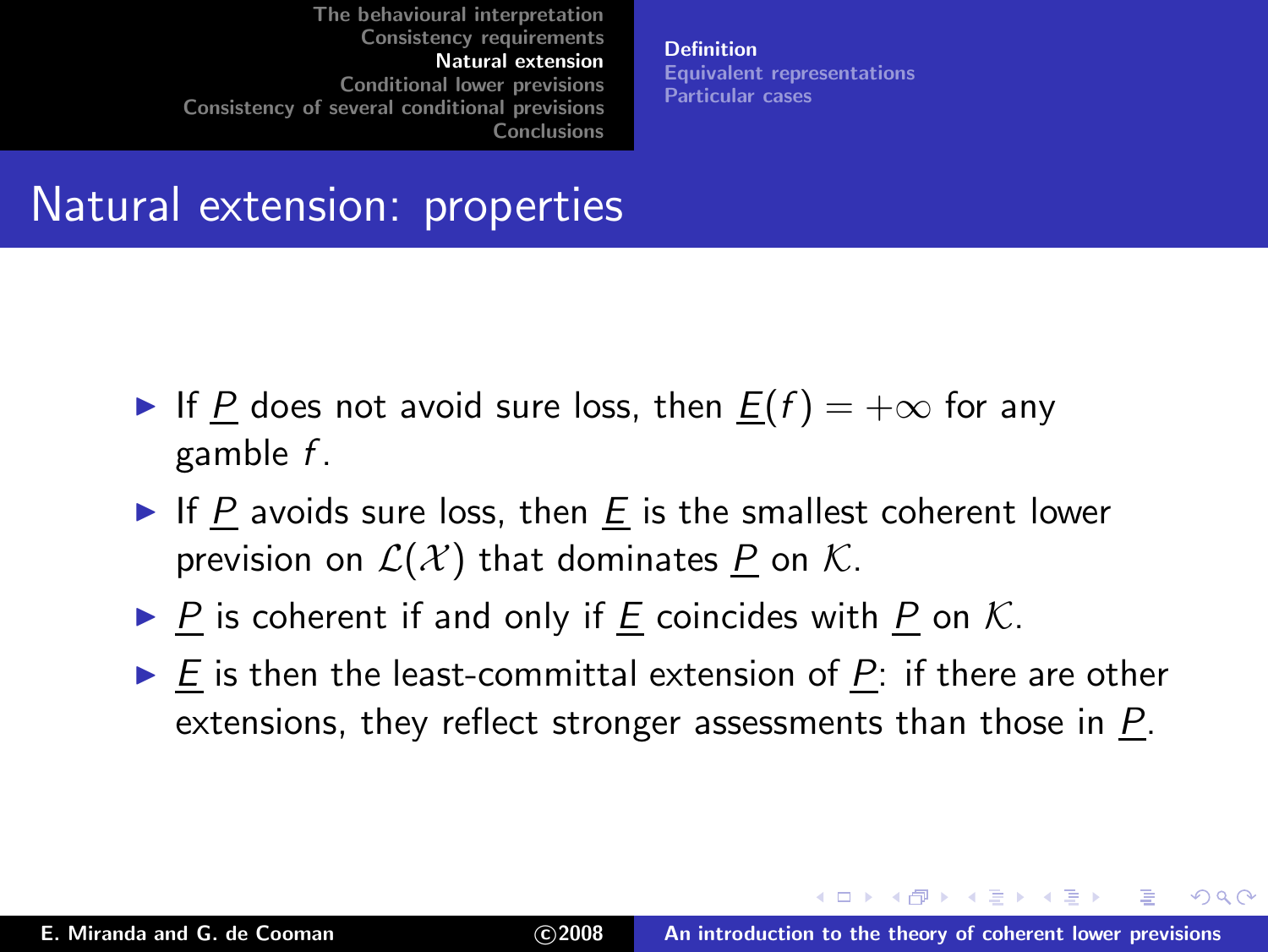<span id="page-45-0"></span>**[Definition](#page-41-0)** [Equivalent representations](#page-45-0) [Particular cases](#page-48-0)

### In terms of sets of linear previsions

Given a lower prevision  $P$  and its set of dominating linear prevision  $\mathcal{M}(P)$ , the natural extension E of P is the lower envelope of  $\mathcal{M}(P)$ .

This provides the natural extension with a sensitivity analysis interpretation.

We may then consider the previsions that dominate P on  $K$ , extend them to  $\mathcal{L}(\mathcal{X})$ , and take the lower envelope to compute the natural extension.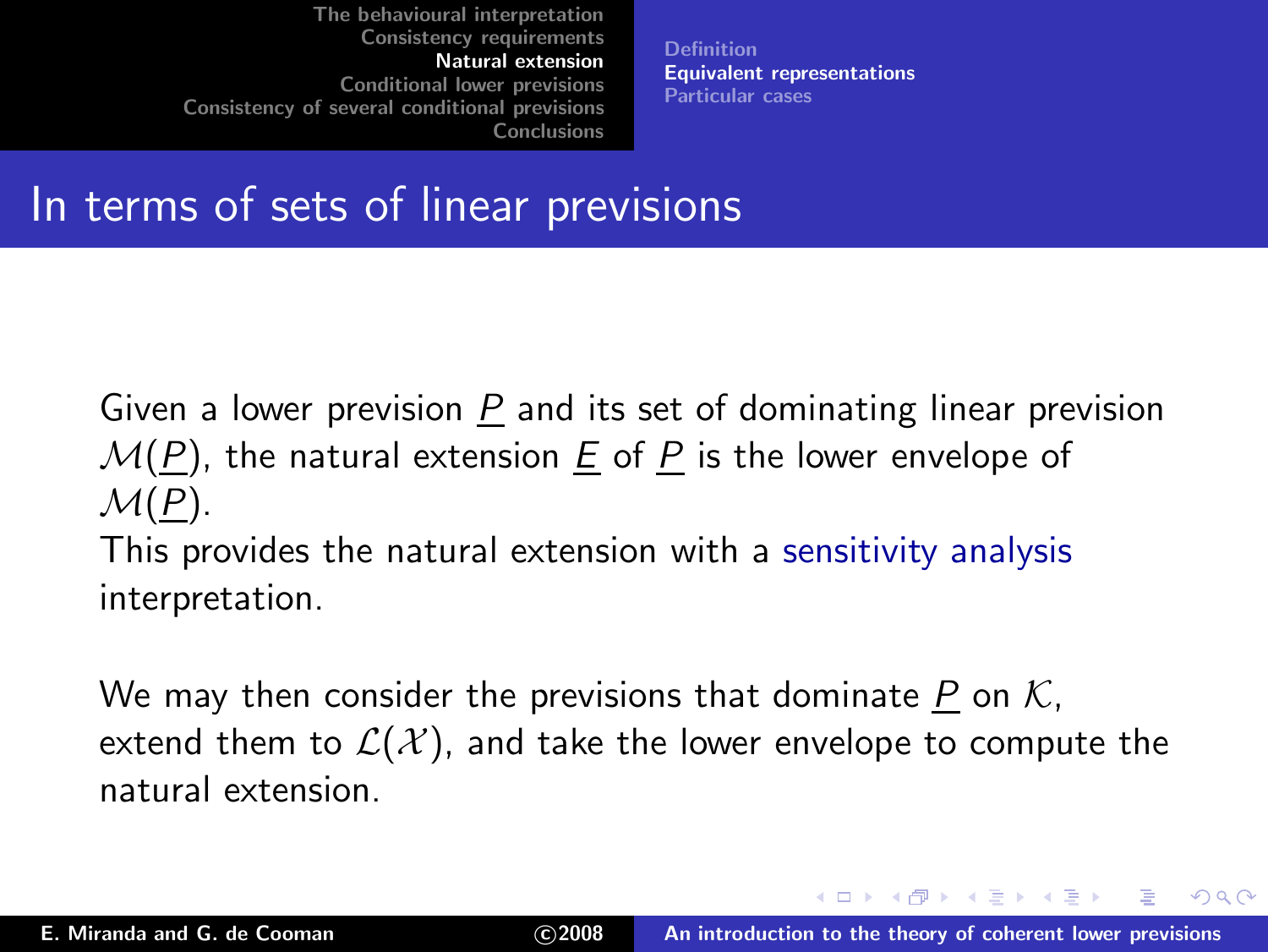**[Definition](#page-41-0)** [Equivalent representations](#page-45-0) [Particular cases](#page-48-0)

### In terms of sets of gambles

Consider a coherent set of desirable gambles  $D$ . Its natural extension  $\mathcal E$  is the set of gambles

$$
\mathcal{E} := \{ g \in \mathcal{L}(\mathcal{X}) : (\forall \delta > 0)(\exists n \ge 0, \lambda_k \in \mathbb{R}^+, f_k \in \mathcal{D}) \mid g \ge \sum_{k=1}^n \lambda_k f_k - \delta \}.
$$

It is the smallest coherent set of desirable gambles that contains  $D$ . It is the smallest closed convex cone including  $D$  and all non-negative gambles.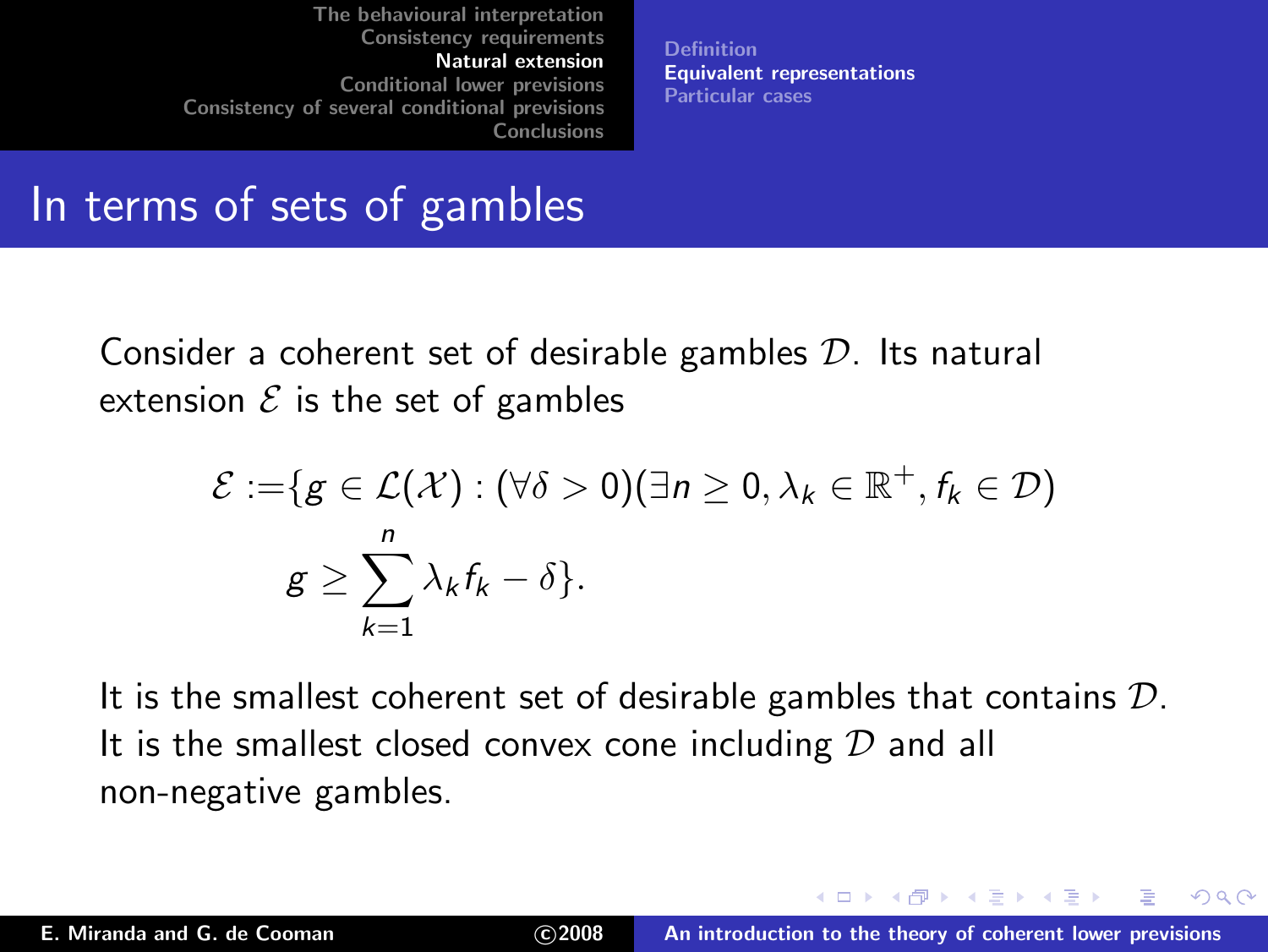**[Definition](#page-41-0)** [Equivalent representations](#page-45-0) [Particular cases](#page-48-0)

All these procedures of natural extension agree with one another: if we consider a coherent lower prevision  $P$ , its set of desirable gambles  $\mathcal{D}_{\underline{P}}$ , the natural extension of this set  $\mathcal{E}_{\mathcal{D}_{\underline{P}}}$  and then the coherent lower prevision associated to this set, we obtain the natural extension of P.

Hence, we have three equivalent ways of representing our behavioural dispositions:

- $\triangleright$  Coherent lower previsions.
- $\triangleright$  Sets of linear previsions.
- $\triangleright$  Sets of desirable gambles.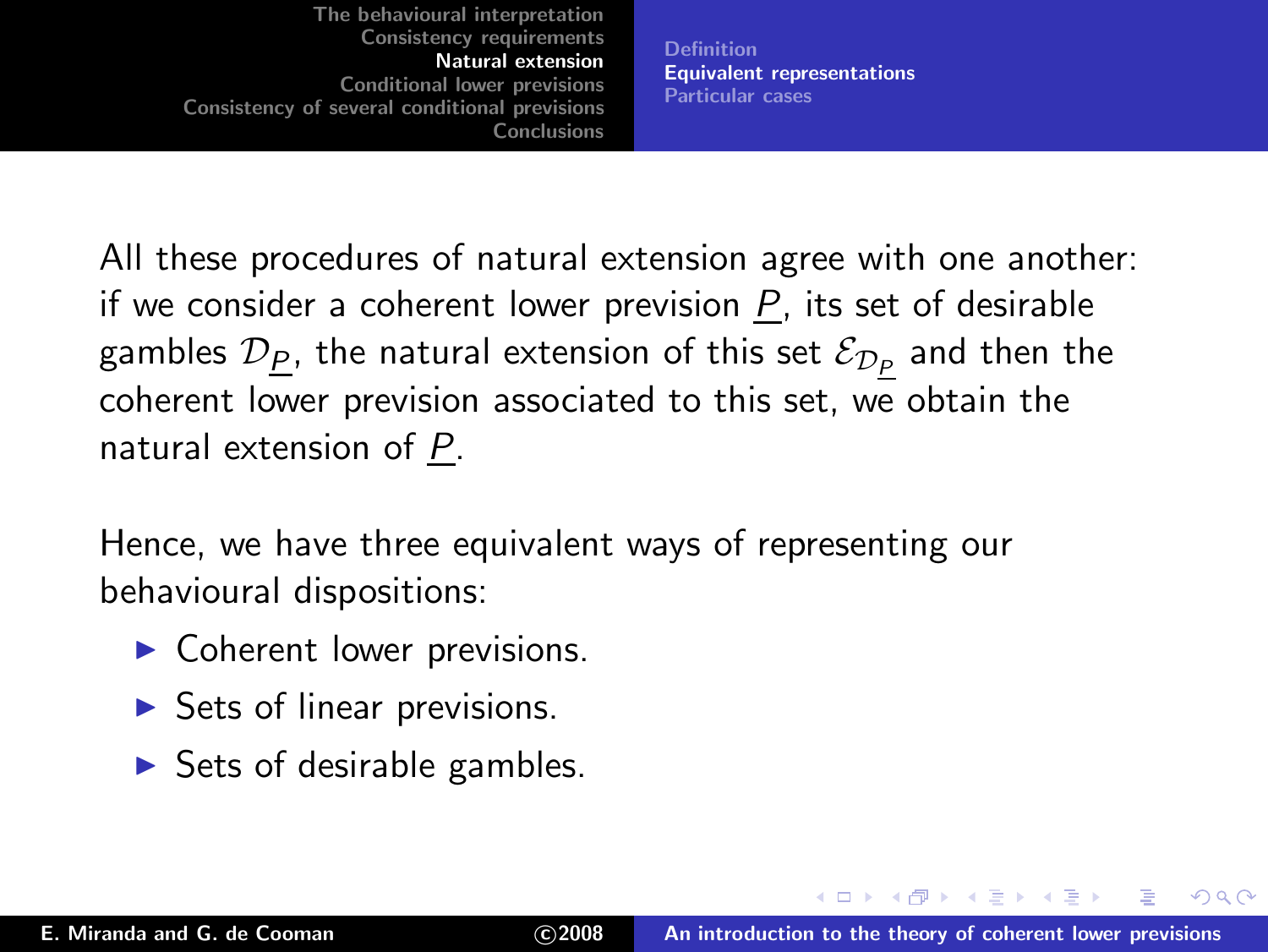<span id="page-48-0"></span>**[Definition](#page-41-0)** [Equivalent representations](#page-45-0) [Particular cases](#page-48-0)

## Particular cases

The natural extension coincides with some familiar extension procedures for some particular cases of coherent lower previsions:

- $\blacktriangleright$  Lebesgue integration of a probability measure.
- ◮ Choquet integration of 2-monotone lower probabilities.
- ▶ Bayes' rule for probability measures.
- ▶ Robust Bayesian analysis.
- $\blacktriangleright$  Logical deduction.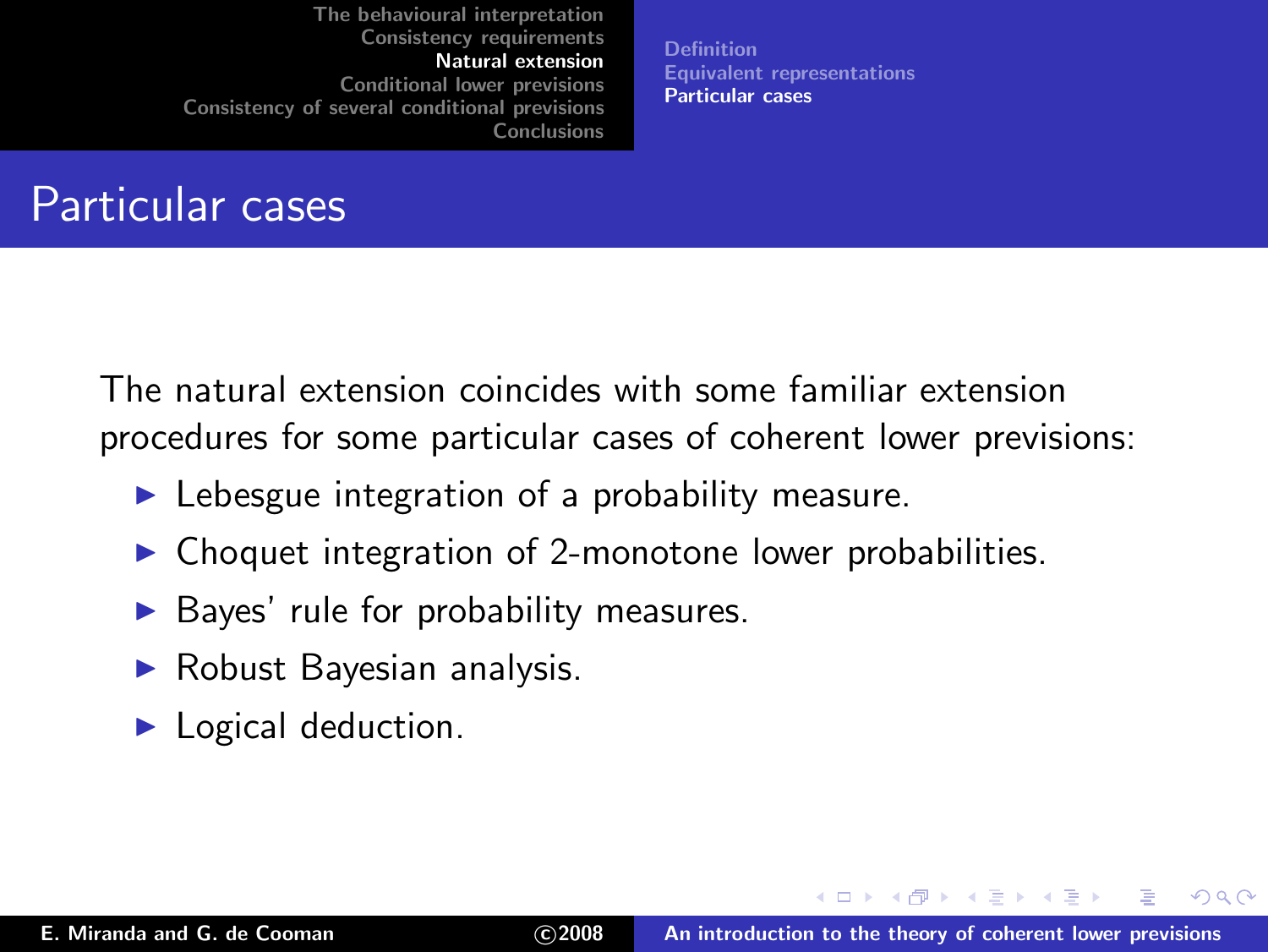[Definition](#page-41-0) [Equivalent representations](#page-45-0) [Particular cases](#page-48-0)

#### Related works

 $\blacktriangleright$  B. de Finetti.

▶ V. Kuznetsov.

► K. Weischelberger.

 $299$ 

店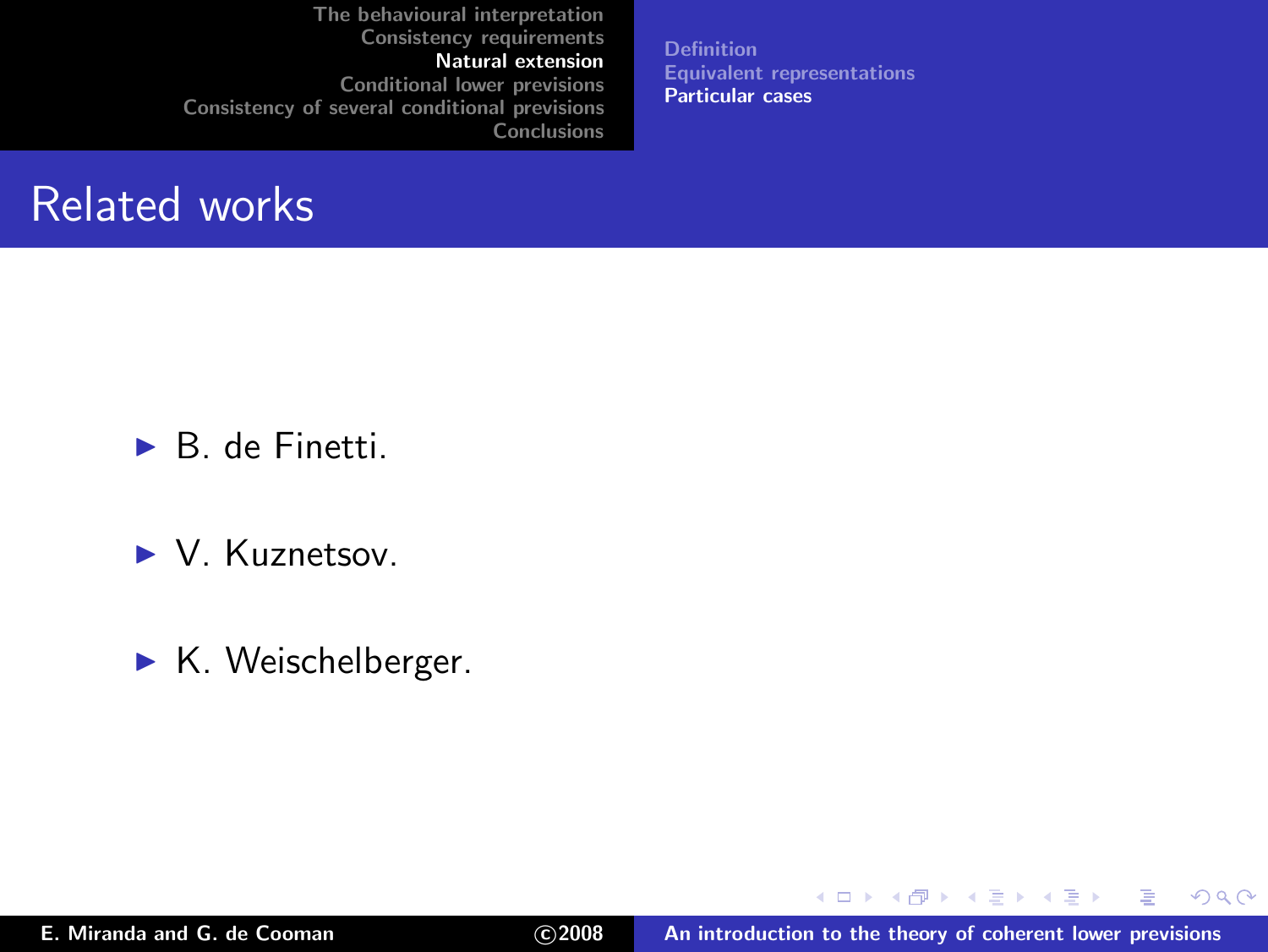**[Definition](#page-41-0)** [Equivalent representations](#page-45-0) [Particular cases](#page-48-0)

## Some references

- ► T. Fine, *Theories of probability*, Academic Press, 1973.
- $\triangleright$  B. de Finetti, Theory of Probability, John Wiley and Sons, 1974.
- ► H. Kyburg and J. Smoker (eds.), Studies in subjective probability, Wiley, New York, 1980.
- $\triangleright$  P. Walley, Statistical reasoning with imprecise probabilities, Chapman and Hall, 1991.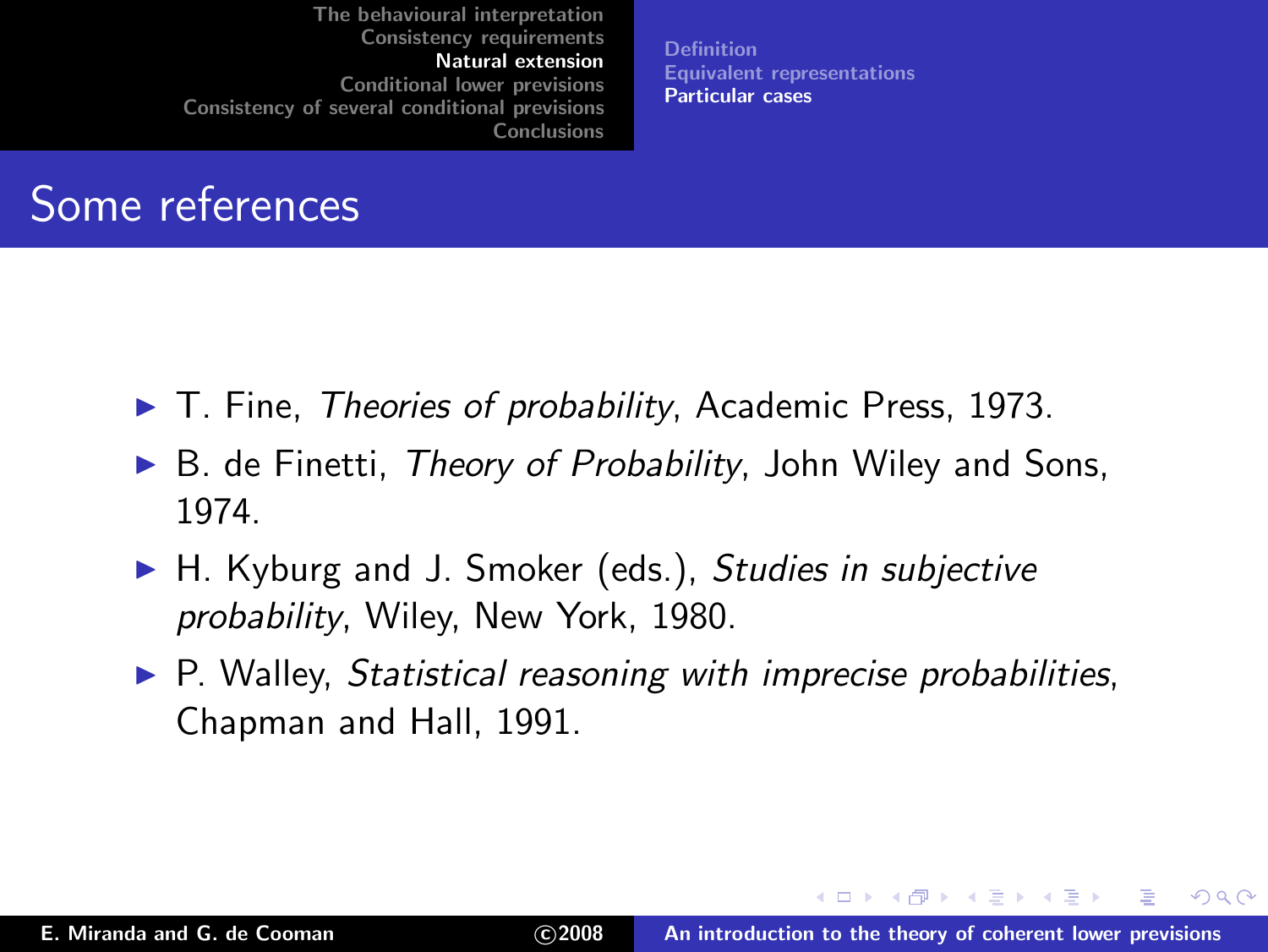**[Definition](#page-41-0)** [Equivalent representations](#page-45-0) [Particular cases](#page-48-0)

## Overview, Part II

 $\triangleright$  Conditional lower previsions.

- $\triangleright$  Coherence of conditional and unconditionals.
- $\triangleright$  Natural and regular extensions.
- $\blacktriangleright$  Weak and strong coherence.

メロメ メ御 メメ ミメ メミメ

 $2Q$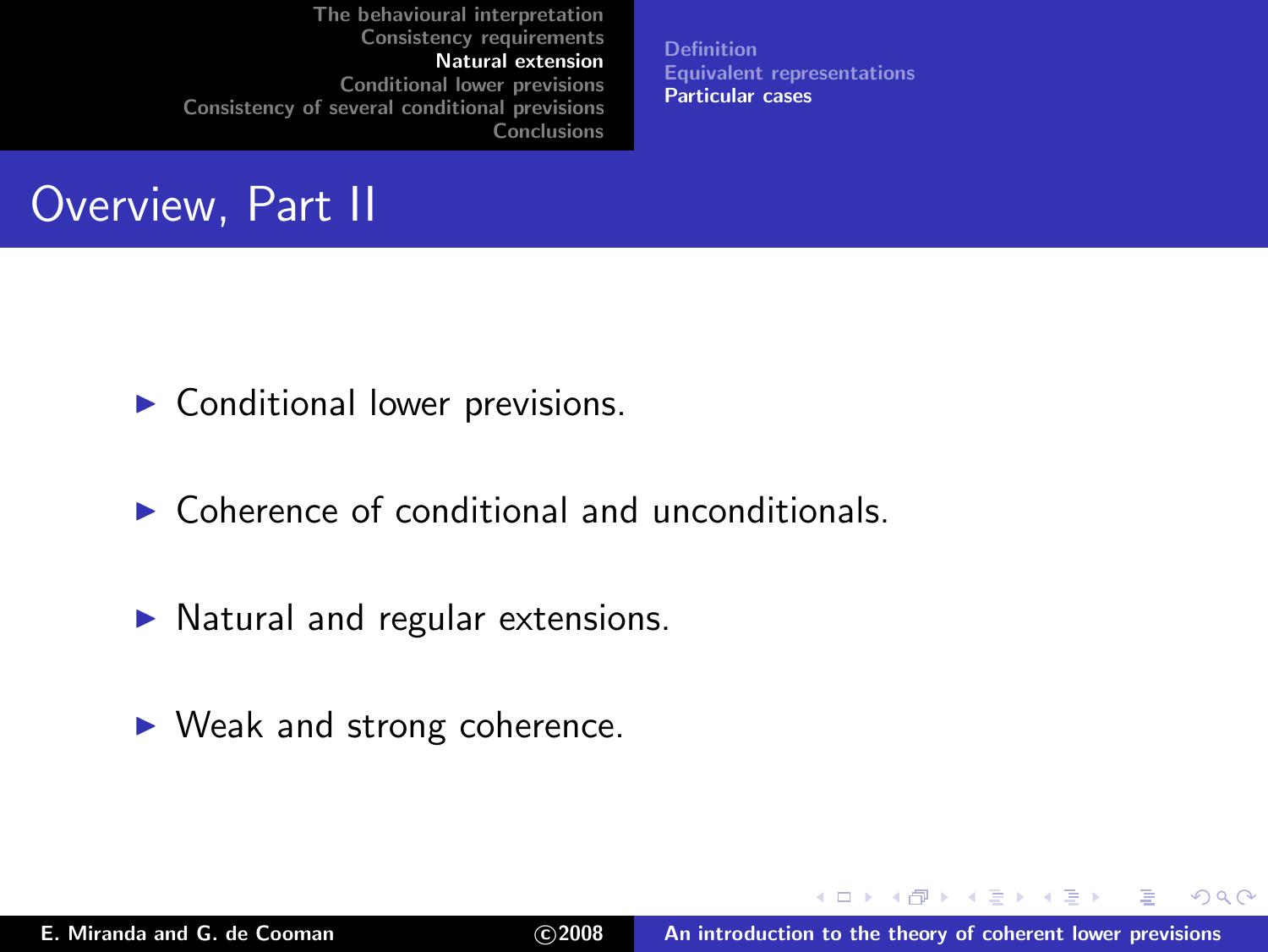[Definition](#page-53-0) [Consistency requirements](#page-59-0) [Equivalent conditions](#page-69-0) [Natural extension](#page-73-0)

### Conditional lower previsions

 $\blacktriangleright$  Definition.

- $\blacktriangleright$  Consistency requirements.
- $\blacktriangleright$  Natural extension.

<span id="page-52-0"></span> $2Q$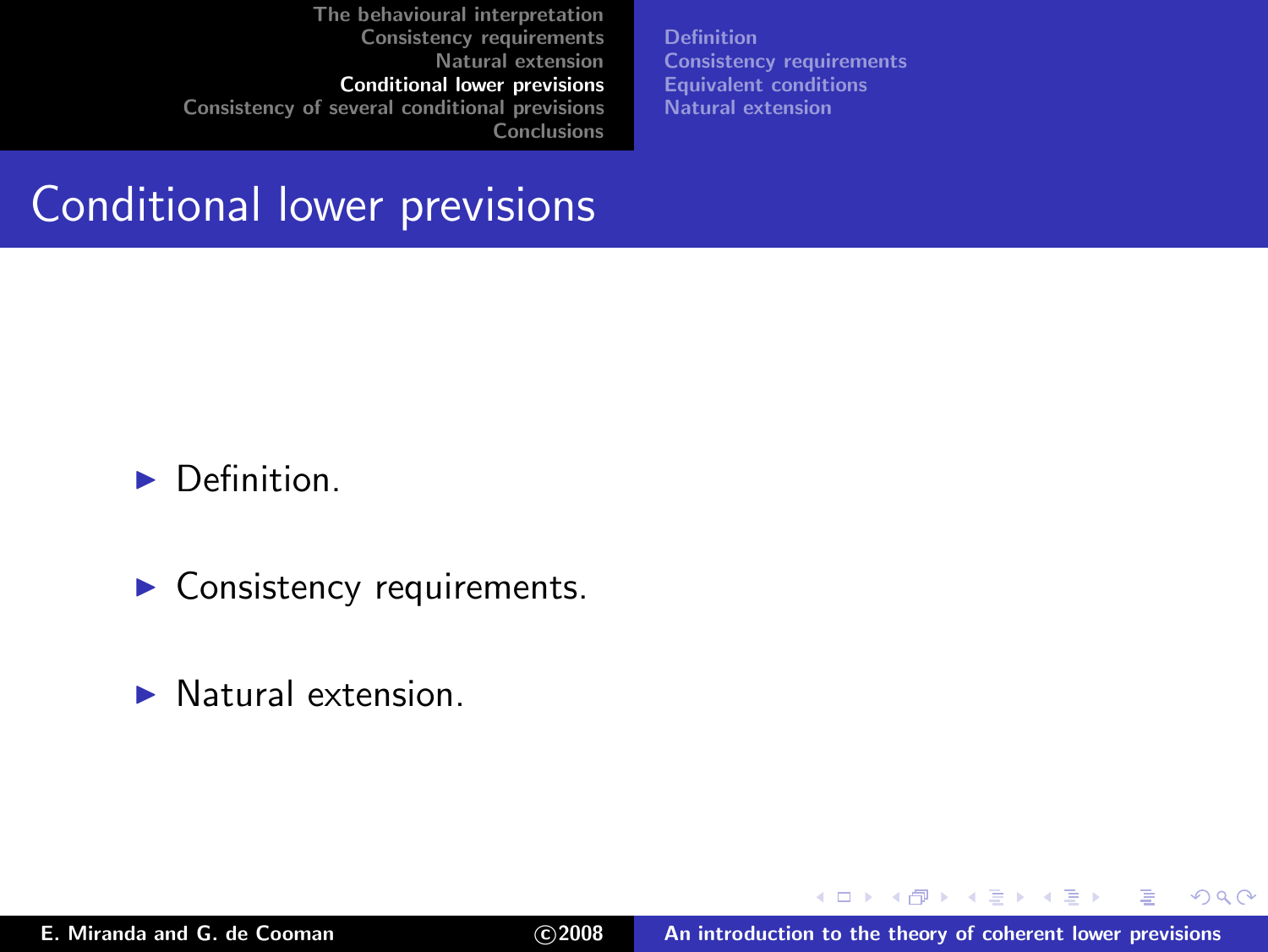<span id="page-53-0"></span>[Definition](#page-53-0) [Consistency requirements](#page-59-0) [Equivalent conditions](#page-69-0) [Natural extension](#page-73-0)

# Updating information

So far, we have assumed that all we know about the outcome of the experiment modelled by is that it belongs to a set  $\mathcal{X}$ .

But we may have some additional information about this outcome, for instance that it belongs to a set  $B$ .

We need to update then our assessment by means of a conditional lower prevision.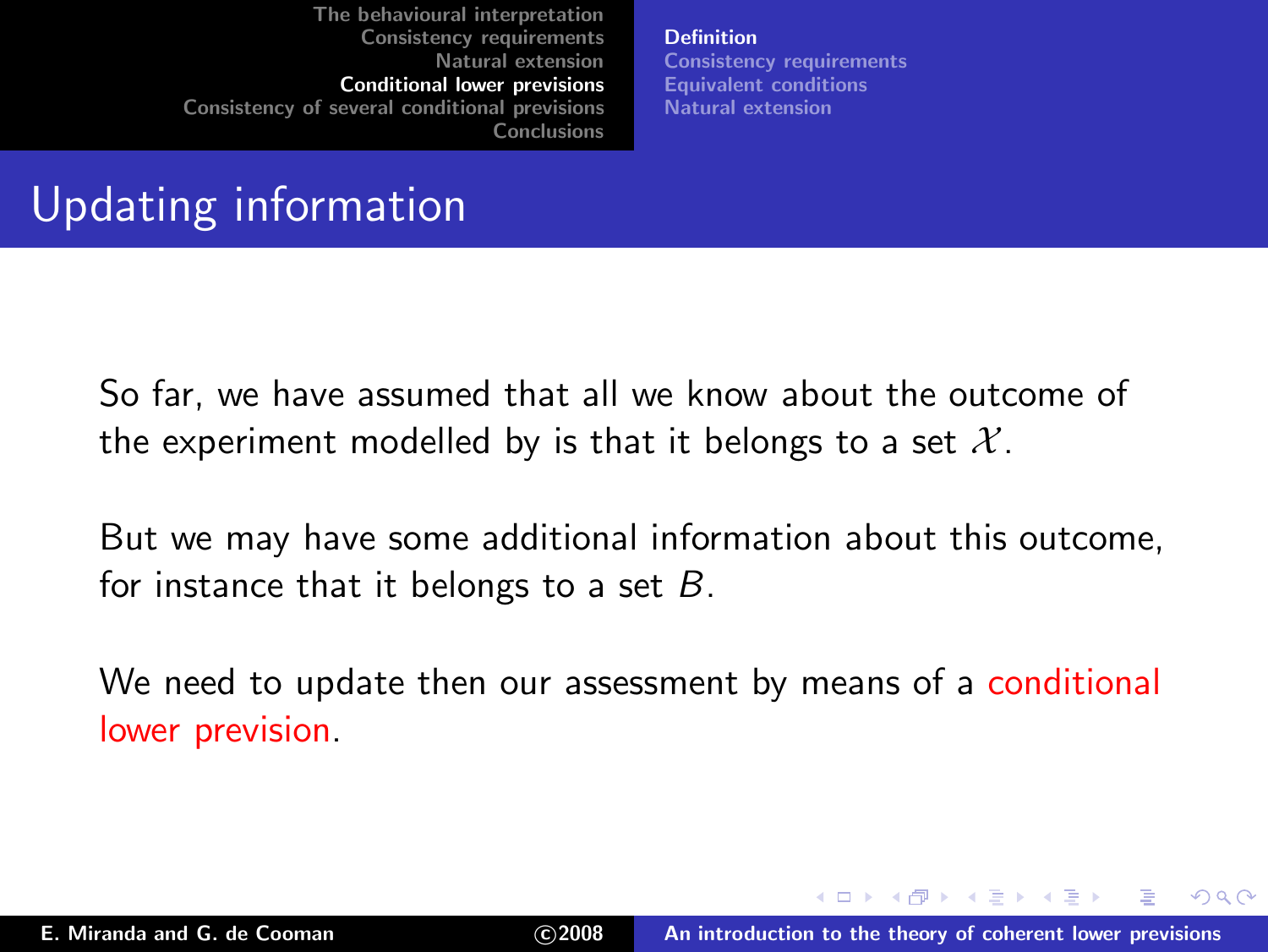[Definition](#page-53-0) [Consistency requirements](#page-59-0) [Equivalent conditions](#page-69-0) [Natural extension](#page-73-0)

# Example (cont.)

We are in the semifinals of Wimbledon, and the remaining players are Nadal, Djokovic, Roddick, and Hewitt.

For the gamble f on  ${a, b, c, d} = {Federer, Nadal, Diokovic, Other}$  given by  $f(a) = 5, f(b) = 2, f(c) = -5, f(d) = -10$ , I had given the supremum buying price  $P(f) = 2$ .

But now I should probably lower this supremum buying price, unless I am certain that Nadal will be the winner!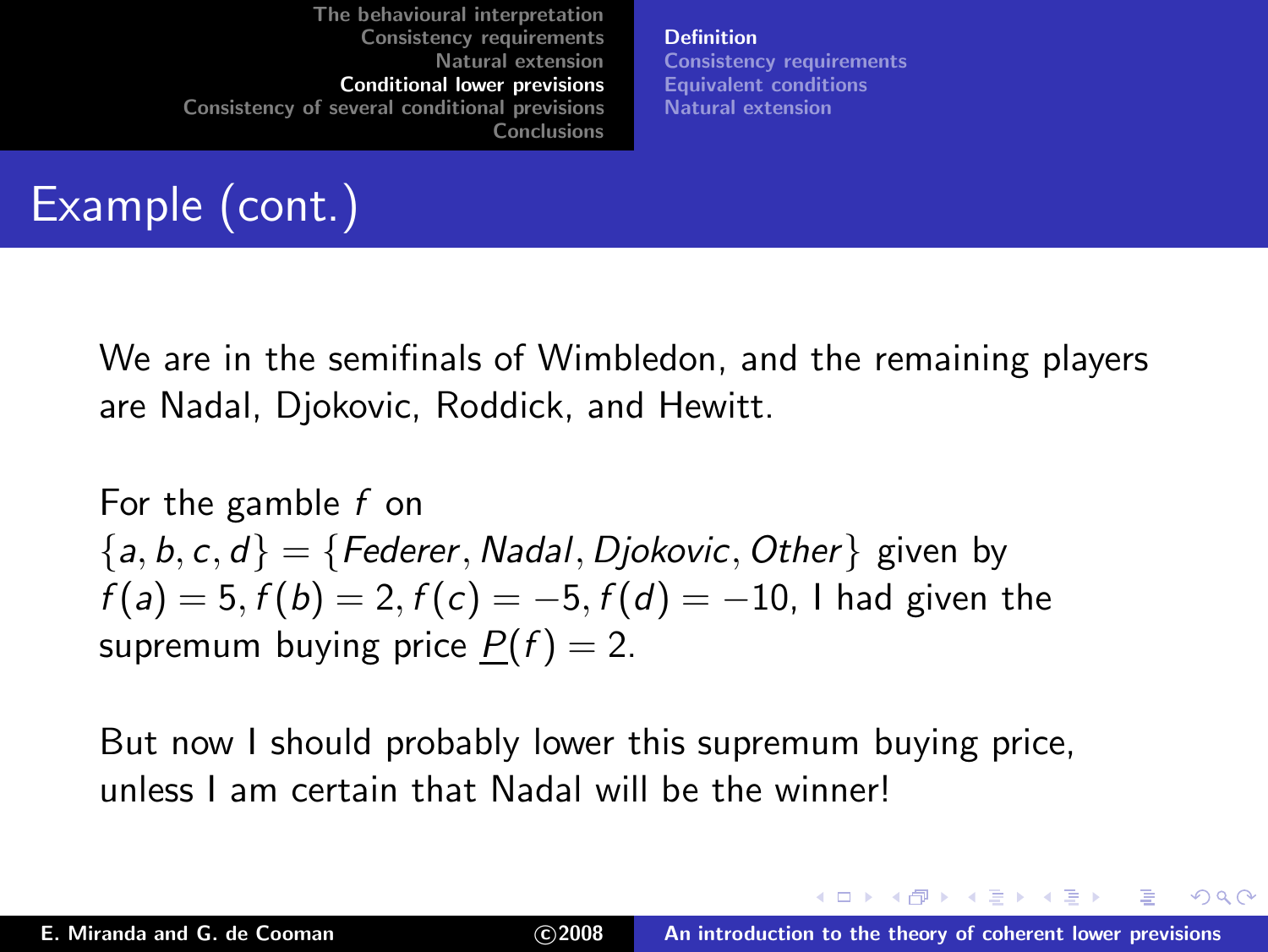[Definition](#page-53-0) [Consistency requirements](#page-59-0) [Equivalent conditions](#page-69-0) [Natural extension](#page-73-0)

### The updated and the contingent interpretation

Consider a subset B of X, and a gamble f on  $\mathcal{X}$ .

Under the contingent interpretation,  $P(f|B)$  is the supremum value of  $\mu$  such that the gamble  $I_B(f - \mu)$  is desirable for our subject.

We can also consider the updated interpretation, where  $P(f|B)$  is his supremum acceptable buying price for  $f$ , provided he later observes that the outcome of the experiment belongs to B.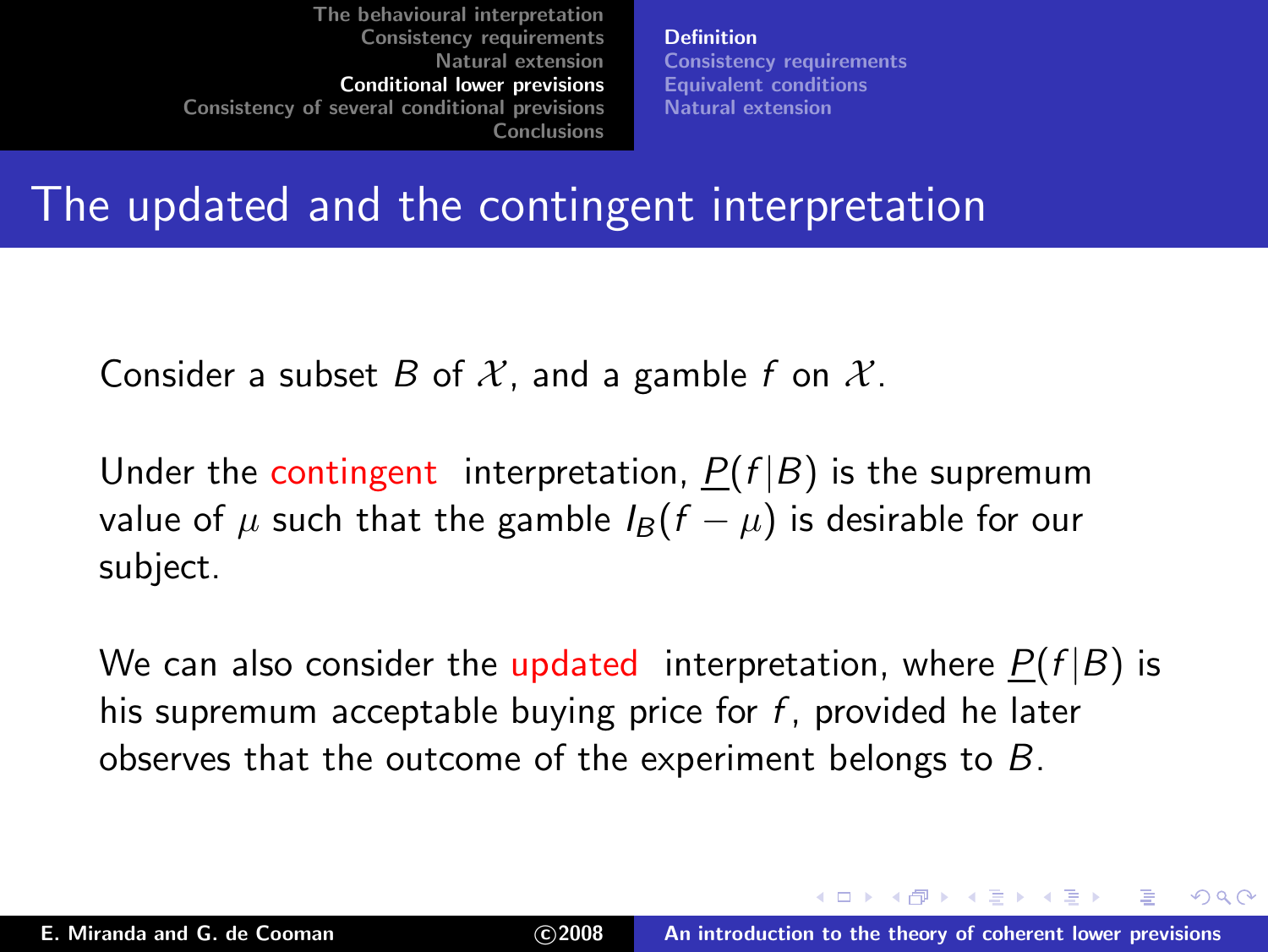[Definition](#page-53-0) [Consistency requirements](#page-59-0) [Equivalent conditions](#page-69-0) [Natural extension](#page-73-0)

### Reconciling the two interpretations

Walley considers the updating principle : he calls a gamble  $f$ B-desirable when it is desirable provided the outcome of the experiment belongs to B.

The principle says that f is B-desirable if and only if  $I_B f$  is desirable.

This relates present and future dispositions for the subject.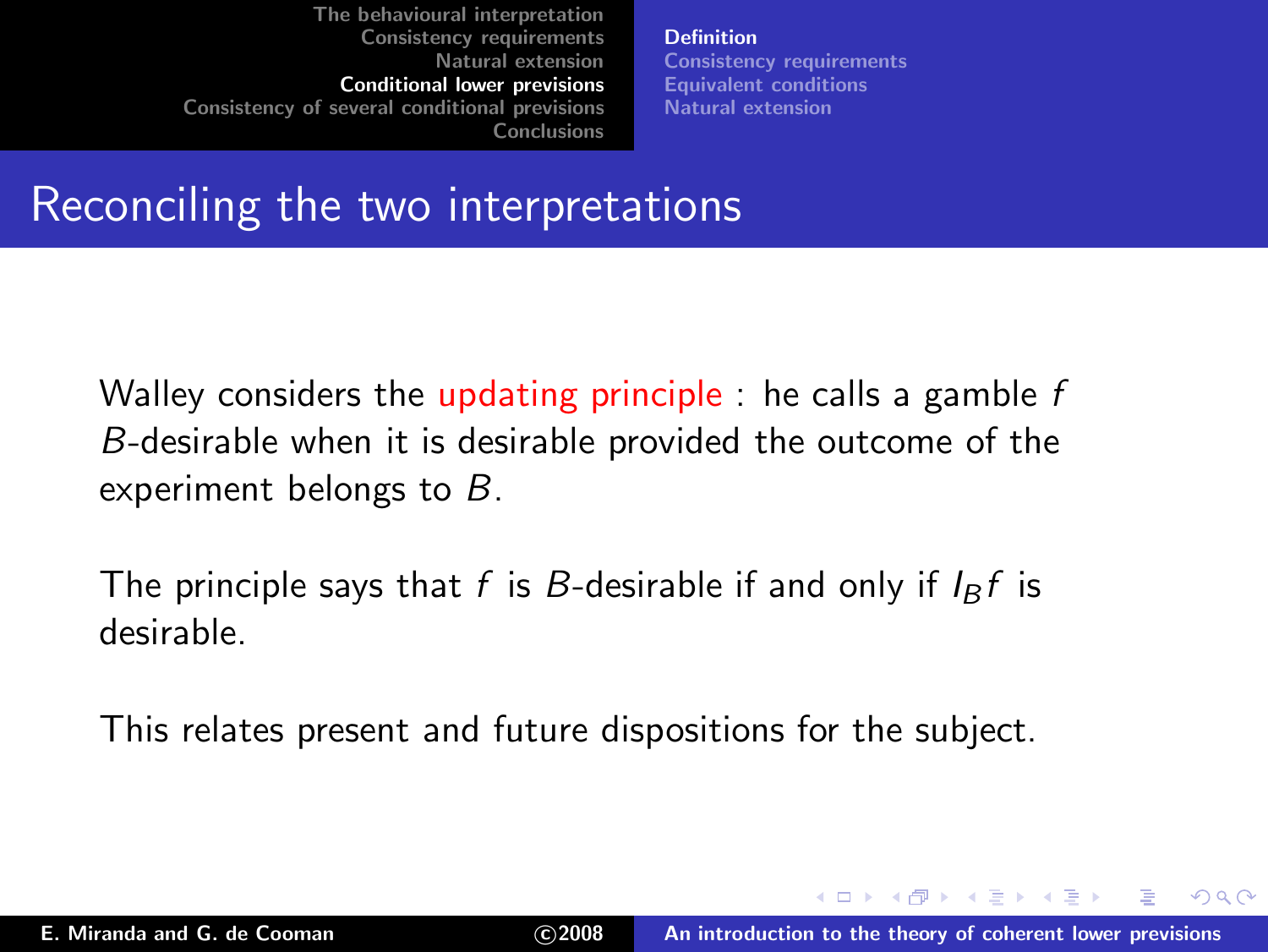[Definition](#page-53-0) [Consistency requirements](#page-59-0) [Equivalent conditions](#page-69-0) [Natural extension](#page-73-0)

# Conditional lower previsions

If we consider a partition B of X, we define  $P(f|\mathcal{B})$  as the gamble that takes the value  $P(f|B)$  on the elements of B. It is called a conditional lower prevision.

We define

$$
G(f|B) = I_B(f - \underline{P}(f|B)), G(f|B) := \sum_{B \in \mathcal{B}} G(f|B) = f - \underline{P}(f|B).
$$

These are desirable gambles.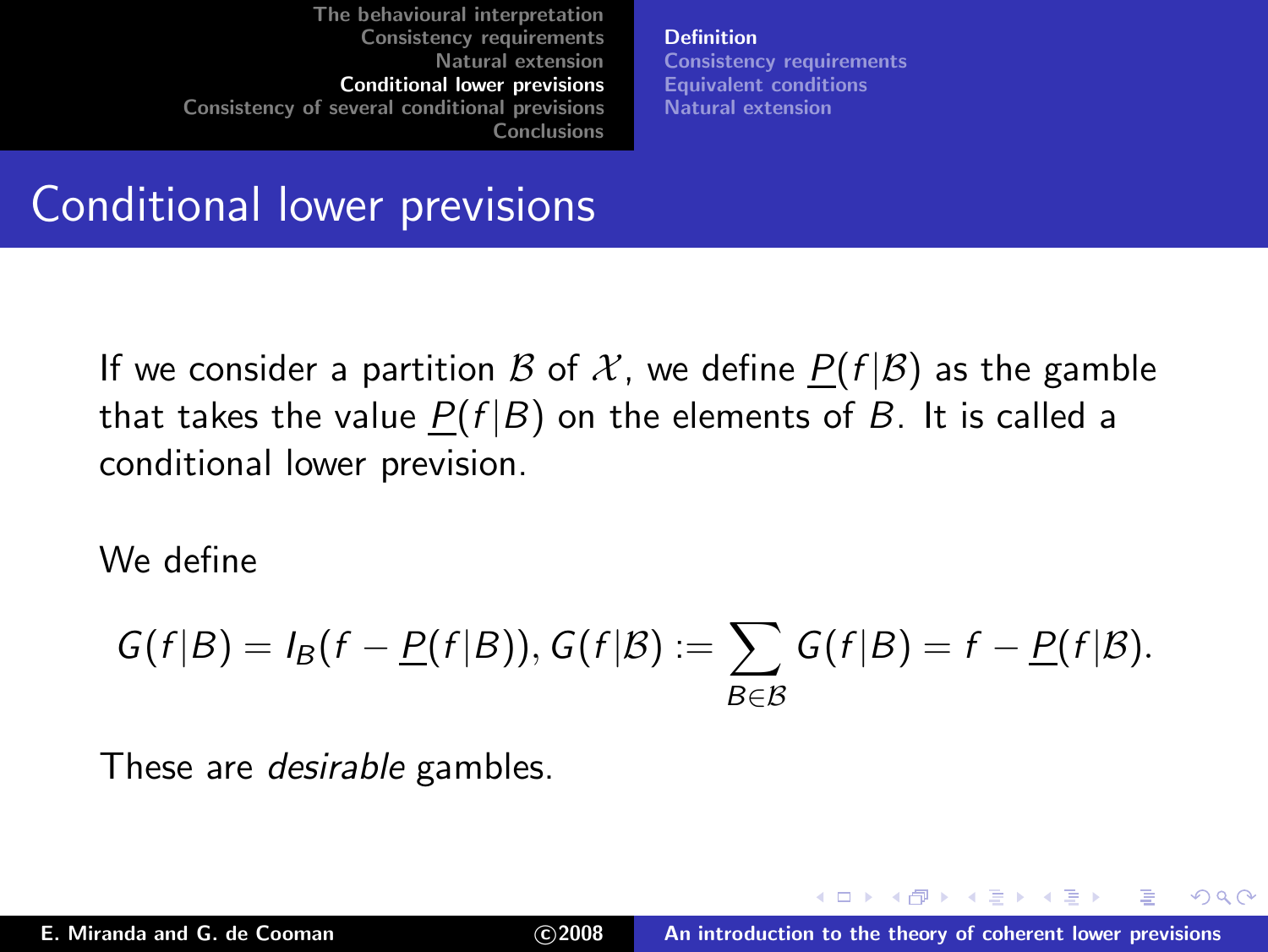[Definition](#page-53-0) [Consistency requirements](#page-59-0) [Equivalent conditions](#page-69-0) [Natural extension](#page-73-0)

The conglomerative principle

We are using here the conglomerative principle: if a gamble  $f$  is B-desirable for all B in a partition  $\beta$ , then it is desirable.

This implies that the gamble  $G(f|\mathcal{B}) = \sum_{B \in \mathcal{B}} G(f|B)$  is desirable.

The condition follows from the axioms of desirability for finite partitions, but not in general.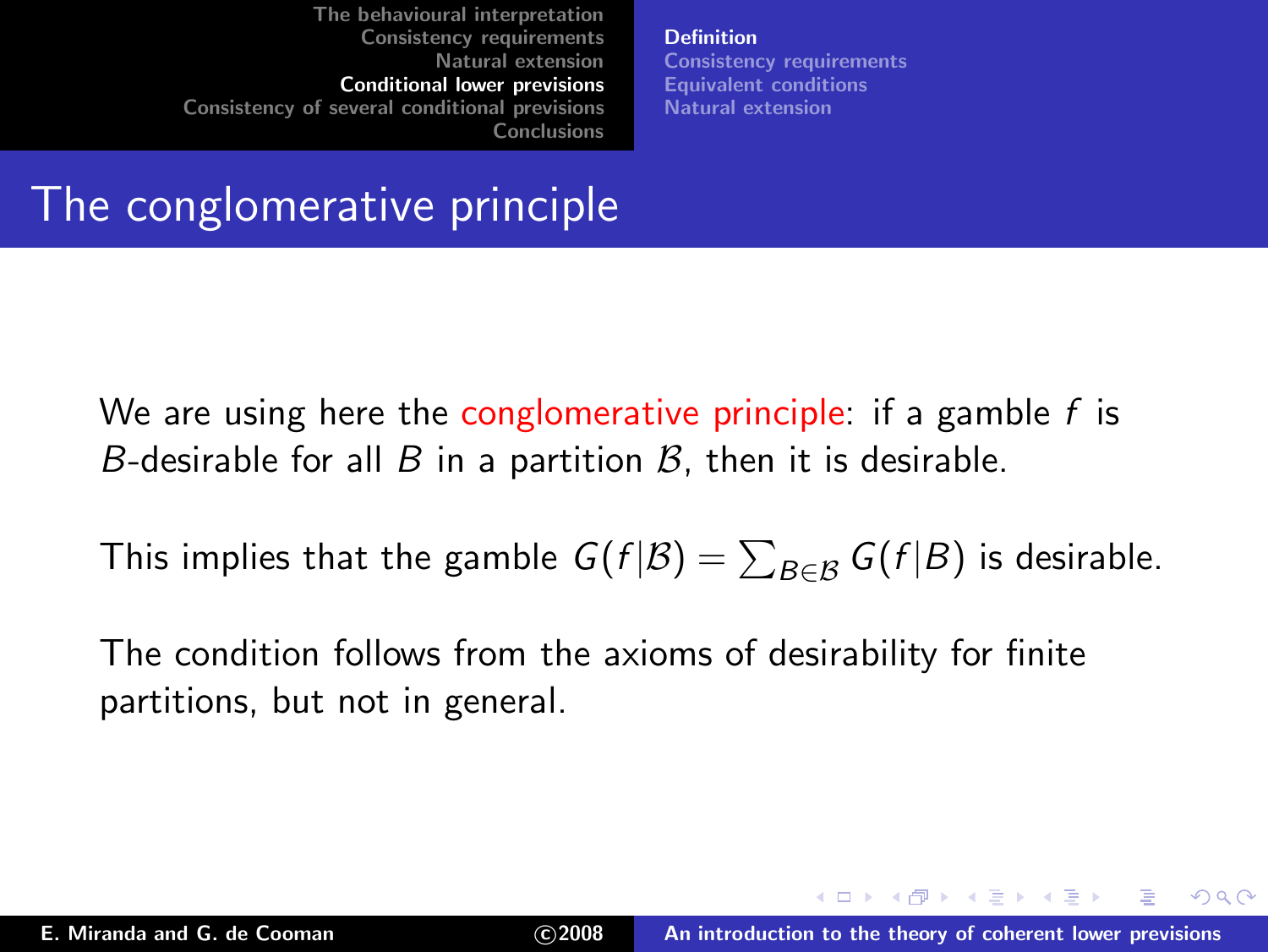[Definition](#page-53-0) [Consistency requirements](#page-59-0) [Equivalent conditions](#page-69-0) [Natural extension](#page-73-0)

### Separate coherence

A first consistency requirement is that the updated assessments are separately coherent. This means that:

- $\blacktriangleright$   $P(B|B) = 1$  for any  $B \in \mathcal{B}$ .
- $\blacktriangleright$   $P(\cdot|B)$  is a coherent lower prevision.
- ▶ Consequence:  $P(\cdot|B)$  is determined by its values on B: for any  $B \in \mathcal{B}$ .

<span id="page-59-0"></span>
$$
I_B h = I_B h' \Rightarrow P(h|B) = P(h'|B).
$$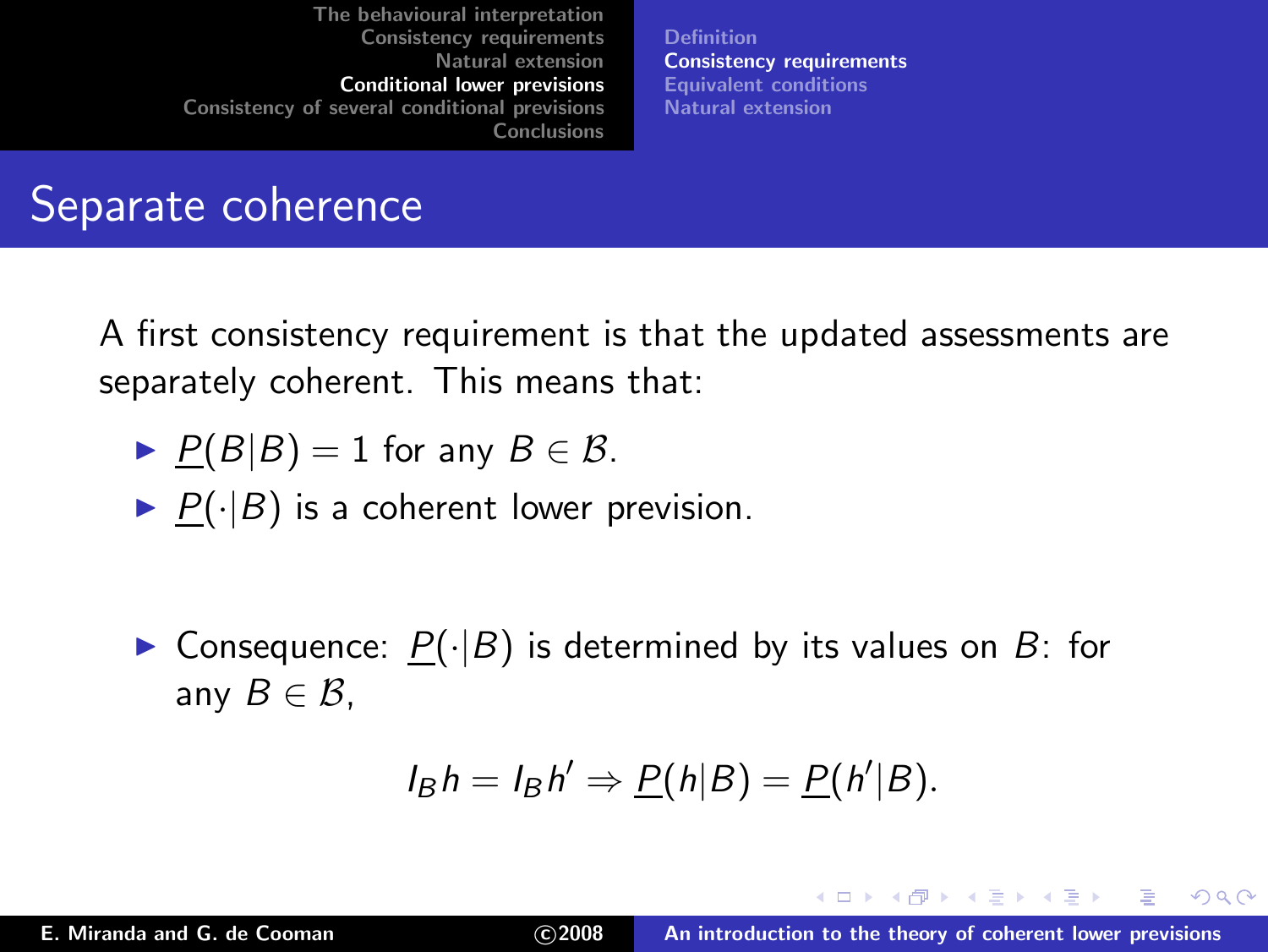[Definition](#page-53-0) [Consistency requirements](#page-59-0) [Equivalent conditions](#page-69-0) [Natural extension](#page-73-0)

# Example(cont)

The assessments  $P(a) = 0.45, P(b) = 0.15, P(c) = 0.3, P(d) = 0.05$  that I gave before the championships started, are not coherent anymore: separate coherence implies that

 $P(a|Nadal, Diokovic, Roddict, Hewitt) = 0.$ 

I should have  $P(b, c, d|Nada|, Djokovic, Roddick, Hewitt) = 1.$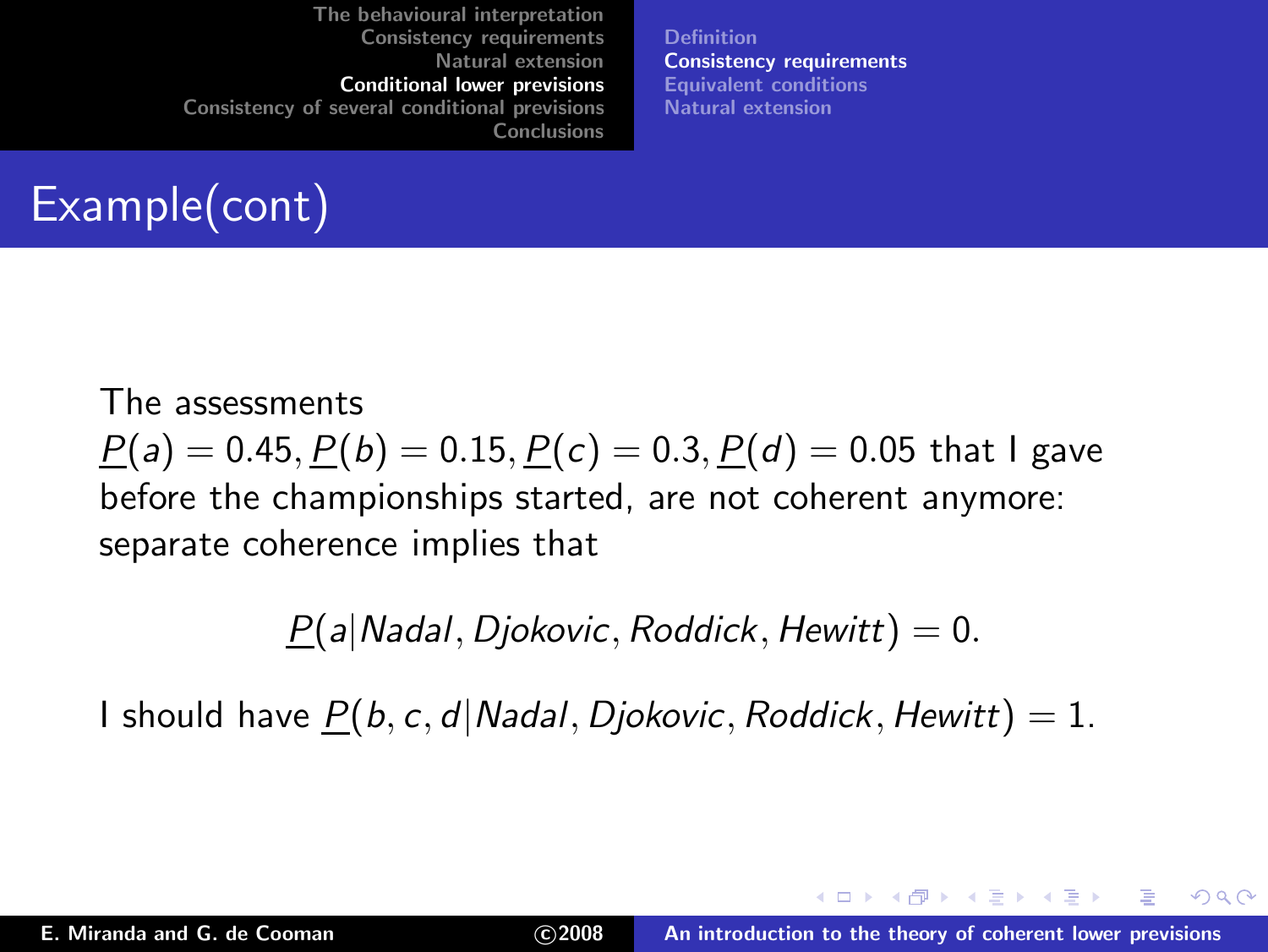[Definition](#page-53-0) [Consistency requirements](#page-59-0) [Equivalent conditions](#page-69-0) [Natural extension](#page-73-0)

#### Separate coherence: equivalent formulation

If the domain K of  $P(f|\mathcal{B})$  is a linear space that includes all constant gambles, this holds if and only if for any  $\lambda \geq 0$ ,  $f, g \in \mathcal{K}$ and  $B \in \mathcal{B}$ .

$$
\frac{P(f|B) \ge \inf_{x \in B} f(x)}{P(f+g|B) \ge P(f|B) + P(g|B)}
$$
  
\n
$$
\frac{P(\lambda f|B) = \lambda P(f|B)}{P(f|B) + P(g|B)}
$$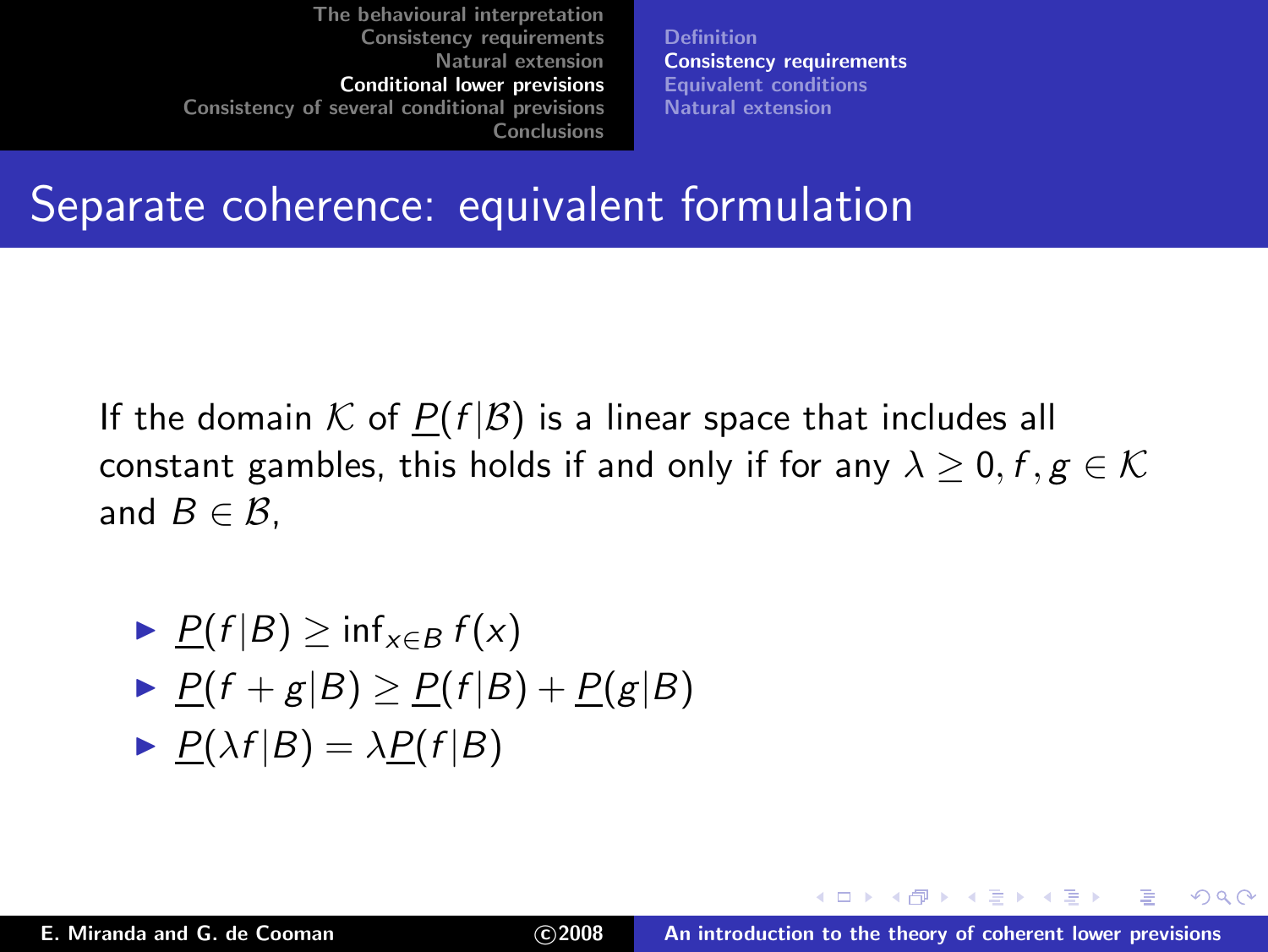[Definition](#page-53-0) [Consistency requirements](#page-59-0) [Equivalent conditions](#page-69-0) [Natural extension](#page-73-0)

Unconditional lower previsions

An unconditional lower prevision can be seen as a particular case of conditional lower prevision, with respect to the trivial partition  $\mathcal{B} := \{ \mathcal{X} \}.$ 

In that case, the notion of separate coherence reduces to the coherence we saw in the unconditional case.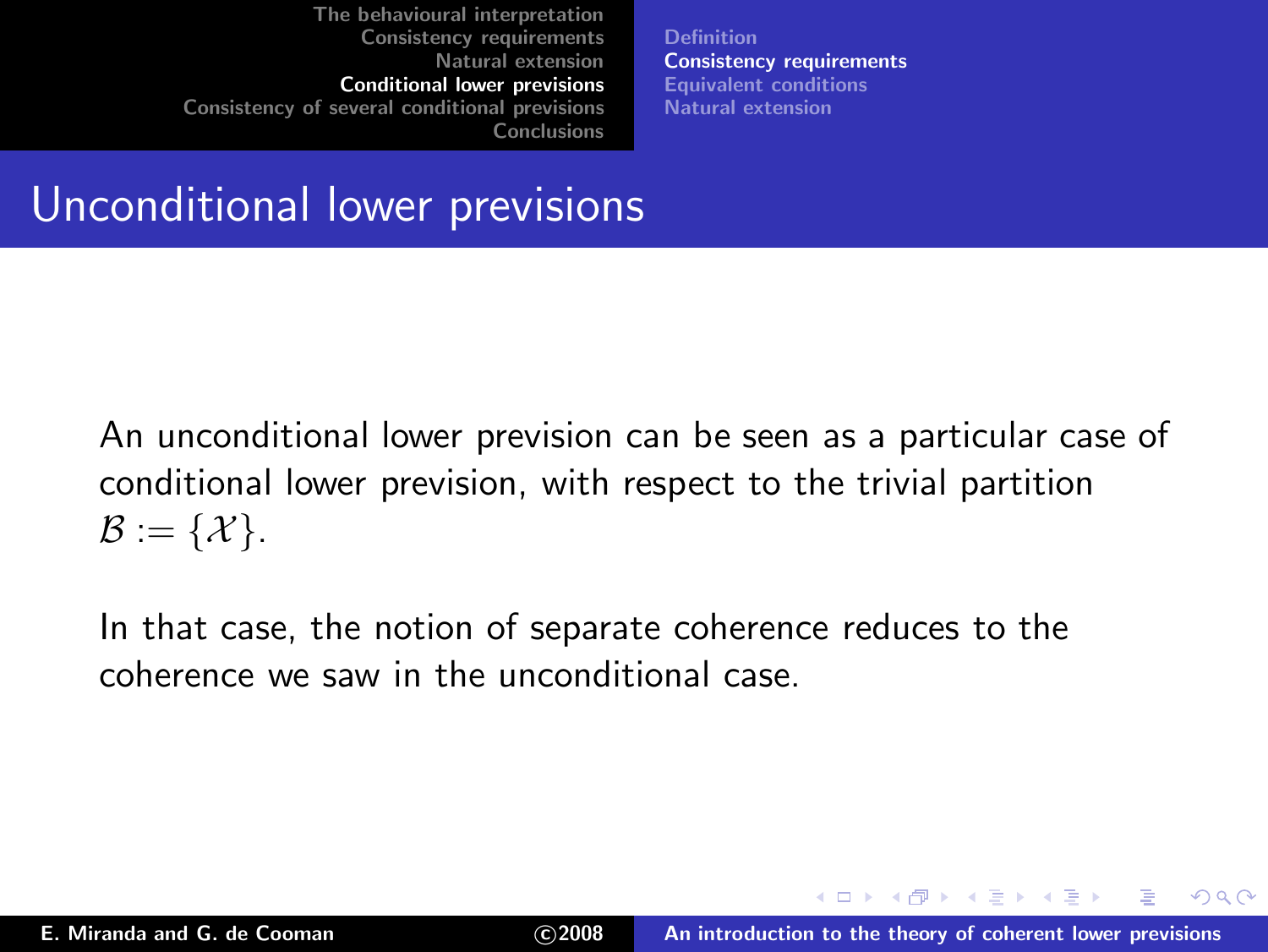[Definition](#page-53-0) [Consistency requirements](#page-59-0) [Equivalent conditions](#page-69-0) [Natural extension](#page-73-0)

# Conditional linear previsions

As a particular case, we also have that of conditional linear previsions. A conditional lower prevision  $P(\cdot|\mathcal{B})$  with linear domain is linear when

$$
\blacktriangleright P(f|B) \geq \inf_{x \in B} f(x)
$$

$$
\blacktriangleright P(f+g|B) = P(f|B) + P(g|B)
$$

$$
\blacktriangleright P(\lambda f|B) = \lambda P(f|B)
$$

for any  $\lambda > 0$ ,  $f, g \in \mathcal{K}$  and  $B \in \mathcal{B}$ .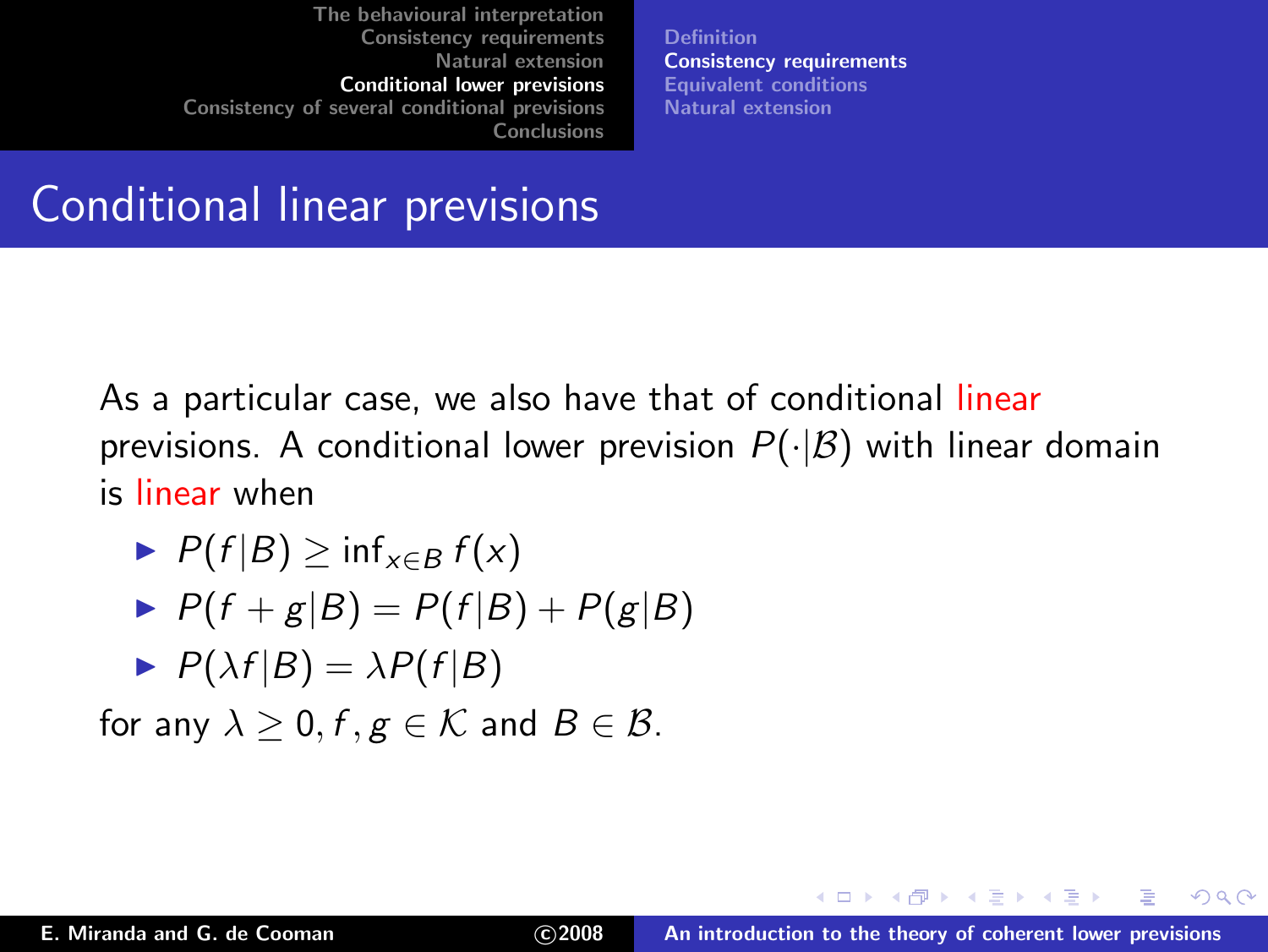[Definition](#page-53-0) [Consistency requirements](#page-59-0) [Equivalent conditions](#page-69-0) [Natural extension](#page-73-0)

#### Consistency with the initial assessments

Not only our updated lower previsions have to be coherent, but we need them to be coherent with the initial assessments.

For instance, if we consider a gamble f on  $\{a, b, c, d\}$  given by  $f(a) = -1, f(b) = 0, f(c) = 1, f(d) = 2$  and we make  $P(f) = 1.5$ , it does not make sense that if we learn that the outcome of the experiment is either c or d then we make  $P(f | {c, d}) = 1$ .

The connection between unconditional and conditional lower previsions follows from the updating principle.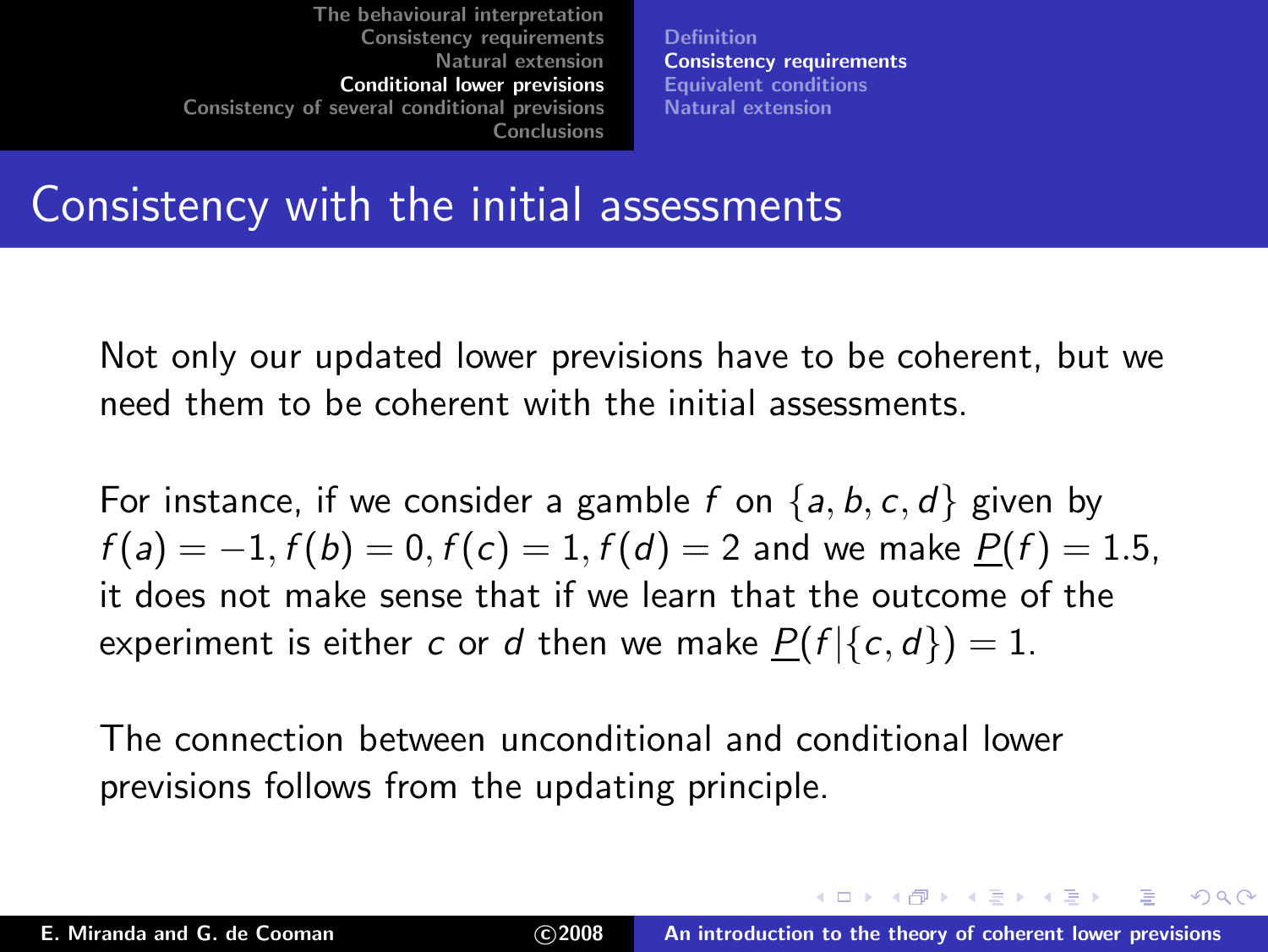[Definition](#page-53-0) [Consistency requirements](#page-59-0) [Equivalent conditions](#page-69-0) [Natural extension](#page-73-0)

### Coherence of conditional and unconditional previsions

Consider an unconditional lower prevision P on a linear space of gambles K and a conditional lower prevision  $P(\cdot|\mathcal{B})$  with linear domain H. They are coherent if and only if for any  $f_1, f_2 \in \mathcal{K}$ ,  $g_1, g_2 \in \mathcal{H}$  and  $B \in \mathcal{B}$ ,

- ► sup<sub>x</sub>[ $G(f_1) + G(g_1 | B) G(f_2)$ ](x)  $\geq 0$ .
- ► sup<sub>x</sub> $[G(f_1) + G(g_1 | B) G(g_2 | B)](x) \ge 0.$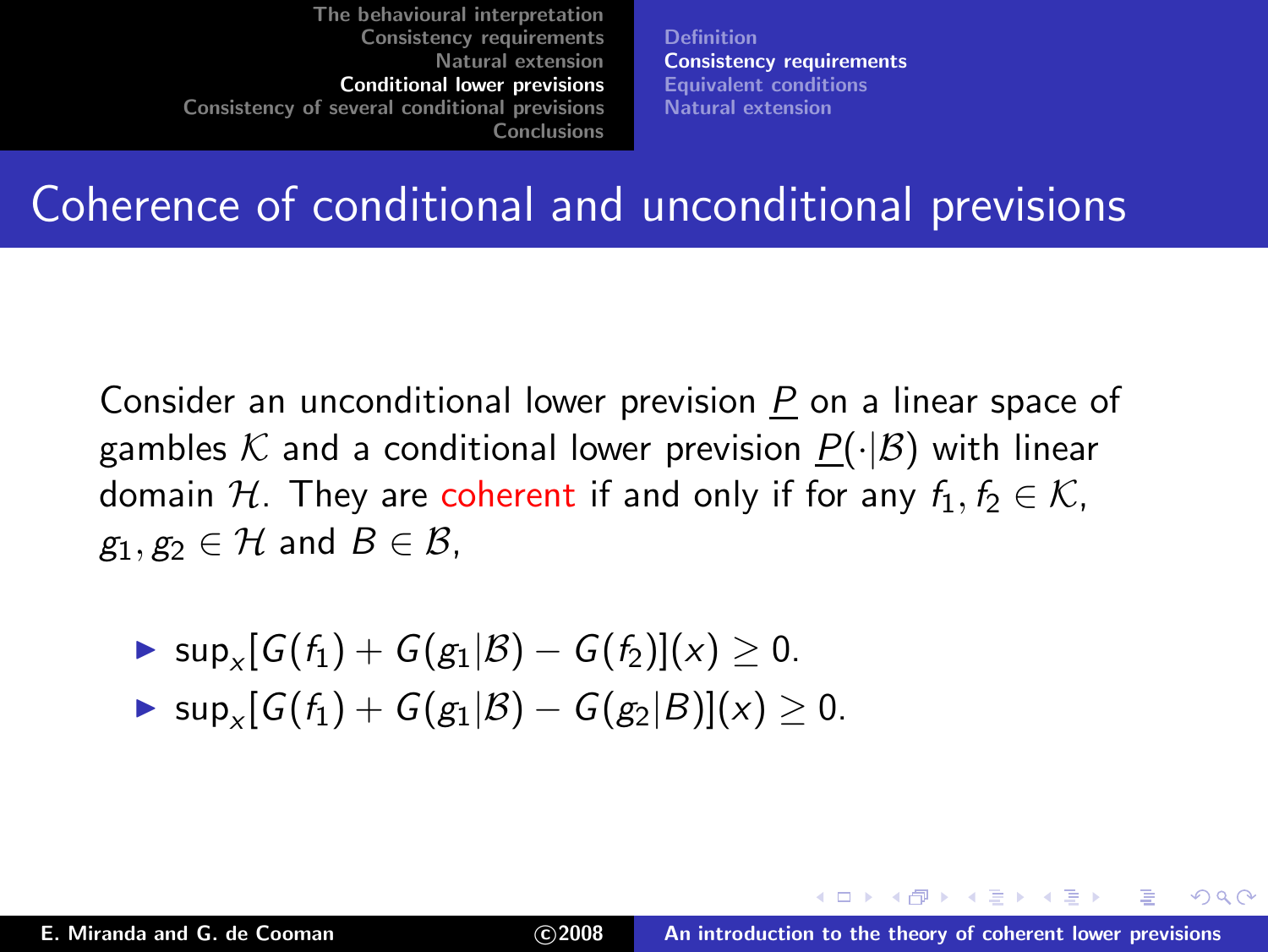[Definition](#page-53-0) [Consistency requirements](#page-59-0) [Equivalent conditions](#page-69-0) [Natural extension](#page-73-0)

### Interpretation

In the first condition, we require that the supremum acceptable buying price for  $f_2$  should not be raised by considering the acceptable transactions  $G(f_1)$ ,  $G(g_1|\mathcal{B})$ .

In the second, we require that the supremum acceptable buying price for  $g_2$ , contingent in some  $B \in \mathcal{B}$ , should not be raised by considering the acceptable transactions  $G(f_1)$ ,  $G(g_1|\mathcal{B})$ .

A similar condition can be given for non-linear domains.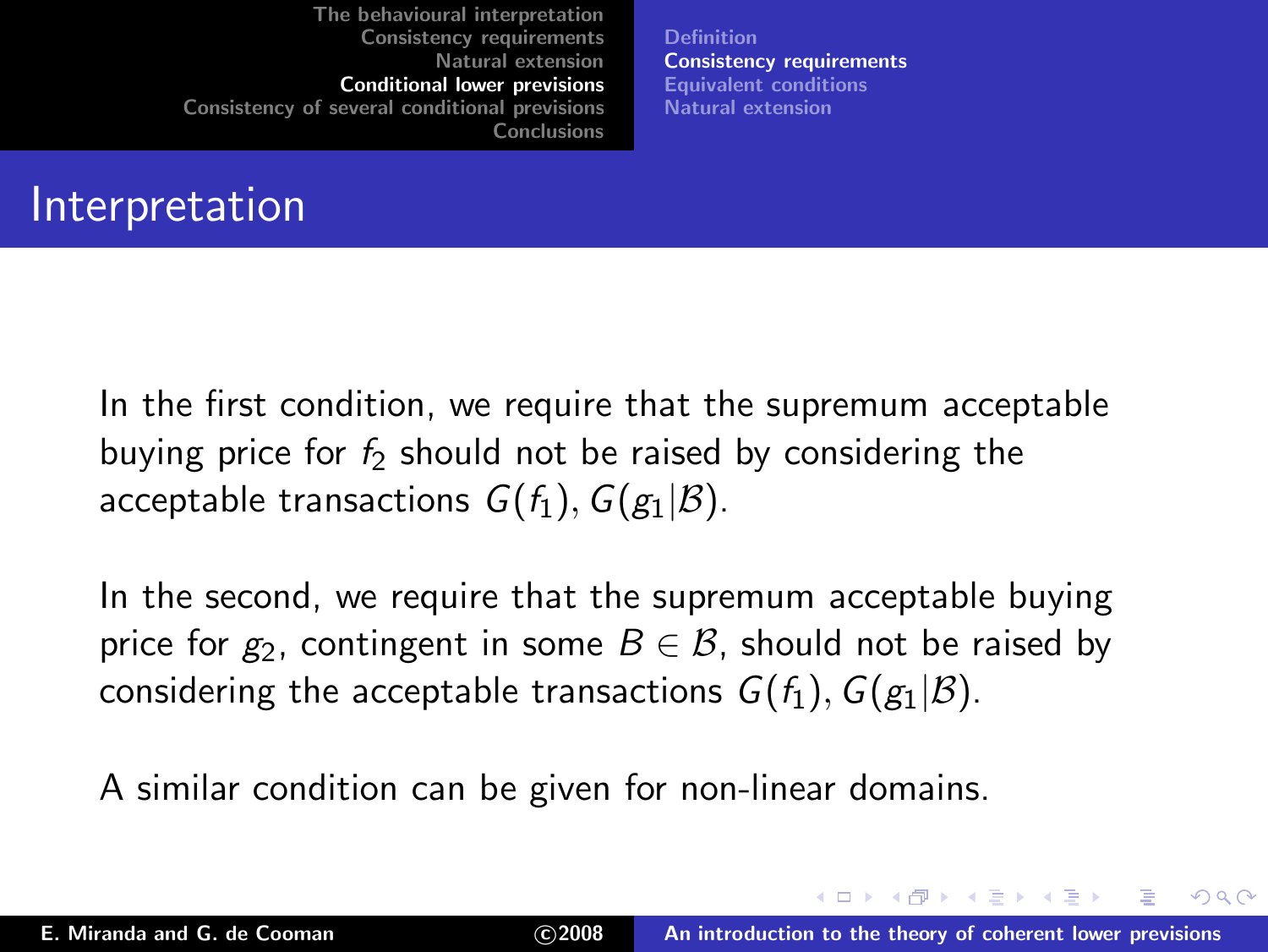[Definition](#page-53-0) [Consistency requirements](#page-59-0) [Equivalent conditions](#page-69-0) [Natural extension](#page-73-0)

## Hypotheses on the domains

This definition makes the following assumptions:

- $\blacktriangleright$  The domains  $K, H$  are linear spaces.
- ► Given  $f \in H$ ,  $P(f|\mathcal{B})$  and  $I_{\mathcal{B}}f$  also belong to H for all  $B \in \mathcal{B}$ .
- ▶ P is coherent and  $P(·|B)$  is separately coherent.

The second assumption follows easily from the third, and the first can be relaxed to arbitrary domains.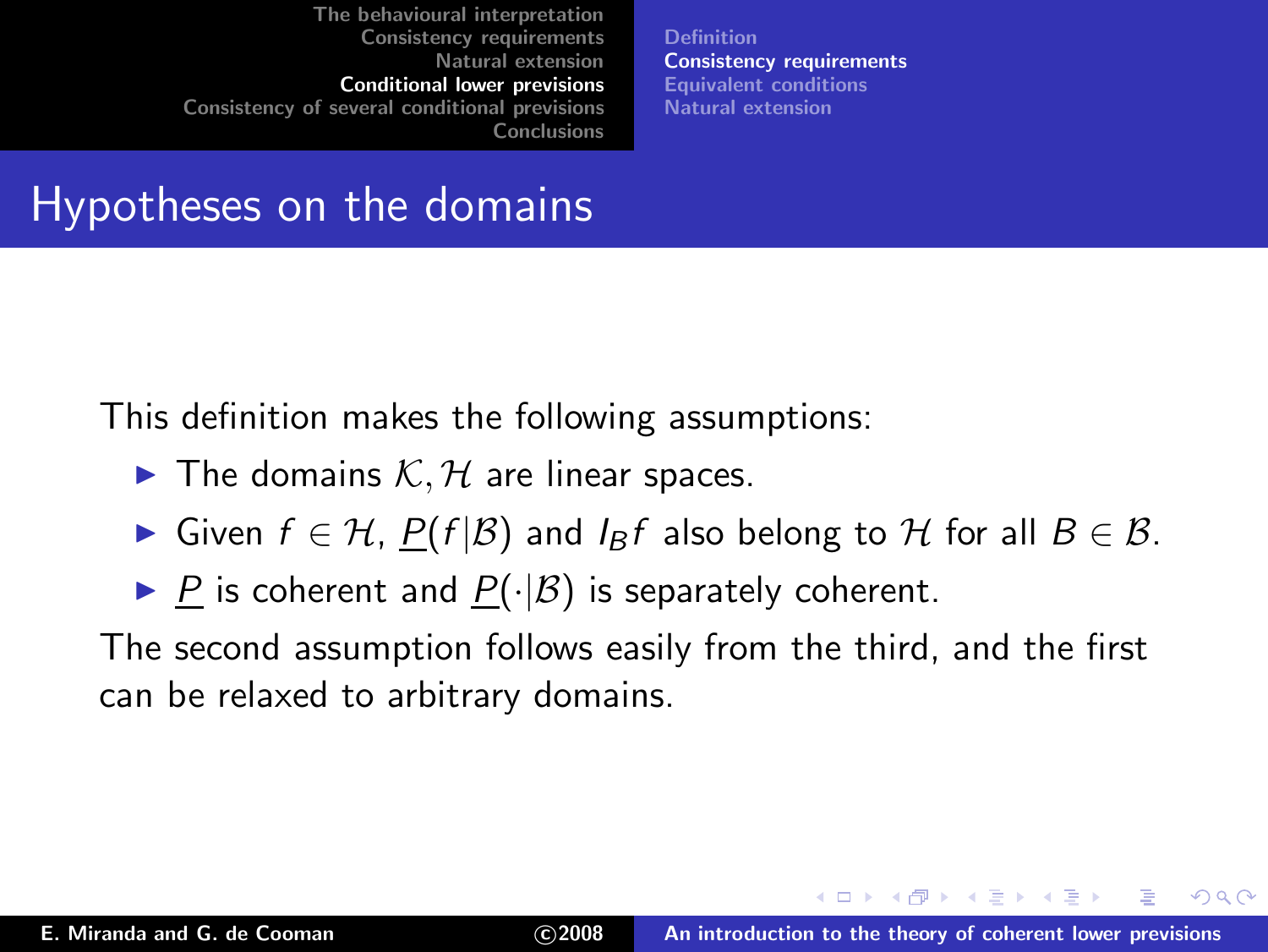[Definition](#page-53-0) [Consistency requirements](#page-59-0) [Equivalent conditions](#page-69-0) [Natural extension](#page-73-0)

## Consequences of coherence

If  $P, P(\cdot|\mathcal{B})$  are coherent, the following conditions hold whenever the involved gambles are defined:

- $\blacktriangleright$   $P(f) \geq \inf P(f|\mathcal{B}).$
- $\blacktriangleright$   $\underline{P}(f) \geq \underline{P}(P(f|\mathcal{B})).$
- $\blacktriangleright$  P(G(f|B))  $> 0$ .
- $\blacktriangleright$   $\underline{P}(f | B) \geq 0 \Rightarrow \underline{P}(B) \underline{P}(f | B) \leq \underline{P}(f|_B) \leq P(B) \underline{P}(f | B) \leq$  $P(f|_B)$ .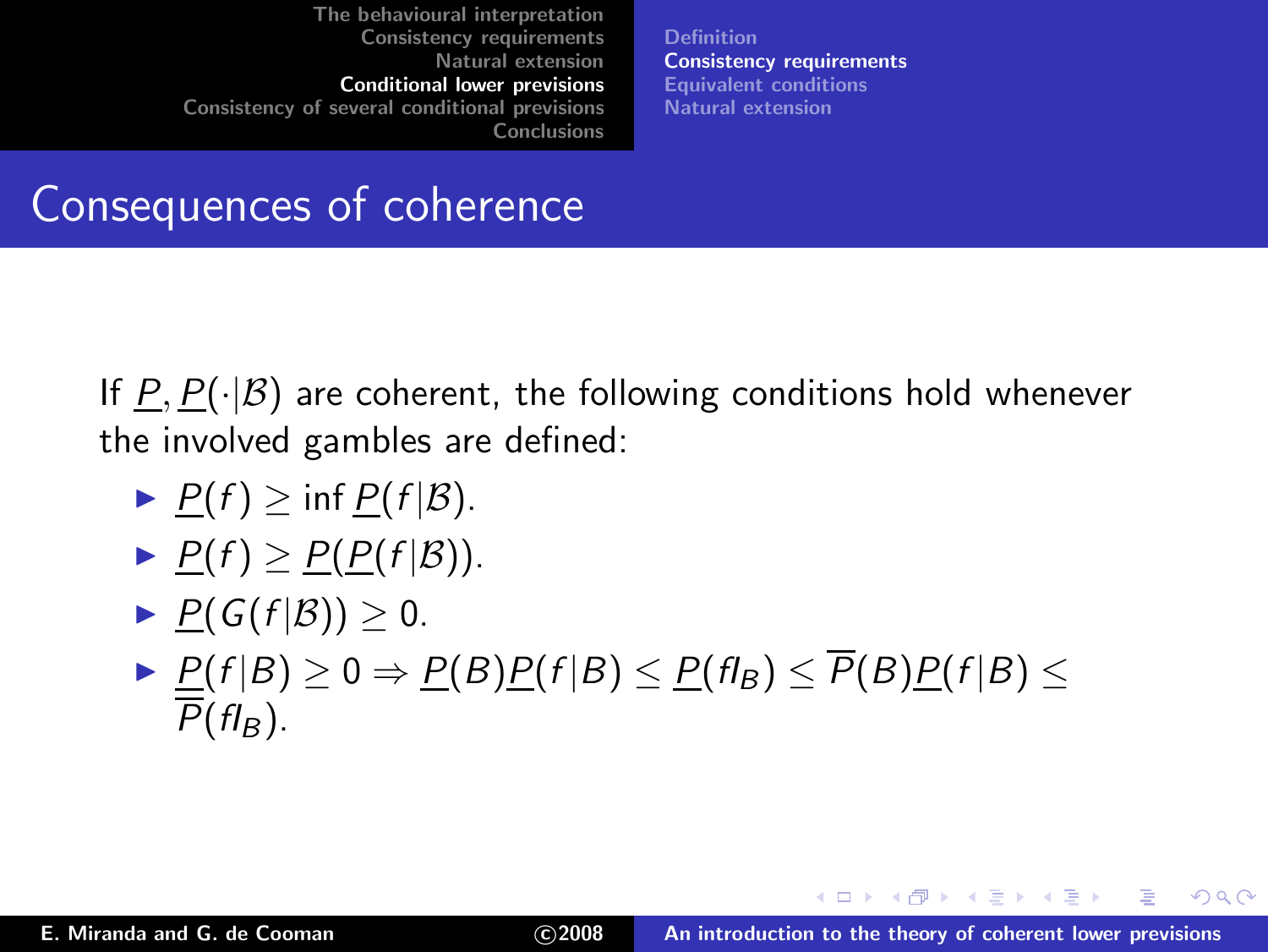[Definition](#page-53-0) [Consistency requirements](#page-59-0) [Equivalent conditions](#page-69-0) [Natural extension](#page-73-0)

If the domain K of P includes the domain H of  $P(\cdot|\mathcal{B})$ , then coherence is equivalent to:

$$
\blacktriangleright \underline{P}(G(f|\mathcal{B})) \geq 0 \ \forall f \in \mathcal{H}.
$$

$$
\blacktriangleright \underline{P(G(f|B))} = 0 \ \forall f \in \mathcal{H}, B \in \mathcal{B}.
$$

<span id="page-69-0"></span> $2Q$ 

в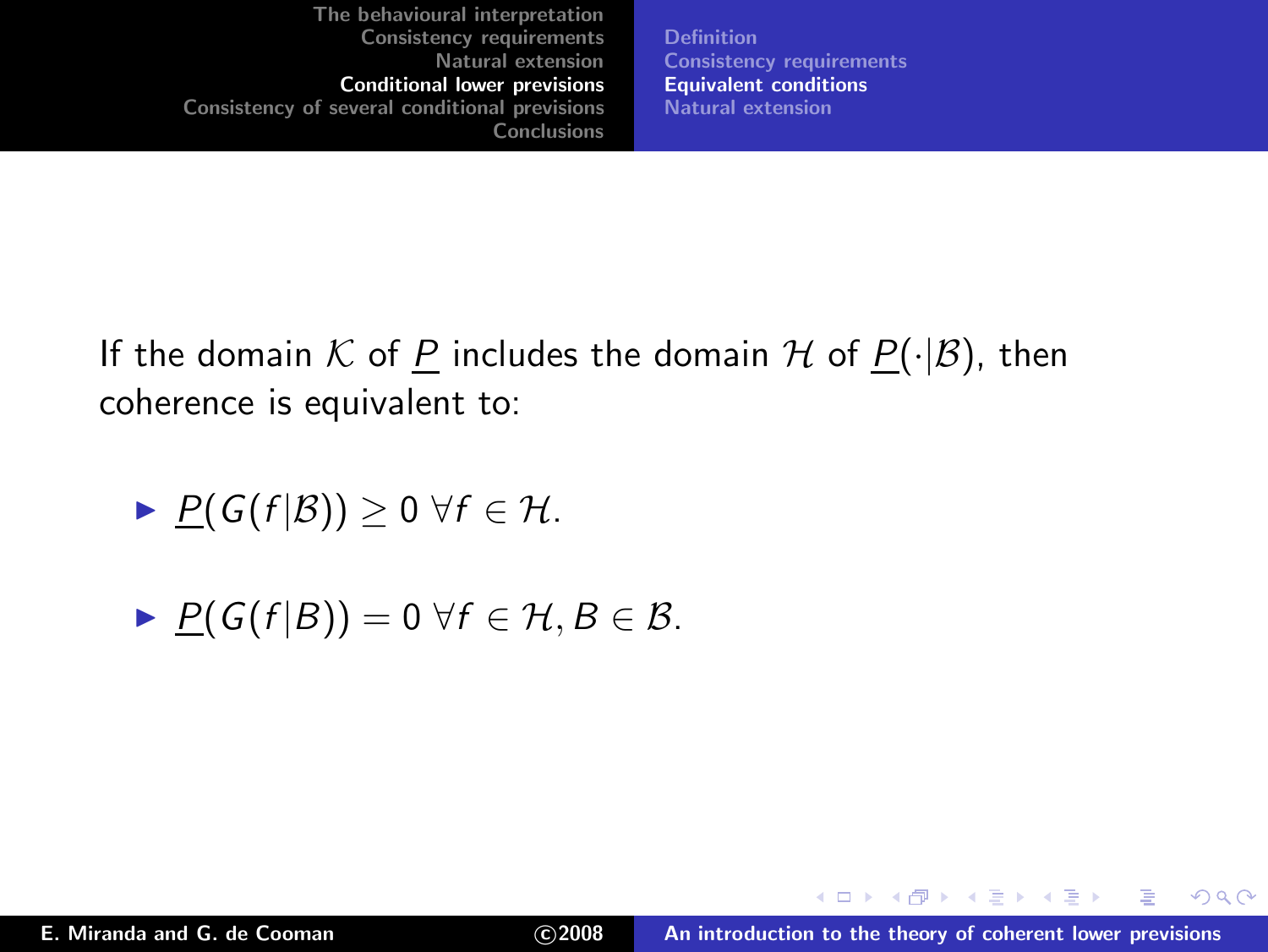[Definition](#page-53-0) [Consistency requirements](#page-59-0) [Equivalent conditions](#page-69-0) [Natural extension](#page-73-0)

The Generalised Bayes Rule

The second of these conditions is called the Generalised Bayes Rule, and can be used to derive the conditional lower prevision from P.

- If  $P(B) > 0$ , then  $P(f|B)$  is the unique value that satisfies the Generalised Bayes Rule.
- In that case,  $P(f|B)$  can be calculated as the lower envelope of the values  $P(f|B)$ , where  $P > P$  and  $P(f|B)$  is calculated using Bayes' rule.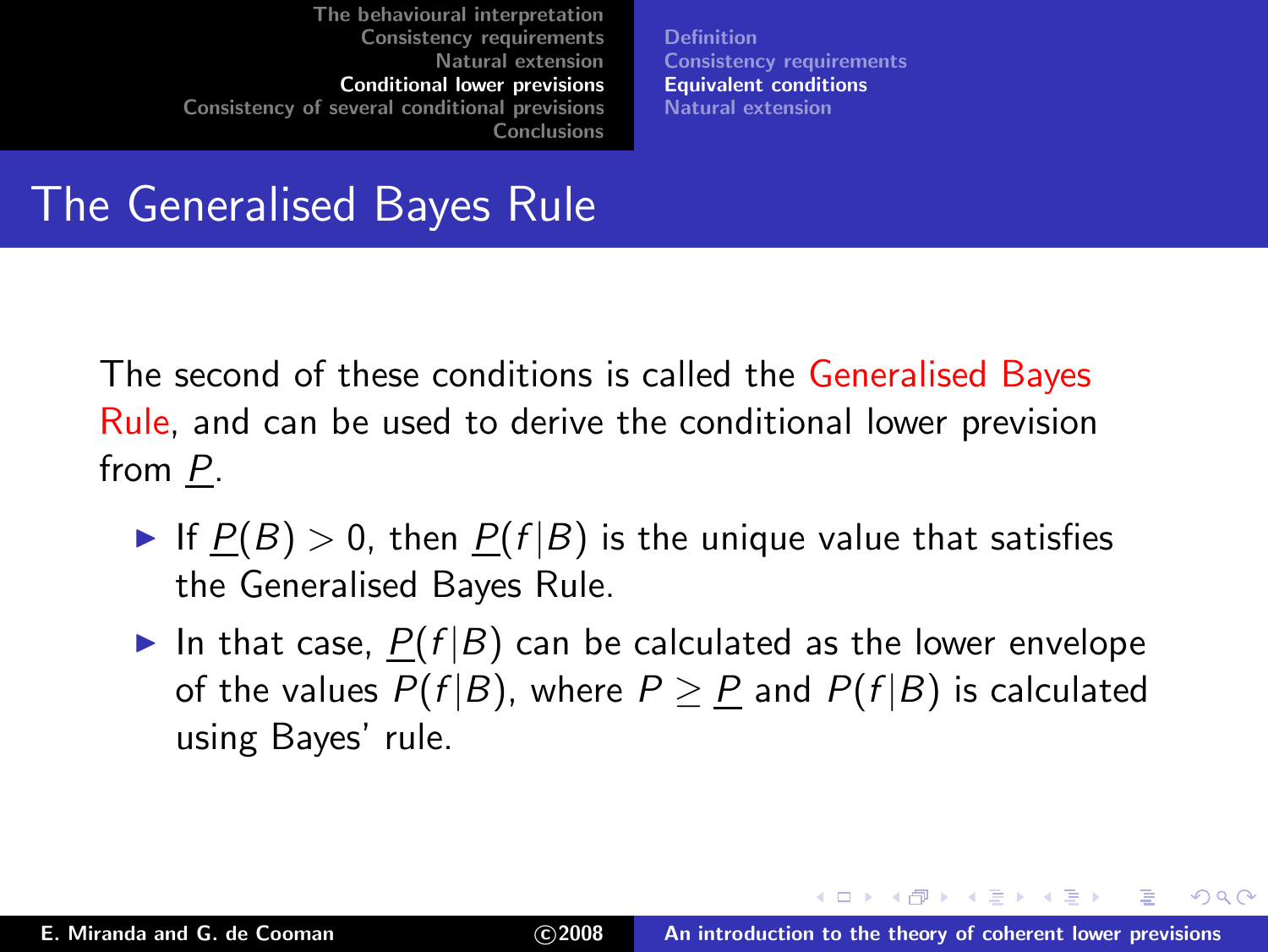[Definition](#page-53-0) [Consistency requirements](#page-59-0) [Equivalent conditions](#page-69-0) [Natural extension](#page-73-0)

# Example (cont.)

Given our initial coherent assessments

$$
\overline{P}(a) = 0.5, \overline{P}(b) = 0.2, \overline{P}(c) = 0.35, \overline{P}(d) = 0.1
$$
  

$$
\underline{P}(a) = 0.45, \underline{P}(b) = 0.15, \underline{P}(c) = 0.30, \underline{P}(d) = 0.05,
$$

and if we know that the outcome will belong to  $\{b, c, d\}$ , we can update them using the envelope theorem, obtaining

$$
\underline{P}(b|\{b,c,d\})=3/11,\underline{P}(c|\{b,c,d\})=6/11,\underline{P}(d|\{b,c,d\})=1/11.
$$

 $2Q$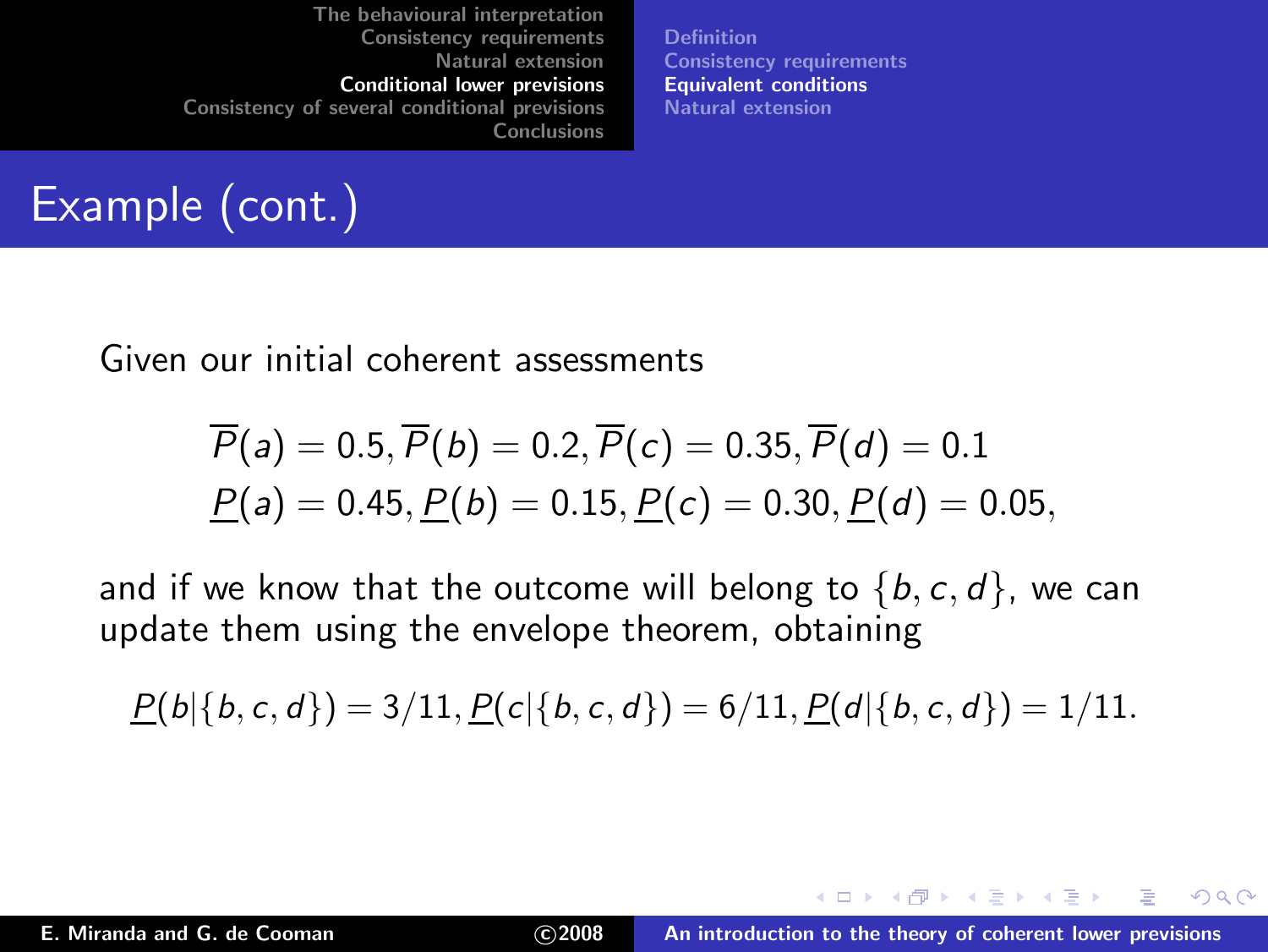[Definition](#page-53-0) [Consistency requirements](#page-59-0) [Equivalent conditions](#page-69-0) [Natural extension](#page-73-0)

#### Coherence in the linear case

When P and  $P(\cdot|\mathcal{B})$  are linear and the partition  $\mathcal B$  is finite, the GBR becomes

$$
P(f|B) = \frac{P(f|B)}{P(B)}
$$
if  $P(B) > 0$ .

If B is infinite, coherence is equivalent to  $P(f) = P(P(f|\mathcal{B}))$  for any gamble  $f$ , which is stronger than the GBR.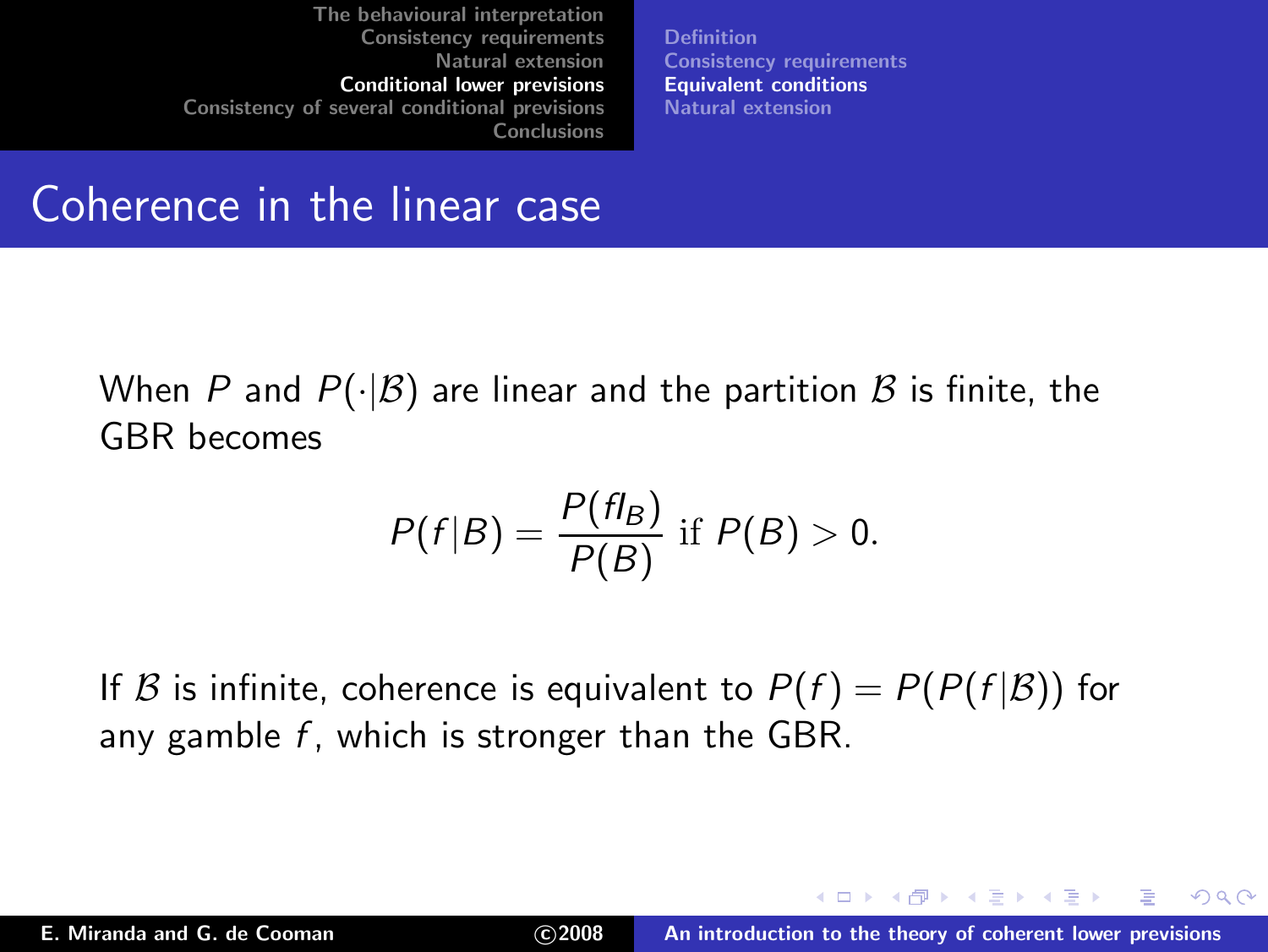<span id="page-73-0"></span>[Definition](#page-53-0) [Consistency requirements](#page-59-0) [Equivalent conditions](#page-69-0) [Natural extension](#page-73-0)

### Natural extension

As in the unconditional case, we can study the behavioural consequences of the assessments given by coherent conditional and unconditional previsions. Given coherent P on K and  $P(\cdot|\mathcal{B})$  on H, their natural extension is

$$
\underline{\mathsf{E}}(f) = \sup \{ \mu : \exists f_1 \in \mathcal{K}, f_2 \in \mathcal{H}, f - \mu \geq \mathsf{G}(f_1) + \mathsf{G}(f_2|\mathcal{B}) \},
$$

and

$$
\underline{E}(f|B) = \begin{cases} \max\{\beta : \underline{E}(\mathit{I}_B(f - \beta)) \ge 0\} & \text{if } \underline{E}(B) > 0 \\ \sup\{\beta : \mathit{I}_B(f - \beta) \ge G(g|B) & \text{for some } g \in \mathcal{H}\} \text{otherwise} \end{cases}
$$
for all  $f \in \mathcal{L}(\mathcal{X})$ .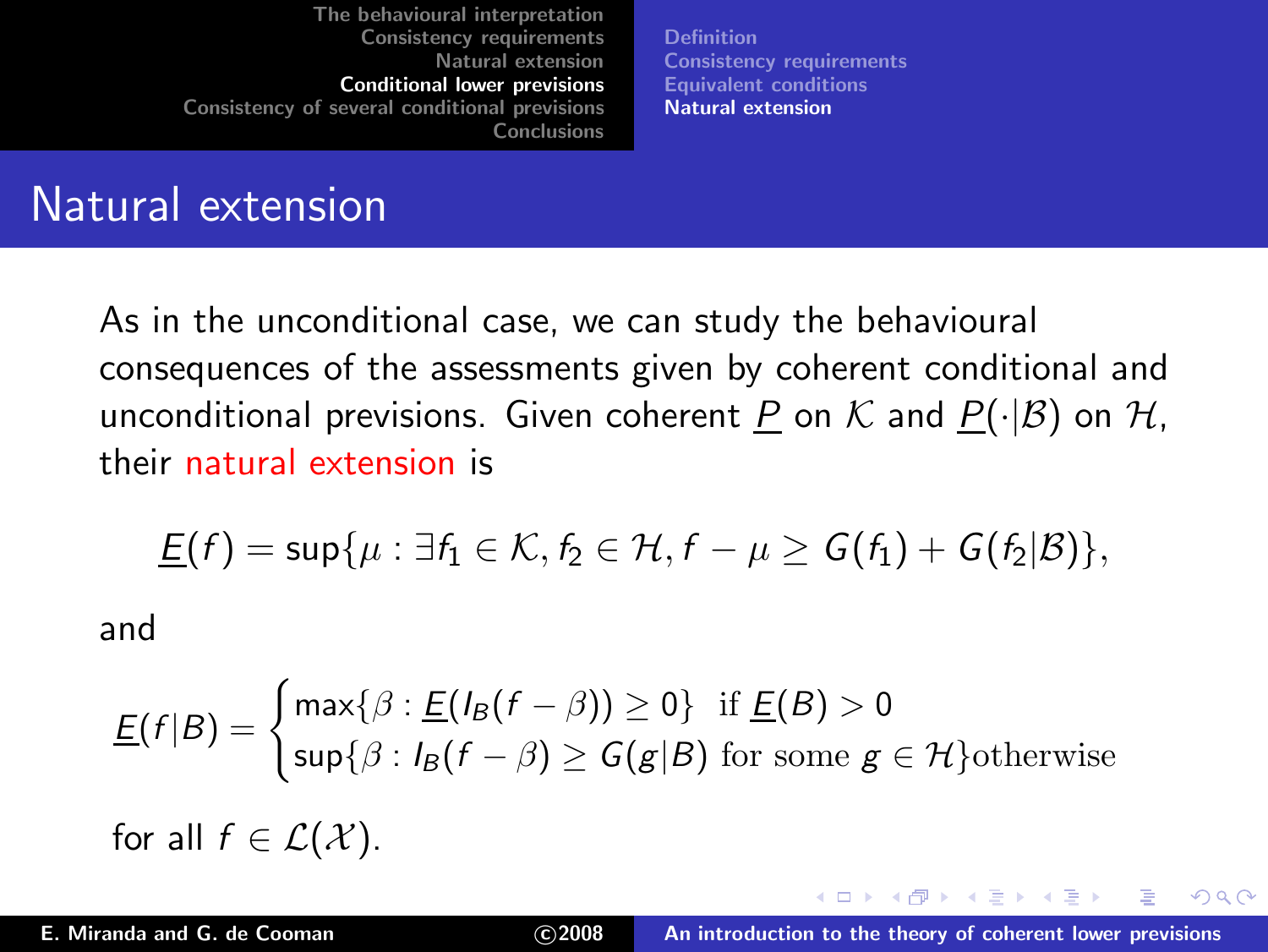[Definition](#page-53-0) [Consistency requirements](#page-59-0) [Equivalent conditions](#page-69-0) [Natural extension](#page-73-0)

#### Problems with the natural extension

The definition of the natural extension does not always have the properties of the natural extension from the unconditional case:

- $\blacktriangleright$  In some cases there are no coherent extensions.
- $\triangleright$  If there are, the natural extension may be only a lower bound of the smallest coherent extensions.
- $\triangleright$  It provides the smallest coherent extensions when the partition  $B$  is finite.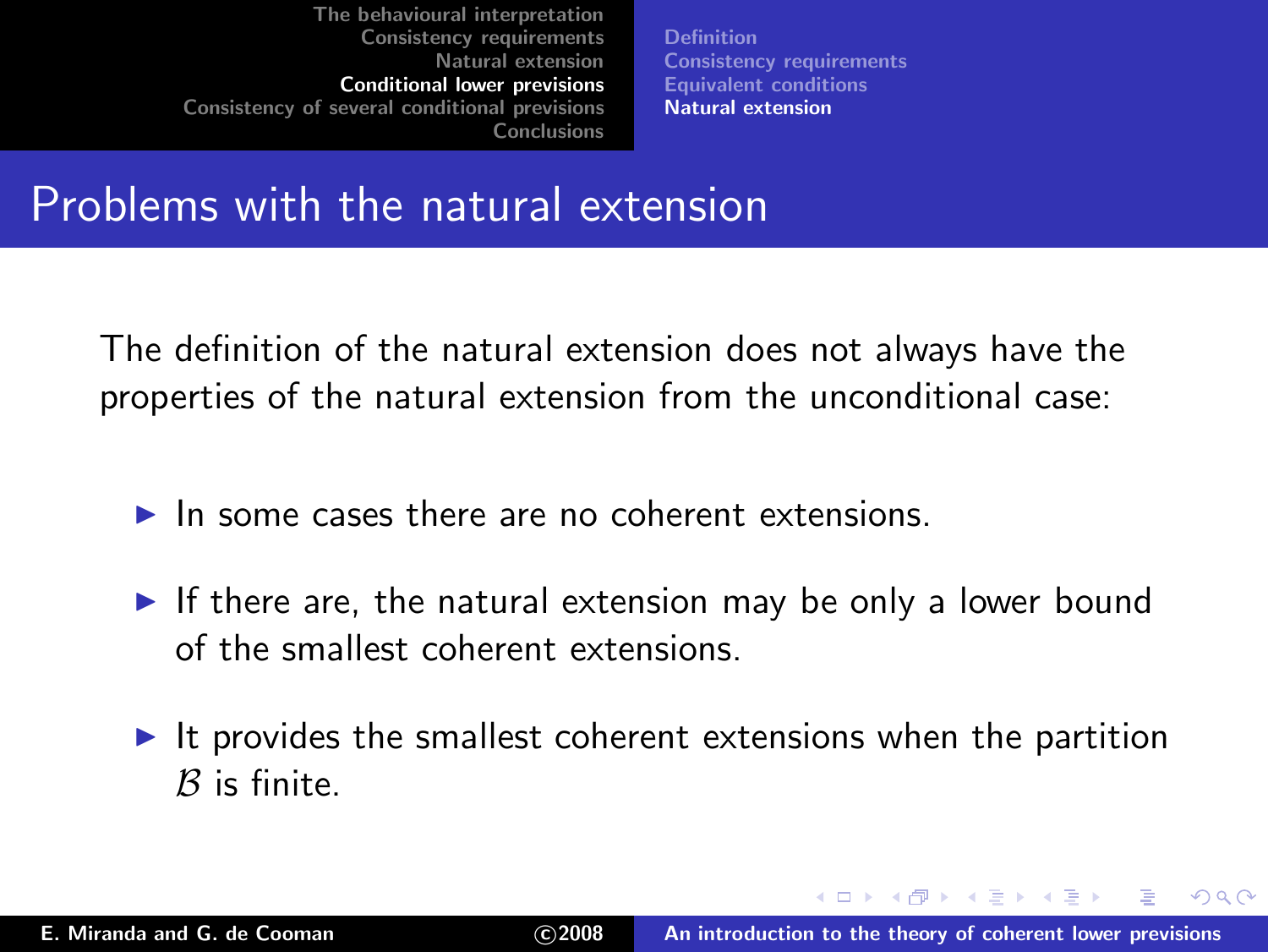[Definition](#page-53-0) [Consistency requirements](#page-59-0) [Equivalent conditions](#page-69-0) [Natural extension](#page-73-0)

# **Conglomerability**

Let P be a coherent lower prevision on  $\mathcal{L}(\mathcal{X})$  and let B be a partition of X. P is called B-conglomerable when given distinct sets  $(B_n)_n$  in B for which  $P(B_n) > 0$  for all n, then

$$
\underline{P}(I_{B_n}f)\geq 0 \,\forall n \Rightarrow \underline{P}(f)\geq 0.
$$

This is equivalent to the existence of a conditional lower prevision  $P(\cdot|\mathcal{B})$  on  $\mathcal{L}(\mathcal{X})$  which is coherent with P.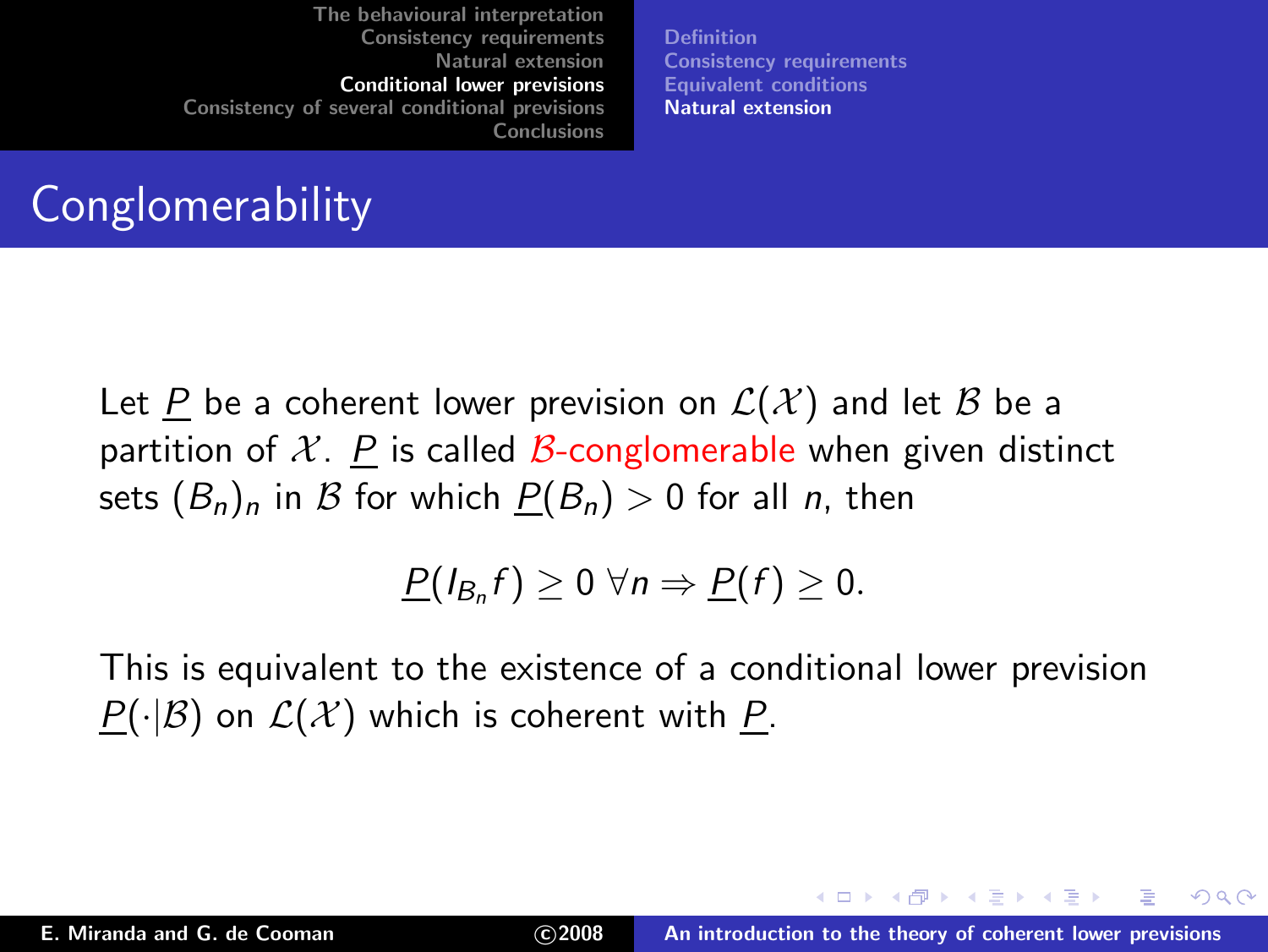[Definition](#page-53-0) [Consistency requirements](#page-59-0) [Equivalent conditions](#page-69-0) [Natural extension](#page-73-0)

# Full conglomerability

A lower prevision which is B-conglomerable for any partition  $\beta$  of  $\mathcal X$  is called fully conglomerable.

This is rational if we admit the updating and conglomerative principles.

It is one of the points of disagreement between Walley and de Finetti's approach to conditioning.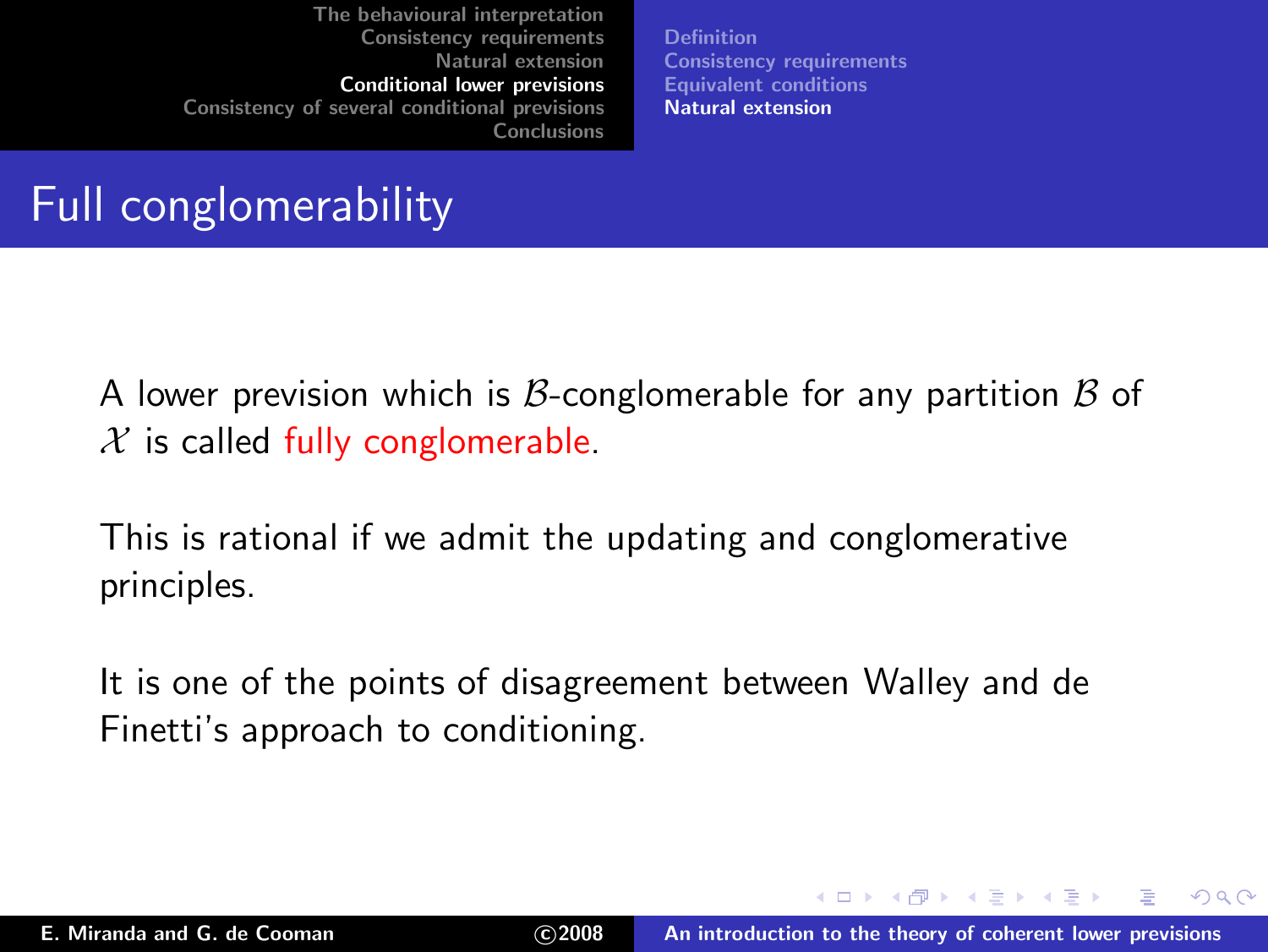[Definition](#page-53-0) [Consistency requirements](#page-59-0) [Equivalent conditions](#page-69-0) [Natural extension](#page-73-0)

Relationship with  $\sigma$ -additivity

Let P be a linear prevision on  $\mathcal{L}(\mathcal{X})$  taking infinitely many different values on events. The following are equivalent:

- $\blacktriangleright$  P is fully conglomerable.
- $\blacktriangleright$  For any countable partition  $(B_n)_n$  of  $B_n$ ,  $\sum_n P(B_n) = 1$ .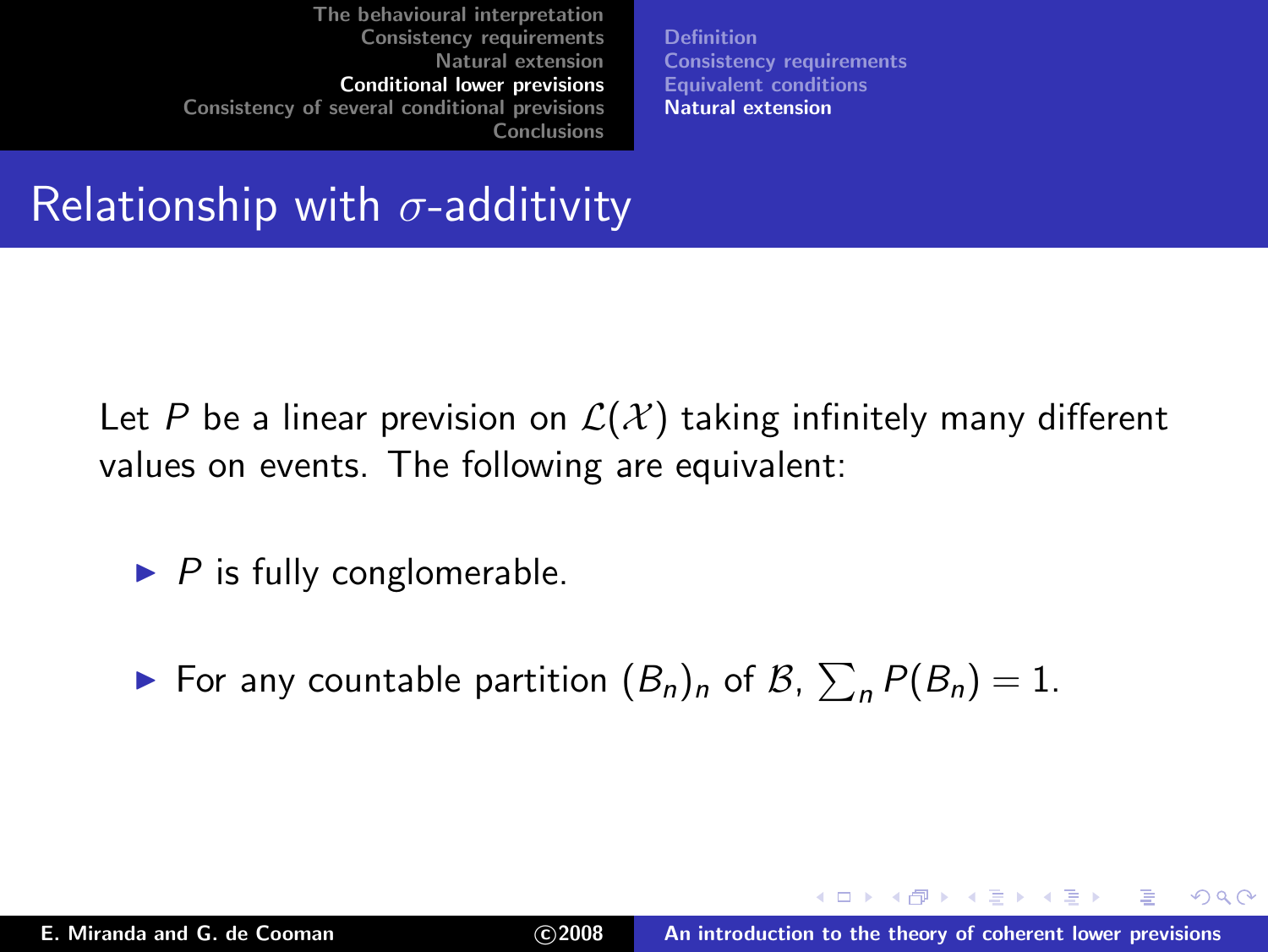[Definition](#page-53-0) [Consistency requirements](#page-59-0) [Equivalent conditions](#page-69-0) [Natural extension](#page-73-0)

### Other types of extensions

The natural extension is not the only possibility to coherently update an unconditional lower prevision. Other possibilities are:

 $\blacktriangleright$  Regular extension.

 $\blacktriangleright$  Marginal extension.

 $2Q$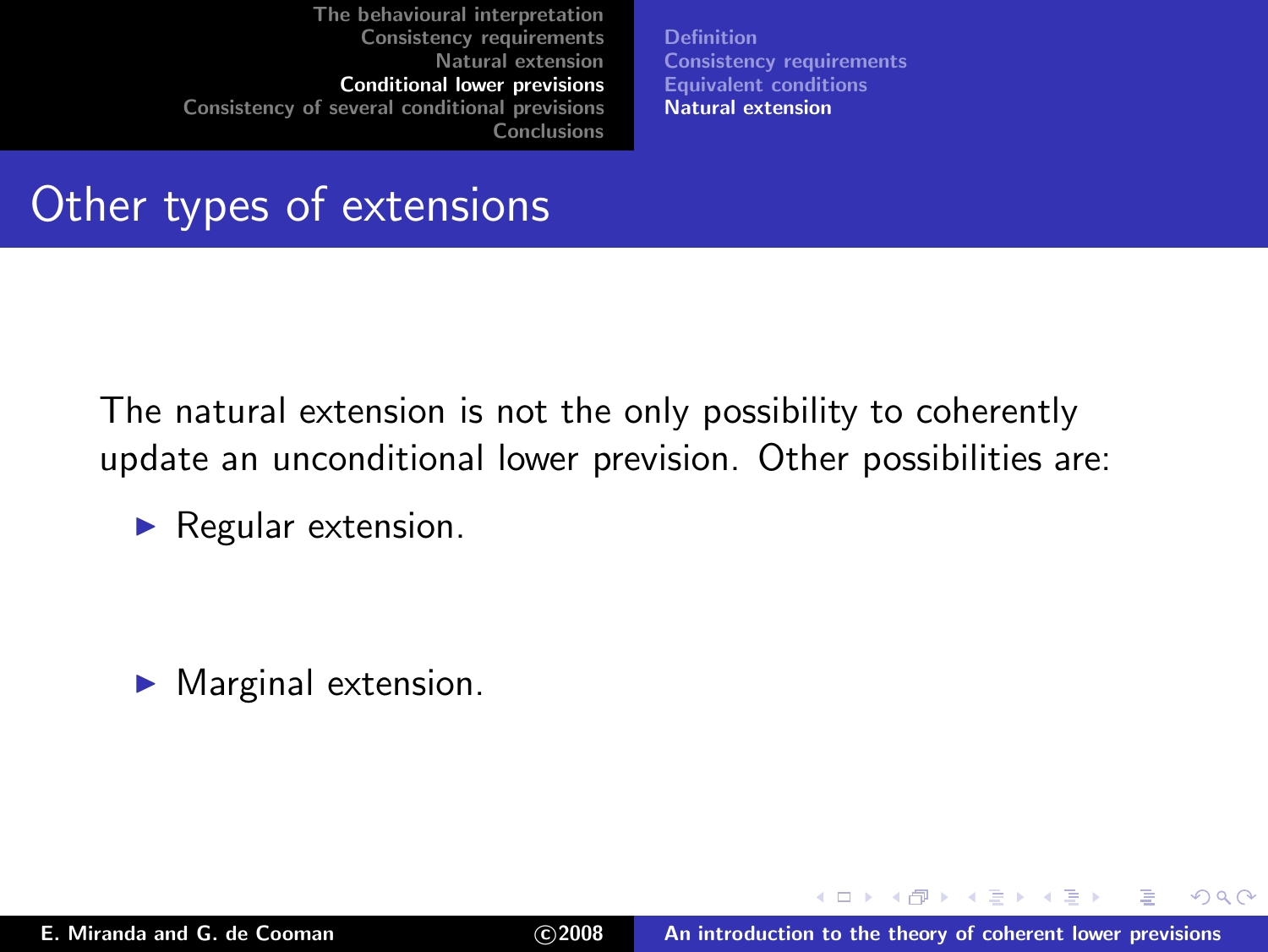[Definition](#page-53-0) [Consistency requirements](#page-59-0) [Equivalent conditions](#page-69-0) [Natural extension](#page-73-0)

#### Regular extension

Let P be coherent on  $\mathcal{L}(\mathcal{X})$ , and let B be a partition of X. Assume that  $\overline{P}(B) > 0$  for all B. The regular extension  $R(\cdot | B)$  is defined by

$$
\underline{R}(f|B) := \inf \left\{ \frac{P(I_B f)}{P(B)} : P \geq \underline{P}, P(B) > 0 \right\}
$$

for any  $B \in \mathcal{B}, f \in \mathcal{L}(\mathcal{X})$ .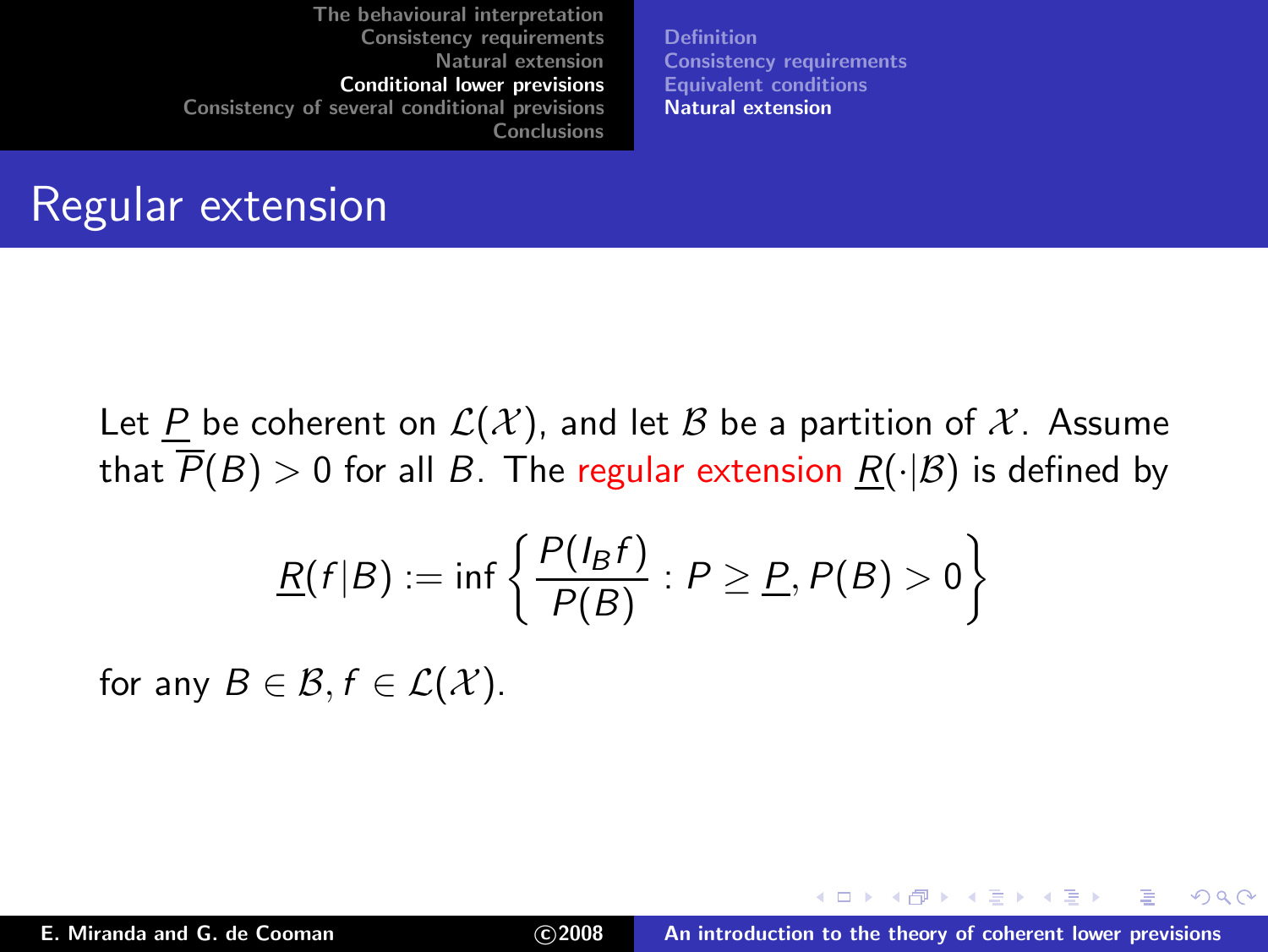[Definition](#page-53-0) [Consistency requirements](#page-59-0) [Equivalent conditions](#page-69-0) [Natural extension](#page-73-0)

### **Properties**

If  $B$  is finite:

- $\blacktriangleright$   $\underline{P}, \underline{R}(\cdot | \mathcal{B})$  are coherent.
- $\triangleright$  R( $\cdot$ |B) is the greatest conditional lower prevision which is coherent with P.

In the infinite case the regular extension is not necessarily coherent, but gives an upper bound of any coherent extension.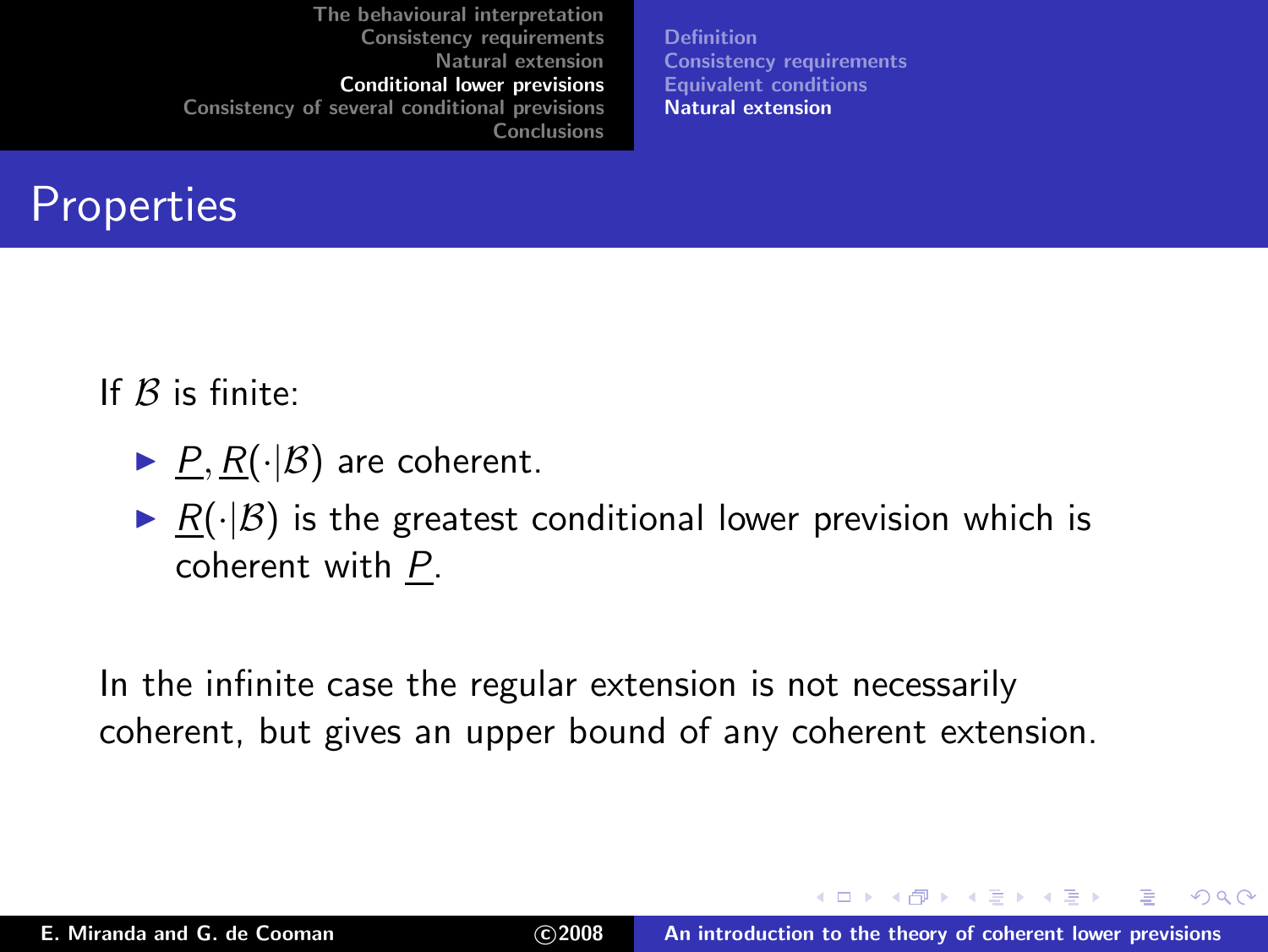[Definition](#page-53-0) [Consistency requirements](#page-59-0) [Equivalent conditions](#page-69-0) [Natural extension](#page-73-0)

### Marginal extension

Let P be a coherent lower prevision on the B-constant gambles, and  $P(\cdot|\mathcal{B})$  a separately coherent lower prevision on  $\mathcal{L}(\mathcal{X})$ . Their marginal extension is given by

$$
\underline{M}(f)=\underline{P}(\underline{P}(f|\mathcal{B})).
$$

The marginal extension is used to put together hierarchical information.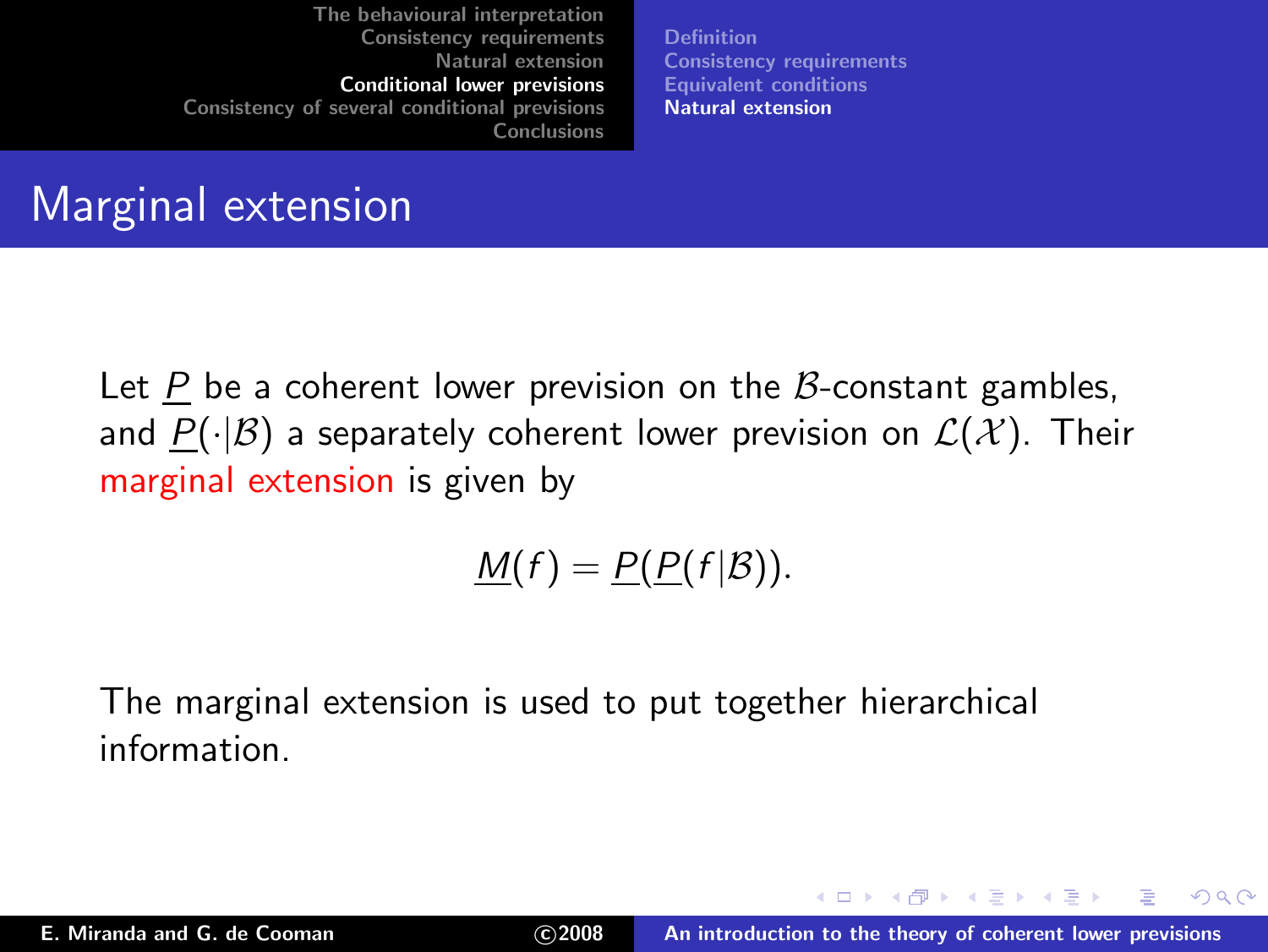[Definition](#page-53-0) [Consistency requirements](#page-59-0) [Equivalent conditions](#page-69-0) [Natural extension](#page-73-0)

### **Properties**

- $\triangleright$  M is the smallest coherent lower prevision which is coherent with  $P, P(\cdot|\mathcal{B})$ .
- $\blacktriangleright$  M,  $P(\cdot|\mathcal{B})$  are the lower envelopes of a set of dominating coherent linear previsions  $\{P_{\gamma}, P_{\gamma}(\cdot|\mathcal{B}) : \gamma \in \Gamma\}.$
- ▶ The result holds for infinite spaces, and for a finite number of nested partitions.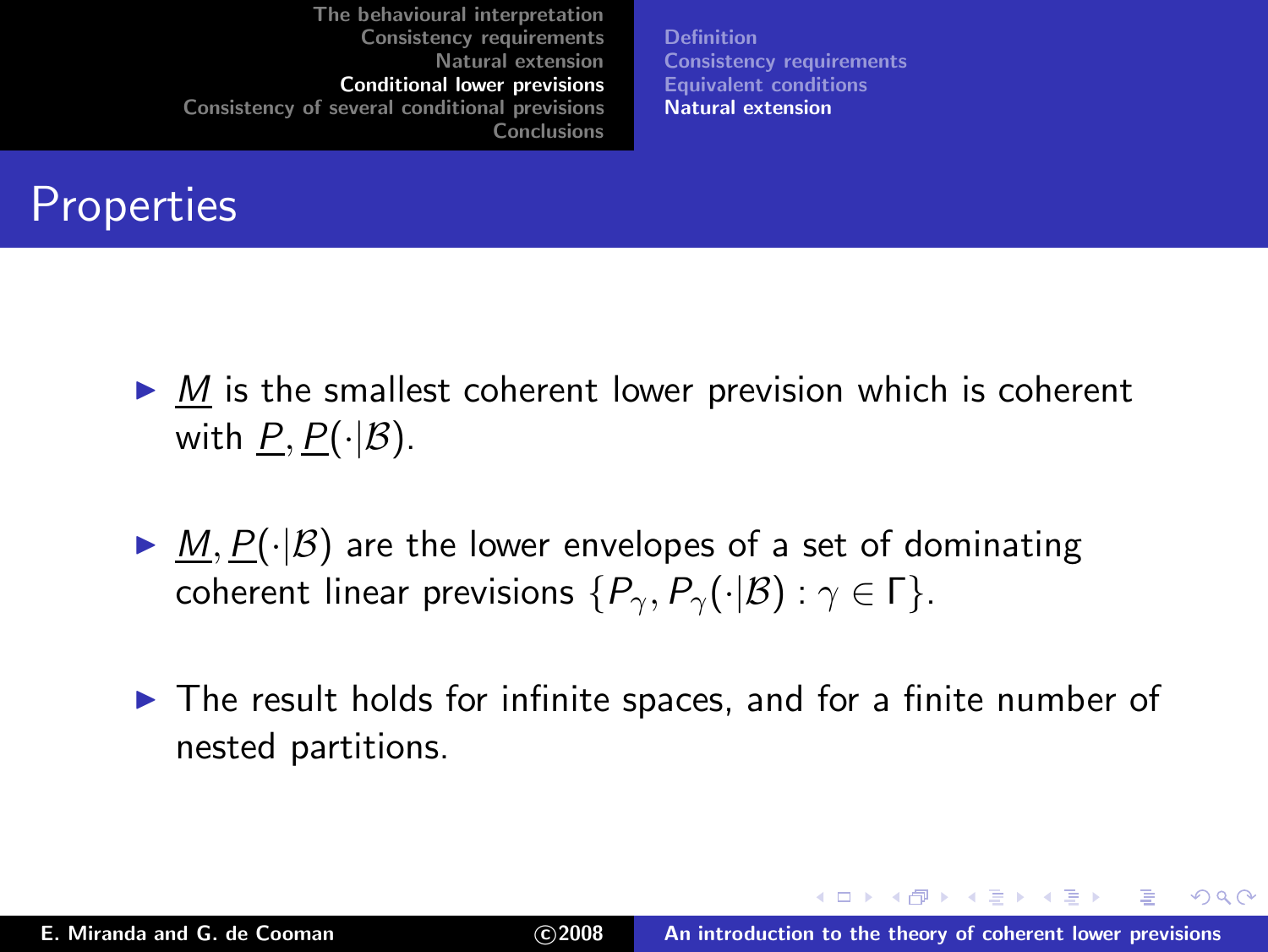<span id="page-83-0"></span>[Finite partitions](#page-90-0) [Infinite partitions](#page-94-0) [Conditioning on variables](#page-98-0)

### Several conditional previsions

Can consider a number of different partitions  $B_1, \ldots, B_n$  of X, and separately coherent conditional lower previsions  $\underline{P}_1(\cdot|\mathcal{B}_1),\ldots,\underline{P}_m(\cdot|\mathcal{B}_m)$  with linear domains  $\mathcal{H}_1,\ldots,\mathcal{H}_n.$ 

There are several ways of generalising the notion of coherence to this case:

- $\blacktriangleright$  Weak coherence.
- ▶ Coherence.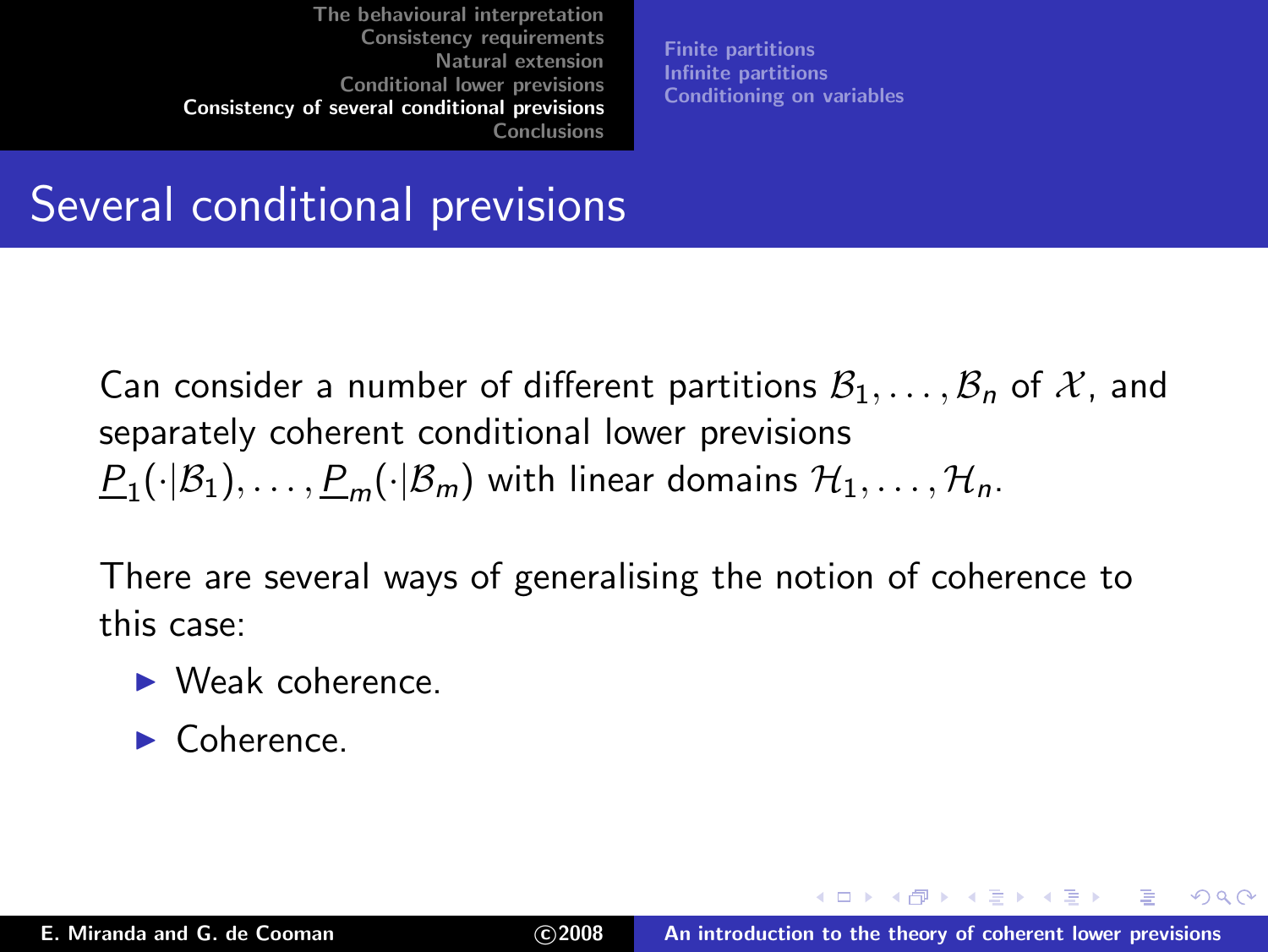[Finite partitions](#page-90-0) [Infinite partitions](#page-94-0) [Conditioning on variables](#page-98-0)

#### Weak coherence

 $\frac{P_1(\cdot|\mathcal{B}_1),\ldots,\underline{P}_m(\cdot|\mathcal{B}_m)}{P_1(\cdot|\mathcal{B}_1),\ldots,P_m}$  are weakly coherent  $\;$  if given  $\;$  f $_0,$   $\;$  f $_1,\ldots,\;$  f $_m$ in the domains,  $B\in\mathcal{B}_j$  for some  $j\in\{1,\ldots,m\},$ 

$$
\sup_{\omega}[\sum_{i=1}^m G_i(f_i|\mathcal{B}_i) - G_j(f_0|\mathcal{B})](\omega) \geq 0.
$$

If this condition does not hold, the supremum buying price for  $f_0$ contingent on  $B$  can be raised taking into account the buying prices for other gambles.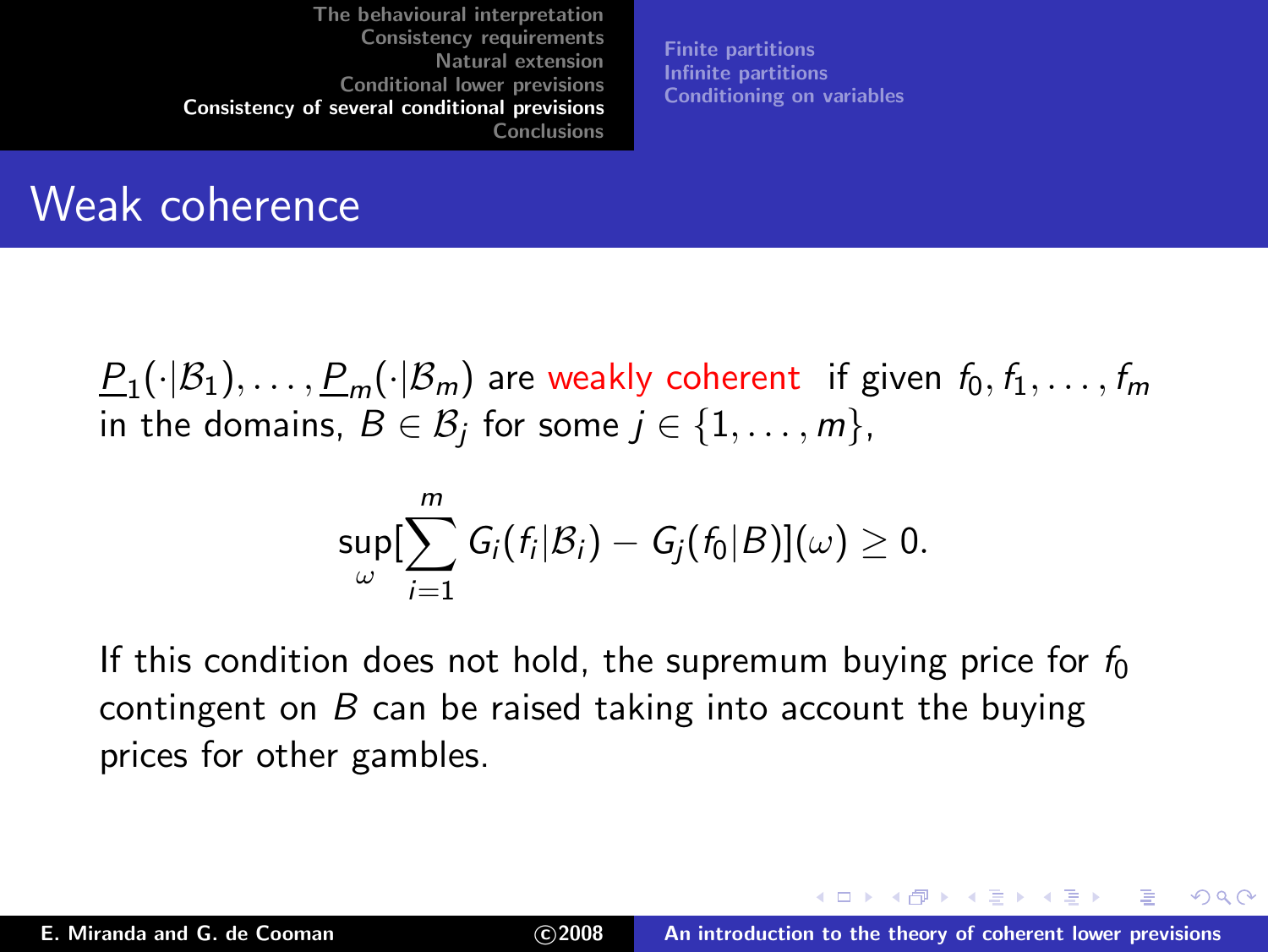[Finite partitions](#page-90-0) [Infinite partitions](#page-94-0) [Conditioning on variables](#page-98-0)

#### Properties of weak coherence

- ▶ Weak coherence is equivalent to the existence of a joint lower prevision <u>P</u> which is coherent with each  $\underline{P}_j(\cdot|\mathcal{B}_j).$
- $\triangleright$  The smallest joint to be coherent with each of them is given by

$$
\underline{P}(f) := \sup \{ \alpha : \exists f_j, j = 1, \dots, m, \text{s.t.} \newline \sup_{\omega} [\sum_{j=1}^m G(f_j|\mathcal{B}_j) - (f - \alpha)](\omega) < 0 \}.
$$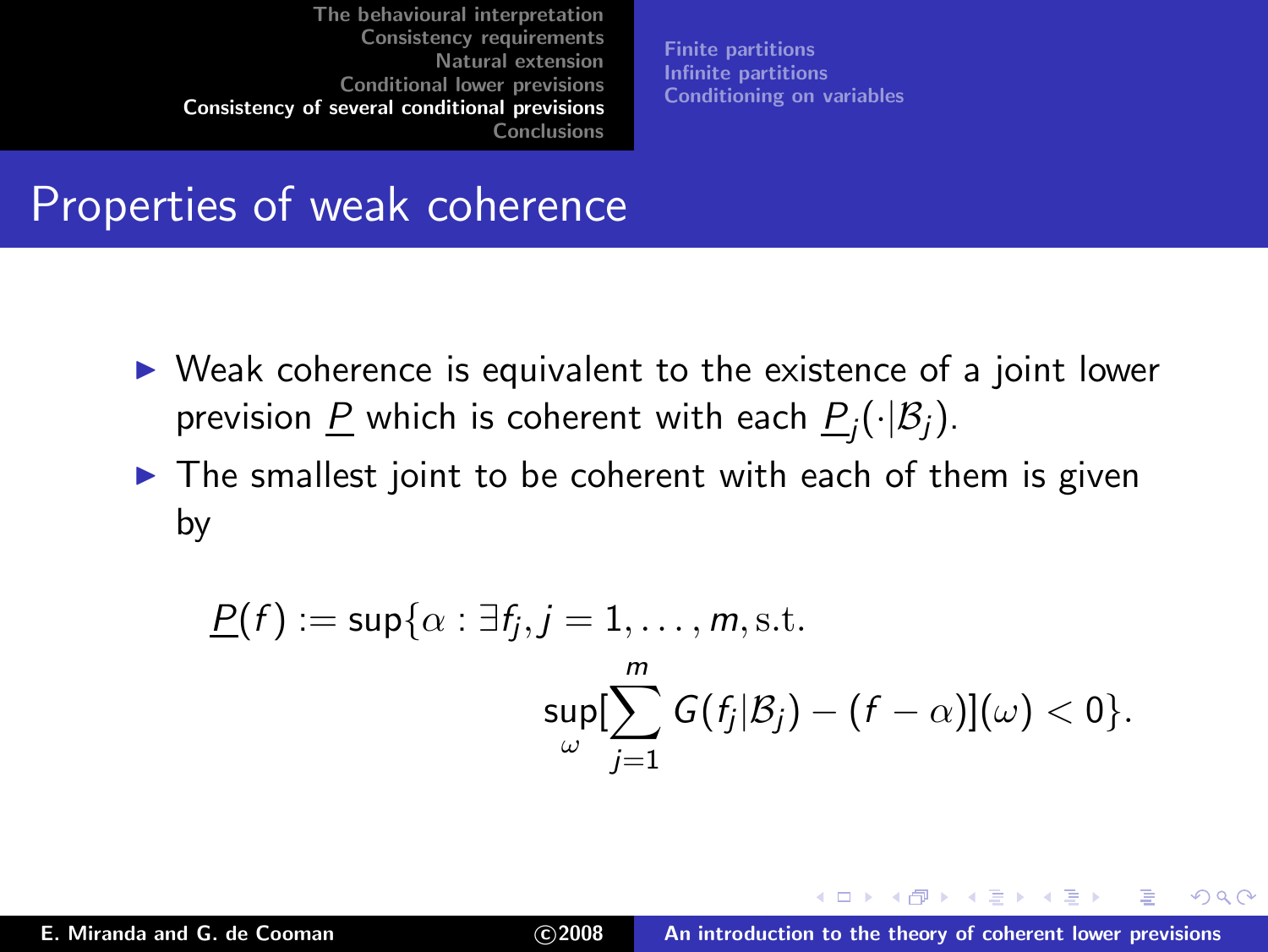[Finite partitions](#page-90-0) [Infinite partitions](#page-94-0) [Conditioning on variables](#page-98-0)

But in some cases it can be too weak: the assessments

$$
X_1 = 1 \Rightarrow X_2 = 2 \Rightarrow X_1 = 2,
$$
  
\n
$$
X_1 = 2 \Rightarrow X_2 = 1 \Rightarrow X_1 = 1,
$$
  
\n
$$
X_1 = 3 \Leftrightarrow X_2 = 3
$$

can be modelled by weakly coherent conditional lower previsions.

 $2Q$ 

в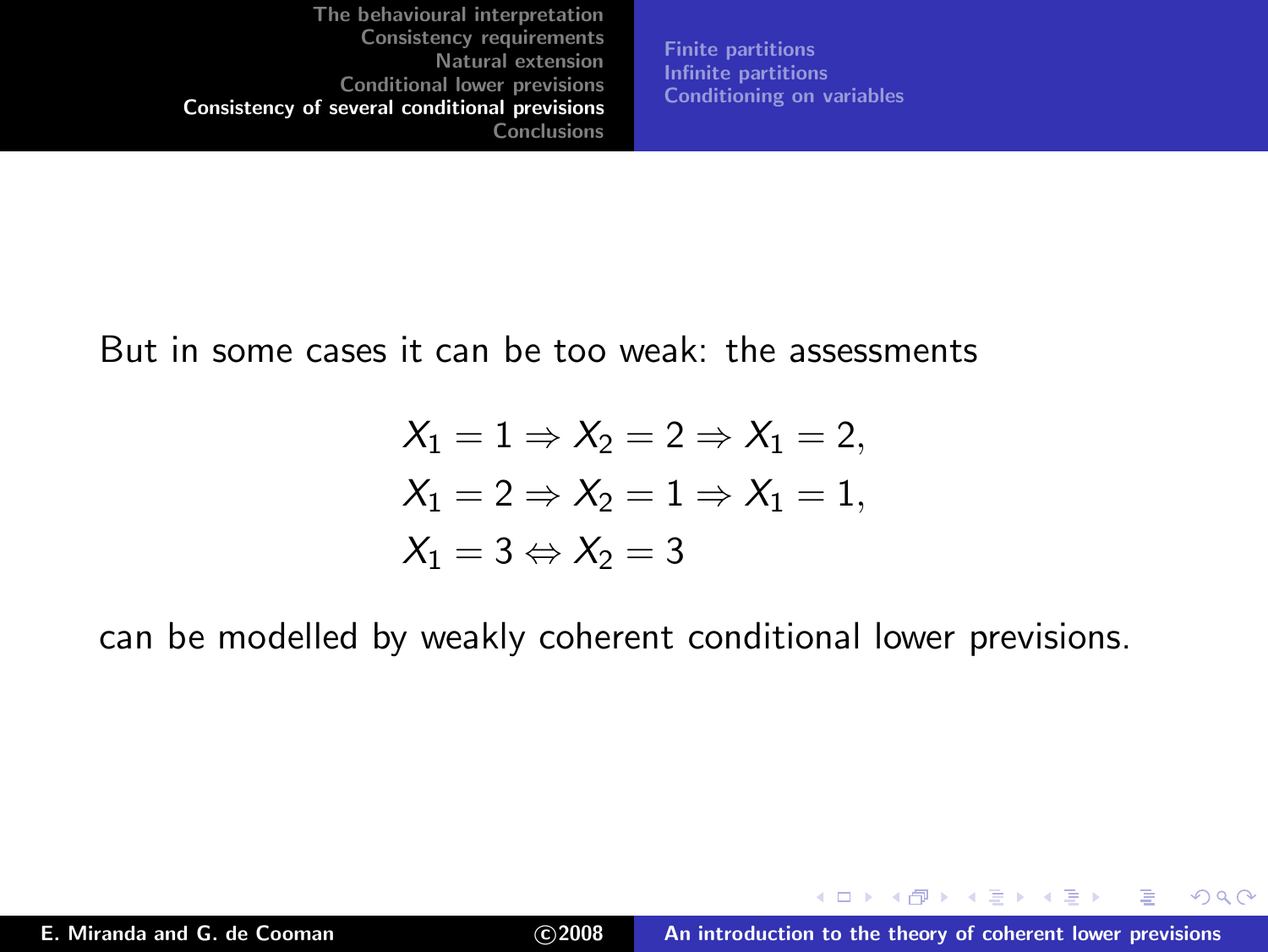[Finite partitions](#page-90-0) [Infinite partitions](#page-94-0) [Conditioning on variables](#page-98-0)

#### **Coherence**

 $\frac{P_1(\cdot|\mathcal{B}_1),\ldots,\underline{P}_m(\cdot|\mathcal{B}_m)}{P_1(\cdot|\mathcal{B}_1),\ldots,P_m}$  in the domains  $B\in\mathcal{B}_j$  for some  $j\in\{1,\ldots,m\}$ , there is some  $C \in \{B\} \cup \cup_{i=1}^m S_i(f_i)$  such that

$$
\sup_{\omega \in C} [\sum_{i=1}^m G_i(f_i|\mathcal{B}_i) - G_j(f_0|\mathcal{B})](\omega) \geq 0.
$$

where  $S_i(f_i) := \{B_i \in \mathcal{B}_i : I_{B_i}f_i \neq 0\}$ .

This notion is not compatible with the inconsistent assessments considered before.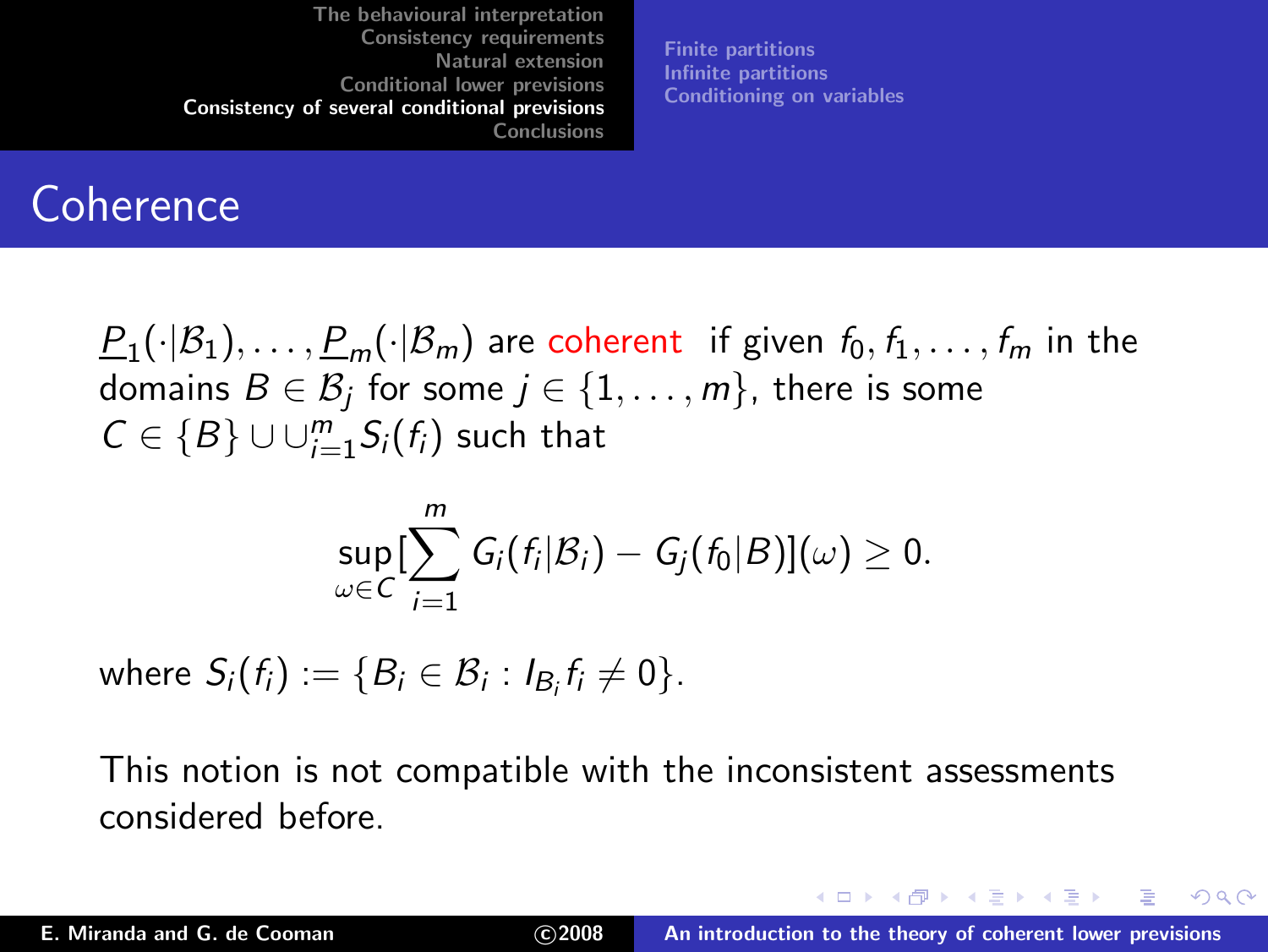[Finite partitions](#page-90-0) [Infinite partitions](#page-94-0) [Conditioning on variables](#page-98-0)

#### Relationships between the two notions

- $\blacktriangleright$  Coherence implies weak coherence.
- $\blacktriangleright$  In the case of one conditional and one unconditional lower prevision, both notions are equivalent.
- $\triangleright$  Coherence is equivalent to the existence of a joint coherent with all the conditionals, taken together.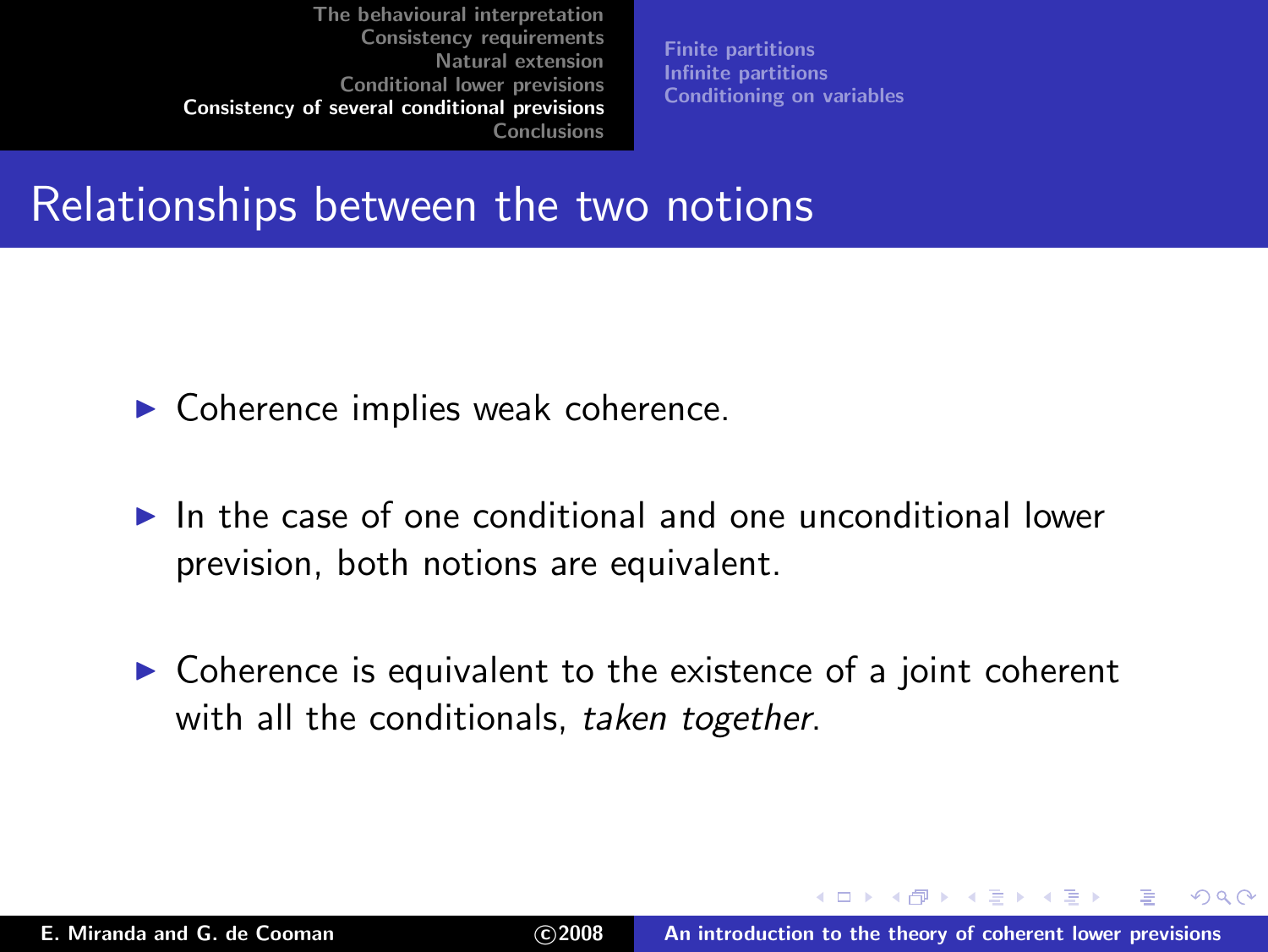[Finite partitions](#page-90-0) [Infinite partitions](#page-94-0) [Conditioning on variables](#page-98-0)

### Cardinality of the partitions

There are some properties that hold only when all the partitions  $B_1, \ldots, B_m$  have a finite number of elements.

For instance, in that case we have envelope theorems:

- ▶ Weakly coherent conditional lower previsions are lower envelopes of weakly coherent conditional linear previsions.
- ▶ Coherent conditional lower previsions are lower envelopes of coherent conditional linear previsions.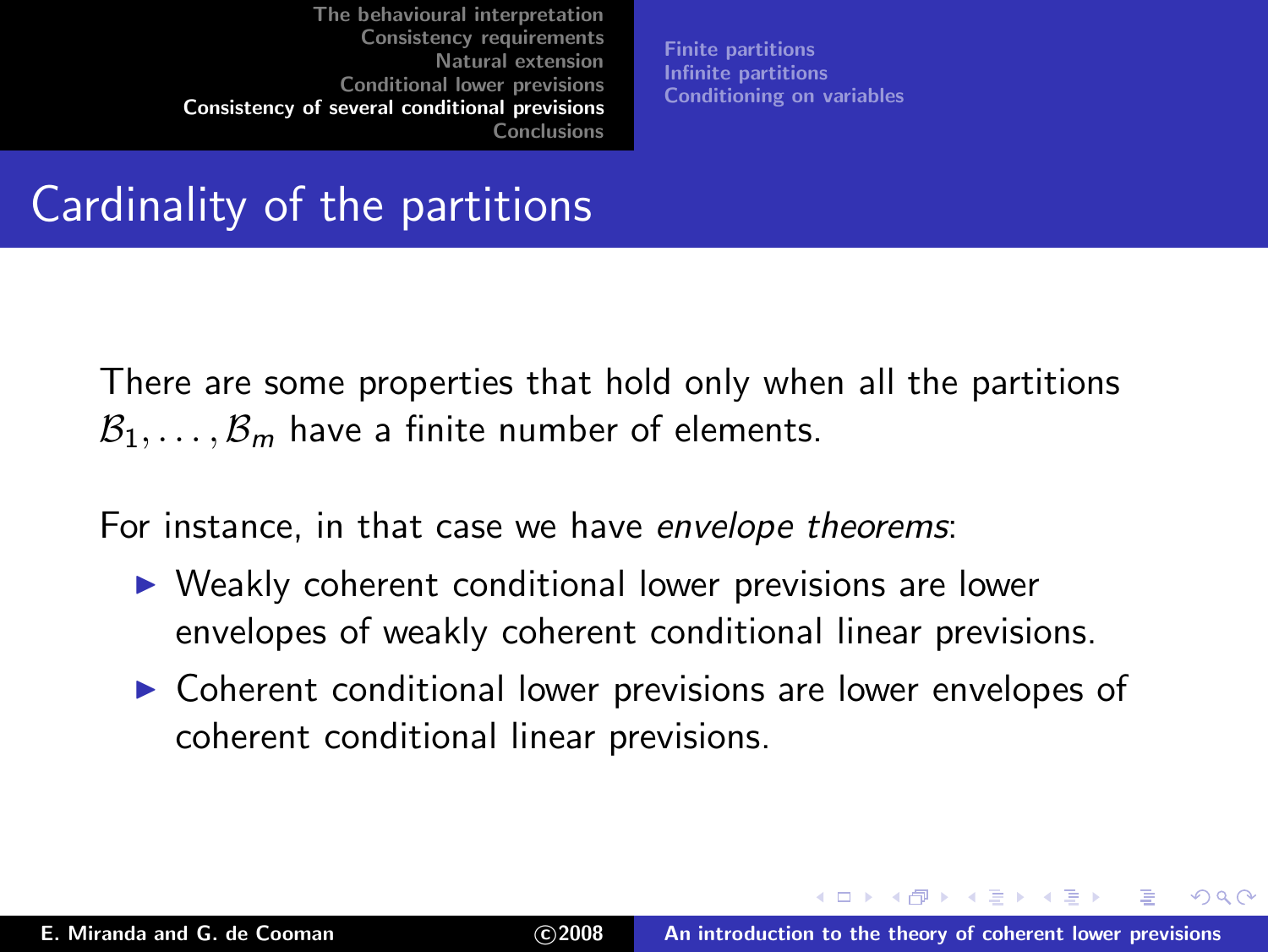<span id="page-90-0"></span>[Finite partitions](#page-90-0) [Infinite partitions](#page-94-0) [Conditioning on variables](#page-98-0)

#### Weak vs. strong coherence

If  $\underline{P}_1(\cdot|\mathcal{B}_1),\ldots,\underline{P}_m(\cdot|\mathcal{B}_m)$  are weakly coherent (with  $\underline{P})$  but not coherent, the incoherence is caused in a set of lower probability zero.

If the conditionals are linear, the incoherence is caused in a set of upper probability zero.

If all the elements of the partition have positive lower probability, then weak and strong coherence are equivalent.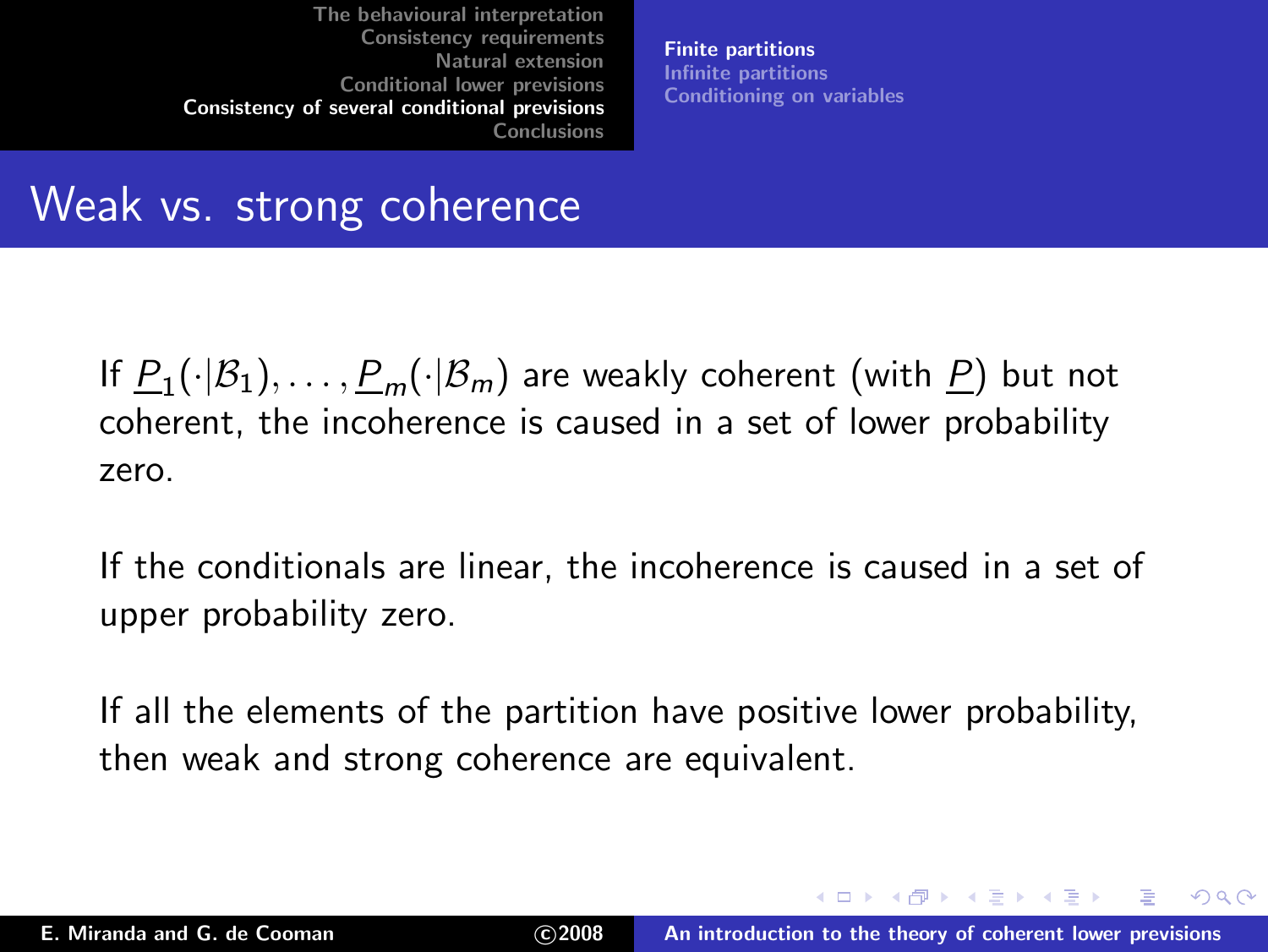[Finite partitions](#page-90-0) [Infinite partitions](#page-94-0) [Conditioning on variables](#page-98-0)

#### Natural extension

Given conditional  $R(\cdot|\mathcal{B}_1), \ldots, R(\cdot|\mathcal{B}_m)$  with linear domains  $\mathcal{H}_1, \ldots, \mathcal{H}_m$ , their natural extensions to all gambles are given by

$$
\underline{E}(f|B_0) := \sup \{ \alpha : \exists f_i \in \mathcal{H}^i, i = 1, \dots, m, \text{ s.t. } \}
$$

$$
\sup_{\omega \in C} \sum_{i=1}^n G(f_i|B_i) - I_{B_0}(f - \alpha) < 0 \}
$$

for all  $C \in B_0 \cup \bigcup_i S_i(f_i)$ .

 $2Q$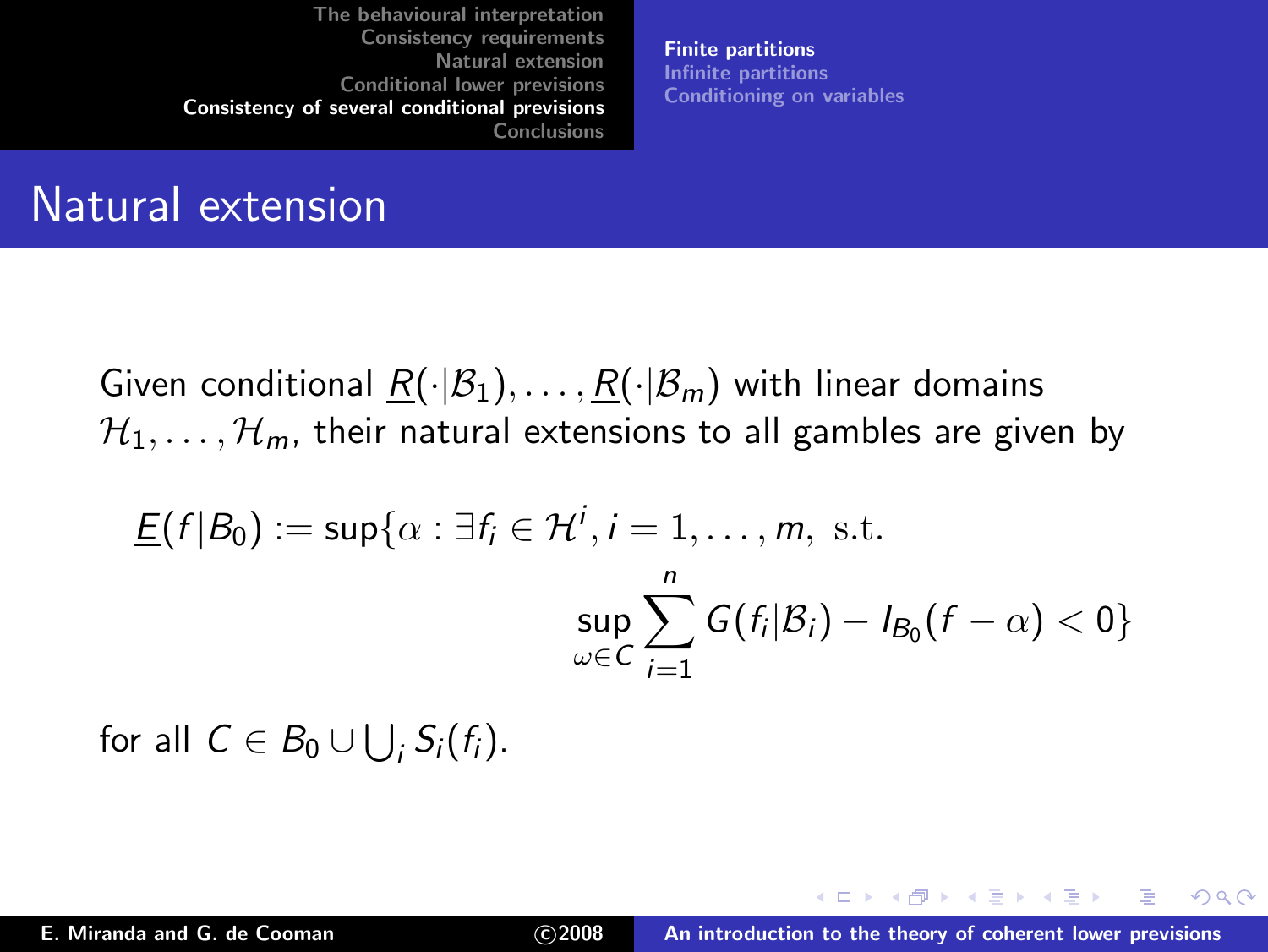[Finite partitions](#page-90-0) [Infinite partitions](#page-94-0) [Conditioning on variables](#page-98-0)

#### Properties of the natural extension

If all the partitions are finite:

- $\triangleright$  The natural extensions are the smallest coherent extensions to all gambles.
- $\blacktriangleright$  They are the lower envelopes of all the coherent extensions.
- $\triangleright$  When one of the lower previsions is unconditional, the natural extensions may take a simpler form.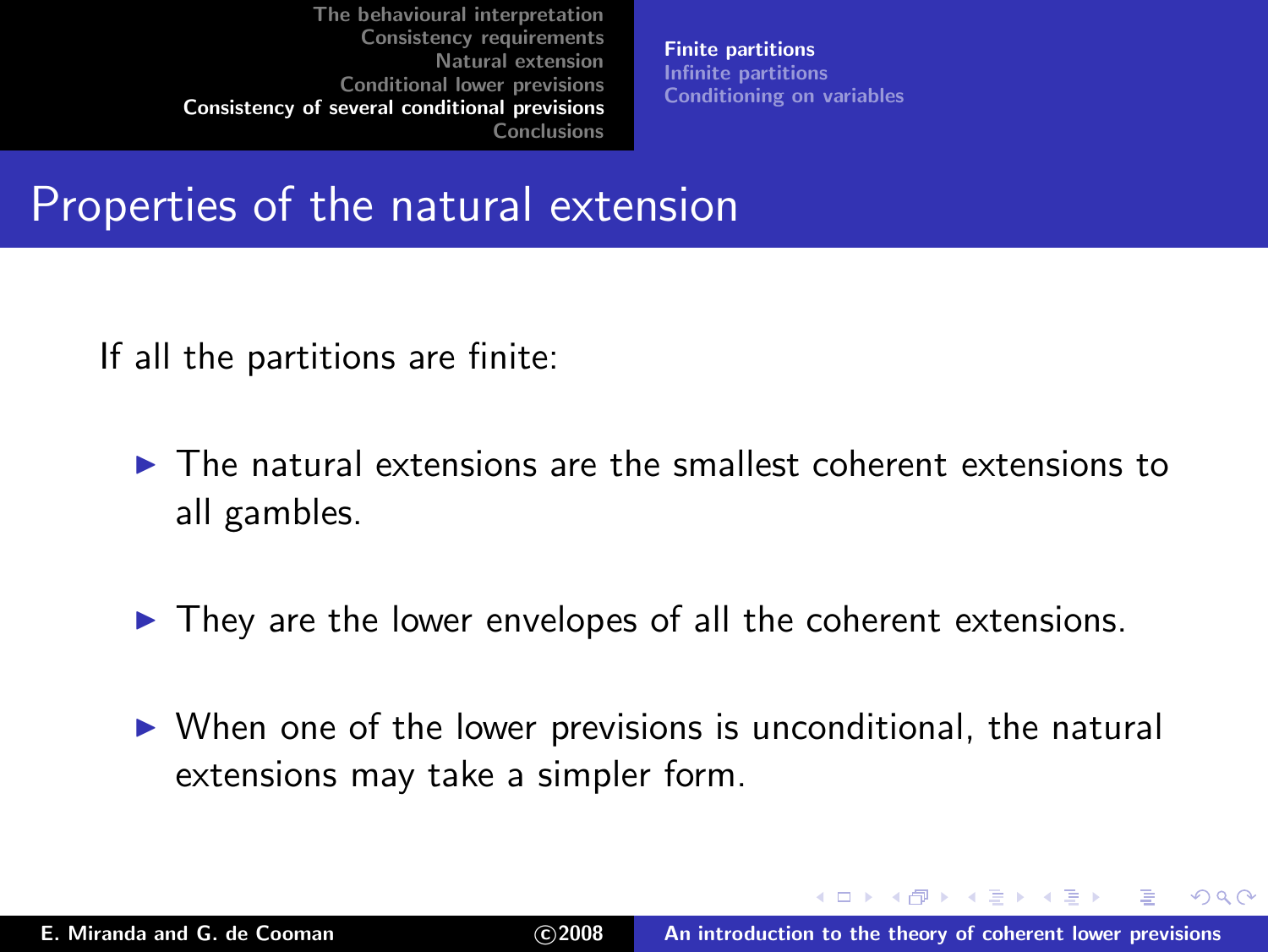[Finite partitions](#page-90-0) [Infinite partitions](#page-94-0) [Conditioning on variables](#page-98-0)

#### Regular extension

Given an unconditional P on  $\mathcal{L}(\mathcal{X})$ , we can also define the conditional lower previsions  $R(\cdot|\mathcal{B}_1), \ldots, R(\cdot|\mathcal{B}_m)$  using regular extension, provided  $P(B_i) > 0$  for all  $B_i \in \mathcal{B}_i, i = 1, \ldots, m$ :

$$
\underline{R}(f|B_i):=\inf\left\{\frac{P(I_{B_i}f)}{P(B_i)}:P\geq \underline{P},P(B_i)>0\right\}
$$

for any  $B_i \in \mathcal{B}_i, f \in \mathcal{L}(\mathcal{X}), i = 1, \ldots, m$ .

These are the greatest updated models which are coherent or weakly coherent with P.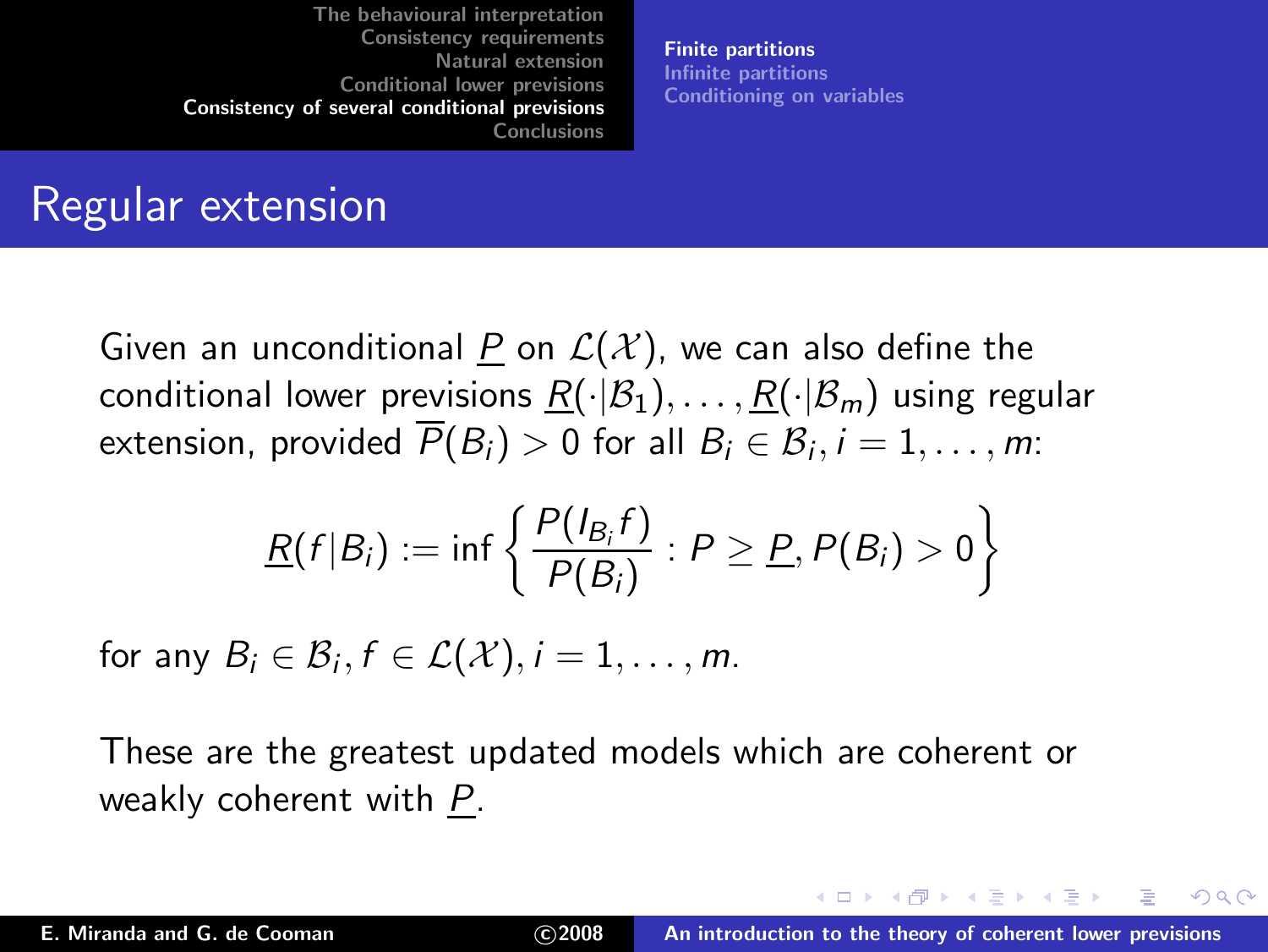<span id="page-94-0"></span>[Finite partitions](#page-90-0) [Infinite partitions](#page-94-0) [Conditioning on variables](#page-98-0)

# Weak vs. strong coherence (II)

Let  $P(\cdot|\mathcal{B}_1), \ldots, P(\cdot|\mathcal{B}_m)$  be separately coherent, and assume that some of the partitions  $B_i$  are infinite.

- ▶ Weak or strong coherence lower conditionals may not be lower envelopes of weak or strong coherence linear conditionals.
- $\triangleright$  If some partition is uncountable, it is not possible that all its elements have positive lower probability, and weak and strong coherence are not equivalent.
- ▶ The difference between them is still related to conditioning on events of lower probability zero.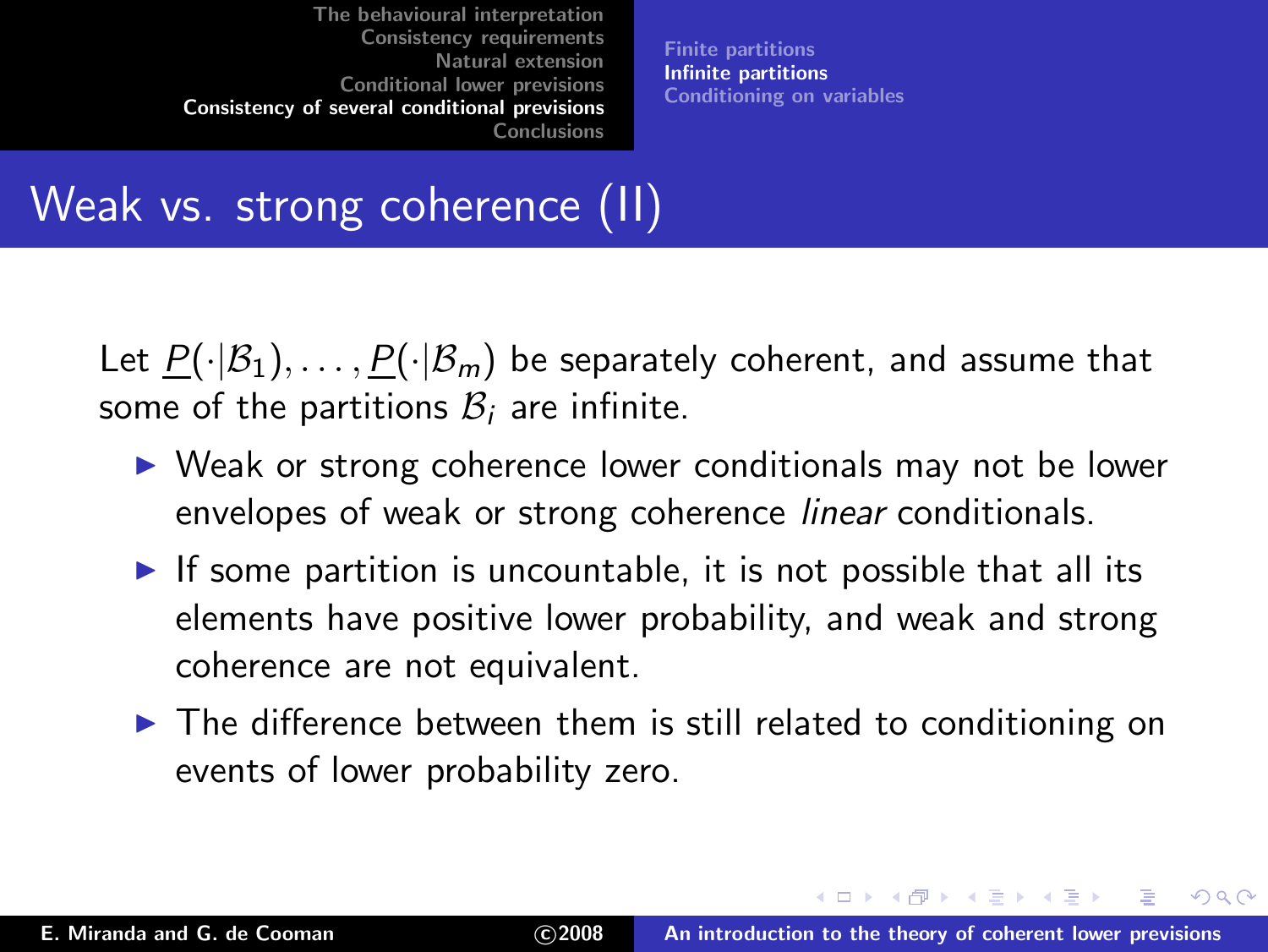[Finite partitions](#page-90-0) [Infinite partitions](#page-94-0) [Conditioning on variables](#page-98-0)

### Natural extensions (II)

When some of the partitions are infinite:

- $\blacktriangleright$  The natural extensions may not be coherent.
- $\blacktriangleright$  They may not coincide with the smallest coherent extensions.
- $\blacktriangleright$  They are a lower bound of any coherent extensions.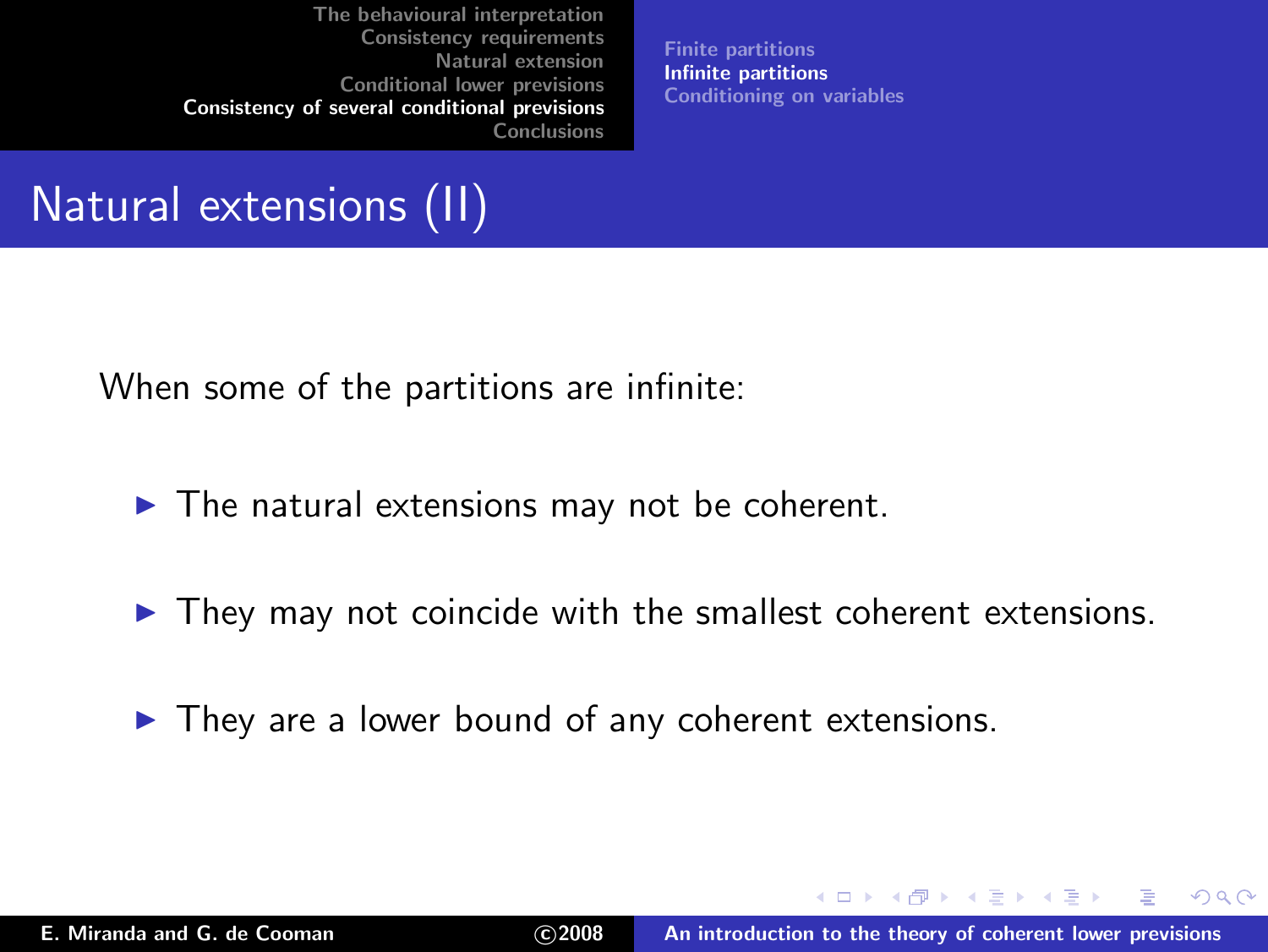[Finite partitions](#page-90-0) [Infinite partitions](#page-94-0) [Conditioning on variables](#page-98-0)

### Regular extensions (II)

Let  $R(\cdot|\mathcal{B}_1), \ldots, R(\cdot|\mathcal{B}_m)$  be defined from some unconditional P on  $\mathcal{L}(\mathcal{X})$  by regular extension. If some of the partitions are infinite:

- ▶  $R(\cdot|\mathcal{B}_1), \ldots, R(\cdot|\mathcal{B}_m)$  may not be coherent with P.
- $\blacktriangleright$  They are an upper bound of any coherent extensions.
- $\hookrightarrow$  Note that this may not apply if P is not defined on all gambles!

 $(0.12.5 \times 10^{-11})$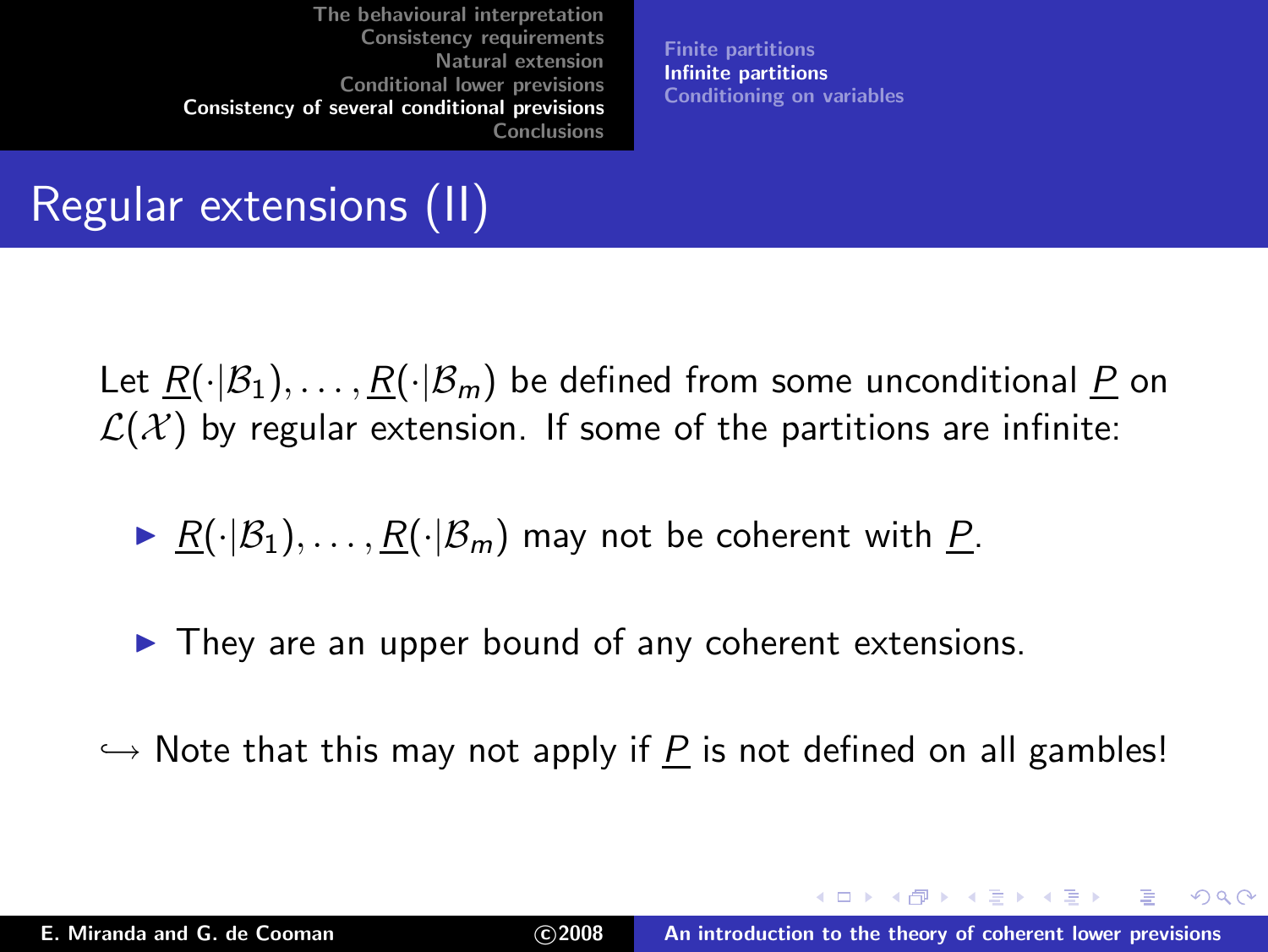[Finite partitions](#page-90-0) [Infinite partitions](#page-94-0) [Conditioning on variables](#page-98-0)

### In terms of variables

Consider variables  $\{X_1, \ldots, X_n\}$ , taking values in *finite* sets  $\mathcal{X}_1,\ldots,\mathcal{X}_n\subseteq\mathbb{R}.$  Given  $J\subseteq\{1,\ldots,n\},$  we denote  $X_J=\prod_{i\in J}X_i$ and  $\mathcal{X}_J = \prod_{i \in J} \mathcal{X}_i$ .

For any set of variables I,  $\{\pi^{-1}_l(x): x \in \mathcal{X}_l\}$  constitutes a partition of  $\mathcal{X}^n$ .

Given disjoint  $O, I \subseteq \{1, \ldots, n\}$ , the conditional lower prevision  $P(X_O|X_I)$  represents the information that the variables in *I* provide about the variables in O.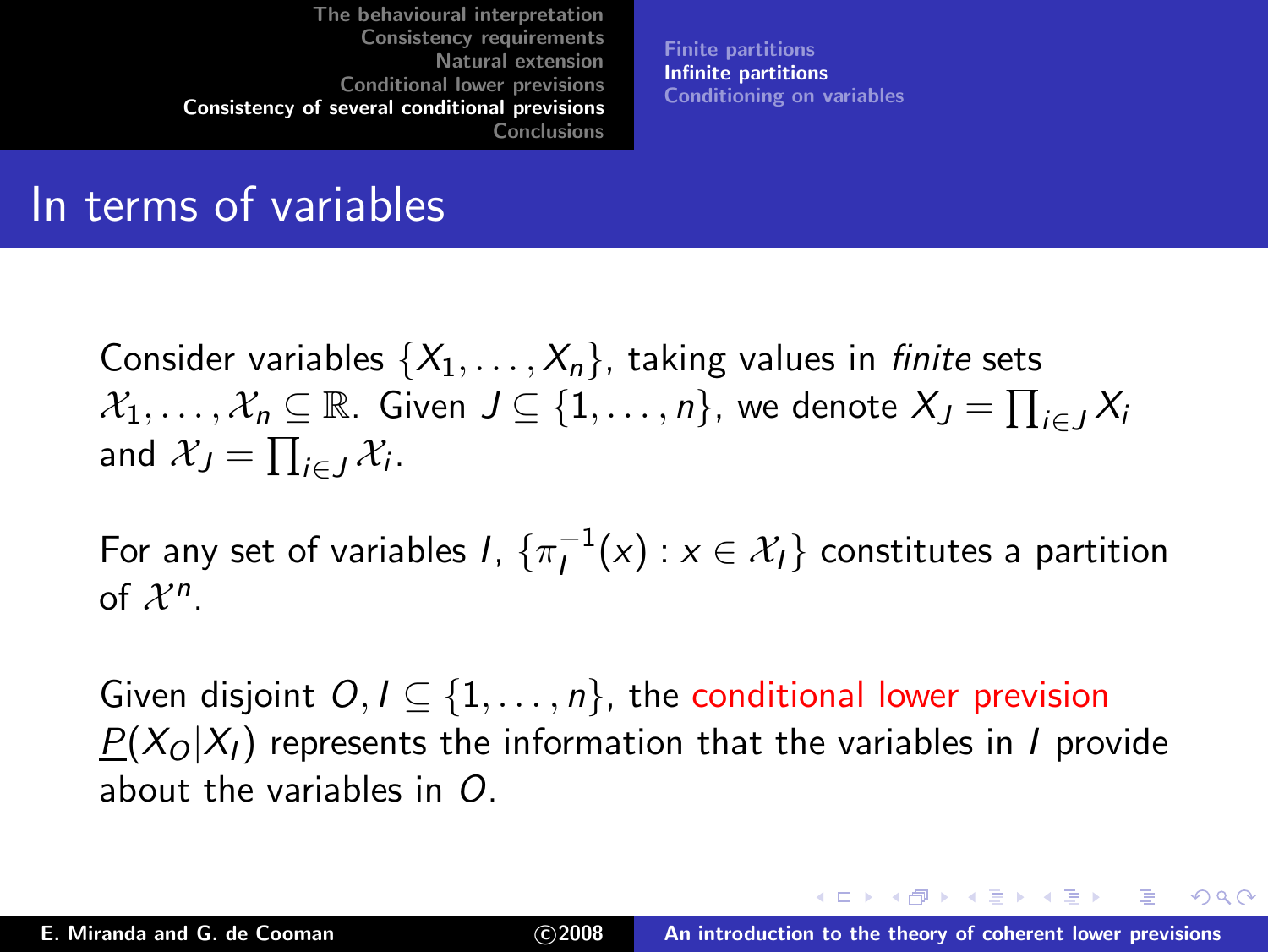<span id="page-98-0"></span>[Finite partitions](#page-90-0) [Infinite partitions](#page-94-0) [Conditioning on variables](#page-98-0)

## In terms of variables (II)

 $P(X_O|X_I)$  will be defined in the set of gambles that depend on the value that the variables in  $O \cup I$ : the  $X_{O \cup I}$ -measurable gambles. This is a subset of  $\mathcal{L}(X^n)$ .

We interpret  $P(f | x)$  as the supremum acceptable buying price for a gamble f if we learn that  $X_I$  has taken the value x.

All the previous definitions and results can also be established under this terminology.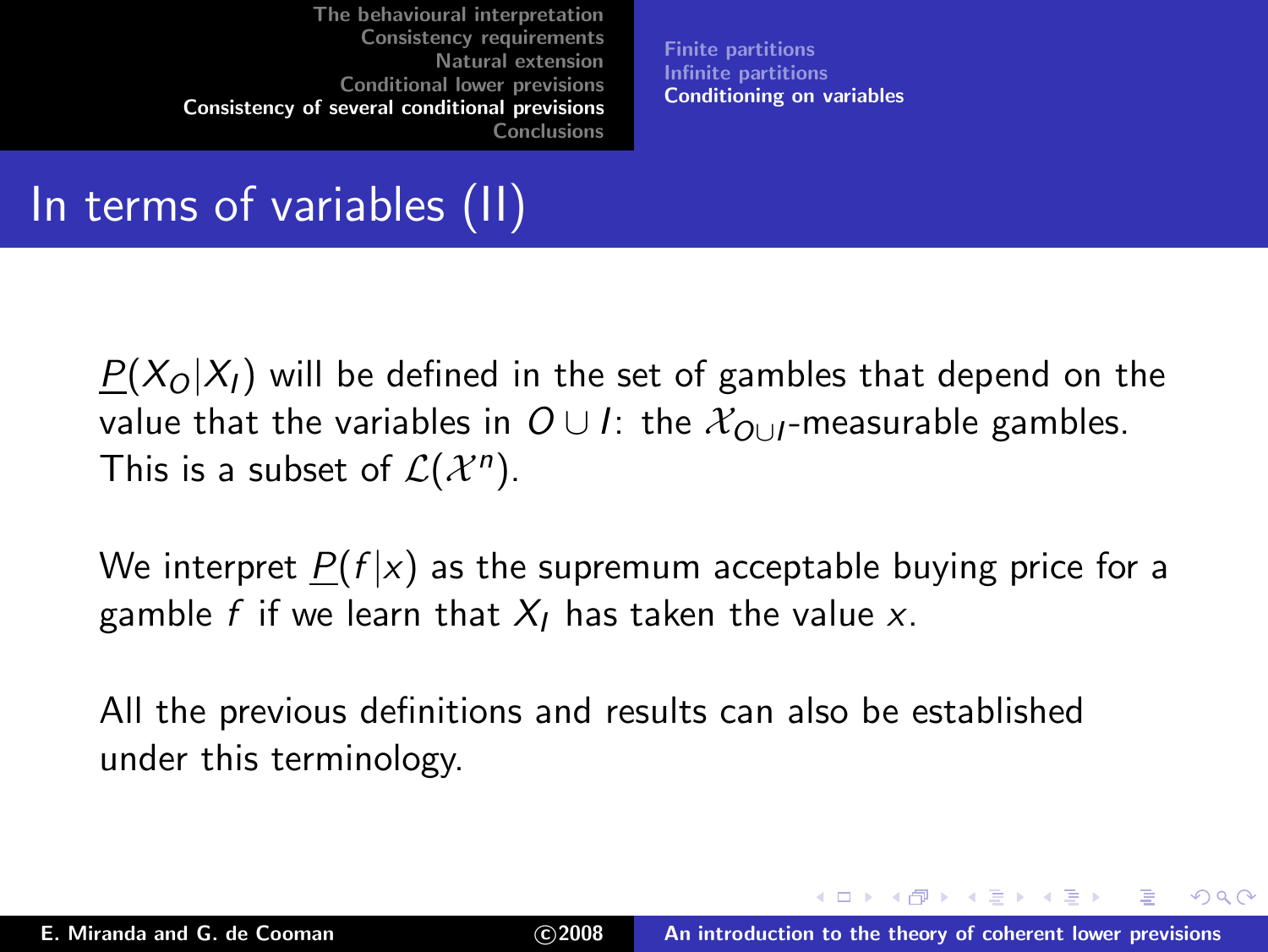[Finite partitions](#page-90-0) [Infinite partitions](#page-94-0) [Conditioning on variables](#page-98-0)

#### Related works

 $\blacktriangleright$  P. Williams.

- ► G. Shafer and V. Vovk.
- ► G. Coletti and R. Scozzafava.

 $298$ 

в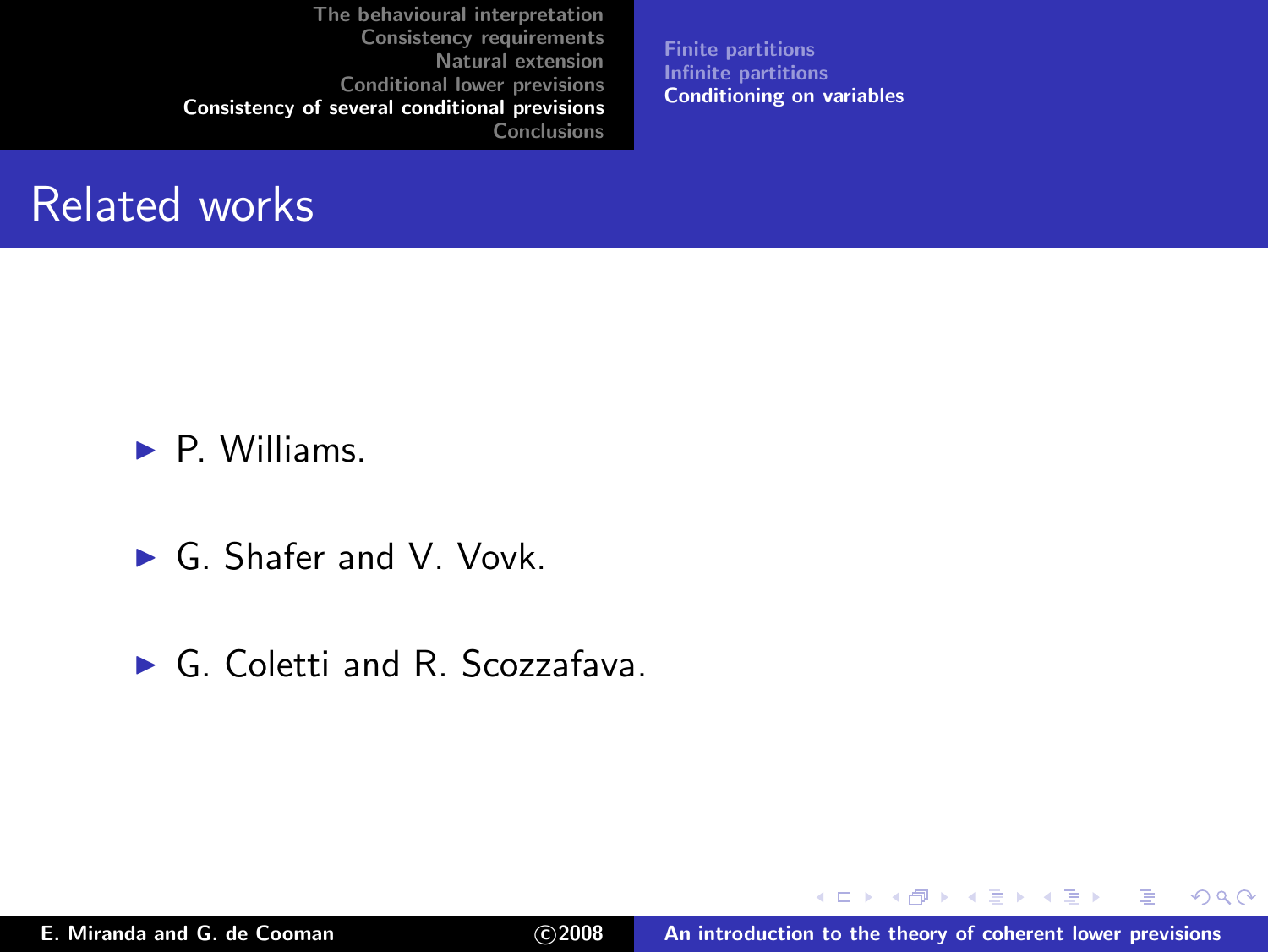[Finite partitions](#page-90-0) [Infinite partitions](#page-94-0) [Conditioning on variables](#page-98-0)

### Some references

- $\triangleright$  P. Walley, Statistical reasoning with imprecise probabilities, Chapman and Hall, 1991.
- $\blacktriangleright$  P. Williams, IJAR 44(3), 366–383, 2007.
- ▶ P. Walley, R. Pelessoni, P. Vicig, JSPI 126, 119–151, 2004.
- ► E. Miranda, IPMU'2008.

 $2Q$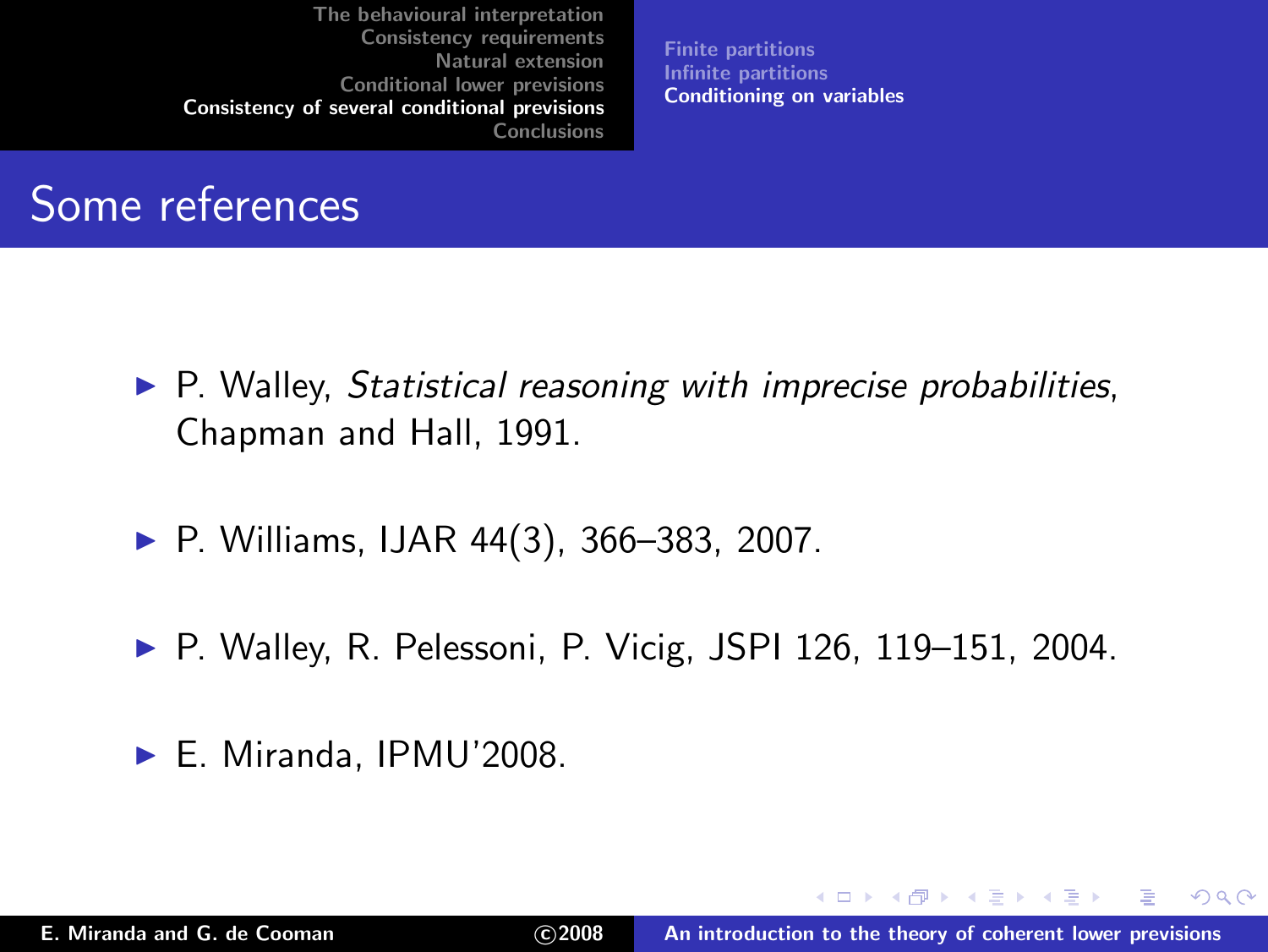### Strengths of the theory

- $\blacktriangleright$  It is better suited for situations where the information does not allow to use a precise probability.
- $\blacktriangleright$  It encompasses as particular cases most of the other generalisations in the literature.
- $\blacktriangleright$  The behavioural interpretation leads naturally to decision making.
- <span id="page-101-0"></span> $\triangleright$  We can also give it a sensitivity analysis interpretation.